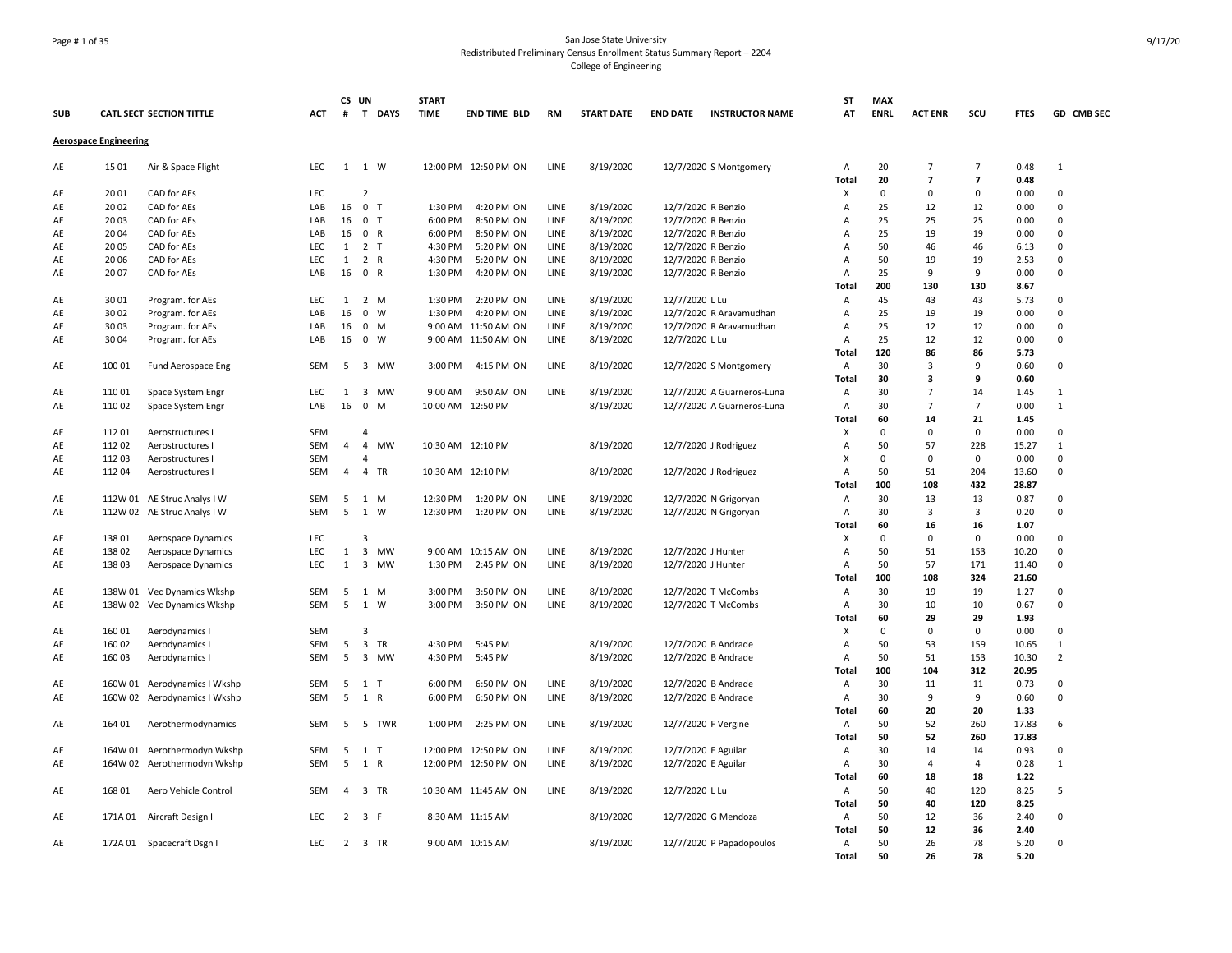# Page # 2 of 35 San Jose State University Redistributed Preliminary Census Enrollment Status Summary Report – 2204 College of Engineering

|            |         |                                 |            |                | CS UN                          | <b>START</b> |                     |           |                   |                                           | <b>ST</b>    | <b>MAX</b>  |                |                         |             |             |
|------------|---------|---------------------------------|------------|----------------|--------------------------------|--------------|---------------------|-----------|-------------------|-------------------------------------------|--------------|-------------|----------------|-------------------------|-------------|-------------|
| <b>SUB</b> |         | <b>CATL SECT SECTION TITTLE</b> | <b>ACT</b> | #              | <b>DAYS</b><br>$\mathbf{T}$    | <b>TIME</b>  | <b>END TIME BLD</b> | <b>RM</b> | <b>START DATE</b> | <b>END DATE</b><br><b>INSTRUCTOR NAME</b> | AT           | <b>ENRL</b> | <b>ACT ENR</b> | scu                     | <b>FTES</b> | GD CMB SEC  |
| AE         | 17301   | <b>UAV Deisgn</b>               | <b>LEC</b> | 5              | $\overline{3}$<br>TR           | 4:30 PM      | 5:45 PM ON          | LINE      | 8/19/2020         | 12/7/2020 N Cramer                        | A            | 30          | 16             | 48                      | 3.20        | $\mathbf 0$ |
|            |         |                                 |            |                |                                |              |                     |           |                   |                                           | Total        | 30          | 16             | 48                      | 3.20        |             |
| AE         | 18001   | <b>Individual Studies</b>       | <b>SUP</b> | 36             | 1 TBA                          |              | ON                  | LINE      | 8/19/2020         | 12/7/2020 N Mourtos                       | A            | 20          | 1              | 1                       | 0.08        | 1           |
| AE         | 18002   | <b>Individual Studies</b>       | <b>SUP</b> | 36             | 2<br><b>TBA</b>                |              | ON                  | LINE      | 8/19/2020         | 12/7/2020 N Mourtos                       | A            | 20          | 0              | $\mathbf 0$             | 0.00        | 0           |
| AE         | 180 03  | <b>Individual Studies</b>       | <b>SUP</b> | 36             | $\overline{\mathbf{3}}$<br>TBA |              | ON                  | LINE      | 8/19/2020         | 12/7/2020 N Mourtos                       | A            | 20          | $\mathbf{1}$   | $\overline{3}$          | 0.20        | $\Omega$    |
|            |         |                                 |            |                |                                |              |                     |           |                   |                                           | Total        | 60          | $\overline{2}$ | $\overline{a}$          | 0.28        |             |
| AE         | 199 01  | <b>Special Topics AE</b>        | <b>LEC</b> | 1              | 3 MW                           | 4:30 PM      | 5:45 PM ON          | LINE      | 8/19/2020         | 12/7/2020 J Hunter                        | A            | 20          | 13             | 39                      | 2.60        | 0           |
|            |         |                                 |            |                |                                |              |                     |           |                   |                                           | Total        | 20          | 13             | 39                      | 2.60        |             |
| AE         | 200 01  | Anal. of AE Syst.               | <b>LEC</b> |                | Э                              |              |                     |           |                   |                                           | x            | 0           | 0              | $\mathbf 0$             | 0.00        | 0           |
| AE         | 200 02  | Anal. of AE Syst.               | LEC        | 1              | 3 TR                           | 4:30 PM      | 5:45 PM ON          | LINE      | 8/19/2020         | 12/7/2020 L Capdevila                     | A            | 30          | 35             | 105                     | 8.75        | 35          |
| AE         | 200 03  | Anal. of AE Syst.               | LEC        | 1              | 3 F                            | 4:30 PM      | 7:15 PM ON          | LINE      | 8/19/2020         | 12/7/2020 L Lu                            | Α            | 30          | 25             | 75                      | 6.10        | 22          |
|            |         |                                 |            |                |                                |              |                     |           |                   |                                           | Total        | 60          | 60             | 180                     | 14.85       |             |
| AE         | 210 01  | Adv Space Sys Eng               | SEM        | $\overline{a}$ | 3 TR                           | 7:30 PM      | 8:45 PM ON          | LINE      | 8/19/2020         | 12/7/2020 P Papadopoulos                  | Α            | 30          | 22             | 66                      | 5.50        | 22          |
|            |         |                                 |            |                |                                |              |                     |           |                   |                                           | Total        | 30          | 22             | 66                      | 5.50        |             |
| AE         | 242 01  | Orb Mech Miss Des               | <b>LEC</b> | $\overline{4}$ | 3 TR                           | 6:00 PM      | 7:15 PM ON          | LINE      | 8/19/2020         | 12/7/2020 L Capdevila                     | A            | 30          | 29             | 87                      | 7.00        | 24          |
|            |         |                                 |            |                |                                |              |                     |           |                   |                                           | Total        | 30          | 29             | 87                      | 7.00        |             |
| AE         | 246 01  | Ad Adrft Stab Con               | LEC        | $\Delta$       | 3<br><b>MW</b>                 | 4:30 PM      | 5:45 PM ON          | LINE      | 8/19/2020         | 12/7/2020 L Lu                            | A            | 30          | 11             | 33                      | 2.70        | 10          |
|            |         |                                 |            |                |                                |              |                     |           |                   |                                           | Total        | 30          | 11             | 33                      | 2.70        |             |
| AE         | 25101   | Struc Vibr for AE Apps          | SEM        |                | 3                              |              |                     |           |                   |                                           | X            | $\Omega$    | 0              | $\mathbf 0$             | 0.00        | 0           |
|            |         |                                 |            |                |                                |              |                     |           |                   |                                           | Total        | 0           | 0              | $\mathbf 0$             | 0.00        |             |
| AE         | 26901   | <b>Advanced CFD</b>             | <b>LEC</b> | 1              | 3 MW                           | 7:30 PM      | 8:45 PM ON          | LINE      | 8/19/2020         | 12/7/2020 J Schulz                        | Α            | 40          | 32             | 96                      | 7.95        | 31          |
|            |         |                                 |            |                |                                |              |                     |           |                   |                                           | Total        | 40          | 32             | 96                      | 7.95        |             |
| AE         | 27101   | Adv Air Design                  | <b>LEC</b> | $\overline{a}$ | <b>MW</b><br>3                 | 6:00 PM      | 7:15 PM ON          | LINE      | 8/19/2020         | 12/7/2020 S Montgomery                    | Α            | 30          | 16             | 48                      | 3.95        | 15          |
|            |         |                                 |            |                |                                |              |                     |           |                   |                                           | <b>Total</b> | 30          | 16             | 48                      | 3.95        |             |
| AE         | 295A 01 | Project I                       | <b>SUP</b> | 25             | $\overline{3}$<br>TBA          |              | ON                  | LINE      | 8/19/2020         | 12/7/2020 N Mourtos                       | A            | 25          | 11             | 33                      | 2.75        | 11          |
|            |         |                                 |            |                |                                |              |                     |           |                   |                                           | <b>Total</b> | 25          | 11             | 33                      | 2.75        |             |
| AE         | 295B01  | Project II                      | SUP        | 25             | $\overline{\mathbf{3}}$<br>TBA |              | ON                  | LINE      | 8/19/2020         | 12/7/2020 N Mourtos                       | A            | 25          | 10             | 30                      | 2.50        | 10          |
|            |         |                                 |            |                |                                |              |                     |           |                   |                                           | <b>Total</b> | 25          | 10             | 30                      | 2.50        |             |
| AE         | 298 01  | Spec Proj in Aerospace Engr     | SUP        |                | 3                              |              |                     |           |                   |                                           | х            | 0           | $\Omega$       | $\mathbf 0$             | 0.00        | 0           |
| AE         | 298 02  | Spec Proj in Aerospace Engr     | SUP        |                | $\overline{2}$                 |              |                     |           |                   |                                           | X            | $\Omega$    | $\Omega$       | $\Omega$                | 0.00        | 0           |
| AE         | 298 03  | Spec Proj in Aerospace Engr     | <b>SUP</b> | 25             | 3 MWF                          |              | 12:00 PM 12:50 PM   |           | 8/19/2020         | 12/7/2020 N Mourtos                       | A            | 10          | 1              | 3                       | 0.25        | 1           |
| AE         | 298 04  | Spec Proj in Aerospace Engr     | SUP        | 25             | 1<br>-F                        |              | 12:00 PM 12:50 PM   |           | 8/19/2020         | 12/7/2020 T Borda                         | A            | 15          | $\Omega$       | $\mathbf 0$             | 0.00        | 0           |
| AE         | 298 05  | Spec Proj in Aerospace Engr     | <b>SUP</b> | 25             | $\overline{2}$<br>WF           | 12:00 PM     | 12:50 PM            |           | 8/19/2020         | 12/7/2020 T Borda                         | A            | 15          | $\Omega$       | $\Omega$                | 0.00        | $\Omega$    |
|            |         |                                 |            |                |                                |              |                     |           |                   |                                           | <b>Total</b> | 40          | 1              | $\overline{\mathbf{3}}$ | 0.25        |             |

**Aerospace Engineering Total 1590 996 2565 181.12**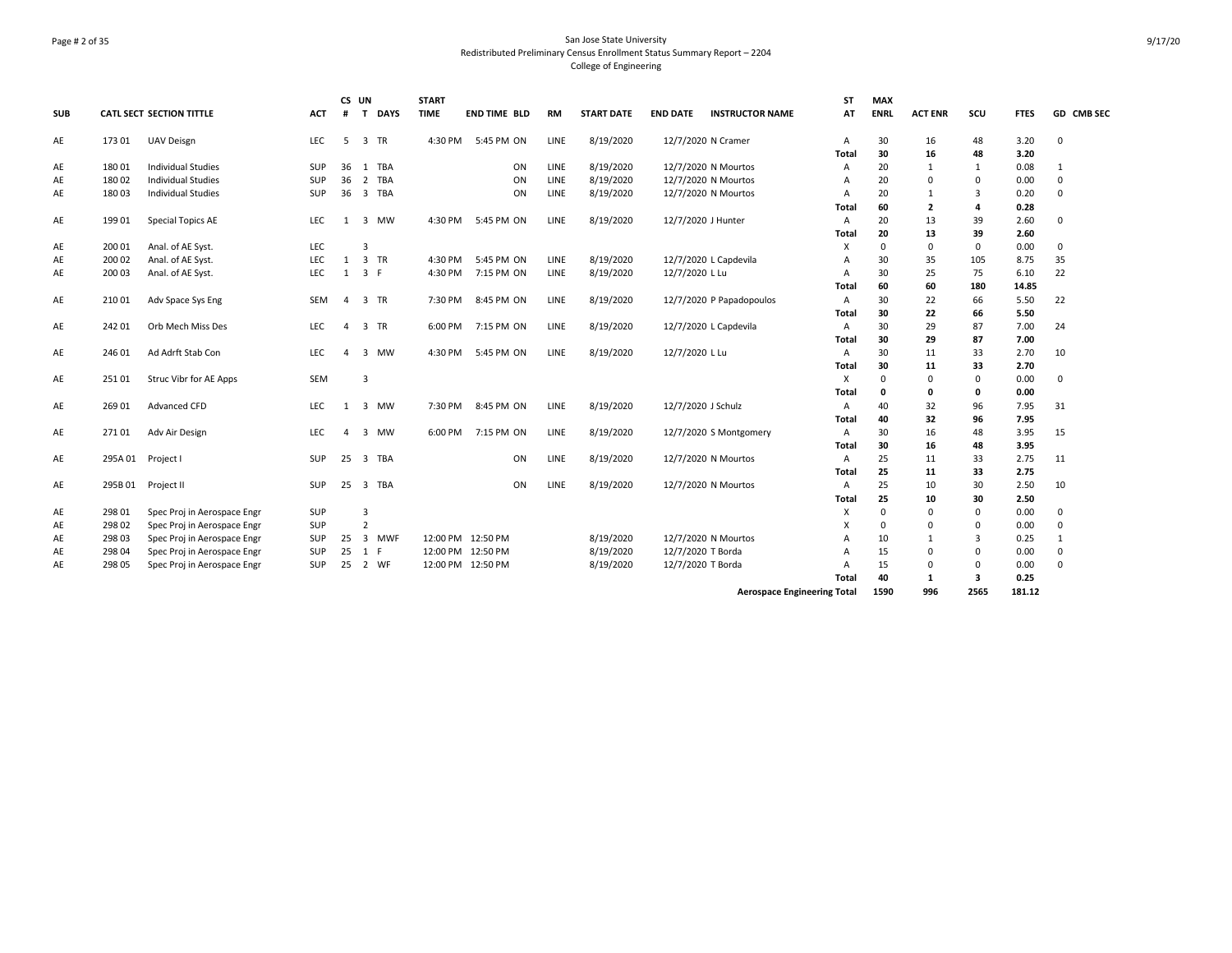# Page # 3 of 35 San Jose State University Redistributed Preliminary Census Enrollment Status Summary Report – 2204 College of Engineering

| <b>SUB</b>      |         | <b>CATL SECT SECTION TITTLE</b> | ACT               | CS UN<br>#     | T DAYS                       | <b>START</b><br><b>TIME</b> | <b>END TIME BLD</b>  | <b>RM</b>   | <b>START DATE</b> | <b>END DATE</b>    | <b>INSTRUCTOR NAME</b>   | ST<br>AT     | <b>MAX</b><br><b>ENRL</b> | <b>ACT ENR</b> | scu            | <b>FTES</b>   | GD CMB SEC       |
|-----------------|---------|---------------------------------|-------------------|----------------|------------------------------|-----------------------------|----------------------|-------------|-------------------|--------------------|--------------------------|--------------|---------------------------|----------------|----------------|---------------|------------------|
| <b>Aviation</b> |         |                                 |                   |                |                              |                             |                      |             |                   |                    |                          |              |                           |                |                |               |                  |
|                 |         |                                 |                   |                |                              |                             |                      |             |                   |                    |                          |              |                           |                |                |               |                  |
| AVIA            | 101     | Intro Avia Indus                | <b>LEC</b>        |                | 2 3 MW<br>$\overline{3}$     |                             | 9:00 AM 10:15 AM ON  | LINE        | 8/19/2020         |                    | 12/7/2020 V Wawrzynski   | А            | 35                        | 27             | 81             | 5.40          | $\mathbf 0$      |
| AVIA            | 102     | Intro Avia Indus                | <b>LEC</b><br>LEC |                |                              |                             | 10:30 AM 11:45 AM ON |             |                   |                    |                          | X            | 0<br>35                   | $\mathbf 0$    | 0<br>138       | 0.00          | $\mathsf 0$<br>0 |
| AVIA            | 103     | Intro Avia Indus                |                   |                | 2 3 MW                       |                             |                      | LINE        | 8/19/2020         |                    | 12/7/2020 V Wawrzynski   | Α            | 70                        | 46<br>73       |                | 9.20          |                  |
| AVIA            | 201     | Private Ground                  | SEM               | $\overline{4}$ | 3 MW                         | 7:30 AM                     | 8:45 AM ON           | LINE        | 8/19/2020         |                    | 12/7/2020 E Hudson       | Total<br>А   | 50                        | 49             | 219<br>147     | 14.60<br>9.80 | 0                |
|                 |         |                                 |                   |                |                              |                             |                      |             |                   |                    |                          | Total        | 50                        | 49             | 147            | 9.80          |                  |
| <b>AVIA</b>     | 301     | Intro Private Flt               | SUP               |                | 23 2 TBA                     |                             |                      |             | 8/19/2020         |                    | 12/7/2020 C Hofstetter   | Α            | 15                        | 18             | 36             | 2.40          | $\Omega$         |
|                 |         |                                 |                   |                |                              |                             |                      |             |                   |                    |                          | Total        | 15                        | 18             | 36             | 2.40          |                  |
| AVIA            | 3101    | Aircrft Theor & Dsgn            | <b>LEC</b>        | 2              | 3 <sub>T</sub>               | 12:00 PM                    | 1:45 PM ON           | LINE        | 8/19/2020         |                    | 12/7/2020 D Romano       | Α            | 20                        | 24             | 48             | 4.80          | 0                |
| AVIA            | 31 11   | Aircrft Theor & Dsgn            | LAB               |                | 16 0 R                       | 12:00 PM                    | 2:45 PM ON           | LINE        | 8/19/2020         |                    | 12/7/2020 D Romano       | A            | 20                        | 24             | 24             | 0.00          | $\Omega$         |
|                 |         |                                 |                   |                |                              |                             |                      |             |                   |                    |                          | Total        | 40                        | 48             | 72             | 4.80          |                  |
| AVIA            | 42 01   | Aircraft Systems                | <b>LEC</b>        | 2              | 3 M                          | 4:00 PM                     | 5:45 PM ON           | <b>LINE</b> | 8/19/2020         | 12/7/2020 D Neal   |                          | Α            | 48                        | 56             | 112            | 11.20         | 0                |
| AVIA            | 42 11   | Aircraft Systems                | LAB               | 16             | $\mathbf 0$<br>M             | 6:00 PM                     | 8:45 PM ON           | LINE        | 8/19/2020         | 12/7/2020 D Neal   |                          | А            | 24                        | 38             | 38             | 0.00          | $\mathbf 0$      |
| AVIA            | 42 12   | Aircraft Systems                | LAB               |                | 16 0 T                       | 6:00 PM                     | 8:45 PM ON           | LINE        | 8/19/2020         | 12/7/2020 D Neal   |                          | Α            | 24                        | 18             | 18             | 0.00          | 0                |
|                 |         |                                 |                   |                |                              |                             |                      |             |                   |                    |                          | Total        | 96                        | 112            | 168            | 11.20         |                  |
| AVIA            | 6201    | Instru Pilot Ground             | LEC               | 2              | 3 MW                         |                             | 9:00 AM 10:15 AM ON  | LINE        | 8/19/2020         |                    | 12/7/2020 C Hofstetter   | Α            | 30                        | 28             | 84             | 5.60          | 0                |
|                 |         |                                 |                   |                |                              |                             |                      |             |                   |                    |                          | Total        | 30                        | 28             | 84             | 5.60          |                  |
| AVIA            | 6301    | <b>Instrument Flight</b>        | SUP               |                | 23 2 TBA                     |                             | ON                   | LINE        | 8/19/2020         |                    | 12/7/2020 C Hofstetter   | Α            | 15                        | 5              | 10             | 0.67          | 0                |
|                 |         |                                 |                   |                |                              |                             |                      |             |                   |                    |                          | Total        | 15                        | 5              | 10             | 0.67          |                  |
| AVIA            | 6801    | Avionics/Airb Comm              | <b>LEC</b>        | 2              | $\overline{\mathbf{3}}$<br>W | 4:00 PM                     | 5:45 PM ON           | LINE        | 8/19/2020         | 12/7/2020 D Neal   |                          | Α            | 48                        | 38             | 76             | 7.60          | 0                |
| <b>AVIA</b>     | 68 11   | Avionics/Airb Comm              | LAB               | 16             | $\mathbf 0$<br>W             | 6:00 PM                     | 8:45 PM ON           | LINE        | 8/19/2020         | 12/7/2020 D Neal   |                          | А            | 24                        | 26             | 26             | 0.00          | 0                |
| AVIA            | 68 12   | Avionics/Airb Comm              | LAB               |                | 16 0 R                       | 6:00 PM                     | 8:45 PM ON           | LINE        | 8/19/2020         | 12/7/2020 D Neal   |                          | А            | 24                        | 12             | 12             | 0.00          | $\mathbf 0$      |
|                 |         |                                 |                   |                |                              |                             |                      |             |                   |                    |                          | Total        | 96                        | 76             | 114            | 7.60          |                  |
| AVIA            | 7301    | Air Traffic Control             | LEC               |                | 3                            |                             |                      |             |                   |                    |                          | х            | 0                         | $\mathbf 0$    | $\mathbf 0$    | 0.00          | 0                |
| AVIA            | 7302    | Air Traffic Control             | <b>LEC</b>        |                | 2 3 TR                       | 6:00 PM                     | 7:15 PM ON           | LINE        | 8/19/2020         |                    | 12/7/2020 J Acuna-Zamora | А            | 30                        | 31             | 93             | 6.20          | 0                |
|                 |         |                                 |                   |                |                              |                             |                      |             |                   |                    |                          | Total        | 30                        | 31             | 93             | 6.20          |                  |
| AVIA            | 7801    | <b>Intro Aviation Mgmt</b>      | LEC               |                | 3                            |                             |                      |             |                   |                    |                          | х            | $\pmb{0}$                 | 0              | 0              | 0.00          | $\mathsf 0$      |
| AVIA            | 7802    | <b>Intro Aviation Mgmt</b>      | LEC               | $\overline{2}$ | 3 WF                         | 4:30 PM                     | 5:45 PM ON           | LINE        | 8/19/2020         |                    | 12/7/2020 S Samotis      | А            | 50                        | 47             | 141            | 9.40          | $\Omega$         |
|                 |         |                                 |                   |                |                              |                             |                      |             |                   |                    |                          | Total        | 50                        | 47             | 141            | 9.40          |                  |
| AVIA            | 9101    | Air Turbine Engnes              | <b>LEC</b>        | $\overline{2}$ | 3 TR                         |                             | 10:30 AM 11:45 AM ON | LINE        | 8/19/2020         |                    | 12/7/2020 D Romano       | Α            | 42                        | 38             | 114            | 7.60          | 0                |
|                 |         |                                 |                   |                |                              |                             |                      |             |                   |                    |                          | Total        | 42                        | 38             | 114            | 7.60          |                  |
| AVIA            | 11301   | Comm Prof Flight                | SUP               | 23             | 2 TBA                        |                             |                      |             | 8/19/2020         |                    | 12/7/2020 C Hofstetter   | Α            | 15                        | $\overline{2}$ | $\overline{4}$ | 0.27          | $\Omega$         |
|                 |         |                                 |                   |                |                              |                             |                      |             |                   |                    |                          | Total        | 15                        | $\overline{2}$ | 4              | 0.27          |                  |
| AVIA            | 14101   | Hum Fact Avia Envirn            | <b>LEC</b>        | $2^{\circ}$    | 3 MW                         |                             | 10:30 AM 11:45 AM ON | LINE        | 8/19/2020         |                    | 12/7/2020 E Hudson       | Α            | 40                        | 36             | 108            | 7.20          | 0                |
|                 |         |                                 |                   |                |                              |                             |                      |             |                   |                    |                          | Total        | 40                        | 36             | 108            | 7.20          |                  |
| AVIA            | 17601   | Airline Ops & Mgmt              | LEC               |                | 3                            |                             |                      |             |                   |                    |                          | х            | 0                         | 0              | 0              | 0.00          | 0                |
| AVIA            | 176 02  | Airline Ops & Mgmt              | LEC               |                | $\overline{3}$               |                             |                      |             |                   |                    |                          | X            | $\mathbf 0$               | $\mathbf 0$    | 0              | 0.00          | $\Omega$         |
| AVIA            | 176 03  | Airline Ops & Mgmt              | <b>LEC</b>        | 2              | 3 TR                         | 4:30 PM                     | 5:45 PM ON           | LINE        | 8/19/2020         | 12/7/2020 M Kiehl  |                          | Α            | 40                        | 28             | 84             | 5.60          | $\Omega$         |
|                 |         |                                 |                   |                |                              |                             |                      |             |                   |                    |                          | Total        | 40                        | 28             | 84             | 5.60          |                  |
| AVIA            | 17701   | Genl Av Ops & Mgmt              | <b>LEC</b>        |                | $2 \quad 3 \quad F$          |                             | 7:30 AM 10:15 AM ON  | LINE        | 8/19/2020         |                    | 12/7/2020 V Collom       | Α            | 40                        | 38             | 114            | 7.60          | 0                |
|                 |         |                                 |                   |                |                              |                             |                      |             |                   |                    |                          | Total        | 40                        | 38             | 114            | 7.60          |                  |
| AVIA            | 17801   | Airport Plan & Mgmt             | <b>LEC</b>        |                | 3                            |                             |                      |             |                   |                    |                          | х            | $\Omega$                  | 0              | $\mathbf 0$    | 0.00          | 0                |
| AVIA            | 178 02  | Airport Plan & Mgmt             | <b>LEC</b>        |                | 2 3 MW                       |                             | 4:30 PM 5:45 PM ON   | LINE        | 8/19/2020         |                    | 12/7/2020 R Swensen      | Α            | 40                        | 39             | 117            | 7.80          | $\Omega$         |
|                 |         |                                 |                   |                |                              |                             |                      |             |                   |                    |                          | <b>Total</b> | 40                        | 39             | 117            | 7.80          |                  |
| AVIA            | 180 01  | <b>Individual Studies</b>       | SUP               | 36             | 3 TBA                        |                             | ON                   | LINE        | 8/19/2020         | 12/7/2020 F Barez  |                          | А            | 20                        | 3              | 9              | 0.60          | 0                |
| AVIA            | 18002   | <b>Individual Studies</b>       | SUP               | 36             | 1 TBA                        |                             | ON                   | LINE        | 8/19/2020         | 12/7/2020 F Barez  |                          | Α            | 20                        | $\mathbf 0$    | $\Omega$       | 0.00          | $\mathsf 0$      |
| AVIA            | 18003   | <b>Individual Studies</b>       | <b>SUP</b>        | 36             | $\overline{2}$<br>TBA        |                             | ON                   | LINE        | 8/19/2020         | 12/7/2020 F Barez  |                          | Α            | 20                        | 0              | $\Omega$       | 0.00          | $\mathsf 0$      |
| AVIA            | 180H 01 | Individual Studies              | SUP               | 36             | 1 TBA                        |                             | ON                   | LINE        | 8/19/2020         | 12/7/2020 F Barez  |                          | Α            | 20                        | $\mathbf 0$    | $\Omega$       | 0.00          | 0                |
| AVIA            | 180H 02 | <b>Individual Studies</b>       | SUP               | 36             | 2 TBA                        |                             | ON                   | LINE        | 8/19/2020         | 12/7/2020 F Barez  |                          | А            | 20                        | $\Omega$       | $\Omega$       | 0.00          | $\Omega$         |
|                 |         |                                 |                   |                |                              |                             |                      |             |                   |                    |                          | Total        | 100                       | 3              | 9              | 0.60          |                  |
| AVIA            | 190 01  | Senior Capstone                 | LEC               | $\overline{2}$ | 3 MW                         | 3:00 PM                     | 4:15 PM ON           | LINE        | 8/19/2020         | 12/7/2020 W Wei    |                          | Α            | 30                        | 28             | 84             | 5.60          | 0                |
|                 |         |                                 |                   |                |                              |                             |                      |             |                   |                    |                          | <b>Total</b> | 30                        | 28             | 84             | 5.60          |                  |
| AVIA            | 193 01  | Aerodynamics                    | <b>LEC</b>        |                | 2 3 TR                       | 8:00 AM                     | 8:50 AM ON           | LINE        | 8/19/2020         | 12/7/2020 P Kutler |                          | Α            | 48                        | 21             | 42             | 4.20          | $\mathbf 0$      |
|                 |         |                                 |                   |                |                              |                             |                      |             |                   |                    |                          |              |                           |                |                |               |                  |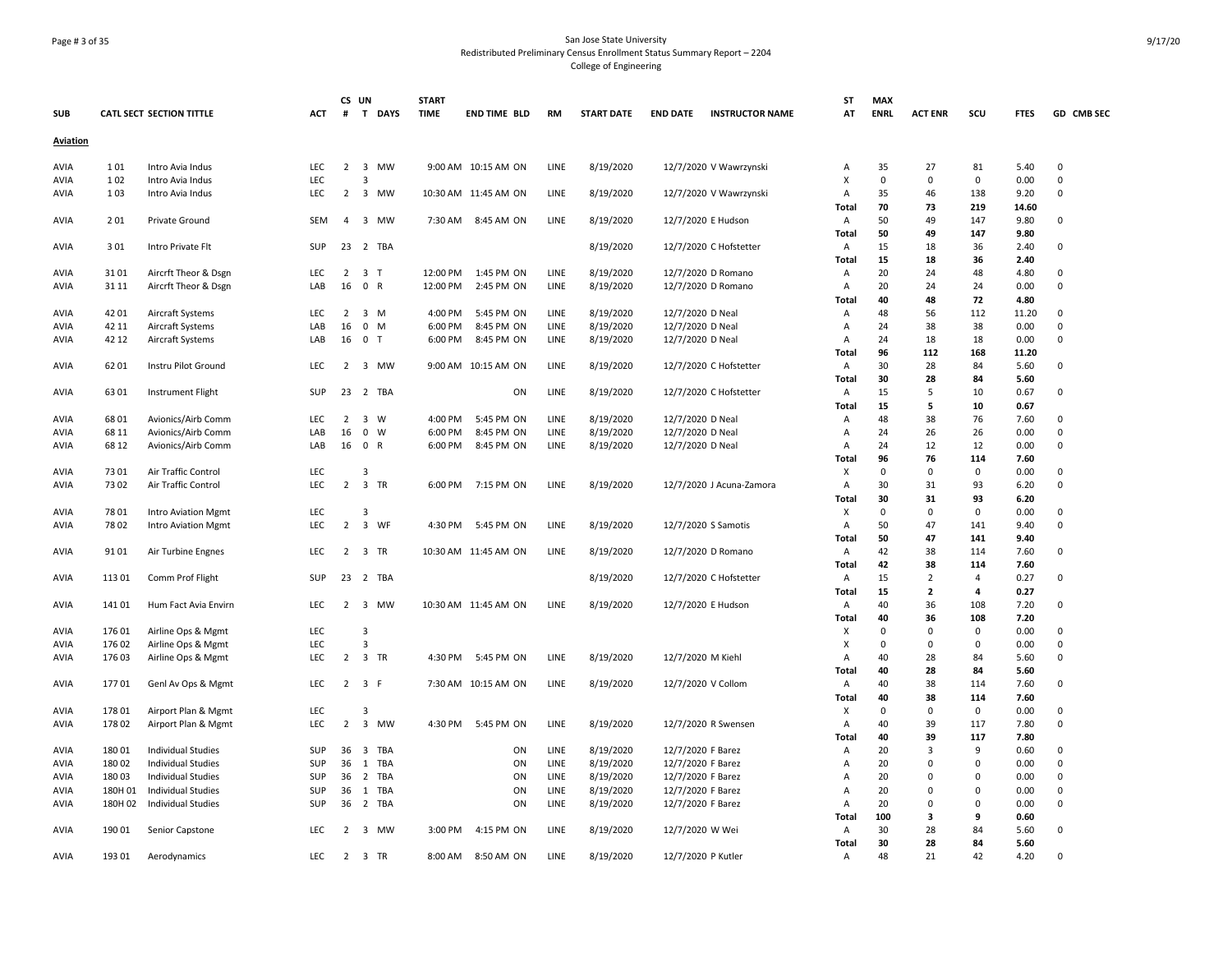# Page # 4 of 35 San Jose State University Redistributed Preliminary Census Enrollment Status Summary Report – 2204 College of Engineering

|            |        |                                 |            | CS UN |             | <b>START</b>                |    |           |                   |                    |                        | ST                    | <b>MAX</b>  |                |          |             |                   |
|------------|--------|---------------------------------|------------|-------|-------------|-----------------------------|----|-----------|-------------------|--------------------|------------------------|-----------------------|-------------|----------------|----------|-------------|-------------------|
| <b>SUB</b> |        | <b>CATL SECT SECTION TITTLE</b> | <b>ACT</b> |       | <b>DAYS</b> | <b>TIME</b><br>END TIME BLD |    | <b>RM</b> | <b>START DATE</b> | <b>END DATE</b>    | <b>INSTRUCTOR NAME</b> | AT                    | <b>ENRL</b> | <b>ACT ENR</b> | scu      | <b>FTES</b> | <b>GD CMB SEC</b> |
| AVIA       | 193 11 | Aerodynamics                    | LAB        |       | 16 0 T      | 9:00 AM 11:45 AM ON         |    | LINE      | 8/19/2020         | 12/7/2020 P Kutler |                        |                       | 24          | 17             | 17       | 0.00        |                   |
| AVIA       | 193 12 | Aerodynamics                    | LAB        |       | 16 0 R      | 9:00 AM 11:45 AM ON         |    | LINE      | 8/19/2020         | 12/7/2020 P Kutler |                        |                       | 24          |                |          | 0.00        |                   |
|            |        |                                 |            |       |             |                             |    |           |                   |                    |                        | <b>Total</b>          | 96          | 42             | 63       | 4.20        |                   |
| AVIA       | 195 01 | Intern Avia Indust              | <b>SUP</b> |       | 36 3 TBA    |                             | ON | LINE      | 8/19/2020         | 12/7/2020 F Barez  |                        | A                     | 20          |                | 15       | 1.00        |                   |
| AVIA       | 195 02 | Intern Avia Indust              | SUP        |       | 36  4  TBA  |                             | ON | LINE      | 8/19/2020         | 12/7/2020 F Barez  |                        | А                     | 20          |                | $\Omega$ | 0.00        |                   |
| AVIA       | 195 03 | Intern Avia Indust              | <b>SUP</b> | 36 1  | TBA         |                             | ON | LINE      | 8/19/2020         | 12/7/2020 F Barez  |                        |                       | 20          |                | $\Omega$ | 0.00        |                   |
|            |        |                                 |            |       |             |                             |    |           |                   |                    |                        | <b>Total</b>          | 60          |                | 15       | 1.00        |                   |
|            |        |                                 |            |       |             |                             |    |           |                   |                    |                        | <b>Aviation Total</b> | 995         | 746            | 1796     | 119.73      |                   |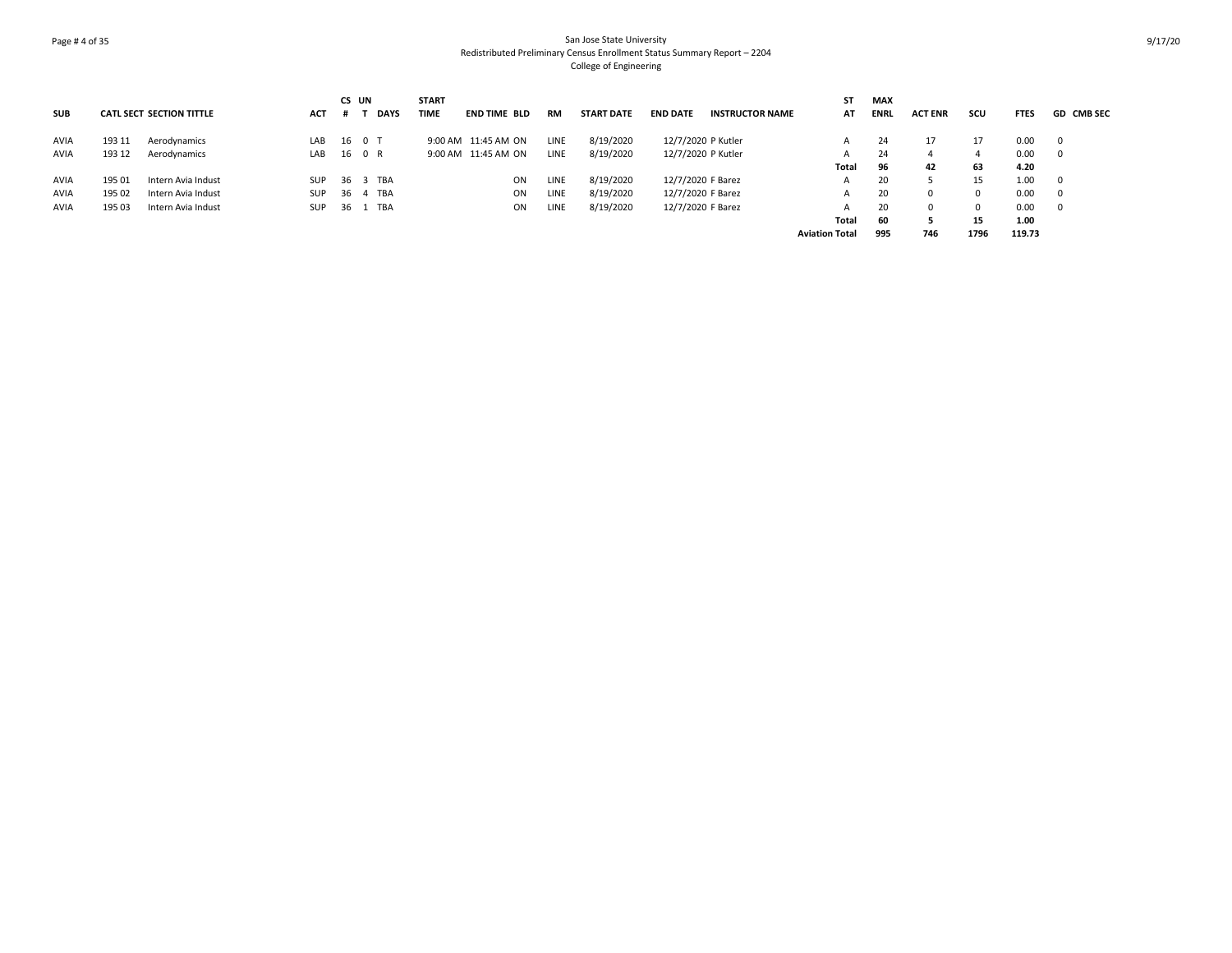# Page # 5 of 35 San Jose State University Redistributed Preliminary Census Enrollment Status Summary Report – 2204 College of Engineering

| <b>SUB</b>  |                               | <b>CATL SECT SECTION TITTLE</b> | ACT        | CS UN          | # T DAYS                             | <b>START</b><br><b>TIME</b> | <b>END TIME BLD</b>  | <b>RM</b> | <b>START DATE</b> | <b>END DATE</b>    | <b>INSTRUCTOR NAME</b>          | ST<br>AT       | <b>MAX</b><br><b>ENRL</b> | <b>ACT ENR</b> | scu          | <b>FTES</b> | GD CMB SEC     |  |
|-------------|-------------------------------|---------------------------------|------------|----------------|--------------------------------------|-----------------------------|----------------------|-----------|-------------------|--------------------|---------------------------------|----------------|---------------------------|----------------|--------------|-------------|----------------|--|
|             | <b>Biomedical Engineering</b> |                                 |            |                |                                      |                             |                      |           |                   |                    |                                 |                |                           |                |              |             |                |  |
| <b>BME</b>  | 25 01                         | Intro BioMed                    | LEC.       | $\overline{4}$ | 3 M                                  | 6:00 PM                     | 7:50 PM ON           | LINE      | 8/19/2020         |                    | 12/7/2020 C Rappleye            | $\overline{A}$ | 90                        | 92             | 184          | 18.40       | $\mathbf 0$    |  |
| <b>BME</b>  | 25 02                         | Intro BioMed                    | LAB        | 16             | $\mathbf 0$<br>T                     |                             | 9:00 AM 11:45 AM ON  | LINE      | 8/19/2020         |                    | 12/7/2020 M Cooke               | Α              | 30                        | 31             | 31           | 0.00        | $\Omega$       |  |
| BME         | 25 03                         | Intro BioMed                    | LAB        | 16             | $\mathbf 0$<br>$\mathsf{R}$          | 1:30 PM                     | 4:15 PM ON           | LINE      | 8/19/2020         | 12/7/2020 D Lopez  |                                 | Α              | 30                        | 29             | 29           | 0.00        | $\Omega$       |  |
| <b>BME</b>  | 25 04                         | Intro BioMed                    | LAB        | 16             | $\overline{0}$<br>W                  | 6:00 PM                     | 8:45 PM ON           | LINE      | 8/19/2020         |                    | 12/7/2020 Y Baloda              | Α              | 30                        | 32             | 32           | 0.00        | $\Omega$       |  |
|             |                               |                                 |            |                |                                      |                             |                      |           |                   |                    |                                 | Total          | 180                       | 184            | 276          | 18.40       |                |  |
| BME         | 6801                          | <b>BME Appl Mtls Crmc</b>       | LEC        | 1              | $\overline{\mathbf{3}}$<br><b>MW</b> | 3:00 PM                     | 4:15 PM ON           | LINE      | 8/19/2020         |                    | 12/7/2020 M Leineweber          | Α              | 60                        | 61             | 183          | 12.55       | $\overline{7}$ |  |
|             |                               |                                 |            |                |                                      |                             |                      |           |                   |                    |                                 | Total          | 60                        | 61             | 183          | 12.55       |                |  |
| BME         | 115 01                        | <b>Fndtns Biomed Engr</b>       | LEC        | 4              | $\overline{4}$<br>TR                 | 1:30 PM                     | 2:50 PM ON           | LINE      | 8/19/2020         | 12/7/2020 P Jurney |                                 | Α              | 64                        | 65             | 195          | 17.87       | 8              |  |
| <b>BME</b>  | 115 02                        | <b>Fndtns Biomed Engr</b>       | LAB        | 16             | $\mathbf 0$<br>-F                    |                             | 9:00 AM 11:45 AM     |           | 8/19/2020         | 12/7/2020 P Jain   |                                 | A              | 16                        | 16             | 16           | 0.00        | 3              |  |
| <b>BME</b>  | 115 03                        | Fndtns Biomed Engr              | LAB        | 16             | 0 R                                  |                             | 9:00 AM 11:45 AM     |           | 8/19/2020         |                    | 12/7/2020 H Ahmed Mohamed Osman | $\overline{A}$ | 16                        | 16             | 16           | 0.00        | $\Omega$       |  |
| <b>BME</b>  | 115 04                        | <b>Fndtns Biomed Engr</b>       | LAB        | 16             | 0 F                                  | 1:30 PM                     | 4:15 PM              |           | 8/19/2020         |                    | 12/7/2020 A Singaravel          | Α              | 16                        | 17             | 17           | 0.00        | 5              |  |
| <b>BME</b>  | 115 05                        | <b>Fndtns Biomed Engr</b>       | LAB        | 16             | 0 <sub>T</sub>                       |                             | 9:00 AM 11:45 AM     |           | 8/19/2020         | 12/7/2020          |                                 | Α              | 16                        | 0              | $\mathbf 0$  | 0.00        | $\Omega$       |  |
| <b>BME</b>  | 115 06                        | <b>Fndtns Biomed Engr</b>       | LAB        | 16             | $\mathbf{0}$<br>W                    | 6:00 PM                     | 8:45 PM              |           | 8/19/2020         |                    | 12/7/2020 S Pathare             | Α              | 16                        | 16             | 16           | 0.00        | $\mathbf 0$    |  |
|             |                               |                                 |            |                |                                      |                             |                      |           |                   |                    |                                 | Total          | 144                       | 130            | 260          | 17.87       |                |  |
| BME         | 11701                         | <b>Biotransport Phen</b>        | LEC        |                | 2 3 TR                               | 12:00 PM                    | 1:20 PM ON           | LINE      | 8/19/2020         |                    | 12/7/2020 P Jurney              | $\mathsf{A}$   | 45                        | 21             | 63           | 4.20        | $\Omega$       |  |
|             |                               |                                 |            |                |                                      |                             |                      |           |                   |                    |                                 | Total          | 45                        | 21             | 63           | 4.20        |                |  |
| <b>BME</b>  | 130 01                        | Num. Methods BME                | <b>LEC</b> | 1              | $\overline{\mathbf{3}}$<br><b>MW</b> |                             | 12:00 PM 12:50 PM ON | LINE      | 8/19/2020         |                    | 12/7/2020 M Leineweber          | $\overline{A}$ | 90                        | 86             | 172          | 17.20       | $\Omega$       |  |
| <b>BME</b>  | 130 02                        | Num. Methods BME                | LAB        | 16             | $\overline{0}$<br>W                  | 1:30 PM                     | 4:15 PM ON           | LINE      | 8/19/2020         | 12/7/2020 A Natar  |                                 | А              | 45                        | 42             | 42           | 0.00        | $\Omega$       |  |
| <b>BME</b>  | 130 03                        | Num. Methods BME                | LAB        | 16             | $\mathbf 0$<br>W                     |                             | 9:00 AM 11:45 AM ON  | LINE      | 8/19/2020         |                    | 12/7/2020 N Gulkaya             | Α              | 45                        | 44             | 44           | 0.00        | $\Omega$       |  |
|             |                               |                                 |            |                |                                      |                             |                      |           |                   |                    |                                 | Total          | 180                       | 172            | 258          | 17.20       |                |  |
| <b>BME</b>  | 135 01                        | Biomed Eng Dsgn Meth            | LEC        | $\overline{2}$ | 2 <sub>T</sub>                       |                             | 10:30 AM 11:20 AM ON | LINE      | 8/19/2020         | 12/7/2020 Y Baloda |                                 | Α              | 60                        | 13             | 13           | 1.83        | 3              |  |
| <b>BME</b>  | 135 02                        | Biomed Eng Dsgn Meth            | LAB        | 16             | $\mathbf 0$<br>$\mathsf{F}$          | 1:30 PM                     | 4:15 PM              |           | 8/19/2020         | 12/7/2020          |                                 | Α              | 30                        | 0              | $\Omega$     | 0.00        | $\Omega$       |  |
| BME         | 135 03                        | Biomed Eng Dsgn Meth            | LAB        | 16             | 0 M                                  |                             | 9:00 AM 11:45 AM ON  | LINE      | 8/19/2020         |                    | 12/7/2020 Y Baloda              | A              | 30                        | 13             | 13           | 0.00        | 3              |  |
|             |                               |                                 |            |                |                                      |                             |                      |           |                   |                    |                                 | Total          | 120                       | 26             | 26           | 1.83        |                |  |
| <b>BME</b>  | 14701                         | Stat BioMed Engr                | LEC        | $\overline{2}$ | 3 TR                                 | 3:00 PM                     | 4:15 PM ON           | LINE      | 8/19/2020         |                    | 12/7/2020 A Bellofiore          | $\mathsf{A}$   | 80                        | 73             | 219          | 15.20       | 12             |  |
|             |                               |                                 |            |                |                                      |                             |                      |           |                   |                    |                                 | Total          | 80                        | 73             | 219          | 15.20       |                |  |
| <b>BME</b>  | 165 01                        | Appl Eng Biomech                | <b>LEC</b> | 1              | 3 MW                                 | 1:30 PM                     | 2:45 PM ON           | LINE      | 8/19/2020         |                    | 12/7/2020 M Leineweber          | Α              | 80                        | 16             | 48           | 3.35        | 3              |  |
|             |                               |                                 |            |                |                                      |                             |                      |           |                   |                    |                                 | Total          | 80                        | 16             | 48           | 3.35        |                |  |
| <b>BME</b>  | 168 01                        | Med Biol Polymers               | <b>LEC</b> | 1              | $\overline{\mathbf{3}}$<br>MW        |                             | 10:30 AM 11:20 AM ON | LINE      | 8/19/2020         |                    | 12/7/2020 M Alonso-amigo        | Α              | 75                        | 56             | 112          | 11.20       | 0              |  |
| <b>BME</b>  | 16802                         | Med Biol Polymers               | LAB        | 16             | $\mathbf 0$<br>R                     | 1:30 PM                     | 4:15 PM              |           | 8/19/2020         | 12/7/2020 P Jain   |                                 | Α              | 19                        | 13             | 13           | 0.00        | $\Omega$       |  |
| BME         | 168 03                        | Med Biol Polymers               | LAB        | 16             | $^{\circ}$<br>M                      | 1:30 PM                     | 4:15 PM              |           | 8/19/2020         |                    | 12/7/2020 H Nguyen              | $\overline{A}$ | 19                        | 23             | 23           | 0.00        | $\Omega$       |  |
| <b>BME</b>  | 168 04                        | Med Biol Polymers               | LAB        | 16             | $\mathbf 0$<br>$\mathsf{T}$          | 12:00 PM                    | 2:45 PM              |           | 8/19/2020         | 12/7/2020          |                                 | Α              | 19                        | $\Omega$       | $\mathbf 0$  | 0.00        | $\mathbf 0$    |  |
| BME         | 168 05                        | Med Biol Polymers               | LAB        | 16             | $\overline{\mathbf{0}}$<br>$\top$    | 6:00 PM                     | 8:45 PM              |           | 8/19/2020         | 12/7/2020 A Ashok  |                                 | Α              | 19                        | 20             | 20           | 0.00        | $\Omega$       |  |
|             |                               |                                 |            |                |                                      |                             |                      |           |                   |                    |                                 | Total          | 151                       | 112            | 168          | 11.20       |                |  |
| <b>BME</b>  | 17701                         | Physiol for Engr                | <b>LEC</b> | 1              | $\overline{\mathbf{3}}$<br><b>MW</b> | 4:30 PM                     | 5:20 PM ON           | LINE      | 8/19/2020         | 12/7/2020 Y Wang   |                                 | $\overline{A}$ | 60                        | 51             | 102          | 10.75       | 11 C           |  |
| <b>BIOL</b> | 17701                         | Physiol for Engr                | LEC        | $\mathbf{1}$   | $\overline{\mathbf{3}}$<br>MW        | 4:30 PM                     | 5:20 PM ON           | LINE      | 8/19/2020         | 12/7/2020 Y Wang   |                                 | Α              | 0                         | $\mathbf 0$    | $\mathbf 0$  | 0.00        | 0 <sub>c</sub> |  |
| <b>BME</b>  | 17702                         | Physiol for Engr                | LAB        | 16             | $\mathbf 0$<br>M                     | 6:00 PM                     | 8:45 PM              |           | 8/19/2020         | 12/7/2020 Y Wang   |                                 | Α              | 20                        | 20             | 20           | 0.00        | 2 <sub>c</sub> |  |
| <b>BIOL</b> | 17702                         | Physiol for Engr                | LAB        | 16             | $\mathbf{0}$<br>M                    | 6:00 PM                     | 8:45 PM              |           | 8/19/2020         | 12/7/2020 Y Wang   |                                 | А              | 0                         | $\mathbf{0}$   | $\mathbf 0$  | 0.00        | 0 <sub>c</sub> |  |
| <b>BME</b>  | 17703                         | Physiol for Engr                | LAB        | 16             | $\overline{0}$<br>-F                 | 6:00 PM                     | 8:45 PM              |           | 8/19/2020         |                    | 12/7/2020 P Rajkumar            | А              | 20                        | 12             | 12           | 0.00        | 3 <sup>°</sup> |  |
| <b>BIOL</b> | 17703                         | Physiol for Engr                | LAB        | 16             | 0 F                                  | 6:00 PM                     | 8:45 PM              |           | 8/19/2020         |                    | 12/7/2020 P Rajkumar            | A              | 0                         | $\Omega$       | $\mathbf{0}$ | 0.00        | 0 <sub>c</sub> |  |
| BME         | 17704                         | Physiol for Engr                | LAB        | 16             | 0 R                                  | 6:00 PM                     | 8:45 PM              |           | 8/19/2020         | 12/7/2020 Y Wang   |                                 | А              | 20                        | 19             | 19           | 0.00        | $6-$           |  |
| <b>BIOL</b> | 17704                         | Physiol for Engr                | LAB        | 16             | 0 R                                  | 6:00 PM                     | 8:45 PM              |           | 8/19/2020         | 12/7/2020 Y Wang   |                                 | A              | $\Omega$                  | $\Omega$       | $\Omega$     | 0.00        | 0 <sup>o</sup> |  |
| <b>BME</b>  | 17705                         | Physiol for Engr                | LAB        | 16             | 0 F                                  | 10:30 AM                    | 1:15 PM              |           | 8/19/2020         | 12/7/2020          |                                 | A              | 20                        | $\Omega$       | $\mathbf{0}$ | 0.00        | 0 <sub>c</sub> |  |
| <b>BIOL</b> | 17705                         | Physiol for Engr                | LAB        | 16             | 0 F                                  | 10:30 AM                    | 1:15 PM              |           | 8/19/2020         | 12/7/2020          |                                 | A              | $\mathbf{0}$              | $\Omega$       | $\mathbf{0}$ | 0.00        | 0 <sub>c</sub> |  |
|             |                               |                                 |            |                |                                      |                             |                      |           |                   |                    |                                 | Total          | 140                       | 102            | 153          | 10.75       |                |  |
| <b>BME</b>  | 18001                         | Individual Studies              | SUP        | 36             | 1 TBA                                |                             | ON                   | LINE      | 8/19/2020         |                    | 12/7/2020 G Selvaduray          | Α              | 30                        | 9              | 9            | 0.68        | 5              |  |
|             |                               |                                 |            |                |                                      |                             |                      |           |                   |                    |                                 | Total          | 30                        | 9              | 9            | 0.68        |                |  |
| <b>BME</b>  | 18701                         | Med Dev Qual Systems            | LEC        |                | 2 3 TR                               | 6:00 PM                     | 7:20 PM ON           | LINE      | 8/19/2020         | 12/7/2020 S Dale   |                                 | A              | 75                        | 20             | 60           | 4.15        | 3              |  |
|             |                               |                                 |            |                |                                      |                             |                      |           |                   |                    |                                 | Total          | 75                        | 20             | 60           | 4.15        |                |  |
| <b>BME</b>  | 18801                         | <b>Biomed Manufacturing</b>     | SEM        | 5              | 3 TR                                 | 4:30 PM                     | 5:50 PM ON           | LINE      | 8/19/2020         |                    | 12/7/2020 H Bellucci            | $\mathsf{A}$   | 85                        | 60             | 180          | 12.60       | 12             |  |
|             |                               |                                 |            |                |                                      |                             |                      |           |                   |                    |                                 | Total          | 85                        | 60             | 180          | 12.60       |                |  |
| <b>BME</b>  | 198A01                        | Senior Project I                | <b>LEC</b> | $\overline{2}$ | 2 F                                  |                             | 9:30 AM 10:20 AM ON  | LINE      | 8/19/2020         |                    | 12/7/2020 F Erogbogbo           | A              | 75                        | 65             | 65           | 8.67        | $\Omega$       |  |
| <b>BME</b>  | 198A02                        | Senior Project                  | LAB        | 16             | 0 F                                  | 10:30 AM                    | 1:10 PM ON           | LINE      | 8/19/2020         |                    | 12/7/2020 F Erogbogbo           | Α              | 75                        | 65             | 65           | 0.00        | $\Omega$       |  |
|             |                               |                                 |            |                |                                      |                             |                      |           |                   |                    |                                 |                |                           |                |              |             |                |  |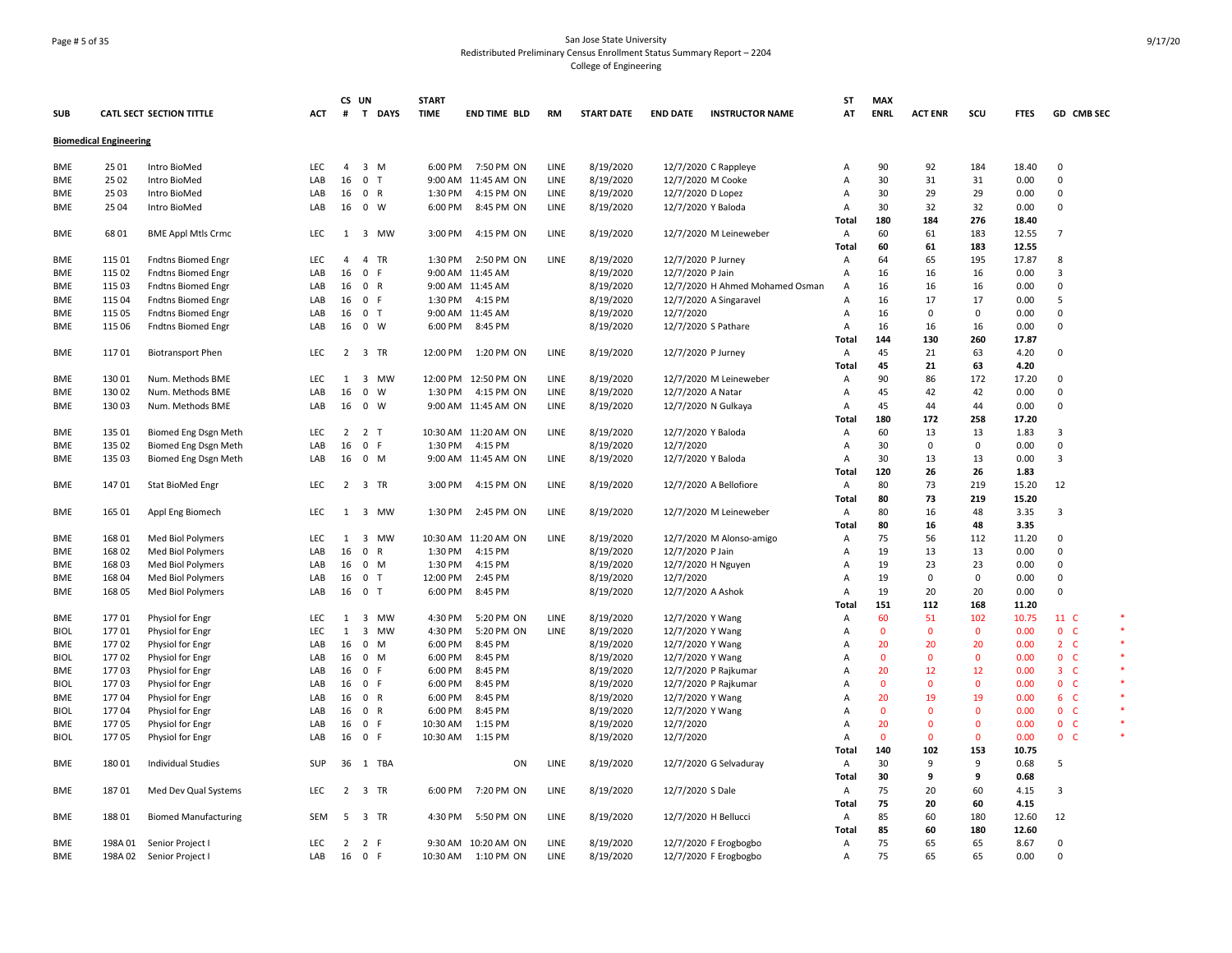# Page # 6 of 35 San Jose State University Redistributed Preliminary Census Enrollment Status Summary Report – 2204 College of Engineering

|            |        |                                 |            | CS UN          |                             | <b>START</b> |                     |           |                   |                    |                                     | <b>ST</b> | <b>MAX</b>  |                |          |             |             |
|------------|--------|---------------------------------|------------|----------------|-----------------------------|--------------|---------------------|-----------|-------------------|--------------------|-------------------------------------|-----------|-------------|----------------|----------|-------------|-------------|
| <b>SUB</b> |        | <b>CATL SECT SECTION TITTLE</b> | <b>ACT</b> | #              | <b>DAYS</b><br>$\mathbf{T}$ | <b>TIME</b>  | <b>END TIME BLD</b> | <b>RM</b> | <b>START DATE</b> | <b>END DATE</b>    | <b>INSTRUCTOR NAME</b>              | AT        | <b>ENRL</b> | <b>ACT ENR</b> | scu      | <b>FTES</b> | GD CMB SEC  |
| BME        | 198A03 | Senior Project I                | LEC        | $\overline{2}$ | 2 TBA                       |              | ON                  | LINE      | 8/19/2020         | 12/7/2020          |                                     | Α         | 50          | $\mathbf 0$    | 0        | 0.00        | $\Omega$    |
| <b>BME</b> | 198A04 | Senior Project I                | LAB        | 16             | <b>TBA</b><br>$\mathbf 0$   |              | ON                  | LINE      | 8/19/2020         | 12/7/2020          |                                     | А         | 50          | $\Omega$       | 0        | 0.00        | $\mathbf 0$ |
|            |        |                                 |            |                |                             |              |                     |           |                   |                    |                                     | Total     | 250         | 130            | 130      | 8.67        |             |
| <b>BME</b> | 207 01 | <b>Exper Methods BME</b>        | LEC        | $\overline{2}$ | 3 M                         | 6:00 PM      | 7:50 PM ON          | LINE      | 8/19/2020         | 12/7/2020 M Simon  |                                     | А         | 60          | 51             | 102      | 12.65       | 49          |
| <b>BME</b> | 207 02 | <b>Exper Methods BME</b>        | LAB        | 16             | 0 <sup>5</sup>              |              | 9:00 AM 11:45 AM    |           | 8/19/2020         | 12/7/2020 M Keceli |                                     | А         | 30          | 21             | 21       | 0.00        | 19          |
| <b>BME</b> | 20703  | <b>Exper Methods BME</b>        | LAB        | 16             | 0 F                         | 12:00 PM     | 2:45 PM             |           | 8/19/2020         | 12/7/2020 H Nguyen |                                     | А         | 30          | 30             | 30       | 0.00        | 30          |
|            |        |                                 |            |                |                             |              |                     |           |                   |                    |                                     | Total     | 120         | 102            | 153      | 12.65       |             |
| BME        | 254 01 | <b>BME Microsystems</b>         | LEC        | 2              | 3 R                         | 6:00 PM      | 8:45 PM ON          | LINE      | 8/19/2020         | 12/7/2020 M Simon  |                                     | А         | 50          | 16             | 48       | 3.95        | 15          |
|            |        |                                 |            |                |                             |              |                     |           |                   |                    |                                     | Total     | 50          | 16             | 48       | 3.95        |             |
| <b>BME</b> | 256 01 | Nanoplatforms                   | <b>LEC</b> | $\overline{2}$ | 3 W                         | 6:00 PM      | 8:45 PM ON          | LINE      | 8/19/2020         |                    | 12/7/2020 F Erogbogbo               | А         | 60          | 21             | 63       | 5.05        | 17          |
|            |        |                                 |            |                |                             |              |                     |           |                   |                    |                                     | Total     | 60          | 21             | 63       | 5.05        |             |
| <b>BME</b> | 258 01 | Medical Imaging                 | <b>LEC</b> | 2              | 3 W                         | 6:00 PM      | 7:40 PM ON          | LINE      | 8/19/2020         |                    | 12/7/2020 E Bellegarda              | А         | 40          | 15             | 30       | 3.75        | 15          |
| <b>BME</b> | 25802  | Medical Imaging                 | LAB        |                |                             |              |                     |           |                   |                    |                                     | X         | 0           | 0              | 0        | 0.00        | 0           |
| BME        | 258 03 | <b>Medical Imaging</b>          | LAB        | 16             | 0 M                         | 6:00 PM      | 8:45 PM             |           | 8/19/2020         | 12/7/2020          |                                     |           | 30          | $\Omega$       | $\Omega$ | 0.00        | $\Omega$    |
| BME        | 258 04 | <b>Medical Imaging</b>          | LAB        | 16             | 0 <sup>5</sup>              | 12:00 PM     | 2:45 PM ON          | LINE      | 8/19/2020         |                    | 12/7/2020 E Bellegarda              | А         | 40          | 15             | 15       | 0.00        | 15          |
|            |        |                                 |            |                |                             |              |                     |           |                   |                    |                                     | Total     | 110         | 30             | 45       | 3.75        |             |
| <b>BME</b> | 274 01 | Med Dev Regs & Manuf            | <b>SEM</b> | 4              | 3 <sub>1</sub>              | 6:00 PM      | 8:45 PM ON          | LINE      | 8/19/2020         |                    | 12/7/2020 F Erogbogbo               | А         | 60          | 34             | 102      | 8.50        | 34          |
|            |        |                                 |            |                |                             |              |                     |           |                   |                    |                                     | Total     | 60          | 34             | 102      | 8.50        |             |
| <b>BME</b> | 291 01 | Thesis Proj Prep                | LAB        | 16             | 1 F                         | 3:00 PM      | 5:45 PM ON          | LINE      | 8/19/2020         | 12/7/2020 A Aryaei |                                     | А         | 40          | 22             | 22       | 1.83        | 22          |
|            |        |                                 |            |                |                             |              |                     |           |                   |                    |                                     | Total     | 40          | 22             | 22       | 1.83        |             |
| <b>BME</b> | 298 01 | <b>MS Project</b>               | LEC        | $\overline{2}$ | 2 F                         | 6:00 PM      | 7:45 PM ON          | LINE      | 8/19/2020         | 12/7/2020 M Simon  |                                     | А         | 40          | 12             | 24       | 2.00        | 12          |
| <b>BME</b> | 298 02 | <b>MS Project</b>               | LEC        | $\overline{2}$ | 2 TBA                       |              | ON                  | LINE      | 8/19/2020         | 12/7/2020          |                                     | А         | 25          | $\Omega$       | 0        | 0.00        | $\Omega$    |
|            |        |                                 |            |                |                             |              |                     |           |                   |                    |                                     | Total     | 65          | 12             | 24       | 2.00        |             |
| BME        | 299 01 | <b>MS Thesis</b>                | LEC        | 2              | 3 F                         | 6:00 PM      | 8:45 PM ON          | LINE      | 8/19/2020         | 12/7/2020 M Simon  |                                     | Α         | 20          | 3              | 9        | 0.75        | 3           |
| <b>BME</b> | 299 02 | <b>MS Thesis</b>                | LEC        | 2              | TBA<br>3                    |              | ON                  | LINE      | 8/19/2020         | 12/7/2020          |                                     | А         | 20          | $\Omega$       | 0        | 0.00        | $\Omega$    |
|            |        |                                 |            |                |                             |              |                     |           |                   |                    |                                     | Total     | 40          | 3              | 9        | 0.75        |             |
|            |        |                                 |            |                |                             |              |                     |           |                   |                    | <b>Biomedical Engineering Total</b> |           | 2165        | 1356           | 2499     | 177.13      |             |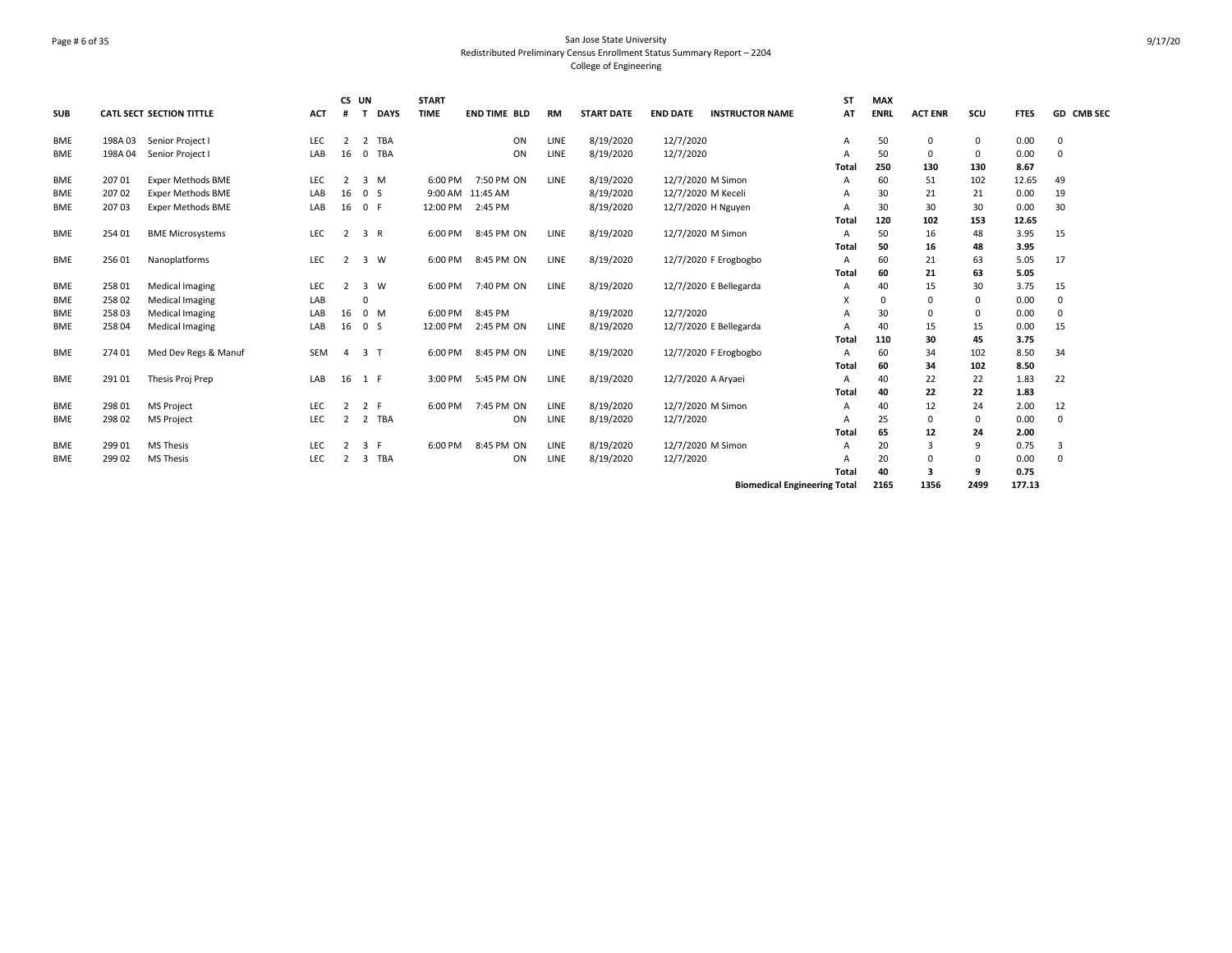# Page # 7 of 35 San Jose State University Redistributed Preliminary Census Enrollment Status Summary Report – 2204 College of Engineering

| <b>SUB</b>  |                             | <b>CATL SECT SECTION TITTLE</b> | АСТ        | CS UN<br>T DAYS<br>#                                      | <b>START</b><br><b>TIME</b> | END TIME BLD        | RM   | <b>START DATE</b> | <b>END DATE</b>   | <b>INSTRUCTOR NAME</b>      | ST<br>AT       | <b>MAX</b><br><b>ENRL</b> | <b>ACT ENR</b> | scu          | <b>FTES</b> | GD CMB SEC     |   |
|-------------|-----------------------------|---------------------------------|------------|-----------------------------------------------------------|-----------------------------|---------------------|------|-------------------|-------------------|-----------------------------|----------------|---------------------------|----------------|--------------|-------------|----------------|---|
|             | <b>Chemical Engineering</b> |                                 |            |                                                           |                             |                     |      |                   |                   |                             |                |                           |                |              |             |                |   |
| CHE         | 115 02                      | Indus Chem Calc                 | <b>LEC</b> | 2 <sup>3</sup>                                            |                             |                     |      | 8/19/2020         | 12/7/2020         |                             | X              | 0                         | 0              | 0            | 0.00        | $\mathbf 0$    |   |
| CHE         | 115 03                      | Indus Chem Calc                 | LEC        | $2 \quad 3$<br><b>TR</b>                                  | 1:30 PM                     | 2:45 PM ON          | LINE | 8/19/2020         |                   | 12/7/2020 C Komives         | A              | 90                        | 45             | 135          | 9.20        | 4              |   |
|             |                             |                                 |            |                                                           |                             |                     |      |                   |                   |                             | Total          | 90                        | 45             | 135          | 9.20        |                |   |
| CHE         | 13701                       | Pollution Ctrl Eng              | LEC        | $2 \quad 3 \quad T$                                       | 6:00 PM                     | 8:45 PM ON          | LINE | 8/19/2020         |                   | 12/7/2020 D Wagner          | Α              | 35                        | 25             | 75           | 5.95        | 19             |   |
|             |                             |                                 |            |                                                           |                             |                     |      |                   |                   |                             | Total          | 35                        | 25             | 75           | 5.95        |                |   |
| CHE         | 158 01                      | Kin and React Des               | <b>SEM</b> | $\overline{4}$<br>$\overline{\mathbf{3}}$<br>W            | 4:00 PM                     | 5:45 PM ON          | LINE | 8/19/2020         |                   | 12/7/2020 A Ramasubramanian | A              | 55                        | 48             | 96           | 9.70        | $\overline{2}$ |   |
| CHE         | 158 02                      | Kin and React Des               | LAB        | 16<br>$\overline{0}$<br>$\mathsf{T}$                      |                             | 9:00 AM 11:45 AM ON | LINE | 8/19/2020         |                   | 12/7/2020 A Ramasubramanian | $\overline{A}$ | 25                        | 26             | 26           | 0.00        | $\overline{2}$ |   |
| CHE         | 15803                       | Kin and React Des               | LAB        | 16<br>0 <sub>T</sub>                                      | 1:30 PM                     | 4:15 PM ON          | LINE | 8/19/2020         |                   | 12/7/2020 A Ramasubramanian | $\overline{A}$ | 25                        | 22             | 22           | 0.00        | $\Omega$       |   |
|             |                             |                                 |            |                                                           |                             |                     |      |                   |                   |                             |                | 105                       | 96             | 144          | 9.70        |                |   |
|             |                             |                                 |            |                                                           |                             |                     | LINE |                   |                   |                             | Total          |                           |                |              |             |                |   |
| CHE         | 160B01                      | Unit Oper II                    | SEM        | 4 MW<br>$\overline{4}$                                    | 12:00 PM                    | 1:15 PM ON          |      | 8/19/2020         | 12/7/2020 K Kao   |                             | A              | 55                        | 49             | 147          | 13.27       | 3              |   |
| CHE         | 160B02                      | Unit Oper II                    | LAB        | 16<br>$\mathbf{0}$<br>R                                   |                             | 9:00 AM 11:45 AM ON | LINE | 8/19/2020         | 12/7/2020 K Kao   |                             | A              | 25                        | 24             | 24           | 0.00        | $\overline{2}$ |   |
| CHE         | 160B03                      | Unit Oper II                    | LAB        | 16<br>$\mathbf 0$<br>R                                    | 1:30 PM                     | 4:15 PM ON          | LINE | 8/19/2020         | 12/7/2020 K Kao   |                             | Α              | 25                        | 25             | 25           | 0.00        | 1              |   |
|             |                             |                                 |            |                                                           |                             |                     |      |                   |                   |                             | Total          | 105                       | 98             | 196          | 13.27       |                |   |
| CHE         | 161 01                      | Proc Sfty Engr Ethics           | SEM        | 4<br>1 T                                                  | 4:30 PM                     | 5:20 PM ON          | LINE | 8/19/2020         | 12/7/2020 X Sinha |                             | A              | 45                        | 12             | 12           | 0.80        | 0              |   |
| CHE         | 161 02                      | Proc Sfty Engr Ethics           | SEM        | 4<br>1<br>W                                               | 4:30 PM                     | 5:20 PM ON          | LINE | 8/19/2020         | 12/7/2020 X Sinha |                             | A              | 20                        | $\overline{7}$ | 7            | 0.47        | $\mathbf 0$    |   |
|             |                             |                                 |            |                                                           |                             |                     |      |                   |                   |                             | <b>Total</b>   | 65                        | 19             | 19           | 1.27        |                |   |
| CHE         | 161L01                      | UG Chem Engr Lab                | LEC        | $2^{\circ}$<br>$\overline{2}$<br>M                        | 1:30 PM                     | 2:20 PM ON          | LINE | 8/19/2020         |                   | 12/7/2020 M Mcneil          | Α              | 48                        | 46             | 46           | 6.13        | $\Omega$       |   |
| CHE         | 161L 02                     | UG Chem Engr Lab                | LAB        | $\mathbf 0$<br>M<br>16                                    | 3:00 PM                     | 5:45 PM ON          | LINE | 8/19/2020         |                   | 12/7/2020 M Mcneil          | Α              | 12                        | 12             | 12           | 0.00        | $\Omega$       |   |
| CHE         | 161L03                      | UG Chem Engr Lab                | LAB        | 16<br>$\overline{\mathbf{0}}$<br>$\mathsf{T}$             | 1:30 PM                     | 4:15 PM ON          | LINE | 8/19/2020         |                   | 12/7/2020 M Mcneil          | Α              | 12                        | 11             | 11           | 0.00        | 0              |   |
| CHE         | 161L04                      | UG Chem Engr Lab                | LAB        | 0                                                         |                             |                     |      |                   |                   |                             | X              | 0                         | 0              | $\mathbf 0$  | 0.00        | $\Omega$       |   |
| CHE         | 161L 05                     | UG Chem Engr Lab                | LAB        | 16<br>0 F                                                 |                             | 9:00 AM 11:45 AM ON | LINE | 8/19/2020         |                   | 12/7/2020 A Chetty          | $\overline{A}$ | 12                        | 12             | 12           | 0.00        | $\Omega$       |   |
| CHE         | 161L06                      | UG Chem Engr Lab                | LAB        | 16<br>$\overline{0}$<br>R                                 |                             | 9:00 AM 11:45 AM ON | LINE | 8/19/2020         | 12/7/2020         |                             | Α              | 60                        | $\Omega$       | 0            | 0.00        | 0              |   |
| CHE         | 161L 07                     | UG Chem Engr Lab                | LAB        | 16<br>$\mathbf 0$<br>M                                    | 3:00 PM                     | 5:45 PM ON          | LINE | 8/19/2020         |                   | 12/7/2020 M Abriam          | A              | 12                        | 11             | 11           | 0.00        | $\Omega$       |   |
|             |                             |                                 |            |                                                           |                             |                     |      |                   |                   |                             | <b>Total</b>   | 156                       | 92             | 92           | 6.13        |                |   |
| CHE         | 162 01                      | <b>Engr Stat Analysis</b>       | <b>LEC</b> | 1 2 W                                                     | 4:30 PM                     | 5:20 PM ON          | LINE | 8/19/2020         | 12/7/2020 S Amin  |                             | A              | 90                        | $\Omega$       | $\Omega$     | 0.00        | 0 <sub>c</sub> |   |
| CHE         | 162 02                      | <b>Engr Stat Analysis</b>       | LAB        | 16<br>$\overline{0}$<br>W                                 | 5:30 PM                     | 8:15 PM ON          | LINE | 8/19/2020         | 12/7/2020 S Amin  |                             | A              | 90                        | 56             | 56           | 0.00        | $1 \quad C$    |   |
| ISE         | 162 02                      | <b>Engr Stat Analysis</b>       | LAB        | $\overline{0}$<br>16<br>W                                 | 5:30 PM                     | 8:15 PM ON          | LINE | 8/19/2020         | 12/7/2020 S Amin  |                             | A              | $\mathbf 0$               | $\mathbf{0}$   | $\mathbf 0$  | 0.00        | 0 <sub>c</sub> |   |
|             |                             |                                 |            |                                                           |                             |                     |      |                   |                   |                             | Total          | 180                       | 56             | 56           | 0.00        |                |   |
| CHE         |                             |                                 | <b>LEC</b> | 2 2 W                                                     | 9:00 AM                     |                     | LINE |                   |                   |                             |                | 50                        | 46             | 46           |             | $\Omega$       |   |
|             | 165A 01                     | Plant Design I                  |            | $\mathbf 0$<br>-F                                         | 12:00 PM                    | 9:50 AM ON          |      | 8/19/2020         |                   | 12/7/2020 D Wagner          | Α              |                           |                |              | 6.13        | $\mathbf 0$    |   |
| CHE         | 165A 02                     | Plant Design I                  | LAB        | 16                                                        |                             | 2:45 PM ON          | LINE | 8/19/2020         |                   | 12/7/2020 D Wagner          | Α              | 25                        | 26             | 26           | 0.00        |                |   |
| CHE         | 165A03                      | Plant Design I                  | LAB        | 16<br>0 F                                                 | 12:00 PM                    | 2:45 PM ON          | LINE | 8/19/2020         | 12/7/2020 X Sinha |                             | A              | 25                        | 20             | 20           | 0.00        | $\Omega$       |   |
|             |                             |                                 |            |                                                           |                             |                     |      |                   |                   |                             | <b>Total</b>   | 100                       | 92             | 92           | 6.13        |                |   |
| <b>CHE</b>  | 174 01                      | <b>Hazardous Materials</b>      | <b>SEM</b> | 3 R<br>$\overline{4}$                                     | 6:00 PM                     | 8:45 PM ON          | LINE | 8/19/2020         |                   | 12/7/2020 J Oberdorfer      | $\overline{A}$ | 25                        | 19             | 57           | 4.05        | 5 <sub>C</sub> | × |
| <b>GEOL</b> | 174 01                      | <b>Hazardous Materials</b>      | SEM        | $\overline{4}$<br>$\overline{\mathbf{3}}$<br>$\mathsf{R}$ | 6:00 PM                     | 8:45 PM ON          | LINE | 8/19/2020         |                   | 12/7/2020 J Oberdorfer      | A              | $\mathbf 0$               | $\Omega$       | $\mathbf 0$  | 0.00        | 0 <sub>c</sub> |   |
|             |                             |                                 |            |                                                           |                             |                     |      |                   |                   |                             | Total          | 25                        | 19             | 57           | 4.05        |                |   |
| CHE         | 178 01                      | Smart Sensors/Biosen            | LEC        | $2 \quad 3 \quad R$                                       | 4:30 PM                     | 6:20 PM ON          | LINE | 8/19/2020         |                   | 12/7/2020 A Termeh Yousefi  | Α              | 20                        | 5              | 10           | 1.05        | 1              |   |
| CHE         | 178 02                      | Smart Sensors/Biosen            | LAB        | 16<br>$\mathbf 0$<br>R                                    | 6:30 PM                     | 9:15 PM ON          | LINE | 8/19/2020         |                   | 12/7/2020 A Termeh Yousefi  | A              | 25                        | 5              | 5            | 0.00        | $\mathbf{1}$   |   |
|             |                             |                                 |            |                                                           |                             |                     |      |                   |                   |                             | Total          | 45                        | 10             | 15           | 1.05        |                |   |
| CHE         | 18001                       | <b>Individual Studies</b>       | SUP        | 36<br>1<br>TBA                                            |                             | ON                  | LINE | 8/19/2020         |                   | 12/7/2020 L Rosenfeld       | A              | 20                        | 1              | $\mathbf{1}$ | 0.07        | 0              |   |
| CHE         | 180 02                      | <b>Individual Studies</b>       | SUP        | 36<br>2 TBA                                               |                             | ON                  | LINE | 8/19/2020         |                   | 12/7/2020 L Rosenfeld       | A              | 20                        | $\Omega$       | 0            | 0.00        | 0              |   |
|             |                             |                                 |            |                                                           |                             |                     |      |                   |                   |                             | <b>Total</b>   | 40                        | $\mathbf{1}$   | 1            | 0.07        |                |   |
| CHE         | 180R01                      | UG Res & Projects               | SUP        | 36<br>1 TBA                                               |                             | ON                  | LINE | 8/19/2020         |                   | 12/7/2020 L Rosenfeld       | Α              | 20                        | $\mathbf{1}$   | $\mathbf{1}$ | 0.07        | $\Omega$       |   |
| CHE         | 180R02                      | UG Res & Projects               | SUP        | 36<br>1 TBA                                               |                             | ON                  | LINE | 8/19/2020         |                   | 12/7/2020 D Wagner          | A              | 20                        | $\mathbf{1}$   | $\mathbf{1}$ | 0.07        | $\Omega$       |   |
|             |                             |                                 |            |                                                           |                             |                     |      |                   |                   |                             | Total          | 40                        | $\mathbf{2}$   | $\mathbf{2}$ | 0.13        |                |   |
| CHE         | 190 02                      | Intro to Tran Phen              | LEC        | $2 \quad 3$<br>TR                                         | 3:00 PM                     | 4:15 PM ON          | LINE | 8/19/2020         |                   | 12/7/2020 L Rosenfeld       | A              | 90                        | 57             | 171          | 11.75       | 7              |   |
|             |                             |                                 |            |                                                           |                             |                     |      |                   |                   |                             | <b>Total</b>   | 90                        | 57             | 171          | 11.75       |                |   |
| CHE         | 192 01                      | Intro Biochem Engr              | SEM        | $\overline{4}$<br>3 R                                     | 6:00 PM                     | 8:45 PM ON          | LINE | 8/19/2020         |                   | 12/7/2020 C Komives         | A              | 35                        | 22             | 66           | 5.00        | 12             |   |
|             |                             |                                 |            |                                                           |                             |                     |      |                   |                   |                             | Total          | 35                        | 22             | 66           | 5.00        |                |   |
| <b>CHE</b>  |                             |                                 | <b>LEC</b> | 3 F                                                       | 3:00 PM                     |                     | LINE |                   |                   |                             | $\overline{A}$ |                           | 38             | 76           |             |                |   |
|             | 200 01                      | <b>Research Methods</b>         |            | $\overline{2}$                                            |                             | 4:50 PM ON          |      | 8/19/2020         |                   | 12/7/2020 Y Schneider       |                | 40                        |                |              | 9.50        | 38             |   |
| CHE         | 200 02                      | Research Methods                | LAB        | 16<br>0 F                                                 | 5:00 PM                     | 7:45 PM ON          | LINE | 8/19/2020         |                   | 12/7/2020 Y Schneider       | Α              | 20                        | 20             | 20           | 0.00        | 20             |   |
| CHE         | 200 03                      | <b>Research Methods</b>         | LAB        | 16<br>0 F                                                 | 5:00 PM                     | 7:45 PM ON          | LINE | 8/19/2020         |                   | 12/7/2020 Y Pedram Razi     | Α              | 20                        | 18             | 18           | 0.00        | 18             |   |
|             |                             |                                 |            |                                                           |                             |                     |      |                   |                   |                             | Total          | 80                        | 76             | 114          | 9.50        |                |   |
| CHE         | 21101                       | Adv Ch Engr Thermo              | SEM        | $\mathbf{R}$                                              |                             |                     |      |                   |                   |                             | X              | $\Omega$                  | $\Omega$       | $\Omega$     | 0.00        | $\Omega$       |   |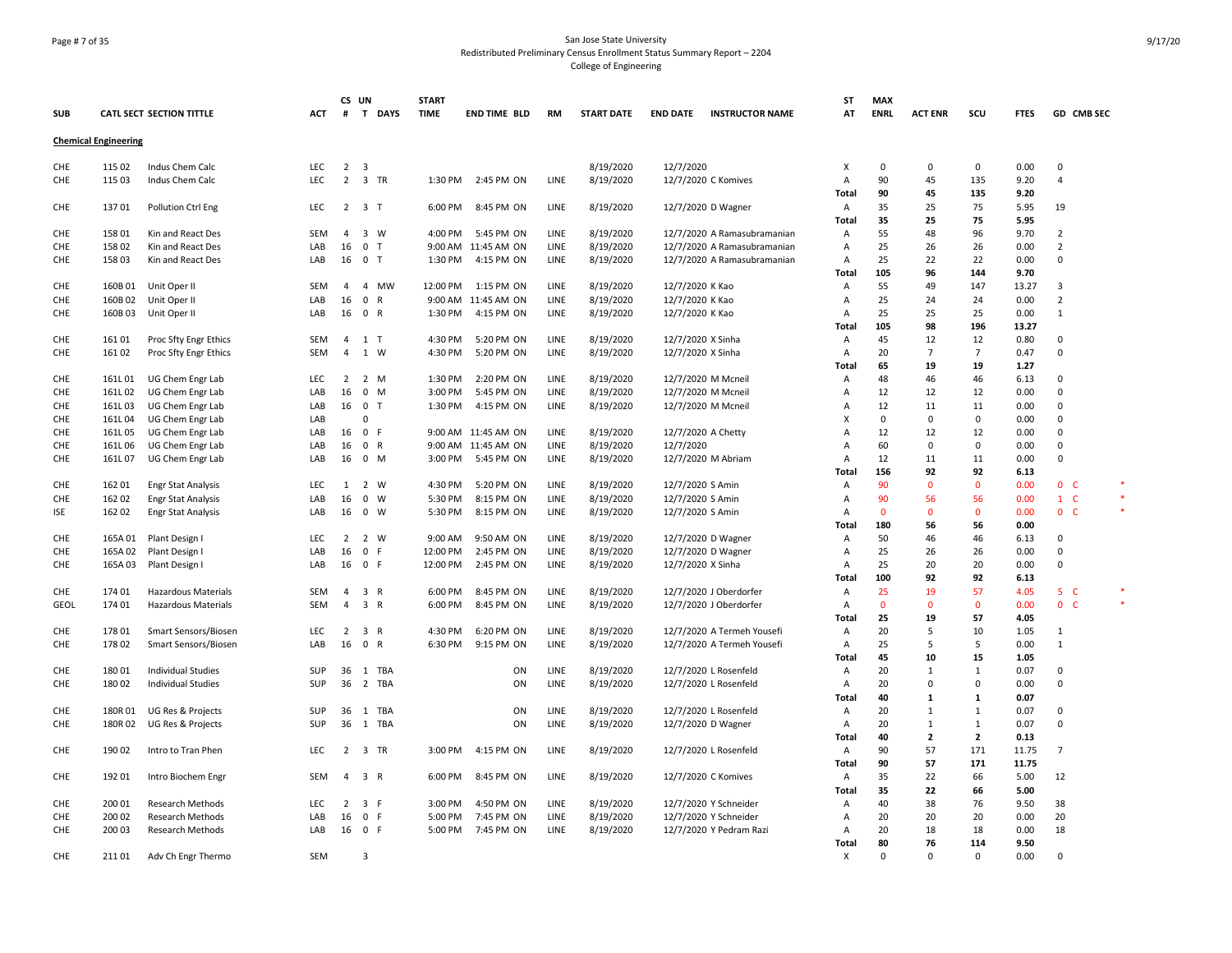# Page # 8 of 35 San Jose State University Redistributed Preliminary Census Enrollment Status Summary Report – 2204 College of Engineering

|            |        |                                 |            |    | CS UN                      | <b>START</b> |                     |           |                   |                                           | <b>ST</b>                         | <b>MAX</b>  |                |                |             |                |
|------------|--------|---------------------------------|------------|----|----------------------------|--------------|---------------------|-----------|-------------------|-------------------------------------------|-----------------------------------|-------------|----------------|----------------|-------------|----------------|
| <b>SUB</b> |        | <b>CATL SECT SECTION TITTLE</b> | <b>ACT</b> | #  | <b>DAYS</b>                | <b>TIME</b>  | <b>END TIME BLD</b> | <b>RM</b> | <b>START DATE</b> | <b>END DATE</b><br><b>INSTRUCTOR NAME</b> | AT                                | <b>ENRL</b> | <b>ACT ENR</b> | scu            | <b>FTES</b> | GD CMB SEC     |
|            |        |                                 |            |    |                            |              |                     |           |                   |                                           | Total                             | 0           | 0              | 0              | 0.00        |                |
| CHE        | 219 01 | <b>Transport Proc</b>           | <b>SEM</b> | -5 | 3 W                        | 6:00 PM      | 8:45 PM ON          | LINE      | 8/19/2020         | 12/7/2020 L Rosenfeld                     | A                                 | 35          | 22             | 66             | 5.50        | 22             |
|            |        |                                 |            |    |                            |              |                     |           |                   |                                           | Total                             | 35          | 22             | 66             | 5.50        |                |
| CHE        | 280 01 | Graduate Research               | <b>SUP</b> | 25 | 3 F                        | 3:00 PM      | 5:45 PM ON          | LINE      | 8/19/2020         | 12/7/2020 C Komives                       | A                                 | 10          | $\Omega$       | $\Omega$       | 0.00        | $\Omega$       |
| <b>CHE</b> | 280 02 | Graduate Research               | <b>SUP</b> | 25 | 3 F                        | 3:00 PM      | 5:45 PM ON          | LINE      | 8/19/2020         | 12/7/2020 A Ramasubramanian               | A                                 | 10          | $\overline{2}$ | 6              | 0.50        | $\overline{2}$ |
| CHE        | 28003  | Graduate Research               | <b>SUP</b> | 25 | 3 F                        | 3:00 PM      | 5:45 PM ON          | LINE      | 8/19/2020         | 12/7/2020 D Wagner                        | A                                 | 10          |                | 3              | 0.25        | $\mathbf{1}$   |
| CHE        | 280 04 | Graduate Research               | <b>SUP</b> | 25 | 3 F                        | 3:00 PM      | 5:45 PM ON          | LINE      | 8/19/2020         | 12/7/2020 K Kao                           | A                                 | 10          | 0              | $\Omega$       | 0.00        | 0              |
|            |        |                                 |            |    |                            |              |                     |           |                   |                                           | Total                             | 40          |                | 9              | 0.75        |                |
| <b>CHE</b> | 280101 | Graduate Research I             | <b>SUP</b> | 25 | 1 F                        | 3:00 PM      | 5:45 PM ON          | LINE      | 8/19/2020         | 12/7/2020 M Mcneil                        | A                                 | 10          | $\Omega$       | $\Omega$       | 0.00        | $\Omega$       |
| <b>CHE</b> | 280102 | Graduate Research I             | <b>SUP</b> | 25 | 2 F                        | 3:00 PM      | 5:45 PM ON          | LINE      | 8/19/2020         | 12/7/2020 M Mcneil                        | A                                 | 10          | 0              | $\Omega$       | 0.00        | 0              |
| <b>CHE</b> | 280103 | Graduate Research I             | <b>SUP</b> | 25 | 3 F                        | 3:00 PM      | 5:45 PM ON          | LINE      | 8/19/2020         | 12/7/2020 M Mcneil                        | A                                 | 10          |                | 6              | 0.50        | $\overline{2}$ |
| CHE        | 280104 | Graduate Research I             | <b>SUP</b> | 25 | 2 TBA                      |              | ON                  | LINE      | 8/19/2020         | 12/7/2020 D Oh                            | A                                 | 10          | 6              | $\Omega$       | 1.00        | 6              |
|            |        |                                 |            |    |                            |              |                     |           |                   |                                           | <b>Total</b>                      | 40          | 8              | 6              | 1.50        |                |
| <b>CHE</b> | 298 01 | <b>MS Res Project</b>           | <b>SUP</b> | 25 | <b>TBA</b><br>$\mathbf{1}$ |              | ON                  | LINE      | 8/19/2020         | 12/7/2020 X Sinha                         | A                                 | 10          | $\Omega$       | $\Omega$       | 0.00        | $\Omega$       |
| <b>CHE</b> | 298 02 | <b>MS Res Project</b>           | <b>SUP</b> | 25 | 2 TBA                      |              | ON                  | LINE      | 8/19/2020         | 12/7/2020 X Sinha                         | A                                 | 10          | $\overline{2}$ | 4              | 0.33        | $\overline{2}$ |
| <b>CHE</b> | 298 03 | <b>MS Res Project</b>           | <b>SUP</b> | 25 | 2 F                        | 3:00 PM      | 5:45 PM ON          | LINE      | 8/19/2020         | 12/7/2020 X Sinha                         | A                                 | 40          |                | $\overline{2}$ | 0.17        | $\mathbf{1}$   |
|            |        |                                 |            |    |                            |              |                     |           |                   |                                           | Total                             | 60          | з              | 6              | 0.50        |                |
| CHE        | 298101 | MS Res/Pro Intern               | SUP        | 25 | 2 F                        | 3:00 PM      | 5:45 PM ON          | LINE      | 8/19/2020         | 12/7/2020 X Sinha                         | A                                 | 10          | $\Omega$       | $\Omega$       | 0.00        | $\Omega$       |
|            |        |                                 |            |    |                            |              |                     |           |                   |                                           | Total                             | 10          | 0              | 0              | 0.00        |                |
| CHE        | 299 01 | Master's Thesis                 | SUP        | 25 | 3 TBA                      |              | ON                  | LINE      | 8/19/2020         | 12/7/2020 X Sinha                         | A                                 | 10          | $\Omega$       | $\Omega$       | 0.00        | 0              |
| CHE        | 299 02 | Master's Thesis                 | <b>SUP</b> | 25 | 3 F                        | 3:00 PM      | 5:45 PM ON          | LINE      | 8/19/2020         | 12/7/2020 X Sinha                         | A                                 | 10          | 0              | $\Omega$       | 0.00        | $\Omega$       |
|            |        |                                 |            |    |                            |              |                     |           |                   |                                           | <b>Total</b>                      | 20          | 0              | 0              | 0.00        |                |
| <b>CHE</b> | 299101 | MS Thesis Intern.               | <b>SUP</b> | 25 | 3 F                        | 3:00 PM      | 5:45 PM ON          | LINE      | 8/19/2020         | 12/7/2020 X Sinha                         | A                                 | 10          | 0              | $\Omega$       | 0.00        | 0              |
|            |        |                                 |            |    |                            |              |                     |           |                   |                                           | Total                             | 10          | 0              | 0              | 0.00        |                |
|            |        |                                 |            |    |                            |              |                     |           |                   |                                           | <b>Chemical Engineering Total</b> | 1406        | 746            | 1322           | 91.45       |                |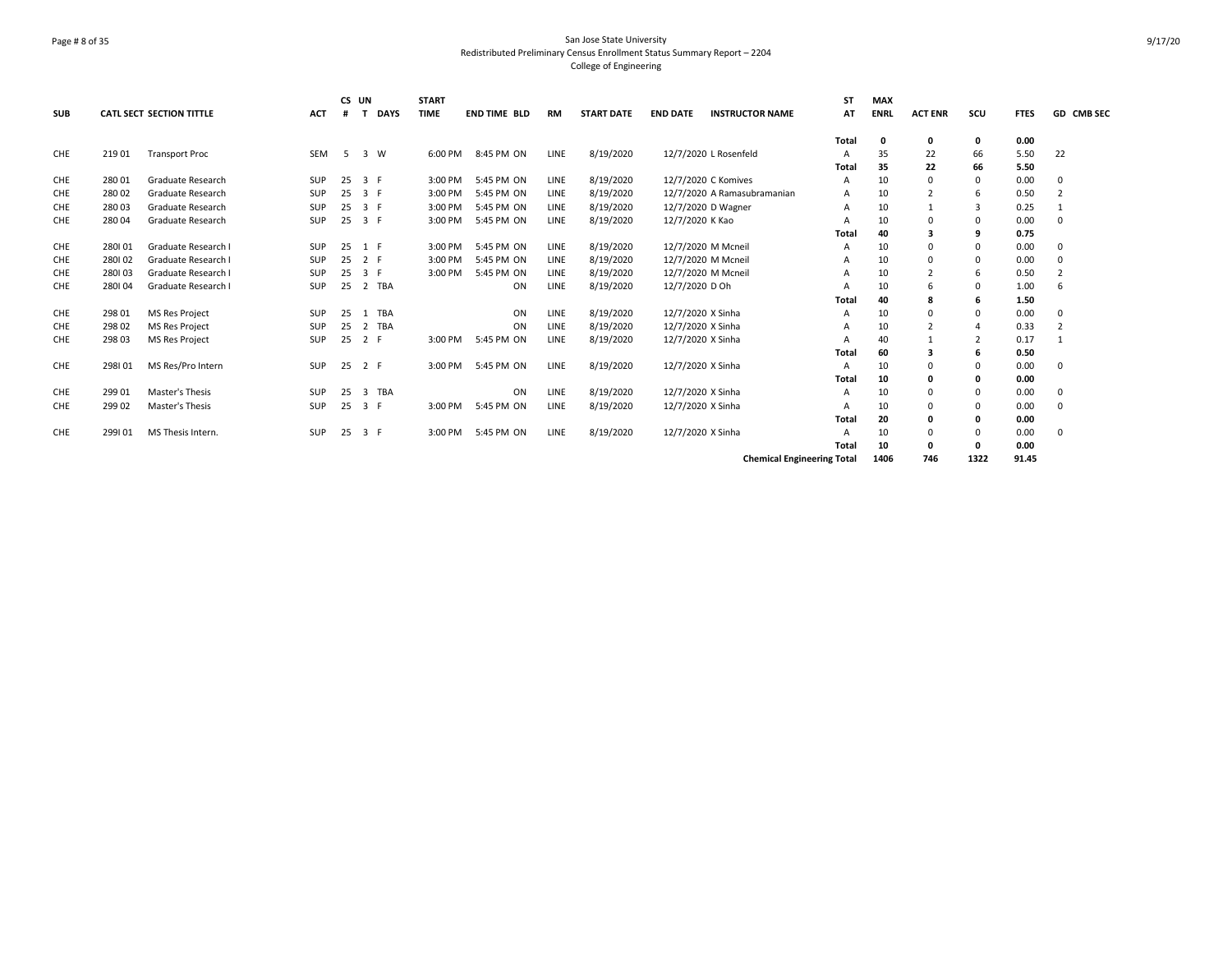# Page # 9 of 35 San Jose State University Redistributed Preliminary Census Enrollment Status Summary Report – 2204 College of Engineering

| <b>SUB</b> |        | <b>CATL SECT SECTION TITTLE</b>              | <b>ACT</b> | CS UN<br># T DAYS                               | <b>START</b><br><b>TIME</b> | <b>END TIME BLD</b>  | <b>RM</b> | <b>START DATE</b> | <b>END DATE</b><br><b>INSTRUCTOR NAME</b> | <b>ST</b><br>AT           | <b>MAX</b><br><b>ENRL</b> | <b>ACT ENR</b> | scu         | <b>FTES</b> | GD CMB SEC              |
|------------|--------|----------------------------------------------|------------|-------------------------------------------------|-----------------------------|----------------------|-----------|-------------------|-------------------------------------------|---------------------------|---------------------------|----------------|-------------|-------------|-------------------------|
|            |        | <b>Civil &amp; Environmental Engineering</b> |            |                                                 |                             |                      |           |                   |                                           |                           |                           |                |             |             |                         |
| CE         | 801    | <b>Plane Surveying</b>                       | SEM        | $\overline{2}$<br>3 TBA                         |                             | ON                   | LINE      | 8/19/2020         | 12/7/2020 G Awoke                         | Α                         | 72                        | 71             | 142         | 14.35       | $\overline{\mathbf{3}}$ |
| CE         | 802    | Plane Surveying                              | LAB        | 16<br>$\mathbf 0$<br>TBA                        |                             | ON                   | LINE      | 8/19/2020         | 12/7/2020 E Jackson                       | Α                         | 14                        | 18             | 18          | 0.00        | $\Omega$                |
| CE         | 803    | <b>Plane Surveying</b>                       | LAB        | 16<br>$\mathbf 0$<br>TBA                        |                             | ON                   | LINE      | 8/19/2020         | 12/7/2020 E Jackson                       | Α                         | 14                        | 18             | 18          | 0.00        | $\overline{0}$          |
| CE         | 804    | <b>Plane Surveying</b>                       | LAB        | $\mathbf 0$<br>16<br>TBA                        |                             | ON                   | LINE      | 8/19/2020         | 12/7/2020 S Koosha                        | Α                         | 14                        | 15             | 15          | 0.00        | $\overline{0}$          |
| CE         | 805    | <b>Plane Surveying</b>                       | LAB        | $\mathbf 0$<br>16<br>TBA                        |                             | ON                   | LINE      | 8/19/2020         | 12/7/2020 S Koosha                        | $\overline{A}$            | 14                        | 20             | 20          | 0.00        | $\overline{3}$          |
| CE         | 806    | Plane Surveying                              | LAB        | $\mathbf 0$                                     |                             |                      |           |                   |                                           | $\boldsymbol{\mathsf{x}}$ | $\mathbf 0$               | $\Omega$       | $\mathbf 0$ | 0.00        | $\mathbf 0$             |
|            |        |                                              |            |                                                 |                             |                      |           |                   |                                           | <b>Total</b>              | 128                       | 142            | 213         | 14.35       |                         |
| CE         | 20 01  | Graphics/CAD/Prog                            | SEM        | $\overline{2}$<br>3 TBA                         |                             | ON                   | LINE      | 8/19/2020         | 12/7/2020 A Wong                          | Α                         | 64                        | 64             | 128         | 12.85       | $\mathbf{1}$            |
| CE         | 2002   | Graphics/CAD/Prog                            | LAB        | 0<br><b>TBA</b><br>16                           |                             | ON                   | LINE      | 8/19/2020         | 12/7/2020 A Wong                          | Α                         | 14                        | 16             | 16          | 0.00        | $\mathbf{1}$            |
| CE         | 2003   | Graphics/CAD/Prog                            | LAB        | 0 TBA<br>16                                     |                             | ON                   | LINE      | 8/19/2020         | 12/7/2020 A Wong                          | A                         | 14                        | 16             | 16          | 0.00        | $\mathbf 0$             |
| CE         | 2004   | Graphics/CAD/Prog                            | LAB        | 16<br>$\mathbf 0$<br>TBA                        |                             | ON                   | LINE      | 8/19/2020         | 12/7/2020 A Wong                          | Α                         | 14                        | 16             | 16          | 0.00        | $\mathsf 0$             |
| CE         | 2005   | Graphics/CAD/Prog                            | LAB        | 0 TBA<br>16                                     |                             | ON                   | LINE      | 8/19/2020         | 12/7/2020 A Wong                          | Α                         | 14                        | 16             | 16          | 0.00        | $\mathbf 0$             |
|            |        |                                              |            |                                                 |                             |                      |           |                   |                                           | Total                     | 120                       | 128            | 192         | 12.85       |                         |
| CE         | 95 01  | Theory App Statics                           | <b>LEC</b> | 2<br>$\overline{3}$<br>TR                       |                             | 9:00 AM 10:15 AM ON  | LINE      | 8/19/2020         | 12/7/2020 A Boylan-Ashraf                 | $\overline{A}$            | 45                        | 42             | 126         | 8.40        | $\mathbf 0$             |
| CE         | 95 03  | Theory App Statics                           | LEC        | $\overline{3}$<br>$\overline{2}$<br>TR          |                             | 10:30 AM 11:45 AM ON | LINE      | 8/19/2020         | 12/7/2020 R Lukkoor                       | Α                         | 45                        | 47             | 141         | 9.45        | $\mathbf{1}$            |
| CE         | 95 04  | Theory App Statics                           | <b>LEC</b> | $\overline{2}$<br>3 MW                          |                             | 9:00 AM 10:15 AM ON  | LINE      | 8/19/2020         | 12/7/2020 M Maaz                          | Α                         | 45                        | 44             | 132         | 8.85        | $\mathbf{1}$            |
|            |        |                                              |            |                                                 |                             |                      |           |                   |                                           | <b>Total</b>              | 135                       | 133            | 399         | 26.70       |                         |
| CE         | 9901   | <b>Intro Statics</b>                         | LEC        | 2 2 MW                                          |                             | 8:00 AM 8:50 AM ON   | LINE      | 8/19/2020         | 12/7/2020 M Maaz                          | Α                         | 60                        | 23             | 46          | 3.07        | $\mathbf 0$             |
|            |        |                                              |            |                                                 |                             |                      |           |                   |                                           | <b>Total</b>              | 60                        | 23             | 46          | 3.07        |                         |
| CE         | 104 01 | Intro GIS Civil Eng                          | <b>LEC</b> | $\overline{2}$<br>3 TBA                         |                             | ON                   | LINE      | 8/19/2020         | 12/7/2020   Jeyachandran                  | Α                         | 30                        | 16             | 48          | 3.70        | 10                      |
|            |        |                                              |            |                                                 |                             |                      |           |                   |                                           | Total                     | 30                        | 16             | 48          | 3.70        |                         |
| CE         | 11201  | Mech of Matls                                | LEC        | $\overline{2}$<br>3 MW                          |                             | 10:30 AM 11:45 AM ON | LINE      | 8/19/2020         | 12/7/2020 H Habib                         |                           | 45                        | 47             | 141         | 9.50        | $\overline{2}$          |
|            | 11202  |                                              | LEC        | $\overline{3}$<br>$\overline{2}$<br>TR          | 12:00 PM                    | 1:15 PM ON           | LINE      |                   |                                           | Α<br>$\overline{A}$       | 45                        | 43             | 129         |             | $\mathbf{1}$            |
| CE         |        | Mech of Matls                                |            |                                                 |                             |                      |           | 8/19/2020         | 12/7/2020 A Boylan-Ashraf                 |                           |                           |                |             | 8.65        |                         |
| CE         | 11203  | Mech of Matls                                | LEC        | $\overline{2}$<br>$\overline{\mathbf{3}}$<br>MW |                             | 9:00 AM 10:15 AM ON  | LINE      | 8/19/2020         | 12/7/2020 H Habib                         | Α                         | 45                        | 46             | 138         | 9.20        | $\mathbf 0$             |
| CE         | 112 04 | Mech of Matls                                | <b>LEC</b> | $\overline{2}$<br>$\overline{\mathbf{3}}$<br>TR | 4:30 PM                     | 5:45 PM ON           | LINE      | 8/19/2020         | 12/7/2020 M Soliman                       | Α                         | 45                        | 44             | 132         | 8.85        | 1                       |
| CE         | 112 05 | Mech of Matls                                | LEC        | $\overline{2}$<br>3 TR                          |                             | 9:00 AM 10:15 AM ON  | LINE      | 8/19/2020         | 12/7/2020 A Ghafooripour                  | A                         | 45                        | 24             | 72          | 4.80        | $\mathbf 0$             |
|            |        |                                              |            |                                                 |                             |                      |           |                   |                                           | <b>Total</b>              | 225                       | 204            | 612         | 41.00       |                         |
| CE         | 120 01 | Construc Matl Lab                            | LAB        | 16 1 M                                          | 6:00 PM                     | 8:45 PM              |           | 8/19/2020         | 12/7/2020 M Maaz                          | Α                         | 14                        | 14             | 14          | 0.93        | $\mathbf 0$             |
| CE         | 120 02 | Construc Matl Lab                            | LAB        | 16<br>$1$ T                                     | 6:00 PM                     | 8:45 PM              |           | 8/19/2020         | 12/7/2020 M Maaz                          | Α                         | 14                        | 15             | 15          | 1.00        | $\mathbf 0$             |
| CE         | 120 03 | Construc Matl Lab                            | LAB        | 16 1 W                                          | 6:00 PM                     | 8:45 PM              |           | 8/19/2020         | 12/7/2020 M Maaz                          | A                         | 14                        | 14             | 14          | 0.93        | $\mathbf 0$             |
| CE         | 120 04 | Construc Matl Lab                            | LAB        | 16<br>1 R                                       | 6:00 PM                     | 8:45 PM              |           | 8/19/2020         | 12/7/2020 M Maaz                          | Α                         | 14                        | 14             | 14          | 0.93        | $\mathbf 0$             |
| CE         | 120 05 | Construc Matl Lab                            | LAB        | 16 1 F                                          | 1:30 PM                     | 4:15 PM              |           | 8/19/2020         | 12/7/2020 M Maaz                          | А                         | 14                        | 14             | 14          | 0.93        | $\mathbf 0$             |
|            |        |                                              |            |                                                 |                             |                      |           |                   |                                           | <b>Total</b>              | 70                        | 71             | 71          | 4.73        |                         |
| CE         | 12101  | <b>Transp Engrg</b>                          | <b>LEC</b> | 3 MW<br>$\overline{2}$                          |                             | 10:30 AM 11:20 AM ON | LINE      | 8/19/2020         | 12/7/2020 J Botha                         | Α                         | 32                        | 30             | 60          | 6.00        | $\Omega$                |
| CE         | 121 02 | <b>Transp Engrg</b>                          | LAB        | 16<br>$\mathbf{0}$<br>M                         | 1:30 PM                     | 4:15 PM ON           | LINE      | 8/19/2020         | 12/7/2020 J Botha                         | А                         | 14                        | 15             | 15          | 0.00        | $\mathbf 0$             |
| CE         | 12103  | <b>Transp Engrg</b>                          | LAB        | $\mathbf 0$<br>16<br>W                          | 1:30 PM                     | 4:15 PM ON           | LINE      | 8/19/2020         | 12/7/2020 J Botha                         | Α                         | 14                        | 15             | 15          | 0.00        | $\mathbf 0$             |
| CE         | 12104  | <b>Transp Engrg</b>                          | <b>LEC</b> | 3 TR<br>$\overline{2}$                          |                             | 12:00 PM 12:50 PM ON | LINE      | 8/19/2020         | 12/7/2020 S Koosha                        | Α                         | 32                        | 26             | 52          | 5.20        | $\mathbf 0$             |
| CE         | 12105  | <b>Transp Engrg</b>                          | LAB        | 16<br>0 <sub>T</sub>                            | 1:30 PM                     | 4:15 PM ON           | LINE      | 8/19/2020         | 12/7/2020 S Koosha                        | Α                         | 14                        | 14             | 14          | 0.00        | $\mathbf 0$             |
| CE         | 121 06 | <b>Transp Engrg</b>                          | LAB        | 0 R<br>16                                       | 6:00 PM                     | 8:45 PM ON           | LINE      | 8/19/2020         | 12/7/2020 S Koosha                        | А                         | 14                        | 12             | 12          | 0.00        | $\mathbf 0$             |
|            |        |                                              |            |                                                 |                             |                      |           |                   |                                           | Total                     | 120                       | 112            | 168         | 11.20       |                         |
| CE         | 122 01 | <b>Traffic Engrg</b>                         | SEM        | 3 R<br>4                                        | 1:30 PM                     | 4:15 PM ON           | LINE      | 8/19/2020         | 12/7/2020 D Pitton                        | Α                         | 30                        | 30             | 90          | 6.45        | 9                       |
|            |        |                                              |            |                                                 |                             |                      |           |                   |                                           | <b>Total</b>              | 30                        | 30             | 90          | 6.45        |                         |
| CE         | 123 01 | Highway & Stree Des                          | SEM        | 3 <sub>1</sub><br>$\overline{4}$                | 6:00 PM                     | 8:45 PM ON           | LINE      | 8/19/2020         | 12/7/2020 S Koosha                        | Α                         | 32                        | 32             | 96          | 6.45        | 1                       |
|            |        |                                              |            |                                                 |                             |                      |           |                   |                                           | <b>Total</b>              | 32                        | 32             | 96          | 6.45        |                         |
| CE         | 130 01 | <b>CE Econ Analysis</b>                      | LEC        | 2 M<br>2                                        | 6:00 PM                     | 7:50 PM ON           | LINE      | 8/19/2020         | 12/7/2020 J Tang                          | Α                         | 40                        | 45             | 90          | 6.07        | $\overline{2}$          |
| CE         | 130 02 | CE Econ Analysis                             | LEC        | $\overline{2}$<br>2 M                           | 8:00 PM                     | 9:50 PM ON           | LINE      | 8/19/2020         | 12/7/2020 J Tang                          | Α                         | 40                        | 44             | 88          | 5.87        | $\mathbf 0$             |
|            |        |                                              |            |                                                 |                             |                      |           |                   |                                           | <b>Total</b>              | 80                        | 89             | 178         | 11.93       |                         |
| CE         | 13101  | Intr to Const Engr                           | <b>LEC</b> | $\overline{2}$<br>3 MW                          | 6:00 PM                     | 7:15 PM ON           | LINE      | 8/19/2020         | 12/7/2020 J Pyeon                         | Α                         | 40                        | 39             | 117         | 7.85        | $\mathbf{1}$            |
| CE         | 13102  | Intr to Const Engr                           | LEC        | $\overline{2}$<br>3 MW                          | 7:30 PM                     | 8:45 PM ON           | LINE      | 8/19/2020         | 12/7/2020 J Pyeon                         | А                         | 40                        | 10             | 30          | 2.00        | $\mathbf 0$             |
|            |        |                                              |            |                                                 |                             |                      |           |                   |                                           | <b>Total</b>              | 80                        | 49             | 147         | 9.85        |                         |
| CE         | 134 01 | Proj Mgt Const                               | SEM        | 4 3 T                                           | 1:30 PM                     | 4:15 PM ON           | LINE      | 8/19/2020         | 12/7/2020 J Pyeon                         | A                         | 30                        | 30             | 90          | 6.55        | 11                      |
|            |        |                                              |            |                                                 |                             |                      |           |                   |                                           | Total                     | 30                        | 30             | 90          | 6.55        |                         |
| CE         | 140 01 | Geotech Engr                                 | SEM        | 2 3 TR                                          | 9:00 AM                     | 9:50 AM ON           | LINE      | 8/19/2020         | 12/7/2020 S Huang                         | Α                         | 32                        | 32             | 64          | 6.50        | $\overline{2}$          |
|            |        |                                              |            |                                                 |                             |                      |           |                   |                                           |                           |                           |                |             |             |                         |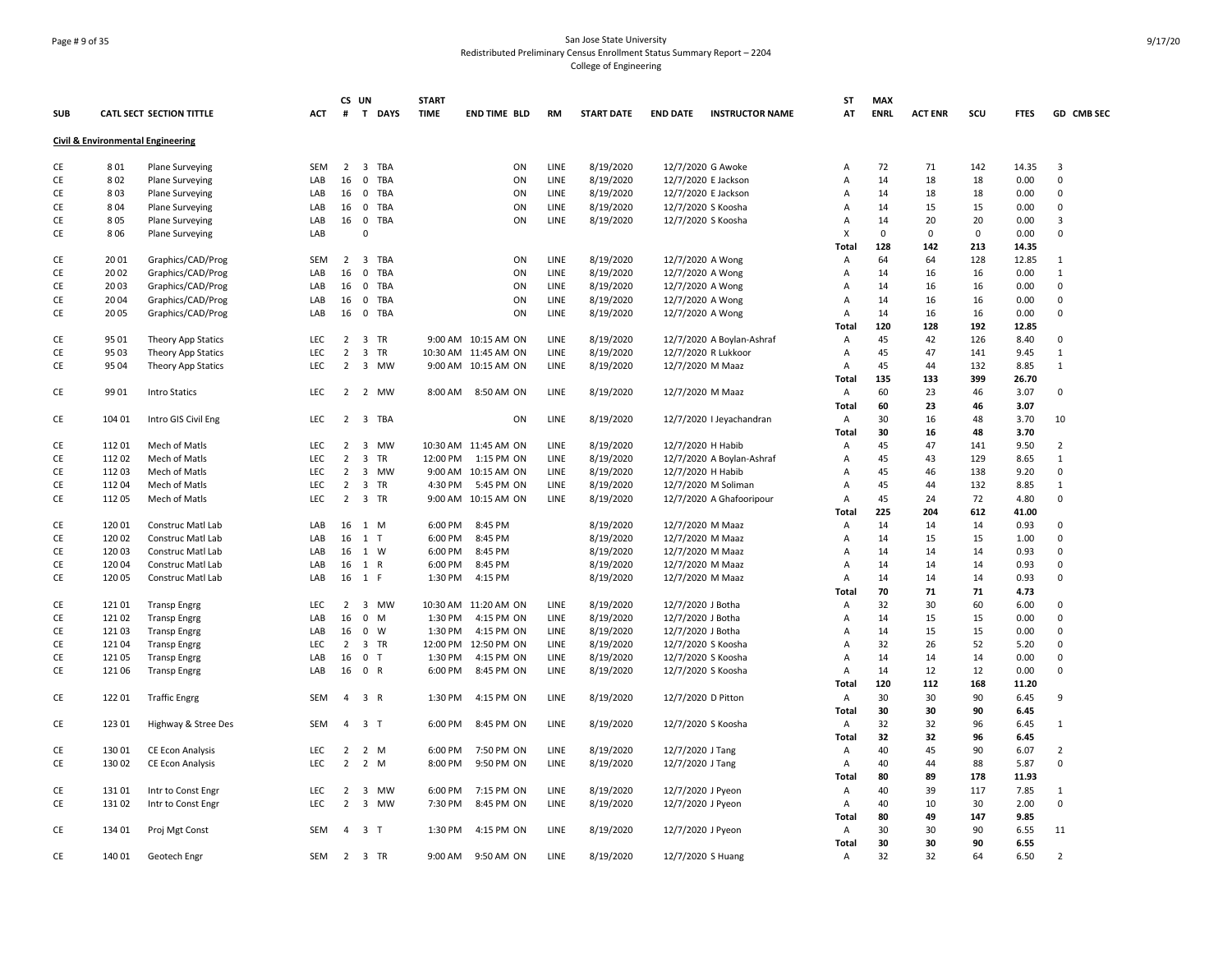# Page # 10 of 35 San Jose State University Redistributed Preliminary Census Enrollment Status Summary Report – 2204 College of Engineering

|            |        |                                 |            | CS UN          |                              | <b>START</b> |                      |           |                   |                                           | SΤ             | <b>MAX</b>  |                |     |             |                |
|------------|--------|---------------------------------|------------|----------------|------------------------------|--------------|----------------------|-----------|-------------------|-------------------------------------------|----------------|-------------|----------------|-----|-------------|----------------|
| <b>SUB</b> |        | <b>CATL SECT SECTION TITTLE</b> | <b>ACT</b> |                | # T DAYS                     | <b>TIME</b>  | <b>END TIME BLD</b>  | <b>RM</b> | <b>START DATE</b> | <b>END DATE</b><br><b>INSTRUCTOR NAME</b> | AT             | <b>ENRL</b> | <b>ACT ENR</b> | SCU | <b>FTES</b> | GD CMB SEC     |
| CE         | 140 02 | Geotech Engr                    | LAB        | 16             | 0 <sub>T</sub>               | 1:30 PM      | 4:15 PM ON           | LINE      | 8/19/2020         | 12/7/2020 R Lukkoor                       | Α              | 14          | 16             | 16  | 0.00        | $\overline{2}$ |
| CE         | 140 03 | Geotech Engr                    | LAB        | 16             | $0 \quad W$                  | 1:30 PM      | 4:15 PM ON           | LINE      | 8/19/2020         | 12/7/2020 R Lukkoor                       | Α              | 14          | 16             | 16  | 0.00        | $\mathsf 0$    |
| CE         | 140 04 | Geotech Engr                    | SEM        | $\overline{2}$ | 3 TR                         | 8:00 AM      | 8:50 AM ON           | LINE      | 8/19/2020         | 12/7/2020 M Thummaluru                    | Α              | 32          | 31             | 62  | 6.35        | $\overline{3}$ |
| CE         | 140 05 | Geotech Engr                    | LAB        | 16             | 0 R                          | 1:30 PM      | 4:15 PM ON           | LINE      | 8/19/2020         | 12/7/2020 R Lukkoor                       | Α              | 14          | 15             | 15  | 0.00        | $\mathbf{1}$   |
| <b>CE</b>  | 140 06 | Geotech Engr                    | LAB        | 16             | 0 <sub>T</sub>               | 6:00 PM      | 8:45 PM ON           | LINE      | 8/19/2020         | 12/7/2020 S Huang                         | A              | 14          | 16             | 16  | 0.00        | $\overline{2}$ |
|            |        |                                 |            |                |                              |              |                      |           |                   |                                           | Total          | 120         | 126            | 189 | 12.85       |                |
| CE         | 145 01 | <b>Foundation Engr</b>          | LEC        |                | 2 3 W                        | 6:00 PM      | 8:45 PM ON           | LINE      | 8/19/2020         | 12/7/2020 M Thummaluru                    | Α              | 32          | 22             | 66  | 4.55        | 3              |
|            |        |                                 |            |                |                              |              |                      |           |                   |                                           | Total          | 32          | 22             | 66  | 4.55        |                |
| CE         | 15001  |                                 | SEM        | $\overline{2}$ | 3 MW                         |              | 12:00 PM 12:50 PM ON | LINE      | 8/19/2020         | 12/7/2020 O Hoang                         |                | 32          | 28             | 56  | 5.85        | 5              |
|            |        | Hydro and Hydrau                |            |                |                              |              |                      |           |                   |                                           | Α              |             |                |     |             |                |
| CE         | 150 02 | Hydro and Hydrau                | LAB        | 16             | $0$ M                        | 1:30 PM      | 4:15 PM ON           | LINE      | 8/19/2020         | 12/7/2020 O Hoang                         | А              | 14          | 14             | 14  | 0.00        | $\overline{2}$ |
| CE         | 15003  | Hydro and Hydrau                | LAB        | 16             | 0 R                          | 1:30 PM      | 4:15 PM ON           | LINE      | 8/19/2020         | 12/7/2020 O Hoang                         | Α              | 14          | 14             | 14  | 0.00        | $\overline{3}$ |
| CE         | 150 04 | Hydro and Hydrau                | SEM        | $\overline{2}$ | 3 MW                         | 4:30 PM      | 5:20 PM ON           | LINE      | 8/19/2020         | 12/7/2020 W Wang                          | Α              | 32          | 28             | 56  | 5.65        | 1              |
| CE         | 150 05 | Hydro and Hydrau                | LAB        | 16             | $\overline{0}$<br>W          | 1:30 PM      | 4:15 PM ON           | LINE      | 8/19/2020         | 12/7/2020 W Wang                          | A              | 14          | 14             | 14  | 0.00        | $\Omega$       |
| <b>CE</b>  | 150 06 | Hydro and Hydrau                | LAB        | 16             | $0 \mathsf{M}$               | 6:00 PM      | 8:45 PM ON           | LINE      | 8/19/2020         | 12/7/2020 W Wang                          | A              | 14          | 14             | 14  | 0.00        | $\mathbf{1}$   |
|            |        |                                 |            |                |                              |              |                      |           |                   |                                           | <b>Total</b>   | 120         | 112            | 168 | 11.50       |                |
| CE         | 152 01 | Engr Hydrology                  | <b>SEM</b> | 4              | 3 TBA                        |              | ON                   | LINE      | 8/19/2020         | 12/7/2020 W Wang                          | Α              | 30          | 20             | 60  | 4.30        | 6              |
|            |        |                                 |            |                |                              |              |                      |           |                   |                                           | Total          | 30          | 20             | 60  | 4.30        |                |
| CE         | 154 01 | <b>Hydraulic Design</b>         | SEM        |                | 4 3 R                        | 6:00 PM      | 8:45 PM ON           | LINE      | 8/19/2020         | 12/7/2020 B Kassab                        | Α              | 32          | 32             | 96  | 6.40        | $\Omega$       |
|            |        |                                 |            |                |                              |              |                      |           |                   |                                           | Total          | 32          | 32             | 96  | 6.40        |                |
| CE         | 16001  | <b>Struc Anlys</b>              | SEM        | $\overline{2}$ | 3 TR                         |              | 10:30 AM 11:20 AM ON | LINE      | 8/19/2020         | 12/7/2020 S Vukazich                      | Α              | 32          | 30             | 60  | 6.10        | $\overline{2}$ |
| CE         | 160 02 | <b>Struc Anlys</b>              | LAB        | 16             | 0 M                          | 1:30 PM      | 4:15 PM ON           | LINE      | 8/19/2020         | 12/7/2020 S Vukazich                      | Α              | 14          | 15             | 15  | 0.00        | 0              |
| CE         | 160 03 | <b>Struc Anlys</b>              | LAB        | 16             | 0 R                          | 1:30 PM      | 4:15 PM ON           | LINE      | 8/19/2020         | 12/7/2020 S Vukazich                      | A              | 14          | 15             | 15  | 0.00        | $\overline{2}$ |
| <b>CE</b>  | 160 04 |                                 | <b>SEM</b> | $\overline{2}$ | 3 TR                         | 4:30 PM      | 5:20 PM ON           | LINE      |                   | 12/7/2020 H Park                          | A              | 32          | 27             | 54  | 5.40        | $\Omega$       |
|            |        | <b>Struc Anlys</b>              |            |                |                              |              |                      |           | 8/19/2020         |                                           |                |             |                |     |             | 0              |
| CE         | 160 05 | <b>Struc Anlys</b>              | LAB        | 16             | 0 <sub>T</sub>               | 1:30 PM      | 4:15 PM ON           | LINE      | 8/19/2020         | 12/7/2020 A Ghafooripour                  | А              | 14          | 13             | 13  | 0.00        |                |
| CE         | 160 06 | <b>Struc Anlys</b>              | LAB        |                | 16 0 T                       | 6:00 PM      | 8:45 PM ON           | LINE      | 8/19/2020         | 12/7/2020 H Park                          | Α              | 14          | 14             | 14  | 0.00        | $\Omega$       |
|            |        |                                 |            |                |                              |              |                      |           |                   |                                           | Total          | 120         | 114            | 171 | 11.50       |                |
| CE         | 162 01 | Concrete Design                 | <b>LEC</b> | $\overline{2}$ | 3 TR                         |              | 10:30 AM 11:20 AM ON | LINE      | 8/19/2020         | 12/7/2020 A Al-Manaseer                   | Α              | 32          | 21             | 42  | 4.30        | $\overline{2}$ |
| CE         | 162 02 | Concrete Design                 | LAB        | 16             | 0 TBA                        |              | ON                   | LINE      | 8/19/2020         | 12/7/2020 M Soliman                       | Α              | 14          | 11             | 11  | 0.00        | $\Omega$       |
| CE         | 162 03 | <b>Concrete Design</b>          | LAB        | 16             | 0 TBA                        |              | ON                   | LINE      | 8/19/2020         | 12/7/2020 M Soliman                       | Α              | 14          | 10             | 10  | 0.00        | $\overline{2}$ |
| <b>CE</b>  | 162 04 | Concrete Design                 | <b>LEC</b> | $\overline{2}$ | 3 TR                         |              | 10:30 AM 11:20 AM ON | LINE      | 8/19/2020         | 12/7/2020 M Soliman                       | A              | 32          | 28             | 56  | 5.60        | $\Omega$       |
| CE         | 162 05 | Concrete Design                 | LAB        | 16             | 0 TBA                        |              | ON                   | LINE      | 8/19/2020         | 12/7/2020 M Soliman                       | А              | 14          | 14             | 14  | 0.00        | $\Omega$       |
| CE         | 162 06 | Concrete Design                 | LAB        | 16             | 0 TBA                        |              | ON                   | LINE      | 8/19/2020         | 12/7/2020 M Soliman                       | А              | 14          | 14             | 14  | 0.00        | $\Omega$       |
|            |        |                                 |            |                |                              |              |                      |           |                   |                                           | Total          | 120         | 98             | 147 | 9.90        |                |
| CE         | 164 01 | Design Wood Struc               | <b>SEM</b> | 4              | 3 W                          | 1:30 PM      | 4:15 PM ON           | LINE      | 8/19/2020         | 12/7/2020 A Ghafooripour                  | Α              | 32          | 32             | 96  | 6.85        | 9              |
|            |        |                                 |            |                |                              |              |                      |           |                   |                                           | Total          | 32          | 32             | 96  | 6.85        |                |
| CE         | 165 01 | <b>Erthquk Resis Dsgn</b>       | <b>SEM</b> | 5              | 3 M                          | 1:30 PM      | 4:15 PM ON           | LINE      | 8/19/2020         | 12/7/2020 A Ghafooripour                  | Α              | 30          | 18             | 54  | 3.85        | 5              |
|            |        |                                 |            |                |                              |              |                      |           |                   |                                           | Total          | 30          | 18             | 54  | 3.85        |                |
| CE         | 170 01 | Prin Environ Engr               | LEC.       | $\overline{2}$ | 3 TBA                        |              | ON                   | LINE      | 8/19/2020         | 12/7/2020 U Ndon                          | Α              | 32          | 28             | 56  | 5.60        | $\Omega$       |
| CE         |        |                                 | LAB        | 16             | 0 TBA                        |              | ON                   | LINE      |                   |                                           | Α              | 14          | 13             | 13  | 0.00        | $\Omega$       |
|            | 170 02 | Prin Environ Engr               |            |                |                              |              |                      |           | 8/19/2020         | 12/7/2020 U Ndon                          |                |             |                |     |             |                |
| CE         | 170 03 | Prin Environ Engr               | LAB        | 16             | 0 TBA                        |              | ON                   | LINE      | 8/19/2020         | 12/7/2020 U Ndon                          | Α              | 14          | 15             | 15  | 0.00        | 0              |
| CE         | 170 04 | Prin Environ Engr               | LEC        | $\overline{2}$ | 3 TBA                        |              | ON                   | LINE      | 8/19/2020         | 12/7/2020 U Ndon                          | А              | 32          | 30             | 60  | 6.10        | $\overline{2}$ |
| CE         | 170 05 | Prin Environ Engr               | LAB        | 16             | 0 TBA                        |              | ON                   | LINE      | 8/19/2020         | 12/7/2020 U Ndon                          | А              | 14          | 15             | 15  | 0.00        | $\mathbf{1}$   |
| CE         | 170 06 | Prin Environ Engr               | LAB        | 16             | 0 TBA                        |              | ON                   | LINE      | 8/19/2020         | 12/7/2020 U Ndon                          | Α              | 14          | 15             | 15  | 0.00        | $\mathbf{1}$   |
|            |        |                                 |            |                |                              |              |                      |           |                   |                                           | Total          | 120         | 116            | 174 | 11.70       |                |
| CE         | 174 01 | Wtr Dist WW Coll                | SEM        |                | 5 3 M                        | 6:00 PM      | 8:45 PM ON           | LINE      | 8/19/2020         | 12/7/2020 B Kassab                        | $\overline{A}$ | 32          | 31             | 93  | 6.30        | $\overline{2}$ |
|            |        |                                 |            |                |                              |              |                      |           |                   |                                           | Total          | 32          | 31             | 93  | 6.30        |                |
| CE         | 18101  | Civ Eng Systems                 | <b>SEM</b> | 5              | 3 TBA                        |              | ON                   | LINE      | 8/19/2020         | 12/7/2020 V De Loza Hernandez             | Α              | 18          | 16             | 48  | 3.20        | 0              |
| CE         | 181 02 | Civ Eng Systems                 | SEM        | 5              | 3 M                          | 6:00 PM      | 8:45 PM ON           | LINE      | 8/19/2020         | 12/7/2020 V De Loza Hernandez             | Α              | 18          | 17             | 51  | 3.40        | $\mathbf 0$    |
| CE         | 18103  | Civ Eng Systems                 | SEM        | 5              | $\overline{\mathbf{3}}$<br>W | 6:00 PM      | 8:45 PM ON           | LINE      | 8/19/2020         | 12/7/2020 V De Loza Hernandez             | Α              | 18          | 15             | 45  | 3.00        | 0              |
| CE         | 18104  | Civ Eng Systems                 | <b>SEM</b> | 5              | 3 MW                         |              | 10:30 AM 11:45 AM ON | LINE      | 8/19/2020         | 12/7/2020   Jeyachandran                  | А              | 18          | 18             | 54  | 3.60        | $\Omega$       |
|            |        |                                 |            |                |                              |              |                      |           |                   |                                           | Total          | 72          | 66             | 198 | 13.20       |                |
|            |        |                                 |            |                |                              |              |                      |           |                   |                                           |                |             |                |     |             | 3              |
| CE         | 190 01 | Numer Solu CE Prob              | <b>LEC</b> | $\overline{2}$ | 2 TBA                        |              | ON                   | LINE      | 8/19/2020         | 12/7/2020 A Wong                          | Α              | 45          | 35             | 70  | 4.77        |                |
| CE         | 190 02 | Numer Solu CE Prob              | <b>LEC</b> | $\overline{2}$ | 2 TBA                        |              | ON                   | LINE      | 8/19/2020         | 12/7/2020 A Wong                          | Α              | 45          | 26             | 52  | 3.50        | 1              |
|            |        |                                 |            |                |                              |              |                      |           |                   |                                           | <b>Total</b>   | 90          | 61             | 122 | 8.27        |                |
| CE         | 192 01 | Prob Models for CE              | SEM        |                | 2 2 R                        |              | 6:00 PM 7:50 PM ON   | LINE      | 8/19/2020         | 12/7/2020 S Huang                         | Α              | 50          | 49             | 98  | 6.57        | 1              |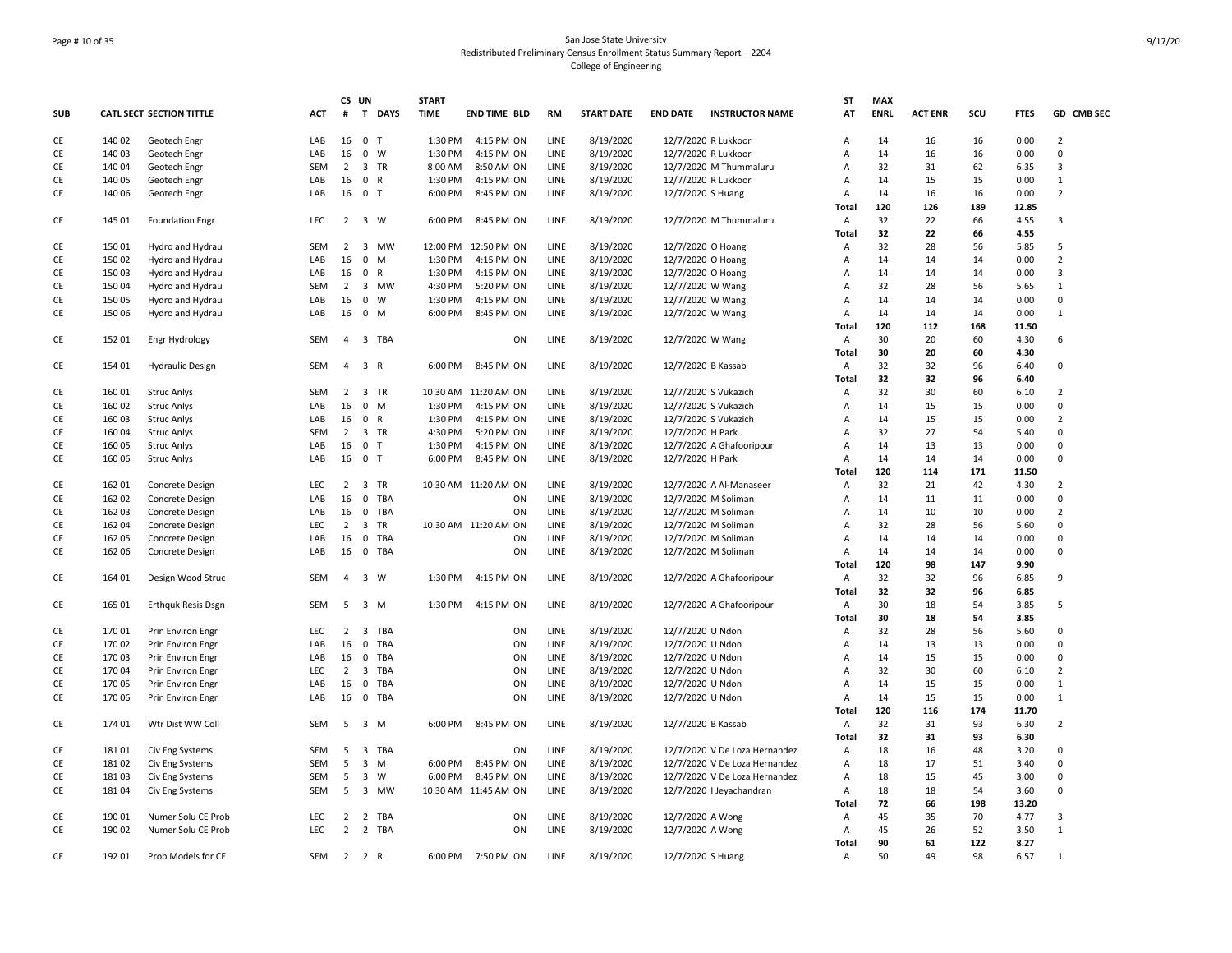### Page # 11 of 35 San Jose State University Redistributed Preliminary Census Enrollment Status Summary Report – 2204 College of Engineering

| <b>SUB</b> |        | <b>CATL SECT SECTION TITTLE</b> | <b>ACT</b> | CS UN<br>#     | <b>DAYS</b><br>$\mathbf{T}$    | <b>START</b><br><b>TIME</b> | <b>END TIME BLD</b> | RM   | <b>START DATE</b> | <b>END DATE</b>     | <b>INSTRUCTOR NAME</b>   | ST<br>AT     | <b>MAX</b><br><b>ENRL</b> | <b>ACT ENR</b> | scu           | <b>FTES</b>  | <b>GD CMB SEC</b> |
|------------|--------|---------------------------------|------------|----------------|--------------------------------|-----------------------------|---------------------|------|-------------------|---------------------|--------------------------|--------------|---------------------------|----------------|---------------|--------------|-------------------|
|            |        |                                 |            |                |                                |                             |                     |      |                   |                     |                          |              |                           |                |               |              |                   |
| CE         | 192 02 | Prob Models for CE              | SEM        | 2              | 2 TBA                          |                             | ON                  | LINE | 8/19/2020         | 12/7/2020 A Wong    |                          | Α            | 40                        | 34             | 68            | 4.57         | 1                 |
|            |        |                                 |            |                |                                |                             |                     |      |                   |                     |                          | <b>Total</b> | 90                        | 83             | 166           | 11.13        |                   |
| CE         | 212 01 | <b>Struct Dynamics</b>          | SEM        | 5              | 3 R                            | 6:00 PM                     | 8:45 PM ON          | LINE | 8/19/2020         | 12/7/2020 A Singhal |                          | A            | 35                        | 20             | 60            | 5.00         | 20                |
|            |        |                                 |            |                |                                |                             |                     |      |                   |                     |                          | Total        | 35                        | 20             | 60            | 5.00         |                   |
| CE         | 22101  | ADV HWY DESIGN                  | SEM        | 5              | 3 TBA                          |                             | ON                  | LINE | 8/19/2020         | 12/7/2020 S Koosha  |                          | Α            | 35                        | 14             | 42            | 3.50         | 14                |
|            |        |                                 |            |                |                                |                             |                     |      |                   |                     |                          | Total        | 35                        | 14             | 42            | 3.50         |                   |
| CE         | 224 01 | <b>Traffic Operations</b>       | SEM        | -5             | 3 W                            | 6:00 PM                     | 8:45 PM ON          | LINE | 8/19/2020         |                     | 12/7/2020 J Bhattacharya | A            | 35                        | 28             | 84            | 7.00         | 28                |
|            |        |                                 |            |                |                                |                             |                     |      |                   |                     |                          | <b>Total</b> | 35                        | 28             | 84            | 7.00         |                   |
| CE         | 23701  | Sustainable Constr              | SEM        | -5             | $\overline{\mathbf{3}}$<br>TBA |                             | ON                  | LINE | 8/19/2020         |                     | 12/7/2020 H Tooryani     | Α            | 30                        | 26             | 78            | 6.50         | 26                |
|            | 239 01 |                                 | SEM        | -5             | 3 TBA                          |                             | ON                  |      |                   |                     |                          | <b>Total</b> | 30<br>35                  | 26             | 78            | 6.50         |                   |
| CE         |        | Info Tech in Const              |            |                |                                |                             |                     | LINE | 8/19/2020         | 12/7/2020 J Pyeon   |                          | Α<br>Total   | 35                        | 35<br>35       | 105<br>105    | 8.75<br>8.75 | 35                |
| CE         | 246 01 | Geotech Erthak Eng              | <b>LEC</b> | 2              | 3 M                            |                             | 6:00 PM 8:45 PM ON  | LINE | 8/19/2020         | 12/7/2020 S Huang   |                          | Α            | 35                        | 10             | 30            | 2.45         | 9                 |
|            |        |                                 |            |                |                                |                             |                     |      |                   |                     |                          | Total        | 35                        | 10             | 30            | 2.45         |                   |
| CE         | 248 01 | <b>Forensic Engr</b>            | LEC        | $\overline{2}$ | 3 W                            | 6:00 PM                     | 8:45 PM ON          | LINE | 8/19/2020         | 12/7/2020 R Lukkoor |                          | Α            | 30                        | 24             | 72            | 5.95         | 23                |
|            |        |                                 |            |                |                                |                             |                     |      |                   |                     |                          | <b>Total</b> | 30                        | 24             | 72            | 5.95         |                   |
| CE         | 255 01 | Sediment Transport              | <b>SEM</b> | -5             | 3 TBA                          |                             | ON                  | LINE | 8/19/2020         | 12/7/2020 W Wang    |                          | A            | 35                        | 19             | 57            | 4.65         | 17                |
|            |        |                                 |            |                |                                |                             |                     |      |                   |                     |                          | Total        | 35                        | 19             | 57            | 4.65         |                   |
| CE         | 264 01 | <b>Prestress Conc Des</b>       | SEM        | -5             | 3 TBA                          |                             | ON                  | LINE | 8/19/2020         |                     | 12/7/2020 A Al-Manaseer  | Α            | 35                        | 21             | 63            | 5.25         | 21                |
|            |        |                                 |            |                |                                |                             |                     |      |                   |                     |                          | <b>Total</b> | 35                        | 21             | 63            | 5.25         |                   |
| CE         | 27701  | Env Sustainability              | <b>SEM</b> | - 5            | 3 <sub>1</sub>                 | 6:00 PM                     | 8:45 PM ON          | LINE | 8/19/2020         | 12/7/2020 R Mukhar  |                          | A            | 35                        | 27             | 81            | 6.75         | 27                |
|            |        |                                 |            |                |                                |                             |                     |      |                   |                     |                          | Total        | 35                        | 27             | 81            | 6.75         |                   |
| CE         | 298 01 | <b>Special Problems</b>         | <b>SUP</b> | 25             | 1 TBA                          |                             | ON                  | LINE | 8/19/2020         | 12/7/2020 J Pyeon   |                          | A            | 10                        |                | 1             | 0.08         |                   |
| CE         | 298 02 | <b>Special Problems</b>         | SUP        | 25             | 3<br>TBA                       |                             | ON                  | LINE | 8/19/2020         | 12/7/2020 J Pyeon   |                          | A            | 10                        |                | 3             | 0.25         |                   |
|            |        |                                 |            |                |                                |                             |                     |      |                   |                     |                          | Total        | 20                        | $\overline{2}$ |               | 0.33         |                   |
| CE         | 299 01 | <b>Masters Thesis</b>           | <b>SUP</b> | 25             | TBA<br>3                       |                             | ON                  | LINE | 8/19/2020         |                     | 12/7/2020 A Al-Manaseer  | A            | 10                        |                | 3             | 0.25         | 1                 |
| CE         | 299 02 | <b>Masters Thesis</b>           | <b>SUP</b> | 25             | TBA<br>3                       |                             | ON                  | LINE | 8/19/2020         | 12/7/2020           |                          | A            | 10<br>20                  | $\Omega$       | $\Omega$<br>3 | 0.00<br>0.25 | 0                 |
|            |        |                                 |            |                |                                |                             |                     |      |                   |                     |                          | <b>Total</b> |                           |                |               |              |                   |

**Civil & Environmental Engineering Total 2560 2217 4829 337.52**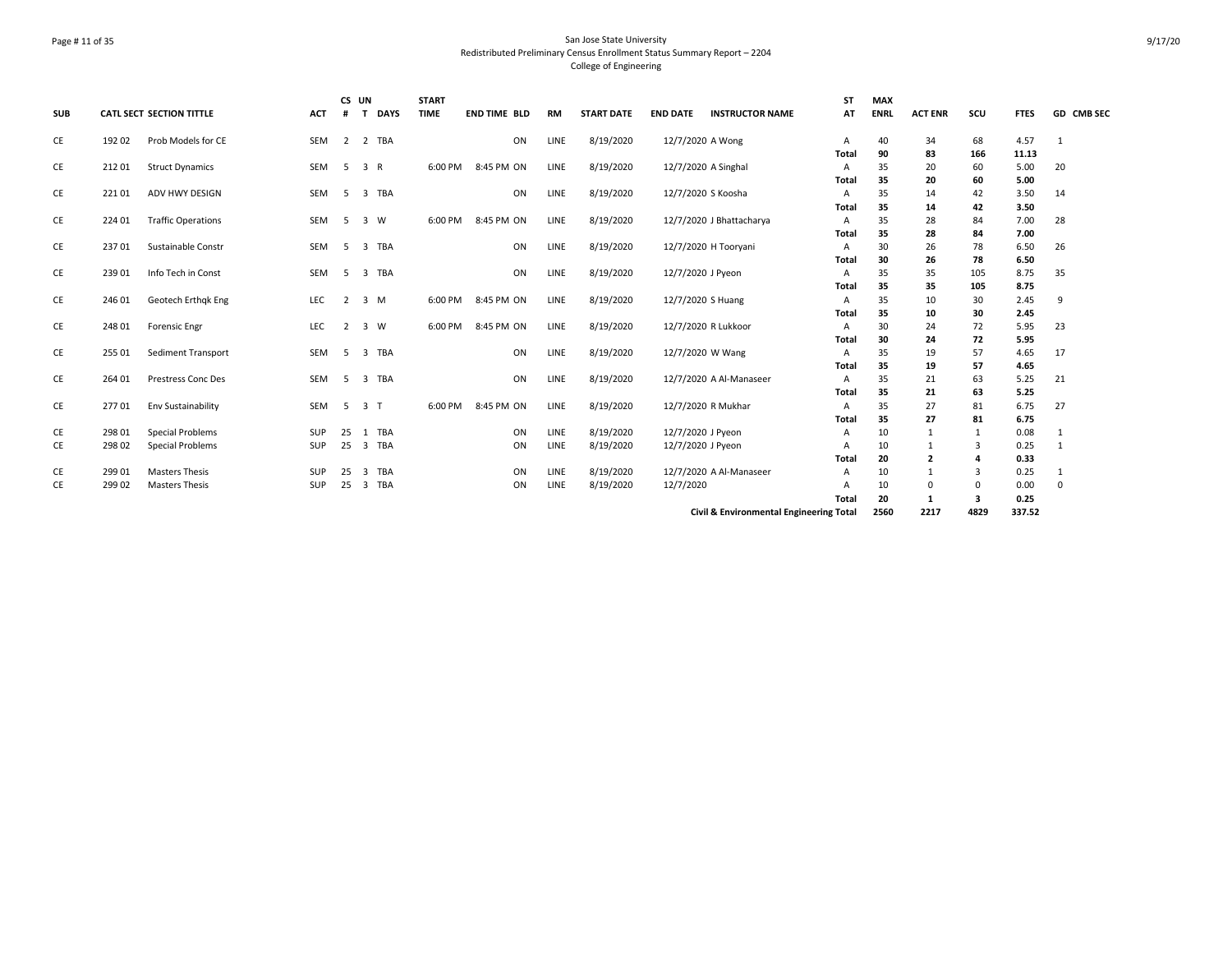# Page # 12 of 35 San Jose State University Redistributed Preliminary Census Enrollment Status Summary Report – 2204 College of Engineering

| <b>SUB</b>  |                             | <b>CATL SECT SECTION TITTLE</b>   | <b>ACT</b> |                | CS UN<br># T DAYS            | <b>START</b><br><b>TIME</b> | <b>END TIME BLD</b>  | <b>RM</b> | <b>START DATE</b> | <b>END DATE</b>   | <b>INSTRUCTOR NAME</b>        | ST<br>AT     | <b>MAX</b><br><b>ENRL</b> | <b>ACT ENR</b> | scu             | <b>FTES</b>   | GD CMB SEC     |
|-------------|-----------------------------|-----------------------------------|------------|----------------|------------------------------|-----------------------------|----------------------|-----------|-------------------|-------------------|-------------------------------|--------------|---------------------------|----------------|-----------------|---------------|----------------|
|             | <b>Computer Engineering</b> |                                   |            |                |                              |                             |                      |           |                   |                   |                               |              |                           |                |                 |               |                |
|             |                             |                                   |            |                |                              |                             |                      |           |                   |                   |                               |              |                           |                |                 |               |                |
| <b>CMPE</b> | 3001                        | Programming Concept & Meth        | LEC        |                | 1 3 TR                       | 8:00 AM                     | 8:50 AM ON           | LINE      | 8/19/2020         |                   | 12/7/2020 F Mortezaie         | A            | 60                        | 56             | 112             | 11.20         | $\Omega$       |
| <b>CMPE</b> | 3002                        | Programming Concept & Meth        | LAB        | 16             | $\mathbf 0$<br>$\mathsf{R}$  | 5:45 PM                     | 8:35 PM ON           | LINE      | 8/19/2020         |                   | 12/7/2020 C Abboud            | Α            | 30                        | 29             | 29              | 0.00          | $\Omega$       |
| CMPE        | 3003                        | Programming Concept & Meth        | LAB        | 16             | $\mathbf{0}$<br>W            | 5:45 PM                     | 8:35 PM ON           | LINE      | 8/19/2020         |                   | 12/7/2020 C Abboud            | Α            | 30                        | 27             | 27              | 0.00          | $\Omega$       |
| <b>CMPE</b> | 3004                        | Programming Concept & Meth        | <b>LEC</b> | 1              | 3 TR                         | 8:00 AM                     | 8:50 AM ON           | LINE      | 8/19/2020         |                   | 12/7/2020   Cokgor            | A            | 60                        | 28             | 56              | 5.60          | $\Omega$       |
| <b>CMPE</b> | 3005                        | Programming Concept & Meth        | LAB        | 16             | 0 <sub>T</sub>               | 4:30 PM                     | 7:20 PM ON           | LINE      | 8/19/2020         |                   | 12/7/2020   Cokgor            | A            | 30                        | 28             | 28              | 0.00          | $\Omega$       |
| <b>CMPE</b> | 30 06                       | Programming Concept & Meth        | LAB        | 16             | 0 R                          | 4:30 PM                     | 7:20 PM ON           | LINE      | 8/19/2020         |                   | 12/7/2020   Cokgor            | Α<br>Total   | 30<br>240                 | 0<br>168       | $\Omega$<br>252 | 0.00<br>16.80 | $\Omega$       |
| <b>CMPE</b> | 50 01                       | Object Orient Concept Meth        | <b>LEC</b> | 1              | 3 TR                         | 4:30 PM                     | 5:20 PM ON           | LINE      | 8/19/2020         | 12/7/2020 C Tarng |                               | A            | 60                        | 59             | 118             | 11.80         | $\Omega$       |
| <b>CMPE</b> | 5002                        | <b>Object Orient Concept Meth</b> | LAB        | 16             | 0 <sub>T</sub>               | 1:30 PM                     | 4:20 PM ON           | LINE      | 8/19/2020         | 12/7/2020 C Tarng |                               | Α            | 30                        | 28             | 28              | 0.00          | $\Omega$       |
| <b>CMPE</b> | 5003                        | Object Orient Concept Meth        | LAB        | 16             | 0 R                          | 1:30 PM                     | 4:20 PM ON           | LINE      | 8/19/2020         | 12/7/2020 C Tarng |                               | А            | 30                        | 31             | 31              | 0.00          | $\Omega$       |
| <b>CMPE</b> | 5004                        | Object Orient Concept Meth        | LAB        | 16             | $0 \quad W$                  | 1:30 PM                     | 4:20 PM ON           | LINE      | 8/19/2020         | 12/7/2020 C Tarng |                               | A            | 30                        | 0              | $\mathbf 0$     | 0.00          | $\Omega$       |
|             |                             |                                   |            |                |                              |                             |                      |           |                   |                   |                               | Total        | 150                       | 118            | 177             | 11.80         |                |
| <b>CMPE</b> | 102 01                      |                                   | SEM        | 4              | 3 TR                         | 9:00 AM                     |                      | LINE      | 8/19/2020         |                   | 12/7/2020 F Mortezaie         |              | 50                        | 49             | 147             |               | $\Omega$       |
|             |                             | Assembly Language Programming     |            |                |                              |                             | 10:15 AM ON          |           |                   |                   |                               | Α            |                           |                |                 | 9.80          | $\mathbf 0$    |
| <b>CMPE</b> | 102 02                      | Assembly Language Programming     | SEM        | 4              | 3<br>MW                      |                             | 10:30 AM 11:45 AM ON | LINE      | 8/19/2020         |                   | 12/7/2020   Cokgor            | Α            | 50                        | 50             | 150             | 10.00         | $\Omega$       |
| <b>CMPE</b> | 102 03                      | Assembly Language Programming     | SEM        | 4              | 3 <sub>T</sub>               | 6:00 PM                     | 8:45 PM ON           | LINE      | 8/19/2020         |                   | 12/7/2020 K Nguyen            | Α            | 50                        | 49             | 147             | 9.80          |                |
|             |                             |                                   |            |                |                              |                             |                      |           |                   |                   |                               | <b>Total</b> | 150                       | 148            | 444             | 29.60         |                |
| <b>CMPE</b> | 110 01                      | <b>Electronics Comp</b>           | <b>LEC</b> | 1              | $\overline{3}$<br><b>MW</b>  |                             | 12:00 PM 12:50 PM ON | LINE      | 8/19/2020         |                   | 12/7/2020 A Bindal            | A            | 40                        | 31             | 62              | 6.20          | $\Omega$       |
| <b>CMPE</b> | 110 02                      | <b>Electronics Comp</b>           | LAB        | 16             | 0 <sub>T</sub>               | 1:30 PM                     | 4:20 PM ON           | LINE      | 8/19/2020         |                   | 12/7/2020 A Bindal            | A            | 20                        | 18             | 18              | 0.00          | $\Omega$       |
| <b>CMPE</b> | 11003                       | <b>Electronics Comp</b>           | LAB        | 16             | 0 <sub>T</sub>               | 4:30 PM                     | 7:20 PM ON           | LINE      | 8/19/2020         |                   | 12/7/2020 A Bindal            | А            | 20                        | 13             | 13              | 0.00          | $\Omega$       |
| <b>CMPE</b> | 110 04                      | <b>Electronics Comp</b>           | <b>LEC</b> | 1              | 3 MW                         | 6:00 PM                     | 6:50 PM ON           | LINE      | 8/19/2020         |                   | 12/7/2020 J Ghofraniha        | A            | 40                        | 24             | 48              | 4.80          | $\Omega$       |
| <b>CMPE</b> | 11005                       | <b>Electronics Comp</b>           | LAB        | 16             | $0 \quad M$                  | 7:00 PM                     | 9:50 PM ON           | LINE      | 8/19/2020         |                   | 12/7/2020 J Ghofraniha        | Α            | 20                        | 8              | 8               | 0.00          | $\Omega$       |
| <b>CMPE</b> | 110 06                      | <b>Electronics Comp</b>           | LAB        | 16             | $0 \quad W$                  | 7:00 PM                     | 9:50 PM ON           | LINE      | 8/19/2020         |                   | 12/7/2020 J Ghofraniha        | A            | 20                        | 16             | 16              | 0.00          | $\Omega$       |
|             |                             |                                   |            |                |                              |                             |                      |           |                   |                   |                               | Total        | 160                       | 110            | 165             | 11.00         |                |
| <b>CMPE</b> | 120 01                      | Computer Org & Arch               | <b>SEM</b> | $\overline{4}$ | 3 MW                         | 1:30 PM                     | 2:45 PM ON           | LINE      | 8/19/2020         |                   | 12/7/2020 J Ghofraniha        | Α            | 60                        | 59             | 177             | 11.80         | $\Omega$       |
| <b>CMPE</b> | 120 02                      | Computer Org & Arch               | <b>SEM</b> | $\overline{4}$ | 3 TR                         | 3:00 PM                     | 4:15 PM ON           | LINE      | 8/19/2020         | 12/7/2020 H Li    |                               | Α            | 50                        | 50             | 150             | 10.00         | $\Omega$       |
|             |                             |                                   |            |                |                              |                             |                      |           |                   |                   |                               | Total        | 110                       | 109            | 327             | 21.80         |                |
| CMPE        | 124 01                      | Digital Design I                  | SEM        | 1              | $\overline{3}$<br><b>MW</b>  | 1:30 PM                     | 2:20 PM ON           | LINE      | 8/19/2020         |                   | 12/7/2020 A Bindal            | Α            | 40                        | 23             | 46              | 4.60          | $\Omega$       |
| <b>CMPE</b> | 124 02                      | Digital Design I                  | LAB        | 16             | $\pmb{0}$<br>M               | 2:30 PM                     | 5:20 PM ON           | LINE      | 8/19/2020         |                   | 12/7/2020 A Bindal            | Α            | 20                        | 10             | 10              | 0.00          | $\Omega$       |
| <b>CMPE</b> | 124 03                      | Digital Design                    | LAB        | 16             | $0 \quad W$                  | 2:30 PM                     | 5:20 PM ON           | LINE      | 8/19/2020         |                   | 12/7/2020 A Bindal            | Α            | 20                        | 13             | 13              | 0.00          | $\Omega$       |
| <b>CMPE</b> | 124 04                      | Digital Design                    | <b>SEM</b> | 1              | 3 TR                         |                             | 12:00 PM 12:50 PM ON | LINE      | 8/19/2020         |                   | 12/7/2020 A Uludemir          | A            | 40                        | 37             | 74              | 7.40          | $\Omega$       |
| <b>CMPE</b> | 124 05                      | Digital Design I                  | LAB        | 16             | $\mathbf{0}$<br>$\mathsf{T}$ |                             | 9:00 AM 11:50 AM ON  | LINE      | 8/19/2020         |                   | 12/7/2020 A Uludemir          | Α            | 20                        | 15             | 15              | 0.00          | $\Omega$       |
| CMPE        | 124 06                      | Digital Design I                  | LAB        |                | 16 0 R                       | 1:30 PM                     | 4:20 PM ON           | LINE      | 8/19/2020         |                   | 12/7/2020 A Uludemir          | A            | 20                        | 22             | 22              | 0.00          | $\Omega$       |
|             |                             |                                   |            |                |                              |                             |                      |           |                   |                   |                               | Total        | 160                       | 120            | 180             | 12.00         |                |
| <b>CMPE</b> | 125 01                      | Digital Design 2                  | <b>SEM</b> | 4              | 3 TR                         | 9:00 AM                     | 9:50 AM ON           | LINE      | 8/19/2020         |                   | 12/7/2020 N Karimianbahnemiri | Α            | 75                        | 50             | 100             | 10.00         | $\Omega$       |
| <b>CMPE</b> | 125 02                      | Digital Design 2                  | LAB        | 16             | 0 <sub>T</sub>               | 1:30 PM                     | 4:20 PM ON           | LINE      | 8/19/2020         |                   | 12/7/2020 N Karimianbahnemiri | A            | 25                        | 25             | 25              | 0.00          | $\Omega$       |
| <b>CMPE</b> | 125 03                      | Digital Design 2                  | LAB        | 16             | $\mathbf{0}$<br>$\mathsf{R}$ | 1:30 PM                     | 4:20 PM ON           | LINE      | 8/19/2020         |                   | 12/7/2020 N Karimianbahnemiri | Α            | 25                        | 25             | 25              | 0.00          | $\Omega$       |
| <b>CMPE</b> | 125 04                      | Digital Design 2                  | LAB        | 16             | 0 <sub>T</sub>               | 2:30 PM                     | 5:20 PM ON           | LINE      | 8/19/2020         | 12/7/2020         |                               | A            | 25                        | $\mathbf 0$    | 0               | 0.00          | $\Omega$       |
|             |                             |                                   |            |                |                              |                             |                      |           |                   |                   |                               | <b>Total</b> | 150                       | 100            | 150             | 10.00         |                |
| <b>CMPE</b> | 126 01                      | Alg & Data Str Des                | <b>LEC</b> | 1              | 3<br>TR                      |                             | 10:30 AM 11:20 AM ON | LINE      | 8/19/2020         |                   | 12/7/2020 M Agumbe Suresh     | Α            | 50                        | 27             | 54              | 5.40          | $\Omega$       |
| <b>CMPE</b> | 126 02                      | Alg & Data Str Des                | LAB        | 16             | 0 <sub>T</sub>               | 2:30 PM                     | 5:20 PM ON           | LINE      | 8/19/2020         |                   | 12/7/2020 M Agumbe Suresh     | Α            | 25                        | 27             | 27              | 0.00          | $\Omega$       |
| <b>CMPE</b> | 126 03                      | Alg & Data Str Des                | LAB        | 16             | $\mathbf{0}$<br>$\mathsf{R}$ | 2:30 PM                     | 5:20 PM ON           | LINE      | 8/19/2020         |                   | 12/7/2020 M Agumbe Suresh     | Α            | 25                        | $\mathbf 0$    | $\mathbf 0$     | 0.00          | $\Omega$       |
| <b>CMPE</b> | 126 04                      | Alg & Data Str Des                | LEC        | $\mathbf{1}$   | 3 MW                         | 1:30 PM                     | 2:20 PM ON           | LINE      | 8/19/2020         | 12/7/2020 F Lin   |                               | Α            | 50                        | 32             | 64              | 6.40          | $\Omega$       |
| <b>CMPE</b> | 126 05                      | Alg & Data Str Des                | LAB        | 16             | $\mathbf 0$<br>M             | 3:00 PM                     | 5:50 PM ON           | LINE      | 8/19/2020         | 12/7/2020 F Lin   |                               | A            | 25                        | 13             | 13              | 0.00          | $\Omega$       |
| CMPE        | 126 06                      | Alg & Data Str Des                | LAB        | 16             | $\mathbf 0$<br>W             | 3:00 PM                     | 5:50 PM ON           | LINE      | 8/19/2020         | 12/7/2020 F Lin   |                               | A            | 25                        | 19             | 19              | 0.00          | $\Omega$       |
|             |                             |                                   |            |                |                              |                             |                      |           |                   |                   |                               | Total        | 200                       | 118            | 177             | 11.80         |                |
| <b>CMPE</b> | 12701                       | Microproc Design 1                | <b>SEM</b> | $\overline{4}$ | 3 MW                         | 8:00 AM                     | 8:50 AM ON           | LINE      | 8/19/2020         |                   | 12/7/2020   Cokgor            | Α            | 72                        | 65             | 130             | 13.45         | 9              |
| <b>CMPE</b> | 127 02                      |                                   | LAB        | 16             | $\mathbf 0$<br>M             | 6:00 PM                     | 8:50 PM ON           | LINE      |                   |                   |                               |              | 24                        | 27             | 27              | 0.00          | $\mathbf{1}$   |
| <b>CMPE</b> | 12703                       | Microproc Design 1                | LAB        |                | 0<br>W                       | 6:00 PM                     | 8:50 PM ON           | LINE      | 8/19/2020         |                   | 12/7/2020   Cokgor            | Α            | 24                        | 30             | 30              | 0.00          | $\overline{2}$ |
|             |                             | Microproc Design 1                |            | 16             |                              |                             |                      |           | 8/19/2020         |                   | 12/7/2020   Cokgor            | А            |                           |                |                 |               |                |
| <b>CMPE</b> | 127 04                      | Microproc Design 1                | SEM        | $\overline{4}$ | 3 MW                         | 9:00 AM                     | 9:50 AM ON           | LINE      | 8/19/2020         | 12/7/2020         |                               | А            | 48                        | $\Omega$       | $\Omega$        | 0.00          | $\mathbf 0$    |
| <b>CMPE</b> | 12705                       | Microproc Design 1                | LAB        | 16             | 0 <sub>T</sub>               |                             | 9:00 AM 11:50 AM ON  | LINE      | 8/19/2020         | 12/7/2020         |                               | A            | 24                        | $\Omega$       | $\Omega$        | 0.00          | $\Omega$       |
| <b>CMPE</b> | 127 06                      | Microproc Design 1                | LAB        | 16             | 0 <sub>T</sub>               | 1:30 PM                     | 4:20 PM ON           | LINE      | 8/19/2020         | 12/7/2020         |                               | A            | 24                        | $\Omega$       | $\Omega$        | 0.00          | $\Omega$       |
| <b>CMPE</b> | 127 07                      | Microproc Design 1                | LAB        | 16             | 0 M                          | 1:30 PM                     | 4:20 PM ON           | LINE      | 8/19/2020         | 12/7/2020         |                               | A            | 24                        | $\Omega$       | $\Omega$        | 0.00          | $\Omega$       |
| <b>CMPE</b> | 12708                       | Microproc Design 1                | LAB        | 16             | 0 <sub>T</sub>               |                             | 9:00 AM 11:50 AM ON  | LINE      | 8/19/2020         |                   | 12/7/2020   Cokgor            | A            | 24                        | 8              | 8               | 0.00          | 6              |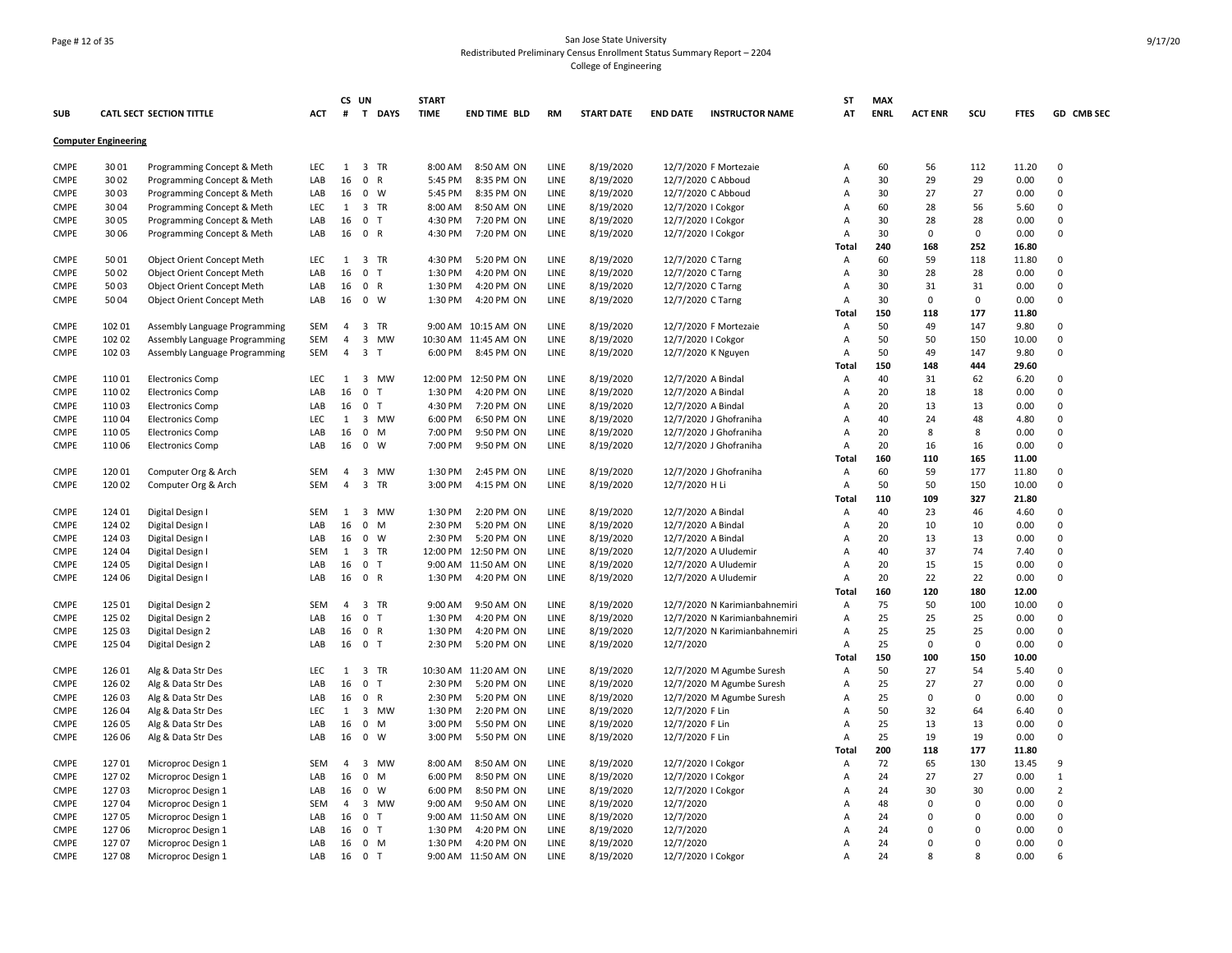# Page # 13 of 35 San Jose State University Redistributed Preliminary Census Enrollment Status Summary Report – 2204 College of Engineering

| <b>SUB</b>                 |                  | CATL SECT SECTION TITTLE                   | АСТ        | CS UN<br>#     | T DAYS                                                   | <b>START</b><br><b>TIME</b> | <b>END TIME BLD</b>                          | <b>RM</b>    | <b>START DATE</b> | <b>END DATE</b>                     | <b>INSTRUCTOR NAME</b> | <b>ST</b><br>ΑT | <b>MAX</b><br><b>ENRL</b> | <b>ACT ENR</b> | scu         | <b>FTES</b>    | GD CMB SEC     |  |
|----------------------------|------------------|--------------------------------------------|------------|----------------|----------------------------------------------------------|-----------------------------|----------------------------------------------|--------------|-------------------|-------------------------------------|------------------------|-----------------|---------------------------|----------------|-------------|----------------|----------------|--|
|                            |                  |                                            |            |                |                                                          |                             |                                              |              |                   |                                     |                        | Total           | 264                       | 130            | 195         | 13.45          |                |  |
| <b>CMPE</b>                | 13001            | Adv Alg Des                                | <b>LEC</b> | $\overline{2}$ | 3 R                                                      | 6:00 PM                     | 8:45 PM ON                                   | LINE         | 8/19/2020         |                                     | 12/7/2020 G Saldamli   | Α               | 50                        | 25             | 75          | 5.00           | 0              |  |
| <b>CMPE</b>                | 130 02           | Adv Alg Des                                | <b>LEC</b> | $\overline{2}$ | 3 TR                                                     |                             | 10:30 AM 11:45 AM ON                         | LINE         | 8/19/2020         |                                     | 12/7/2020 F Mortezaie  | $\overline{A}$  | 50                        | 28             | 84          | 5.60           | $\Omega$       |  |
|                            |                  |                                            |            |                |                                                          |                             |                                              |              |                   |                                     |                        | Total           | 100                       | 53             | 159         | 10.60          |                |  |
| <b>CMPE</b>                | 13101            | Software Engr I                            | <b>SEM</b> | $\overline{4}$ | $\overline{\mathbf{3}}$<br><b>MW</b>                     | 3:00 PM                     | 4:15 PM ON                                   | LINE         | 8/19/2020         | 12/7/2020 B Eswar                   |                        | $\overline{A}$  | 60                        | 59             | 177         | 11.80          | $\Omega$       |  |
| <b>CMPE</b>                | 13102            | Software Engr I                            | <b>SEM</b> | $\overline{4}$ | $\overline{3}$<br><b>TR</b>                              | 1:30 PM                     | 2:45 PM ON                                   | LINE         | 8/19/2020         | 12/7/2020 H Li                      |                        | A               | 50                        | 50             | 150         | 10.00          | $\Omega$       |  |
| <b>CMPE</b>                | 13103            | Software Engr I                            | SEM        | $\overline{4}$ | 3 R                                                      | 6:00 PM                     | 8:45 PM ON                                   | LINE         | 8/19/2020         | 12/7/2020 F Butt                    |                        | Α               | 60                        | 52             | 156         | 10.40          | $\mathbf 0$    |  |
| <b>CMPE</b>                | 13104            | Software Engr I                            | SEM        | $\overline{4}$ | $\overline{\mathbf{3}}$<br>M                             | 6:00 PM                     | 8:45 PM ON                                   | LINE         | 8/19/2020         | 12/7/2020 K Nguyen                  |                        | Α               | 50                        | 46             | 138         | 9.20           | $\Omega$       |  |
|                            |                  |                                            |            |                |                                                          |                             |                                              |              |                   |                                     |                        | Total           | 220                       | 207            | 621         | 41.40          |                |  |
| <b>CMPE</b>                | 132 01           | Inf Security                               | SEM        | 4              | 3 MW                                                     | 4:30 PM                     | 5:45 PM ON                                   | LINE         | 8/19/2020         | 12/7/2020 C Tarng                   |                        | A               | 50                        | 34             | 102         | 6.80           | $\mathbf 0$    |  |
|                            |                  |                                            |            |                |                                                          |                             |                                              |              |                   |                                     |                        | Total           | 50                        | 34             | 102         | 6.80           |                |  |
| <b>CMPE</b>                | 133 01           | Soft Eng II                                | LEC        | 1              | $\overline{\mathbf{3}}$<br>W                             | 6:00 PM                     | 8:45 PM ON                                   | LINE         | 8/19/2020         | 12/7/2020 B Eswar                   |                        | Α               | 50                        | 48             | 144         | 9.60           | $\Omega$       |  |
| <b>CMPE</b>                | 133 02           | Soft Eng II                                | LEC        | 1              | $\overline{\mathbf{3}}$<br>T                             | 6:00 PM                     | 8:45 PM ON                                   | LINE         | 8/19/2020         | 12/7/2020 Y Edalat                  |                        | A               | 50                        | 48             | 144         | 9.60           | $\Omega$       |  |
|                            |                  |                                            |            |                |                                                          |                             |                                              |              |                   |                                     |                        | Total           | 100                       | 96             | 288         | 19.20          |                |  |
| CMPE                       | 135 01           | Obj Orient Anl Des                         | SEM        | $\overline{4}$ | $\overline{\mathbf{3}}$<br>TR                            | 1:30 PM                     | 2:45 PM ON                                   | LINE         | 8/19/2020         | 12/7/2020 R Mak                     |                        | $\mathsf{A}$    | 50                        | 23             | 69          | 4.65           | $\mathbf{1}$   |  |
|                            |                  |                                            |            |                |                                                          |                             |                                              |              |                   |                                     |                        | Total           | 50                        | 23             | 69          | 4.65           |                |  |
| <b>CMPE</b>                | 13701            | Mobile Softwr Engr                         | SEM        |                | 5 3 W                                                    | 3:00 PM                     | 5:45 PM ON                                   | LINE         | 8/19/2020         | 12/7/2020 K Perry                   |                        | $\overline{A}$  | 50                        | 16             | 48          | 3.20           | $\Omega$       |  |
|                            |                  |                                            |            |                |                                                          |                             |                                              |              |                   |                                     |                        | Total           | 50                        | 16             | 48          | 3.20           |                |  |
| <b>CMPE</b>                | 13801            | Database Systems I                         | SEM        | 4              | $\overline{\mathbf{3}}$<br>TR                            | 4:30 PM                     | 5:45 PM ON                                   | LINE         | 8/19/2020         | 12/7/2020 K Li                      |                        | A               | 45                        | 34             | 102         | 6.85           | 1              |  |
|                            |                  |                                            |            |                |                                                          |                             |                                              |              |                   |                                     |                        | Total           | 45                        | 34             | 102         | 6.85           |                |  |
| <b>CMPE</b>                | 140 01           | Comp Arch & Design                         | SEM        | 4              | 3 MW                                                     | 3:00 PM                     | 3:50 PM ON                                   | LINE         | 8/19/2020         | 12/7/2020 H Wang                    |                        | Α               | 75                        | 56             | 112         | 11.20          | $\Omega$       |  |
| <b>CMPE</b>                | 140 02           | Comp Arch & Design                         | LAB        | 16             | $\mathbf 0$<br>$\mathsf{T}$                              | 8:30 AM                     | 11:20 AM ON                                  | LINE         | 8/19/2020         | 12/7/2020 H Wang                    |                        | Α               | 25                        | 31             | 31          | 0.00           | 0              |  |
| <b>CMPE</b>                | 14003            | Comp Arch & Design                         | LAB        | 16             | 0 M                                                      | 11:30 AM                    | 2:20 PM ON                                   | LINE         | 8/19/2020         | 12/7/2020 H Wang                    |                        | Α               | 25                        | 25             | 25          | 0.00           | $\Omega$       |  |
| CMPE                       | 14004            | Comp Arch & Design                         | LAB        | 16             | $\mathbf 0$<br>T                                         | 11:30 AM                    | 2:20 PM ON                                   | LINE         | 8/19/2020         | 12/7/2020                           |                        | Α               | 25                        | 0              | $\mathbf 0$ | 0.00           | 0              |  |
|                            |                  |                                            |            |                |                                                          |                             |                                              |              |                   |                                     |                        | Total           | 150                       | 112            | 168         | 11.20          |                |  |
| <b>CMPE</b>                | 14201            | <b>Operating Systems</b>                   | <b>SEM</b> | $\overline{4}$ | $\overline{3}$<br><b>MW</b>                              | 12:00 PM                    | 1:15 PM ON                                   | LINE         | 8/19/2020         | 12/7/2020 J Gomez                   |                        | $\overline{A}$  | 50                        | 25             | 75          | 5.05           | $\mathbf{1}$   |  |
| <b>CMPE</b>                | 142 02           | <b>Operating Systems</b>                   | SEM        | $\overline{4}$ | $\overline{\mathbf{3}}$<br>T                             | 6:00 PM                     | 8:45 PM ON                                   | LINE         | 8/19/2020         | 12/7/2020 J Gomez                   |                        | A               | 50                        | 27             | 81          | 5.40           | $\Omega$       |  |
|                            |                  |                                            |            |                |                                                          |                             |                                              |              |                   |                                     |                        | Total           | 100                       | 52             | 156         | 10.45          |                |  |
| <b>CMPE</b>                | 146 01           | RT Embedded CoDes                          | <b>SEM</b> | $\overline{4}$ | 3 F                                                      | 8:00 AM                     | 9:40 AM ON                                   | LINE         | 8/19/2020         | 12/7/2020 P Kang                    |                        | Α               | 30                        | 26             | 52          | 5.20           | $\Omega$       |  |
| CMPE                       | 146 02           | RT Embedded CoDes                          | LAB        | 16             | $\mathbf 0$<br>M                                         | 6:00 PM                     | 8:45 PM ON                                   | LINE         | 8/19/2020         | 12/7/2020 P Kang                    |                        | Α               | 30                        | 26             | 26          | 0.00           | $\Omega$       |  |
| <b>CMPE</b>                | 146 03           | <b>RT Embedded CoDes</b>                   | SEM        | 4              | $\overline{\mathbf{3}}$<br>MW                            | 10:30 AM                    | 11:20 AM ON                                  | LINE         | 8/19/2020         | 12/7/2020 W Wu                      |                        | А               | 48                        | 50             | 100         | 10.00          | 0              |  |
| CMPE                       | 146 04           | <b>RT Embedded CoDes</b>                   | LAB        | 16             | $\mathbf 0$<br>M                                         | 11:30 AM                    | 2:20 PM ON                                   | LINE         | 8/19/2020         | 12/7/2020 W Wu                      |                        | Α               | 24                        | 25             | 25          | 0.00           | $\Omega$       |  |
| <b>CMPE</b>                | 146 05           | RT Embedded CoDes                          | LAB        | 16             | $\mathbf 0$<br>W                                         | 11:30 AM                    | 2:20 PM ON                                   | LINE         | 8/19/2020         | 12/7/2020 W Wu                      |                        | Α               | 24                        | 25             | 25          | 0.00           | $\mathbf 0$    |  |
|                            |                  |                                            |            | $\overline{4}$ | TR                                                       |                             |                                              |              | 8/19/2020         |                                     |                        | Total           | 156<br>90                 | 152            | 228         | 15.20          | $\Omega$       |  |
| <b>CMPE</b><br><b>CMPE</b> | 148 01<br>148 02 | Computer Networks I                        | SEM<br>SEM | $\overline{4}$ | $\overline{\mathbf{3}}$<br>$\overline{\mathbf{3}}$<br>MW |                             | 10:30 AM 11:45 AM ON<br>10:30 AM 11:45 AM ON | LINE<br>LINE | 8/19/2020         | 12/7/2020 A Bond<br>12/7/2020 F Lin |                        | Α<br>A          | 70                        | 95<br>70       | 285<br>210  | 19.00<br>14.00 | $\mathbf 0$    |  |
| CMPE                       | 14803            | Computer Networks I<br>Computer Networks I | <b>SEM</b> |                | $\overline{3}$                                           |                             |                                              |              |                   |                                     |                        | $\times$        | $\Omega$                  | 0              | 0           | 0.00           | $\Omega$       |  |
|                            |                  |                                            |            |                |                                                          |                             |                                              |              |                   |                                     |                        | Total           | 160                       | 165            | 495         | 33.00          |                |  |
| <b>CMPE</b>                | 152 01           | <b>Compiler Design</b>                     | LEC        |                | 1 3 TR                                                   | 3:00 PM                     | 4:15 PM ON                                   | LINE         | 8/19/2020         | 12/7/2020 R Mak                     |                        | A               | 50                        | 33             | 99          | 6.60           | $\mathbf 0$    |  |
| <b>CMPE</b>                | 152 02           | <b>Compiler Design</b>                     | <b>LEC</b> | $\mathbf{1}$   | $\overline{\mathbf{3}}$<br>R                             | 6:30 PM                     | 9:15 PM ON                                   | LINE         | 8/19/2020         | 12/7/2020 Y Li                      |                        | Α               | 50                        | 23             | 69          | 4.60           | $\mathbf 0$    |  |
|                            |                  |                                            |            |                |                                                          |                             |                                              |              |                   |                                     |                        | Total           | 100                       | 56             | 168         | 11.20          |                |  |
| <b>CMPE</b>                | 163 01           | Intro CG & AR                              | SEM        |                | 3                                                        |                             |                                              |              |                   |                                     |                        | X               | 0                         | $\Omega$       | $\mathbf 0$ | 0.00           | $\mathbf 0$    |  |
|                            |                  |                                            |            |                |                                                          |                             |                                              |              |                   |                                     |                        | Total           | 0                         | 0              | 0           | 0.00           |                |  |
| <b>CMPE</b>                | 165 01           | SW Eng Process Mng                         | <b>SEM</b> | 5              | $\overline{3}$<br>M                                      | 6:00 PM                     | 8:45 PM ON                                   | LINE         | 8/19/2020         | 12/7/2020 B Eswar                   |                        | $\overline{A}$  | 50                        | 48             | 144         | 9.60           | $\Omega$       |  |
| <b>CMPE</b>                | 165 02           | SW Eng Process Mng                         | SEM        | 5              | 3 T                                                      | 6:00 PM                     | 8:45 PM ON                                   | LINE         | 8/19/2020         | 12/7/2020 R Tsou                    |                        | A               | 50                        | 50             | 150         | 10.00          | 0              |  |
|                            |                  |                                            |            |                |                                                          |                             |                                              |              |                   |                                     |                        | Total           | 100                       | 98             | 294         | 19.60          |                |  |
| <b>CMPE</b>                | 17201            | <b>Enterprise Software</b>                 | LEC        | $\overline{2}$ | $\overline{\mathbf{3}}$<br>M                             | 6:00 PM                     | 8:45 PM ON                                   | LINE         | 8/19/2020         |                                     | 12/7/2020 B Thomas     | $\overline{A}$  | 49                        | 37             | 111         | 7.40           | $\Omega$       |  |
| CMPE                       | 172 02           | <b>Enterprise Software</b>                 | <b>LEC</b> | $\overline{2}$ | $\overline{\mathbf{3}}$<br>R                             | 6:00 PM                     | 8:45 PM ON                                   | LINE         | 8/19/2020         | 12/7/2020 B Thomas                  |                        | Α               | 49                        | 37             | 111         | 7.40           | 0              |  |
|                            |                  |                                            |            |                |                                                          |                             |                                              |              |                   |                                     |                        | Total           | 98                        | 74             | 222         | 14.80          |                |  |
| CMPE                       | 180 01           | <b>Individual Studies</b>                  | SUP        | 36             | 1 TBA                                                    |                             | ON                                           | LINE         | 8/19/2020         | 12/7/2020 B Eswar                   |                        | Α               | 15                        | 5              | 5           | 0.33           | 0 <sub>c</sub> |  |
| <b>CMPE</b>                | 180 02           | <b>Individual Studies</b>                  | SUP        | 36             | $\overline{\mathbf{3}}$<br>TBA                           |                             | ON                                           | LINE         | 8/19/2020         | 12/7/2020 R Fatoohi                 |                        | Α               | 15                        | $\mathbf{0}$   | $\mathbf 0$ | 0.00           | 0 <sub>c</sub> |  |
|                            |                  |                                            |            |                |                                                          |                             |                                              |              |                   |                                     |                        | Total           | 30                        | 5              | 5           | 0.33           |                |  |
| <b>CMPE</b>                | 180A01           | Data Struc/Alg C++                         | LEC        | 1              | $\overline{\mathbf{3}}$<br>$\top$                        | 6:00 PM                     | 8:45 PM ON                                   | LINE         | 8/19/2020         | 12/7/2020 R Mak                     |                        | Α               | 45                        | 49             | 147         | 12.25          | 49             |  |
| SE                         | 18001            | Individual Studies                         | SUP        | 36             | 1 TBA                                                    |                             | ON                                           | LINE         | 8/19/2020         | 12/7/2020 B Eswar                   |                        | А               | 0                         | $\Omega$       | $\mathbf 0$ | 0.00           | 0 <sub>c</sub> |  |
| CMPE                       | 180A02           | Data Struc/Alg C++                         | LEC        |                | 3                                                        |                             |                                              |              |                   |                                     |                        | X               | 0                         | $\Omega$       | $\Omega$    | 0.00           | $\Omega$       |  |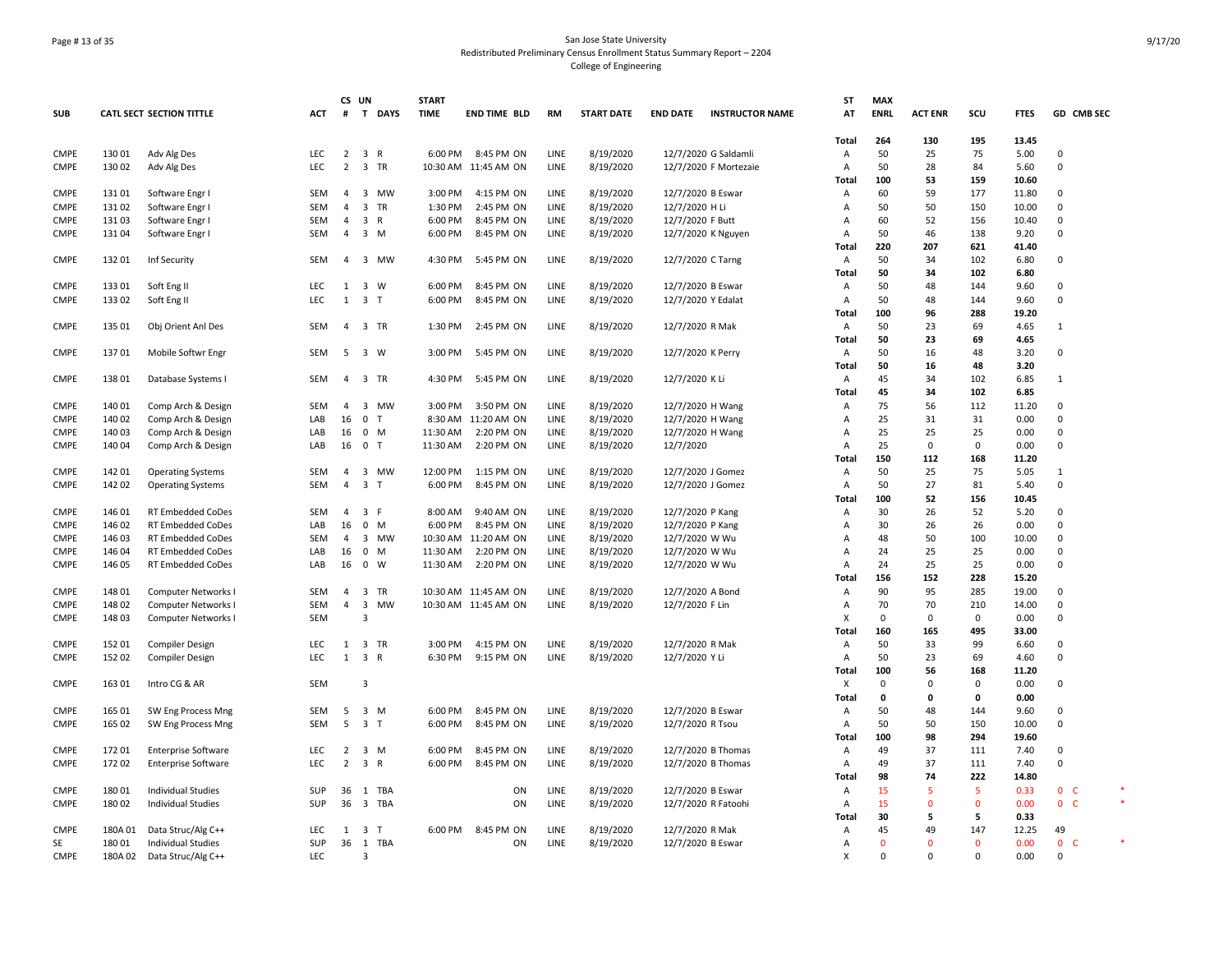### Page # 14 of 35 San Jose State University Redistributed Preliminary Census Enrollment Status Summary Report – 2204 College of Engineering

| <b>SUB</b>                 |                  | <b>CATL SECT SECTION TITTLE</b>    | ACT                      | CS UN<br>#     | T DAYS                                         | <b>START</b><br><b>TIME</b> | <b>END TIME BLD</b> | RM   | <b>START DATE</b> | <b>END DATE</b>     | <b>INSTRUCTOR NAME</b> | <b>ST</b><br>AT   | <b>MAX</b><br><b>ENRL</b> | <b>ACT ENR</b>    | scu                | <b>FTES</b>   |                   | GD CMB SEC |        |
|----------------------------|------------------|------------------------------------|--------------------------|----------------|------------------------------------------------|-----------------------------|---------------------|------|-------------------|---------------------|------------------------|-------------------|---------------------------|-------------------|--------------------|---------------|-------------------|------------|--------|
| SE                         | 180 02           | <b>Individual Studies</b>          | SUP                      | 36             | 3 TBA                                          |                             | ON                  | LINE | 8/19/2020         | 12/7/2020 R Fatoohi |                        | A                 | $\mathbf 0$               | $\overline{0}$    | $\mathbf 0$        | 0.00          | 0 <sub>c</sub>    |            | $\ast$ |
|                            |                  |                                    |                          |                |                                                |                             |                     |      |                   |                     |                        | <b>Total</b>      | 45                        | 49                | 147                | 12.25         |                   |            |        |
| <b>CMPE</b>                | 180B01           | Database Systems                   | LEC                      |                | 1 3 TR                                         | 4:30 PM                     | 5:45 PM ON          | LINE | 8/19/2020         | 12/7/2020 K Li      |                        | A                 | 45                        | 14                | 42                 | 3.50          | 14                |            |        |
|                            |                  |                                    |                          |                |                                                |                             |                     |      |                   |                     |                        | <b>Total</b>      | 45                        | 14                | 42                 | 3.50          |                   |            |        |
| CMPE                       | 180C01           | <b>Operating Systems</b>           | LEC                      |                | $1 \quad 3 \quad F$                            | 1:00 PM                     | 3:45 PM ON          | LINE | 8/19/2020         | 12/7/2020 H Li      |                        | Α                 | 70                        | 44                | 132                | 11.00         | 44                |            |        |
| <b>CMPE</b>                | 182 01           |                                    | LEC                      |                | $\overline{3}$                                 |                             |                     |      |                   |                     |                        | Total<br>х        | 70<br>0                   | 44<br>$\mathbf 0$ | 132<br>0           | 11.00<br>0.00 | 0                 |            |        |
|                            |                  | <b>IoT Security</b>                |                          |                |                                                |                             |                     |      |                   |                     |                        | <b>Total</b>      | 0                         | $\mathbf 0$       | 0                  | 0.00          |                   |            |        |
| <b>CMPE</b>                | 185 01           | Auto Mobile Robots                 | <b>SEM</b>               |                | 3                                              |                             |                     |      |                   |                     |                        | X                 | 0                         | $\mathbf{0}$      | $\mathbf 0$        | 0.00          | $\Omega$          |            |        |
|                            |                  |                                    |                          |                |                                                |                             |                     |      |                   |                     |                        | <b>Total</b>      | 0                         | $\mathbf 0$       | 0                  | 0.00          |                   |            |        |
| CMPE                       | 18701            | Soft Quality Engr                  | SEM                      | $\overline{4}$ | 3 R                                            | 3:00 PM                     | 5:45 PM ON          | LINE | 8/19/2020         | 12/7/2020 Z Gao     |                        | Α                 | 70                        | 53                | 159                | 10.60         | $\overline{0}$    |            |        |
|                            |                  |                                    |                          |                |                                                |                             |                     |      |                   |                     |                        | <b>Total</b>      | 70                        | 53                | 159                | 10.60         |                   |            |        |
| <b>CMPE</b>                | 18801            | Machine Learn/BD                   | LEC                      |                | $2 \quad 3 \quad R$                            | 6:00 PM                     | 8:45 PM ON          | LINE | 8/19/2020         |                     | 12/7/2020 V Pendyala   | Α                 | 50                        | 42                | 126                | 8.40          | $\overline{0}$    |            |        |
|                            |                  |                                    |                          |                |                                                |                             |                     |      |                   |                     |                        | <b>Total</b>      | 50                        | 42                | 126                | 8.40          |                   |            |        |
| <b>CMPE</b>                | 195A01           | Sr Design Project                  | LAB                      | 16             | 2 W                                            | 6:00 PM                     | 8:45 PM ON          | LINE | 8/19/2020         | 12/7/2020 W Wu      |                        | Α                 | 90                        | 83                | 166                | 11.07         | $\Omega$          |            |        |
|                            |                  |                                    |                          |                |                                                |                             |                     |      |                   |                     |                        | <b>Total</b>      | 90                        | 83                | 166                | 11.07         |                   |            |        |
| <b>CMPE</b>                | 195B 01          | Sr Design Project II               | LAB                      |                | 16 3 W                                         | 6:00 PM                     | 8:45 PM ON          | LINE | 8/19/2020         | 12/7/2020 W Wu      |                        | A                 | 70                        | 39                | 117                | 7.80          | 0                 |            |        |
| <b>CMPE</b>                | 195E01           |                                    | LAB                      |                | 16 1 W                                         | 6:00 PM                     | 8:45 PM ON          | LINE |                   |                     |                        | <b>Total</b>      | 70<br>90                  | 39<br>56          | 117<br>56          | 7.80<br>3.73  | $\mathbf 0$       |            |        |
|                            |                  | Sr Design Project                  |                          |                |                                                |                             |                     |      | 8/19/2020         | 12/7/2020 W Wu      |                        | Α<br><b>Total</b> | 90                        | 56                | 56                 | 3.73          |                   |            |        |
| CMPE                       | 195F01           | Snr Design Proj II                 | LAB                      |                | 16 3 W                                         | 6:00 PM                     | 8:45 PM ON          | LINE | 8/19/2020         | 12/7/2020 W Wu      |                        | Α                 | 75                        | 73                | 219                | 14.60         | $\mathsf 0$       |            |        |
|                            |                  |                                    |                          |                |                                                |                             |                     |      |                   |                     |                        | Total             | 75                        | 73                | 219                | 14.60         |                   |            |        |
| <b>CMPE</b>                | 200 01           | Comp Architecture                  | <b>LEC</b>               | 1              | 3 M                                            | 6:30 PM                     | 9:15 PM ON          | LINE | 8/19/2020         | 12/7/2020 B Yu      |                        | A                 | 30                        | 30                | 90                 | 7.50          | 30                |            |        |
|                            |                  |                                    |                          |                |                                                |                             |                     |      |                   |                     |                        | <b>Total</b>      | 30                        | 30                | 90                 | 7.50          |                   |            |        |
| <b>CMPE</b>                | 202 01           | SW Systems Engr                    | LEC                      | $\mathbf{1}$   | 3S                                             | 12:00 PM                    | 2:45 PM ON          | LINE | 8/19/2020         | 12/7/2020 P Nguyen  |                        | Α                 | 90                        | 12                | 36                 | 3.00          | 12                |            |        |
| CMPE                       | 202 02           | SW Systems Engr                    | LEC                      | 1              | 3 <sub>5</sub>                                 | 12:00 PM                    | 2:45 PM ON          | LINE | 8/19/2020         | 12/7/2020 G Vinodh  |                        | Α                 | 50                        | 55                | 165                | 13.75         | 55                |            |        |
| <b>CMPE</b>                | 202 03           | SW Systems Engr                    | LEC                      |                | 1 3 R                                          | 6:00 PM                     | 8:45 PM ON          | LINE | 8/19/2020         | 12/7/2020 G Vinodh  |                        | A                 | 48                        | 50                | 150                | 12.50         | 50                |            |        |
|                            |                  |                                    |                          |                |                                                |                             |                     |      |                   |                     |                        | <b>Total</b>      | 188                       | 117               | 351                | 29.25         |                   |            |        |
| CMPE                       | 206 01           | Comp Netwk Design                  | LEC                      | 1              | 3 <sub>1</sub>                                 | 6:00 PM                     | 8:45 PM ON          | LINE | 8/19/2020         |                     | 12/7/2020 B Vinnakota  | Α                 | 48                        | 10                | 30                 | 2.50          | 10                |            |        |
|                            |                  |                                    |                          |                |                                                |                             |                     |      |                   |                     |                        | Total             | 48                        | 10                | 30                 | 2.50          |                   |            |        |
| <b>CMPE</b>                | 207 01           | Net Prog & Appl                    | <b>LEC</b>               | $\overline{4}$ | 3 R                                            | 6:00 PM                     | 8:45 PM ON          | LINE | 8/19/2020         | 12/7/2020 A Bond    |                        | A<br>Total        | 49<br>49                  | 14<br>14          | 42<br>42           | 3.50<br>3.50  | 14                |            |        |
| <b>CMPE</b>                | 208 01           | Net Arch & Proto                   | <b>LEC</b>               | $\overline{4}$ | 3 W                                            | 6:00 PM                     | 8:45 PM ON          | LINE | 8/19/2020         |                     | 12/7/2020 S Silberman  | $\overline{A}$    | 49                        | 11                | 33                 | 2.75          | 11                |            |        |
|                            |                  |                                    |                          |                |                                                |                             |                     |      |                   |                     |                        | <b>Total</b>      | 49                        | 11                | 33                 | 2.75          |                   |            |        |
| <b>CMPE</b>                | 209 01           | Network Security                   | LEC                      |                | $1 \quad 3 \quad T$                            | 6:00 PM                     | 8:45 PM ON          | LINE | 8/19/2020         |                     | 12/7/2020 G Saldamli   | Α                 | 50                        | 28                | 84                 | 7.00          | 28 C              |            |        |
| EE                         | 209 01           | <b>Network Security</b>            | LEC                      | $\mathbf{1}$   | 3 <sub>1</sub>                                 | 6:00 PM                     | 8:45 PM ON          | LINE | 8/19/2020         |                     | 12/7/2020 G Saldamli   | Α                 | $\mathbf{0}$              | $\overline{0}$    | $\mathbf 0$        | 0.00          | $\mathbf{0}$      | <b>C</b>   | $\ast$ |
| <b>CMPE</b>                | 209 02           | <b>Network Security</b>            | LEC                      |                | $\overline{3}$                                 |                             |                     |      |                   |                     |                        | х                 | $\Omega$                  | $\mathbf 0$       | $\mathbf 0$        | 0.00          | $\mathbf 0$       |            |        |
| EE                         | 209 02           | Network Security                   | LEC                      |                | $\overline{3}$                                 |                             |                     |      |                   |                     |                        | X                 | $\Omega$                  | $\mathbf 0$       | $\mathbf 0$        | 0.00          | $\mathsf 0$       |            |        |
| <b>CMPE</b>                | 209 03           | <b>Network Security</b>            | LEC                      |                | $\overline{3}$                                 |                             |                     |      |                   |                     |                        | X                 | 0                         | $\mathbf 0$       | $\mathbf 0$        | 0.00          | $\Omega$          |            |        |
| EE                         | 209 03           | Network Security                   | LEC                      |                | $\overline{3}$                                 |                             |                     |      |                   |                     |                        | X                 | 0                         | $\mathbf 0$       | $\mathsf 0$        | 0.00          | $\mathbf 0$       |            |        |
|                            |                  |                                    |                          |                |                                                |                             |                     |      |                   |                     |                        | Total             | 50                        | 28                | 84                 | 7.00          |                   |            |        |
| <b>CMPE</b>                | 210 01           | SDN and NFV                        | LEC                      |                | $1 \quad 3 \quad W$                            | 4:30 PM                     | 7:15 PM ON          | LINE | 8/19/2020         | 12/7/2020 Y Park    |                        | A                 | 40                        | 9                 | 27                 | 2.25          | 9                 |            |        |
|                            |                  |                                    |                          |                |                                                |                             |                     |      |                   |                     |                        | <b>Total</b>      | 40                        | 9                 | 27                 | 2.25          |                   |            |        |
| <b>CMPE</b>                | 220 01           | System Software                    | LEC                      |                | $1 \quad 3 \quad R$<br>$\overline{\mathbf{3}}$ | 3:00 PM                     | 5:45 PM ON          | LINE | 8/19/2020         | 12/7/2020 W Yu      |                        | Α                 | 48                        | 40<br>$\mathsf 0$ | 120<br>$\mathbf 0$ | 10.00<br>0.00 | 40<br>$\mathsf 0$ |            |        |
| <b>CMPE</b><br><b>CMPE</b> | 220 02<br>220 03 | System Software<br>System Software | <b>LEC</b><br><b>LEC</b> | 1              | 3 W                                            | 6:00 PM                     | 8:45 PM ON          | LINE | 8/19/2020         |                     | 12/7/2020 R Nicholson  | х<br>Α            | 0<br>50                   | 31                | 93                 | 7.75          | 31                |            |        |
|                            |                  |                                    |                          |                |                                                |                             |                     |      |                   |                     |                        | <b>Total</b>      | 98                        | 71                | 213                | 17.75         |                   |            |        |
| <b>CMPE</b>                | 226 01           | Database Design                    | <b>LEC</b>               | 1              | 3 MW                                           | 1:30 PM                     | 2:45 PM ON          | LINE | 8/19/2020         | 12/7/2020 K Li      |                        | Α                 | 40                        | 12                | 36                 | 3.00          | 12                |            |        |
|                            |                  |                                    |                          |                |                                                |                             |                     |      |                   |                     |                        | <b>Total</b>      | 40                        | 12                | 36                 | 3.00          |                   |            |        |
| <b>CMPE</b>                | 240 01           | Adv Comp Design                    | LEC                      |                | 3                                              |                             |                     |      |                   |                     |                        | X                 | $\mathbf 0$               | $\mathbf 0$       | 0                  | 0.00          | $\overline{0}$    |            |        |
| <b>CMPE</b>                | 240 02           | Adv Comp Design                    | LEC                      |                | 3                                              |                             |                     |      |                   |                     |                        | X                 | $\Omega$                  | $\mathbf 0$       | $\mathsf{O}$       | 0.00          | $\mathbf 0$       |            |        |
| <b>CMPE</b>                | 240 03           | Adv Comp Design                    | LEC                      |                | $1 \quad 3 \quad R$                            | 6:30 PM                     | 9:15 PM ON          | LINE | 8/19/2020         | 12/7/2020 B Yu      |                        | A                 | 40                        | 34                | 102                | 8.45          | 33                |            |        |
|                            |                  |                                    |                          |                |                                                |                             |                     |      |                   |                     |                        | Total             | 40                        | 34                | 102                | 8.45          |                   |            |        |
| CMPE                       | 244 01           | <b>Embedded Software</b>           | LEC                      |                | $1 \quad 3 \quad T$                            | 6:00 PM                     | 8:45 PM ON          | LINE | 8/19/2020         | 12/7/2020 P Kang    |                        | Α                 | 40                        | 35                | 105                | 8.70          | 34                |            |        |
|                            |                  |                                    |                          |                |                                                |                             |                     |      |                   |                     |                        | <b>Total</b>      | 40                        | 35                | 105                | 8.70          |                   |            |        |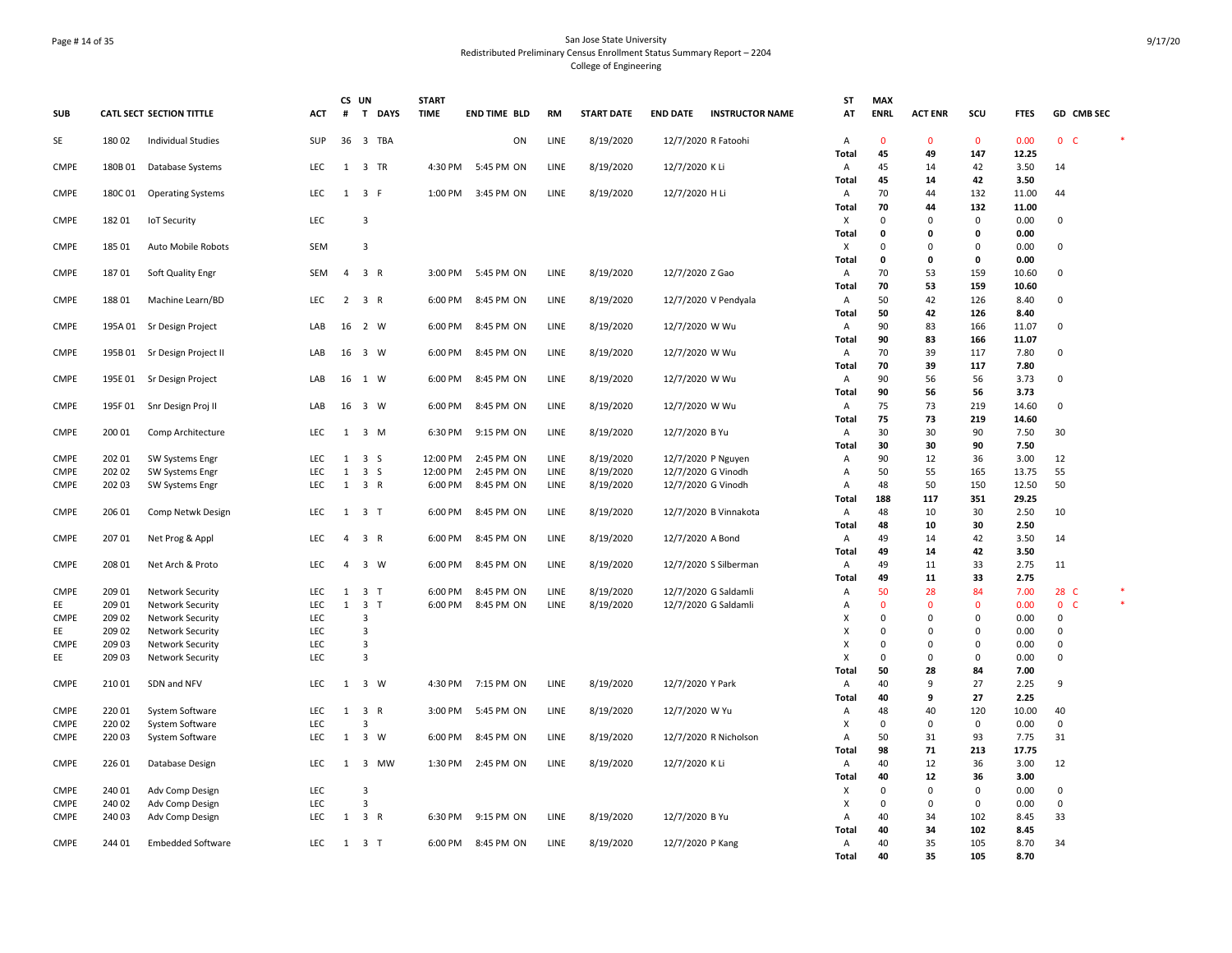# Page # 15 of 35 San Jose State University Redistributed Preliminary Census Enrollment Status Summary Report – 2204 College of Engineering

| <b>SUB</b>  |        | <b>CATL SECT SECTION TITTLE</b> | <b>ACT</b> | CS UN<br>$\#$  | T DAYS                                  | <b>START</b><br><b>TIME</b> | <b>END TIME BLD</b>  | <b>RM</b> | <b>START DATE</b> | <b>END DATE</b><br><b>INSTRUCTOR NAME</b> | <b>ST</b><br>AT   | <b>MAX</b><br><b>ENRL</b> | <b>ACT ENR</b> | SCU         | <b>FTES</b>    | GD CMB SEC  |
|-------------|--------|---------------------------------|------------|----------------|-----------------------------------------|-----------------------------|----------------------|-----------|-------------------|-------------------------------------------|-------------------|---------------------------|----------------|-------------|----------------|-------------|
| <b>CMPE</b> | 245 01 | Embd Wireless Arch              | <b>LEC</b> | 1              | 3 MW                                    | 4:30 PM                     | 5:50 PM ON           | LINE      | 8/19/2020         | 12/7/2020                                 | A                 | 40                        | $\mathbf 0$    | $\mathbf 0$ | 0.00           | $\mathbf 0$ |
| <b>CMPE</b> | 249 01 | IA Systems                      | SEM        | 5              | 3 W                                     | 6:00 PM                     | 8:45 PM ON           | LINE      | 8/19/2020         | 12/7/2020 K Liu                           | Total<br>Α        | 40<br>50                  | 0<br>15        | 0<br>45     | 0.00<br>3.75   | 15          |
|             |        |                                 |            |                |                                         |                             |                      |           |                   |                                           | Total             | 50                        | 15             | 45          | 3.75           |             |
| <b>CMPE</b> | 255 01 | Data Mining                     | LEC        | $\overline{2}$ | 3 <sub>T</sub>                          | 6:00 PM                     | 8:45 PM ON           | LINE      | 8/19/2020         | 12/7/2020 C Rojas                         | A                 | 40                        | 26             | 78          | 6.50           | 26          |
| <b>CMPE</b> | 255 02 | Data Mining                     | LEC        | $\overline{2}$ | $\overline{3}$<br>TR                    |                             | 10:30 AM 11:45 AM ON | LINE      | 8/19/2020         | 12/7/2020 G Guzun                         | Α                 | 40                        | 39             | 117         | 9.75           | 39          |
| <b>CMPE</b> | 255 03 | Data Mining                     | LEC        |                | 3                                       |                             |                      |           |                   |                                           | X                 | $\mathbf 0$               | 0              | 0           | 0.00           | 0           |
| <b>CMPE</b> | 255 04 | Data Mining                     | LEC        | $\overline{2}$ | 3 TR                                    | 3:00 PM                     | 4:15 PM ON           | LINE      | 8/19/2020         | 12/7/2020 J Jetcheva                      | Α                 | 30                        | 24             | 72          | 6.00           | 24          |
| <b>CMPE</b> | 255 05 | Data Mining                     | <b>LEC</b> | $\overline{2}$ | 3 TR                                    |                             | 9:00 AM 10:15 AM ON  | LINE      | 8/19/2020         | 12/7/2020 J Jetcheva                      | A                 | 30                        | 20             | 60          | 5.00           | 20          |
| CMPE        | 256 01 |                                 | LEC        | 1              | 3 TR                                    |                             | 10:30 AM 11:45 AM ON | LINE      | 8/19/2020         | 12/7/2020 M Eirinaki                      | Total<br>Α        | 140<br>40                 | 109<br>37      | 327<br>111  | 27.25<br>9.25  | 37          |
|             |        | Lrg Scale Analytic              |            |                |                                         |                             |                      |           |                   |                                           | Total             | 40                        | 37             | 111         | 9.25           |             |
| <b>CMPE</b> | 256 02 | Web & Big Data Mining           | LEC        |                | 1 3 T                                   | 6:00 PM                     | 8:45 PM ON           | LINE      | 8/19/2020         | 12/7/2020 W Wu                            | Α                 | 40                        | 26             | 78          | 6.50           | 26          |
|             |        |                                 |            |                |                                         |                             |                      |           |                   |                                           | Total             | 40                        | 26             | 78          | 6.50           |             |
| <b>CMPE</b> | 25701  | <b>Machine Learning</b>         | LEC        |                | 1 3 R                                   | 3:00 PM                     | 5:45 PM ON           | LINE      | 8/19/2020         | 12/7/2020 S Shim                          | Α                 | 50                        | 22             | 66          | 5.50           | 22          |
| <b>CMPE</b> | 25702  | Machine Learning                | LEC        |                | 3                                       |                             |                      |           |                   |                                           | X                 | $\mathbf 0$               | $\mathbf 0$    | 0           | 0.00           | $\mathbf 0$ |
| <b>CMPE</b> | 25703  | Machine Learning                | LEC        |                | $1 \quad 3 \quad M$                     | 3:00 PM                     | 5:45 PM ON           | LINE      | 8/19/2020         | 12/7/2020 M Agumbe Suresh                 | Α                 | 50                        | 50             | 150         | 12.50          | 50          |
|             |        |                                 |            |                |                                         |                             |                      |           |                   |                                           | Total             | 100                       | 72             | 216         | 18.00          |             |
| <b>CMPE</b> | 258 01 | Deep Learning                   | <b>LEC</b> | 1              | $\overline{\mathbf{3}}$<br>F            | 12:00 PM                    | 2:45 PM ON           | LINE      | 8/19/2020         | 12/7/2020 S Shim                          | A                 | 50                        | 9              | 27          | 2.25           | 9           |
| CMPE        | 258 02 | Deep Learning                   | <b>LEC</b> |                | $\overline{3}$                          |                             |                      |           |                   |                                           | X                 | $\mathbf 0$               | $\mathbf 0$    | $\mathbf 0$ | 0.00           | $\mathbf 0$ |
|             |        |                                 |            |                |                                         |                             |                      |           |                   |                                           | Total             | 50                        | 9              | 27          | 2.25           |             |
| CMPE        | 260 01 | Reinforcmnt Learning            | LEC        |                | $2 \quad 3 \quad R$                     | 6:00 PM                     | 8:45 PM ON           | LINE      | 8/19/2020         | 12/7/2020 J Ghofraniha                    | Α                 | 48                        | 6              | 18          | 1.50           | 6           |
|             |        |                                 |            |                |                                         |                             |                      |           |                   |                                           | <b>Total</b>      | 48                        | 6              | 18          | 1.50           |             |
| <b>CMPE</b> | 26601  | Big Data Eng/Analyt             | LEC        |                | 1 3 W                                   | 3:00 PM                     | 5:45 PM ON           | LINE      | 8/19/2020         | 12/7/2020 W Yu                            | Α<br>Total        | 60<br>60                  | 32<br>32       | 96<br>96    | 8.00<br>8.00   | 32          |
| <b>CMPE</b> | 27201  | Enterprise SW Plat              | LEC        | 1              | 3 W                                     | 6:00 PM                     | 8:45 PM ON           | LINE      | 8/19/2020         | 12/7/2020 R Ranjan                        | Α                 | 90                        | 28             | 84          | 7.00           | 28          |
| <b>CMPE</b> | 27202  | <b>Enterprise SW Plat</b>       | <b>LEC</b> | 1              | 3 <sub>5</sub>                          | 9:15 AM                     | 12:00 PM ON          | LINE      | 8/19/2020         | 12/7/2020 R Sinn                          | Α                 | 90                        | 44             | 132         | 11.00          | 44          |
|             |        |                                 |            |                |                                         |                             |                      |           |                   |                                           | Total             | 180                       | 72             | 216         | 18.00          |             |
| <b>CMPE</b> | 273 01 | <b>Ent Dist Systems</b>         | LEC        | 1              | 3 F                                     | 3:00 PM                     | 5:45 PM ON           | LINE      | 8/19/2020         | 12/7/2020 S Shim                          | Α                 | 90                        | 48             | 144         | 12.00          | 48          |
| <b>CMPE</b> | 27302  | Ent Dist Systems                | <b>LEC</b> | 1              | 3 R                                     | 6:30 PM                     | 9:15 PM ON           | LINE      | 8/19/2020         | 12/7/2020 S Aung                          | Α                 | 60                        | 18             | 54          | 4.50           | 18          |
|             |        |                                 |            |                |                                         |                             |                      |           |                   |                                           | <b>Total</b>      | 150                       | 66             | 198         | 16.50          |             |
| CMPE        | 274 01 | <b>Bus Intel Tech</b>           | LEC        |                | 4 3 T                                   | 3:00 PM                     | 5:45 PM ON           | LINE      | 8/19/2020         | 12/7/2020 W Yu                            | Α                 | 70                        | 42             | 126         | 10.50          | 42          |
|             |        |                                 |            |                |                                         |                             |                      |           |                   |                                           | Total             | 70                        | 42             | 126         | 10.50          |             |
| <b>CMPE</b> | 275 01 | <b>Enterprise App Dev</b>       | LEC        | 1              | 3 R                                     | 6:00 PM                     | 8:45 PM ON           | LINE      | 8/19/2020         | 12/7/2020 C Zhang                         | Α                 | 50                        | 49             | 147         | 12.25          | 49          |
| <b>CMPE</b> | 275 02 | Enterprise App Dev              | LEC        | $\mathbf{1}$   | $3 \, M$                                | 6:00 PM                     | 8:45 PM ON           | LINE      | 8/19/2020         | 12/7/2020 J Gash                          | Α                 | 50                        | 13             | 39          | 3.25           | 13          |
|             |        |                                 |            |                |                                         |                             |                      |           |                   |                                           | Total             | 100                       | 62             | 186         | 15.50          |             |
| <b>CMPE</b> | 27701  | Smartphone App Dev              | LEC        | 1              | 3 R                                     | 6:00 PM                     | 8:45 PM ON           | LINE      | 8/19/2020         | 12/7/2020 H Li                            | Α<br>Total        | 50<br>50                  | 28<br>28       | 84<br>84    | 7.00<br>7.00   | 28          |
| <b>CMPE</b> | 279 01 | <b>SW Security Techs</b>        | LEC        |                | 1 3 T                                   | 6:00 PM                     | 8:45 PM ON           | LINE      | 8/19/2020         | 12/7/2020 M Larkin                        | Α                 | 60                        | 46             | 138         | 11.50          | 46          |
|             |        |                                 |            |                |                                         |                             |                      |           |                   |                                           | Total             | 60                        | 46             | 138         | 11.50          |             |
| <b>CMPE</b> | 280 01 | Web UI Design                   | LEC        | 1              | $\overline{\mathbf{3}}$<br>$\mathsf{R}$ | 6:00 PM                     | 8:45 PM ON           | LINE      | 8/19/2020         | 12/7/2020 C Vuppalapati                   | Α                 | 50                        | 28             | 84          | 7.00           | 28          |
| <b>CMPE</b> | 280 02 | Web UI Design                   | LEC        |                | $\overline{3}$                          |                             |                      |           |                   |                                           | Х                 | $^{\circ}$                | $\mathbf 0$    | 0           | 0.00           | 0           |
|             |        |                                 |            |                |                                         |                             |                      |           |                   |                                           | Total             | 50                        | 28             | 84          | 7.00           |             |
| <b>CMPE</b> | 281 01 | Cloud Technologies              | LEC        | 1              | 3 <sub>5</sub>                          |                             | 9:00 AM 11:45 AM ON  | LINE      | 8/19/2020         | 12/7/2020 P Nguyen                        | Α                 | 50                        | 28             | 84          | 7.00           | 28          |
| <b>CMPE</b> | 281 02 | <b>Cloud Technologies</b>       | LEC        | 1              | 3 <sub>T</sub>                          | 6:00 PM                     | 8:45 PM ON           | LINE      | 8/19/2020         | 12/7/2020 Z Gao                           | Α                 | 50                        | 17             | 51          | 4.25           | 17          |
|             |        |                                 |            |                |                                         |                             |                      |           |                   |                                           | Total             | 100                       | 45             | 135         | 11.25          |             |
| <b>CMPE</b> | 283 01 | Virtual Techniques              | <b>LEC</b> | 1              | 3 W                                     | 6:00 PM                     | 8:45 PM ON           | LINE      | 8/19/2020         | 12/7/2020 M Larkin                        | Α                 | 50                        | 20             | 60          | 5.00           | 20          |
|             |        |                                 |            |                |                                         |                             |                      |           |                   |                                           | Total             | 50                        | 20             | 60          | 5.00           |             |
| <b>CMPE</b> | 285 01 | Sw Engr Processes               | <b>LEC</b> | 1              | 3 M                                     | 6:00 PM                     | 8:45 PM ON           | LINE      | 8/19/2020         | 12/7/2020 R Sinn                          | A                 | 60                        | 28             | 84          | 7.00           | 28          |
|             |        |                                 |            |                |                                         |                             |                      |           |                   |                                           | <b>Total</b>      | 60                        | 28             | 84          | 7.00           |             |
| <b>CMPE</b> | 286 01 | Internet of Things              | <b>LEC</b> | 2              | 3 M                                     | 6:00 PM                     | 8:45 PM ON           | LINE      | 8/19/2020         | 12/7/2020 A Rayes                         | Α                 | 50<br>50                  | 45<br>45       | 135<br>135  | 11.25<br>11.25 | 45          |
| <b>CMPE</b> | 28701  | SW Qual Assur Test              | <b>LEC</b> |                | $1 \quad 3 \quad R$                     | 6:00 PM                     | 8:45 PM ON           | LINE      | 8/19/2020         | 12/7/2020 Z Gao                           | <b>Total</b><br>Α | 40                        | 12             | 36          | 3.00           | 12          |
|             |        |                                 |            |                |                                         |                             |                      |           |                   |                                           | Total             | 40                        | 12             | 36          | 3.00           |             |
| <b>CMPE</b> | 294 01 | <b>CMPE Seminar</b>             | SEM        |                | 4 3 M                                   | 4:00 PM                     | 6:45 PM ON           | LINE      | 8/19/2020         | 12/7/2020 T Chatterjee                    | Α                 | 25                        | 25             | 75          | 6.25           | 25          |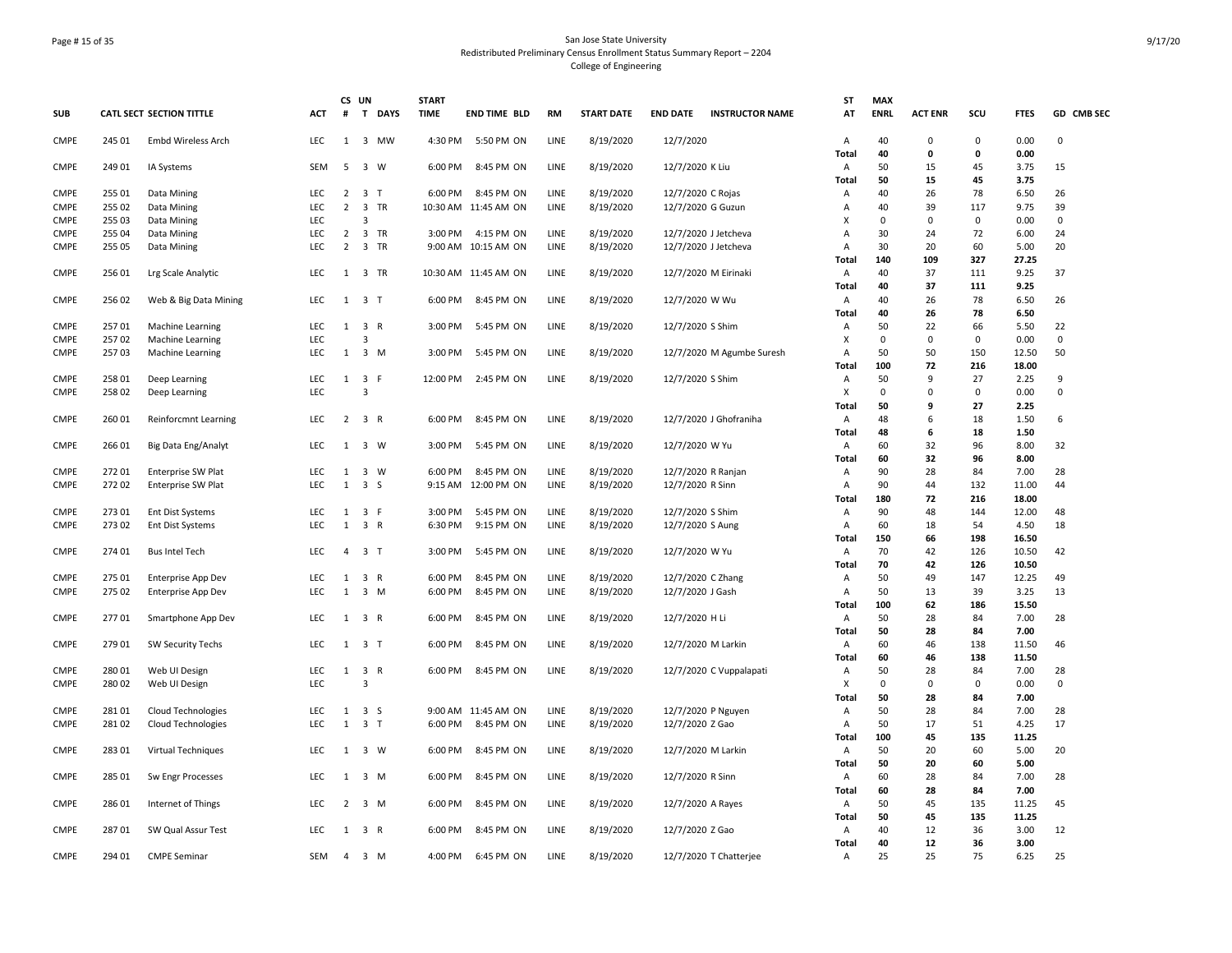### Page # 16 of 35 San Jose State University Redistributed Preliminary Census Enrollment Status Summary Report – 2204 College of Engineering

|             |         |                                 |            | CS UN          |                                | <b>START</b> |                     |           |                   |                        |                        | <b>ST</b>                        | <b>MAX</b>  |                |                         |               |                |
|-------------|---------|---------------------------------|------------|----------------|--------------------------------|--------------|---------------------|-----------|-------------------|------------------------|------------------------|----------------------------------|-------------|----------------|-------------------------|---------------|----------------|
| <b>SUB</b>  |         | <b>CATL SECT SECTION TITTLE</b> | <b>ACT</b> |                | # T DAYS                       | <b>TIME</b>  | <b>END TIME BLD</b> | <b>RM</b> | <b>START DATE</b> | <b>END DATE</b>        | <b>INSTRUCTOR NAME</b> | AT                               | <b>ENRL</b> | <b>ACT ENR</b> | SCU                     | <b>FTES</b>   | GD CMB SEC     |
| <b>CMPE</b> | 294 02  | <b>CMPE Seminar</b>             | <b>SEM</b> | $\overline{4}$ | $\overline{3}$<br>W            | 4:00 PM      | 6:45 PM ON          | LINE      | 8/19/2020         | 12/7/2020 T Chatterjee |                        | Α                                | 25          | 25             | 75                      | 6.25          | 25             |
| <b>CMPE</b> | 294 03  | <b>CMPE Seminar</b>             | SEM        | $\overline{4}$ | $\overline{3}$<br>M            | 12:00 PM     | 2:45 PM ON          | LINE      | 8/19/2020         | 12/7/2020 R Bruce      |                        | Α                                | 25          | 25             | 75                      | 6.25          | 25             |
| <b>CMPE</b> | 294 04  | <b>CMPE Seminar</b>             | SEM        | $\overline{4}$ | 3 <sub>1</sub>                 | 6:30 PM      | 9:15 PM ON          | LINE      | 8/19/2020         | 12/7/2020 R Bruce      |                        | A                                | 25          | 14             | 42                      | 3.50          | 14             |
| <b>CMPE</b> | 294 05  | <b>CMPE Seminar</b>             | SEM        | $\overline{4}$ | 3 W                            | 6:00 PM      | 8:45 PM ON          | LINE      | 8/19/2020         | 12/7/2020 M Highby     |                        | А                                | 25          | 25             | 75                      | 6.25          | 25             |
| <b>CMPE</b> | 294 06  | <b>CMPE Seminar</b>             | SEM        | $\overline{4}$ | $\overline{3}$<br>$\mathsf{R}$ | 12:00 PM     | 2:45 PM ON          | LINE      | 8/19/2020         | 12/7/2020 J Leih       |                        | A                                | 25          | 25             | 75                      | 6.25          | 25             |
| <b>CMPE</b> | 294 07  |                                 | SEM        | 4              | $\overline{\mathbf{3}}$<br>T   | 12:00 PM     | 2:45 PM ON          | LINE      |                   |                        |                        | A                                | 25          | 22             | 66                      | 5.50          | 22             |
| <b>CMPE</b> | 294 08  | <b>CMPE Seminar</b>             | <b>SEM</b> | 4              | 3 R                            | 6:00 PM      | 8:45 PM ON          | LINE      | 8/19/2020         | 12/7/2020 A Megwalu    |                        | Α                                | 25          | 0              | $\mathbf 0$             | 0.00          | 0              |
|             |         | <b>CMPE Seminar</b>             |            |                |                                |              |                     |           | 8/19/2020         | 12/7/2020              |                        |                                  | 200         |                |                         |               |                |
| <b>CMPE</b> |         |                                 | LAB        | $16 \quad 3$   | E                              | 6:00 PM      | 8:45 PM ON          | LINE      |                   |                        |                        | Total                            | 30          | 161<br>12      | 483<br>36               | 40.25<br>3.00 | 12             |
|             | 295A01  | Master Project I                |            |                | 3 F                            |              |                     |           | 8/19/2020         | 12/7/2020 D Harkey     |                        | $\overline{A}$<br>$\overline{A}$ |             |                |                         |               |                |
| <b>CMPE</b> | 295A02  | Master Project I                | LAB        | 16             |                                | 6:00 PM      | 8:45 PM ON          | LINE      | 8/19/2020         | 12/7/2020 D Harkey     |                        |                                  | 30          | 16             | 48                      | 4.00          | 16             |
| <b>CMPE</b> | 295A03  | Master Project I                | LAB        | 16             | 3 F                            | 6:00 PM      | 8:45 PM ON          | LINE      | 8/19/2020         | 12/7/2020 D Harkey     |                        | А                                | 30          | 12             | 36                      | 3.00          | 12             |
| <b>CMPE</b> | 295A 04 | Master Project I                | LAB        |                | 16 3 F                         | 6:00 PM      | 8:45 PM ON          | LINE      | 8/19/2020         | 12/7/2020 D Harkey     |                        | $\overline{A}$                   | 30          | 30             | 90                      | 7.50          | 30             |
| <b>CMPE</b> | 295A 05 | Master Project I                | LAB        |                | 16 3 F                         | 6:00 PM      | 8:45 PM ON          | LINE      | 8/19/2020         | 12/7/2020 D Harkey     |                        | A                                | 30          | 32             | 96                      | 8.00          | 32             |
| <b>CMPE</b> | 295A 06 | Master Project I                | LAB        |                | 16 3 F                         | 6:00 PM      | 8:45 PM ON          | LINE      | 8/19/2020         | 12/7/2020 D Harkey     |                        | $\overline{A}$                   | 30          | $\mathbf 0$    | $\Omega$                | 0.00          | $\mathbf 0$    |
| <b>CMPE</b> | 295A 07 | Master Project I                | LAB        | 16             | 3 F                            | 6:00 PM      | 8:45 PM ON          | LINE      | 8/19/2020         | 12/7/2020 D Harkey     |                        | A                                | 30          | 24             | 72                      | 6.00          | 24             |
| <b>CMPE</b> | 295A08  | Master Project I                | LAB        | 16             | 3 F                            | 6:00 PM      | 8:45 PM ON          | LINE      | 8/19/2020         | 12/7/2020 D Harkey     |                        | Α                                | 30          | 24             | 72                      | 6.00          | 24             |
| <b>CMPE</b> | 295A09  | Master Project I                | LAB        | 16             | 3 F                            | 6:00 PM      | 8:45 PM ON          | LINE      | 8/19/2020         | 12/7/2020 D Harkey     |                        | A                                | 30          | 28             | 84                      | 7.00          | 28             |
| <b>CMPE</b> | 295A 10 | Master Project I                | LAB        | 16             | 3 F                            | 6:00 PM      | 8:45 PM ON          | LINE      | 8/19/2020         | 12/7/2020 D Harkey     |                        | A                                | 30          | $\Omega$       | $\Omega$                | 0.00          | $\Omega$       |
| <b>CMPE</b> | 295A 11 | Master Project I                | LAB        | 16             | $\overline{3}$<br>E            | 6:00 PM      | 8:45 PM ON          | LINE      | 8/19/2020         | 12/7/2020 D Harkey     |                        | $\overline{A}$                   | 30          | $\Omega$       | $\mathbf 0$             | 0.00          | $\mathbf 0$    |
| CMPE        | 295A 12 | Master Project I                | LAB        |                | 16 3 F                         | 6:00 PM      | 8:45 PM ON          | LINE      | 8/19/2020         | 12/7/2020 D Harkey     |                        | Α                                | 30          | $\mathbf 0$    | $\mathbf 0$             | 0.00          | 0              |
|             |         |                                 |            |                |                                |              |                     |           |                   |                        |                        | Total                            | 360         | 178            | 534                     | 44.50         |                |
| <b>CMPE</b> | 295B 01 | Master Project II               | LAB        | 16             | 3 F                            | 6:00 PM      | 8:45 PM ON          | LINE      | 8/19/2020         | 12/7/2020 D Harkey     |                        | Α                                | 30          | 30             | 90                      | 7.50          | 30             |
| <b>CMPE</b> | 295B02  | Master Project II               | LAB        | 16             | $\overline{\mathbf{3}}$<br>F.  | 6:00 PM      | 8:45 PM ON          | LINE      | 8/19/2020         | 12/7/2020 D Harkey     |                        | Α                                | 30          | 30             | 90                      | 7.50          | 30             |
| <b>CMPE</b> | 295B03  | Master Project II               | LAB        |                | 16 3 F                         | 6:00 PM      | 8:45 PM ON          | LINE      | 8/19/2020         | 12/7/2020 D Harkey     |                        | A                                | 30          | 29             | 87                      | 7.25          | 29             |
| <b>CMPE</b> | 295B 04 | Master Project II               | LAB        | 16             | 3 F                            | 6:00 PM      | 8:45 PM ON          | LINE      | 8/19/2020         | 12/7/2020 D Harkey     |                        | Α                                | 30          | 30             | 90                      | 7.50          | 30             |
| <b>CMPE</b> | 295B 05 | Master Project II               | LAB        |                | 16 3 F                         | 6:00 PM      | 8:45 PM ON          | LINE      | 8/19/2020         | 12/7/2020 D Harkey     |                        | A                                | 30          | 20             | 60                      | 5.00          | 20             |
| <b>CMPE</b> | 295B 06 | Master Project II               | LAB        | 16             | 3 F                            | 6:00 PM      | 8:45 PM ON          | LINE      | 8/19/2020         | 12/7/2020 D Harkey     |                        | А                                | 30          | $\mathbf{1}$   | $\overline{3}$          | 0.25          | 1              |
| <b>CMPE</b> | 295B 07 | Master Project II               | LAB        |                | 16 3 F                         | 6:00 PM      | 8:45 PM ON          | LINE      | 8/19/2020         | 12/7/2020 D Harkey     |                        | A                                | 30          | 9              | 27                      | 2.25          | 9              |
| CMPE        | 295B08  | Master Project II               | LAB        | 16             | 3 F                            | 6:00 PM      | 8:45 PM ON          | LINE      | 8/19/2020         | 12/7/2020 D Harkey     |                        | A                                | 30          | 17             | 51                      | 4.25          | 17             |
| <b>CMPE</b> | 295B 09 | Master Project II               | LAB        | 16             | $\overline{\mathbf{3}}$<br>F.  | 6:00 PM      | 8:45 PM ON          | LINE      | 8/19/2020         | 12/7/2020 D Harkey     |                        | А                                | 30          | 12             | 36                      | 3.00          | 12             |
| <b>CMPE</b> | 295B 10 | Master Project II               | LAB        | 16             | $\overline{3}$<br>F.           | 6:00 PM      | 8:45 PM ON          | LINE      | 8/19/2020         | 12/7/2020 D Harkey     |                        | A                                | 30          | 11             | 33                      | 2.75          | 11             |
| <b>CMPE</b> | 295B 11 | Master Project II               | LAB        | 16             | $\overline{\mathbf{3}}$<br>-F  | 6:00 PM      | 8:45 PM ON          | LINE      | 8/19/2020         | 12/7/2020 D Harkey     |                        | Α                                | 30          | $\overline{4}$ | 12                      | 1.00          | 4              |
| <b>CMPE</b> | 295B 12 | Master Project II               | LAB        |                | 16 3 F                         | 6:00 PM      | 8:45 PM ON          | LINE      | 8/19/2020         | 12/7/2020 D Harkey     |                        | $\overline{A}$                   | 30          | $\overline{4}$ | 12                      | 1.00          | $\overline{4}$ |
|             |         |                                 |            |                |                                |              |                     |           |                   |                        |                        | Total                            | 360         | 197            | 591                     | 49.25         |                |
| <b>CMPE</b> | 297 01  | <b>Special Topics</b>           | SEM        | $2^{\circ}$    | 3 TR                           | 3:00 PM      | 4:15 PM ON          | LINE      | 8/19/2020         | 12/7/2020 G Guzun      |                        | $\overline{A}$                   | 50          | q              | 27                      | 2.25          | 9              |
| <b>CMPE</b> | 297 02  | <b>Special Topics</b>           | <b>SEM</b> |                | $\overline{3}$                 |              |                     |           |                   |                        |                        | X                                | 0           | $\mathbf 0$    | $\mathbf 0$             | 0.00          | 0              |
| <b>CMPE</b> | 297 03  | <b>Special Topics</b>           | <b>SEM</b> |                | $2 \quad 3 \quad M$            | 6:00 PM      | 8:45 PM ON          | LINE      | 8/19/2020         | 12/7/2020 R Bruce      |                        | Α                                | 40          | $\overline{7}$ | 21                      | 1.75          | $\overline{7}$ |
|             |         |                                 |            |                |                                |              |                     |           |                   |                        |                        | Total                            | 90          | 16             | 48                      | 4.00          |                |
| <b>CMPE</b> | 298 01  | Special Problems                | SUP        |                | 25 1 TBA                       |              | ON                  | LINE      | 8/19/2020         | 12/7/2020 D Harkey     |                        | $\overline{A}$                   | 20          | $\overline{7}$ | $\overline{7}$          | 0.58          | $\overline{7}$ |
|             |         |                                 |            |                |                                |              |                     |           |                   |                        |                        | Total                            | 20          | $\overline{7}$ | $\overline{\mathbf{z}}$ | 0.58          |                |
| <b>CMPE</b> | 298131  | CMPE/SE Internship              | SUP        | 48             | 1 TBA                          |              | ON                  | LINE      |                   |                        |                        |                                  | 25          | 25             | 25                      |               | 25             |
|             |         |                                 |            |                | 1 TBA                          |              |                     |           | 8/19/2020         | 12/7/2020 B Eswar      |                        | Α                                | 25          | 25             |                         | 2.08<br>2.08  | 25             |
| <b>CMPE</b> | 298132  | <b>CMPE/SE Internship</b>       | SUP        | 48             |                                |              | ON                  | LINE      | 8/19/2020         | 12/7/2020 B Eswar      |                        | A                                |             |                | 25                      |               |                |
| <b>CMPE</b> | 298133  | <b>CMPE/SE Internship</b>       | SUP        | 48             | 1 TBA                          |              | ON                  | LINE      | 8/19/2020         | 12/7/2020 B Eswar      |                        | А                                | 25          | 22             | 22                      | 1.83          | 22             |
| <b>CMPE</b> | 298134  | CMPE/SE Internship              | SUP        | 48             | 1 TBA                          |              | ON                  | LINE      | 8/19/2020         | 12/7/2020 B Eswar      |                        | Α                                | 25          | $\mathbf{R}$   | 8                       | 0.67          | 8              |
| <b>CMPE</b> | 298135  | <b>CMPE/SE Internship</b>       | <b>SUP</b> | 48             | 1<br>TBA                       |              | ON                  | LINE      | 8/19/2020         | 12/7/2020 B Eswar      |                        | A                                | 25          | $\Omega$       | $\mathbf 0$             | 0.00          | 0              |
| <b>CMPE</b> | 298136  | <b>CMPE/SE Internship</b>       | <b>SUP</b> | 48             | 1<br>TBA                       |              | ON                  | LINE      | 8/19/2020         | 12/7/2020 B Eswar      |                        | A                                | 25          | $\Omega$       | $\mathbf 0$             | 0.00          | 0              |
| <b>CMPE</b> | 298137  | <b>CMPE/SE Internship</b>       | <b>SUP</b> | 48             | 1<br>TBA                       |              | ON                  | LINE      | 8/19/2020         | 12/7/2020 B Eswar      |                        | A                                | 25          | $\Omega$       | $\mathbf 0$             | 0.00          | $\Omega$       |
| <b>CMPE</b> | 298138  | <b>CMPE/SE Internship</b>       | SUP        | 48             | 1 TBA                          |              | ON                  | LINE      | 8/19/2020         | 12/7/2020 B Eswar      |                        | A                                | 25          | $\Omega$       | $\Omega$                | 0.00          | $\Omega$       |
| <b>CMPE</b> | 298139  | CMPE/SE Internship              | SUP        | 48             | 1<br>TBA                       |              | ON                  | LINE      | 8/19/2020         | 12/7/2020 B Eswar      |                        | A                                | 25          | $\Omega$       | $\mathbf 0$             | 0.00          | $\Omega$       |
| <b>CMPE</b> | 298140  | CMPE/SE Internship              | SUP        | 48             | 1 TBA                          |              | ON                  | LINE      | 8/19/2020         | 12/7/2020 B Eswar      |                        | A                                | 25          | $\Omega$       | $\mathbf 0$             | 0.00          | 0              |
| <b>CMPE</b> | 298141  | CMPE/SE Internship              | SUP        | 48             | $\overline{3}$<br>TBA          |              | ON                  | LINE      | 8/19/2020         | 12/7/2020 B Eswar      |                        | Α                                | 25          | $\Omega$       | $\mathbf 0$             | 0.00          | $\mathbf 0$    |
| <b>CMPE</b> | 298142  | CMPE/SE Internship              | SUP        | 48             | 3 TBA                          |              | ON                  | LINE      | 8/19/2020         | 12/7/2020 B Eswar      |                        | Α                                | 25          | $\overline{2}$ | 6                       | 0.50          | $\overline{2}$ |
|             |         |                                 |            |                |                                |              |                     |           |                   |                        |                        | Total                            | 300         | 82             | 86                      | 7.17          |                |
| <b>CMPE</b> |         | 299A 01 Master Thesis I         | SUP        |                | 25 3 TBA                       |              | ON                  | LINE      | 8/19/2020         | 12/7/2020 D Harkey     |                        | Α                                | 15          | 5              | 15                      | 1.25          | 5              |
|             |         |                                 |            |                |                                |              |                     |           |                   |                        |                        | <b>Total</b>                     | 15          | 5              | 15                      | 1.25          |                |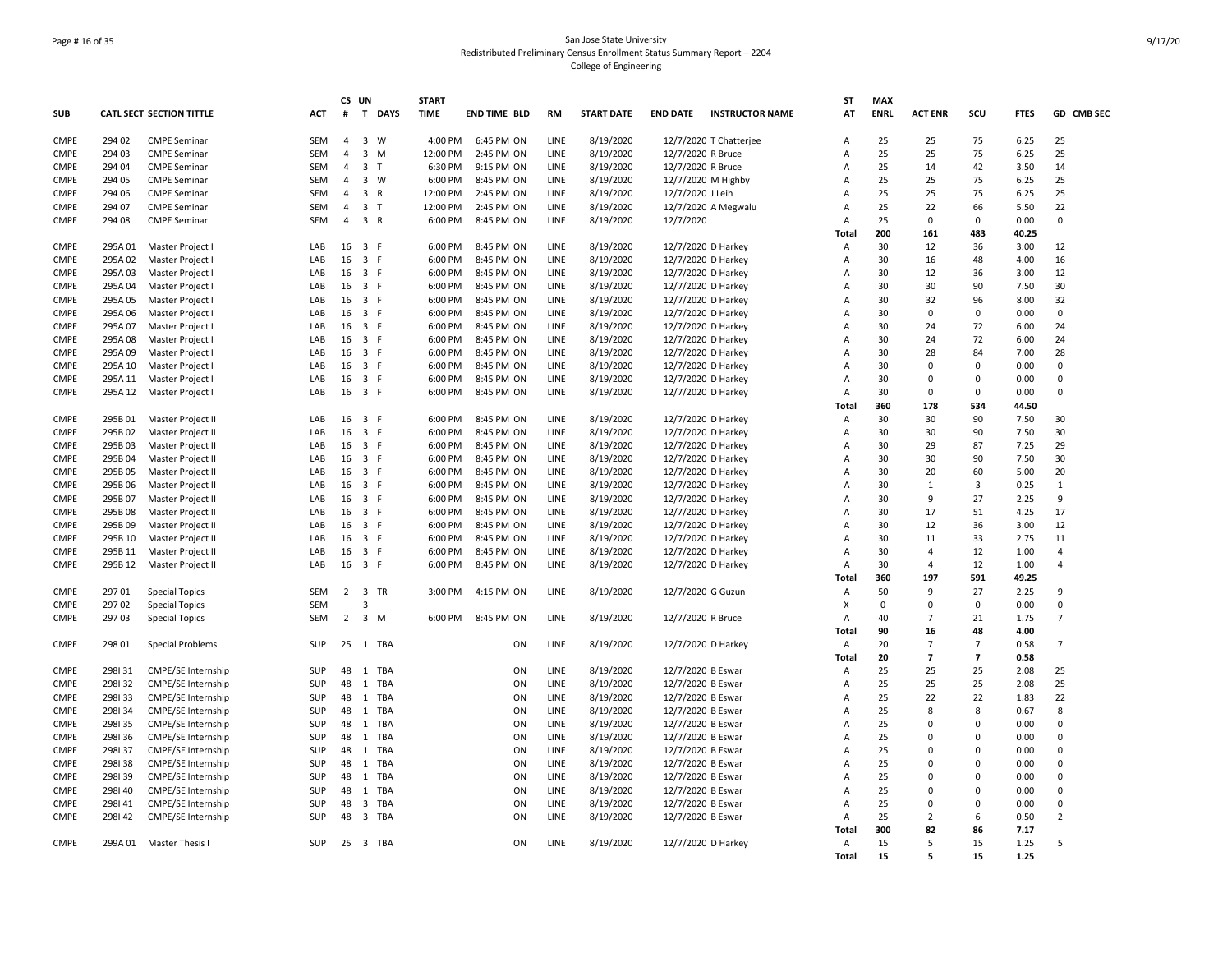### Page # 17 of 35 San Jose State University Redistributed Preliminary Census Enrollment Status Summary Report – 2204 College of Engineering

| <b>SUB</b>  | <b>CATL SECT SECTION TITTLE</b> | <b>ACT</b> | CS UN | <b>DAYS</b>  | <b>START</b><br><b>TIME</b> | END TIME BLD | <b>RM</b> | <b>START DATE</b> | <b>END DATE</b> | <b>INSTRUCTOR NAME</b>            | ST.<br>AT    | <b>MAX</b><br><b>ENRL</b> | <b>ACT ENR</b> | scu   | <b>FTES</b>    | <b>GD CMB SEC</b> |
|-------------|---------------------------------|------------|-------|--------------|-----------------------------|--------------|-----------|-------------------|-----------------|-----------------------------------|--------------|---------------------------|----------------|-------|----------------|-------------------|
| <b>CMPE</b> | Master Thesis II<br>299B01      |            |       | SUP 25 3 TBA |                             | ON           | LINE      | 8/19/2020         |                 | 12/7/2020 D Harkey                | $\mathsf{A}$ | 10                        |                | 24    | 2.00           |                   |
|             |                                 |            |       |              |                             |              |           |                   |                 | <b>Computer Engineering Total</b> | Total        | 10<br>7253                | 4576           | 11657 | 2.00<br>871.33 |                   |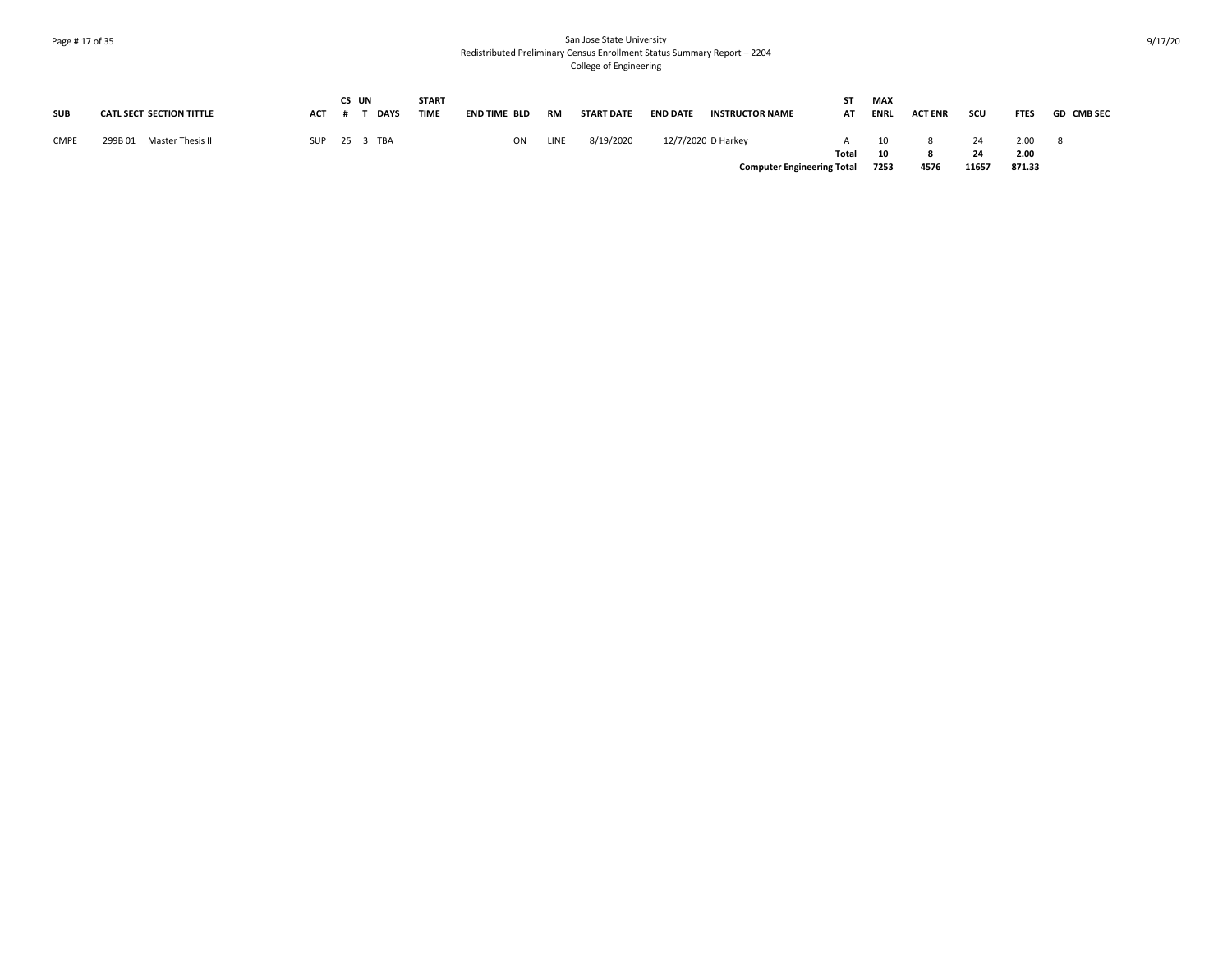# Page # 18 of 35 San Jose State University Redistributed Preliminary Census Enrollment Status Summary Report – 2204 College of Engineering

|            |                               |                          |            | CS UN          |                              | <b>START</b> |                      |           |                   |                    |                            | SΤ           | <b>MAX</b>  |                |             |             |                         |
|------------|-------------------------------|--------------------------|------------|----------------|------------------------------|--------------|----------------------|-----------|-------------------|--------------------|----------------------------|--------------|-------------|----------------|-------------|-------------|-------------------------|
| <b>SUB</b> |                               | CATL SECT SECTION TITTLE | <b>ACT</b> |                | # T DAYS                     | <b>TIME</b>  | <b>END TIME BLD</b>  | <b>RM</b> | <b>START DATE</b> | <b>END DATE</b>    | <b>INSTRUCTOR NAME</b>     | AT           | <b>ENRL</b> | <b>ACT ENR</b> | scu         | <b>FTES</b> | GD CMB SEC              |
|            | <b>Electrical Engineering</b> |                          |            |                |                              |              |                      |           |                   |                    |                            |              |             |                |             |             |                         |
| EE         | 3001                          | Intr PRGM MC EE          | LEC        | 1              | 3 TR                         |              | 12:00 PM 12:50 PM ON | LINE      | 8/19/2020         | 12/7/2020 C Tarng  |                            | Α            | 80          | 63             | 126         | 12.60       | $\mathbf 0$             |
| EE         | 3002                          | Intr PRGM MC EE          | LAB        | 16             | 0 <sub>T</sub>               | 4:30 PM      | 7:15 PM              |           | 8/19/2020         |                    | 12/7/2020 B Harsh          | A            | 40          | 36             | 36          | 0.00        | $\Omega$                |
| EE         | 3003                          | Intr PRGM MC EE          | LAB        |                | 16 0 W                       | 4:30 PM      | 7:15 PM              |           | 8/19/2020         |                    | 12/7/2020 B Harsh          | A            | 40          | 27             | 27          | 0.00        | $\Omega$                |
|            |                               |                          |            |                |                              |              |                      |           |                   |                    |                            | <b>Total</b> | 160         | 126            | 189         | 12.60       |                         |
| EE         | 9701                          | Intro EE Lab             | LAB        |                | 17 1 T                       |              | 9:00 AM 11:45 AM     |           | 8/19/2020         |                    | 12/7/2020 K Ghadiri        | A            | 20          | 20             | 20          | 1.33        | $\Omega$                |
| EE         | 9702                          | Intro EE Lab             | LAB        |                | 17 1 R                       |              | 9:00 AM 11:45 AM     |           | 8/19/2020         |                    | 12/7/2020 K Ghadiri        | A            | 20          | 10             | 10          | 0.67        | $\Omega$                |
| EE         | 9703                          | Intro EE Lab             | LAB        |                | 17 1 T                       | 1:30 PM      | 4:15 PM              |           | 8/19/2020         |                    | 12/7/2020 K Ghadiri        | A            | 20          | 17             | 17          | 1.13        | $\Omega$                |
| EE         | 9704                          | Intro EE Lab             | LAB        |                | 17 1 R                       | 1:30 PM      | 4:15 PM              |           | 8/19/2020         |                    | 12/7/2020 K Ghadiri        | A            | 20          | 18             | 18          | 1.20        | $\Omega$                |
| EE         | 9705                          | Intro EE Lab             | LAB        |                | 17 1 F                       |              | 9:00 AM 11:45 AM     |           | 8/19/2020         |                    | 12/7/2020 K Ghadiri        | A            | 20          | 19             | 19          | 1.27        | $\Omega$                |
| EE         | 9706                          | Intro EE Lab             | LAB        |                | 17 1 F                       | 1:30 PM      | 4:15 PM              |           | 8/19/2020         |                    | 12/7/2020 K Ghadiri        | A            | 20          | 19             | 19          | 1.27        | $\Omega$                |
|            |                               |                          |            |                |                              |              |                      |           |                   |                    |                            | <b>Total</b> | 120         | 103            | 103         | 6.87        |                         |
| EE         | 98 01                         | Intro Ckt Analysis       | SEM        | $\overline{4}$ | 3 MW                         | 1:30 PM      | 2:45 PM ON           | LINE      | 8/19/2020         |                    | 12/7/2020 B Mantha         | Α            | 55          | 64             | 192         | 12.90       | $\overline{2}$          |
| EE         | 98 02                         | Intro Ckt Analysis       | SEM        | 4              | 3 TR                         | 1:30 PM      | 2:45 PM ON           | LINE      | 8/19/2020         | 12/7/2020 M Zand   |                            | Α            | 55          | 55             | 165         | 11.05       | $\mathbf{1}$            |
| EE         | 98 03                         | Intro Ckt Analysis       | <b>SEM</b> |                | -3                           |              |                      |           |                   |                    |                            | X            | $\mathbf 0$ | 0              | $\mathbf 0$ | 0.00        | $\Omega$                |
| EE         | 98 04                         | Intro Ckt Analysis       | SEM        | 4              | 3 TR                         |              | 10:30 AM 11:45 AM ON | LINE      | 8/19/2020         |                    | 12/7/2020 S Hamedi-Hagh    | A            | 35          | 36             | 108         | 7.20        | $\mathbf 0$             |
| EE         | 98 05                         | Intro Ckt Analysis       | <b>SEM</b> | $\overline{4}$ | 3 TR                         |              | 9:00 AM 10:15 AM ON  | LINE      | 8/19/2020         |                    | 12/7/2020 E Bellegarda     | A            | 55          | 57             | 171         | 11.50       | $\overline{2}$          |
|            |                               |                          |            |                |                              |              |                      |           |                   |                    |                            | <b>Total</b> | 200         | 212            | 636         | 42.65       |                         |
| EE         | 102 01                        | Prob/Stat in EE          | <b>LEC</b> | 4              | 3 MW                         |              | 9:00 AM 10:15 AM ON  | LINE      | 8/19/2020         | 12/7/2020 J Zhao   |                            | Α            | 35          | 35             | 105         | 7.00        | $\Omega$                |
| EE         | 102 02                        | Prob/Stat in EE          | <b>LEC</b> | $\overline{4}$ | $\overline{3}$<br>MW         |              | 9:00 AM 10:15 AM ON  | LINE      | 8/19/2020         |                    | 12/7/2020 E Bellegarda     | Α            | 45          | 38             | 114         | 7.60        | $\Omega$                |
|            |                               |                          |            |                |                              |              |                      |           |                   |                    |                            | Total        | 80          | 73             | 219         | 14.60       |                         |
| EE         | 104 01                        | Appl Programming EE      | LEC        |                | $\overline{3}$               |              |                      |           |                   |                    |                            | Х            | $\Omega$    | 0              | $\mathbf 0$ | 0.00        | $\Omega$                |
| EE         | 104 02                        | Appl Programming EE      | LEC        | $\overline{2}$ | 3 TR                         | 6:00 PM      | 7:15 PM ON           | LINE      | 8/19/2020         | 12/7/2020 C Pham   |                            | Α            | 40          | 40             | 120         | 8.00        | $\Omega$                |
|            |                               |                          |            |                |                              |              |                      |           |                   |                    |                            | Total        | 40          | 40             | 120         | 8.00        |                         |
| EE         | 11001                         | Circuits and Systems     | SEM        | $\overline{a}$ | 3 MW                         | 3:00 PM      | 4:15 PM ON           | LINE      | 8/19/2020         |                    | 12/7/2020 D Parent         | Α            | 90          | 107            | 321         | 21.70       | 6                       |
|            |                               |                          |            |                |                              |              |                      |           |                   |                    |                            | Total        | 90          | 107            | 321         | 21.70       |                         |
| EE         | 110L 01                       | C and D Sys Lab          | LAB        |                | 16 1 F                       |              | 9:00 AM 11:45 AM     |           | 8/19/2020         |                    | 12/7/2020 N Pudota         | Α            | 20          | 23             | 23          | 1.55        | $\mathbf{1}$            |
| EE         | 110L02                        | C and D Sys Lab          | LAB        | 16             | 1 F                          |              | 9:00 AM 11:45 AM     |           | 8/19/2020         | 12/7/2020 N Shah   |                            | Α            | 20          | 24             | 24          | 1.60        | $\Omega$                |
| EE         | 110L03                        | C and D Sys Lab          | LAB        |                | 16 1 F                       | 1:30 PM      | 4:15 PM              |           | 8/19/2020         | 12/7/2020 A Tu     |                            | Α            | 20          | 24             | 24          | 1.62        | $\mathbf{1}$            |
| EE         | 110L04                        | C and D Sys Lab          | LAB        |                | 16 1 F                       | 1:30 PM      | 4:15 PM              |           | 8/19/2020         | 12/7/2020 K Chen   |                            | A            | 20          | 22             | 22          | 1.48        | $\mathbf{1}$            |
|            |                               |                          |            |                |                              |              |                      |           |                   |                    |                            | Total        | 80          | 93             | 93          | 6.25        |                         |
| EE         | 112 01                        | <b>Signal Processing</b> | <b>SEM</b> | 4              | $\overline{3}$<br>MW         | 4:30 PM      | 5:45 PM ON           | LINE      | 8/19/2020         |                    | 12/7/2020 J Ponniah        | A            | 35          | 44             | 132         | 8.95        | $\overline{\mathbf{3}}$ |
| EE         | 112 02                        | <b>Signal Processing</b> | SEM        | $\overline{4}$ | 3 MW                         | 4:30 PM      | 5:45 PM ON           | LINE      | 8/19/2020         |                    | 12/7/2020 T Nguyen         | A            | 45          | 48             | 144         | 9.75        | $\overline{3}$          |
|            |                               |                          |            |                |                              |              |                      |           |                   |                    |                            | Total        | 80          | 92             | 276         | 18.70       |                         |
| EE         | 11801                         | Dig Lgc Crt Dsgn         | SEM        | $\overline{4}$ | $\overline{4}$<br><b>MW</b>  |              | 10:30 AM 11:45 AM ON | LINE      | 8/19/2020         | 12/7/2020 C Choo   |                            | A            | 80          | 94             | 282         | 25.47       | 6                       |
| EE         | 11802                         | Dig Lgc Crt Dsgn         | LAB        | 16             | $\mathsf{O}$<br>$\mathsf{T}$ |              | 9:00 AM 11:45 AM     |           | 8/19/2020         |                    | 12/7/2020 S Sharma         | A            | 20          | 24             | 24          | 0.00        | $\Omega$                |
| EE         | 11803                         | Dig Lgc Crt Dsgn         | LAB        | 16             | $\mathbf 0$<br>R             |              | 9:00 AM 11:45 AM     |           | 8/19/2020         | 12/7/2020 B Patel  |                            | A            | 20          | 21             | 21          | 0.00        | $\Omega$                |
| EE         | 11804                         | Dig Lgc Crt Dsgn         | LAB        | 16             | $\mathbf 0$<br>W             | 12:00 PM     | 2:45 PM              |           | 8/19/2020         |                    | 12/7/2020 B Vaghasiya      | A            | 20          | 24             | 24          | 0.00        | $\overline{\mathbf{3}}$ |
| EE         | 11805                         | Dig Lgc Crt Dsgn         | LAB        | 16             | $\mathbf 0$<br>M             | 12:00 PM     | 2:45 PM              |           | 8/19/2020         | 12/7/2020 C Choo   |                            | A            | 20          | 25             | 25          | 0.00        | 3                       |
|            |                               |                          |            |                |                              |              |                      |           |                   |                    |                            | <b>Total</b> | 160         | 188            | 376         | 25.47       |                         |
| EE         | 120 01                        | Microp Sys Design        | SEM        | 4              | $\overline{4}$<br>MW         | 1:30 PM      | 2:45 PM ON           | LINE      | 8/19/2020         | 12/7/2020 B Le     |                            | Α            | 35          | 34             | 102         | 9.07        | $\Omega$                |
| EE         | 120 02                        | Microp Sys Design        | SEM        | $\overline{4}$ | 4 MW                         | 1:30 PM      | 2:45 PM ON           | LINE      | 8/19/2020         | 12/7/2020 J Kim    |                            | A            | 35          | 23             | 69          | 6.20        | $\mathbf{1}$            |
| EE         | 120 03                        | Microp Sys Design        | LAB        | 16             | $\mathbf 0$<br>$\mathsf{T}$  | 1:30 PM      | 4:15 PM              |           | 8/19/2020         | 12/7/2020 K Desai  |                            | Α            | 20          | 22             | 22          | 0.00        | $\mathbf 0$             |
| EE         | 120 04                        | Microp Sys Design        | LAB        | 16             | $\mathbf 0$<br>R             | 1:30 PM      | 4:15 PM              |           | 8/19/2020         |                    | 12/7/2020 N Wagokh         | A            | 20          | 20             | 20          | 0.00        | $\mathbf{1}$            |
| EE         | 120 05                        | Microp Sys Design        | LAB        |                | 16 0 M                       |              | 9:00 AM 11:45 AM     |           | 8/19/2020         |                    | 12/7/2020 D Nguyen         | A            | 20          | 15             | 15          | 0.00        | $\Omega$                |
|            |                               |                          |            |                |                              |              |                      |           |                   |                    |                            | Total        | 130         | 114            | 228         | 15.27       |                         |
| EE         | 12201                         | Electr Design I          | SEM        | 4              | 4 TR                         |              | 9:00 AM 10:15 AM ON  | LINE      | 8/19/2020         |                    | 12/7/2020 S Hamedi-Hagh    | Α            | 65          | 54             | 162         | 14.53       | $\overline{2}$          |
| EE         | 122 02                        | Electr Design I          | LAB        | 16             | $\mathbf 0$<br>$\mathsf{T}$  | 10:30 AM     | 1:15 PM              |           | 8/19/2020         | 12/7/2020 A Tu     |                            | A            | 20          | 12             | 12          | 0.00        | $\mathbf{1}$            |
| EE         | 122 03                        | Electr Design I          | LAB        | 16             | $\mathbf 0$<br>W             | 10:30 AM     | 1:15 PM              |           | 8/19/2020         | 12/7/2020 N Darji  |                            | A            | 20          | 21             | 21          | 0.00        | $\Omega$                |
| EE         | 122 04                        | Electr Design I          | LAB        |                | 16 0 R                       | 1:30 PM      | 4:15 PM              |           | 8/19/2020         | 12/7/2020 J Kalita |                            | Α            | 20          | 21             | 21          | 0.00        | $\mathbf{1}$            |
|            |                               |                          |            |                |                              |              |                      |           |                   |                    |                            | Total        | 125         | 108            | 216         | 14.53       |                         |
| EE         | 124 01                        | Electr Design II         | SEM        | 4              | 4 MW                         |              | 10:30 AM 11:45 AM ON | LINE      | 8/19/2020         |                    | 12/7/2020 H Wong           | A            | 65          | 70             | 210         | 18.73       | 1                       |
| EE         | 124 02                        | Electr Design II         | LAB        | 16             | $\mathsf{o}$<br>$\mathsf{T}$ | 10:30 AM     | 1:15 PM              |           | 8/19/2020         |                    | 12/7/2020 A Fossito Tenkeu | Α            | 20          | 20             | 20          | 0.00        | $\mathbf 0$             |
| EE         | 124 03                        | Electr Design II         | LAB        |                | 16 0 R                       | 10:30 AM     | 1:15 PM              |           | 8/19/2020         |                    | 12/7/2020 V Kanchi         | A            | 20          | 19             | 19          | 0.00        | $\Omega$                |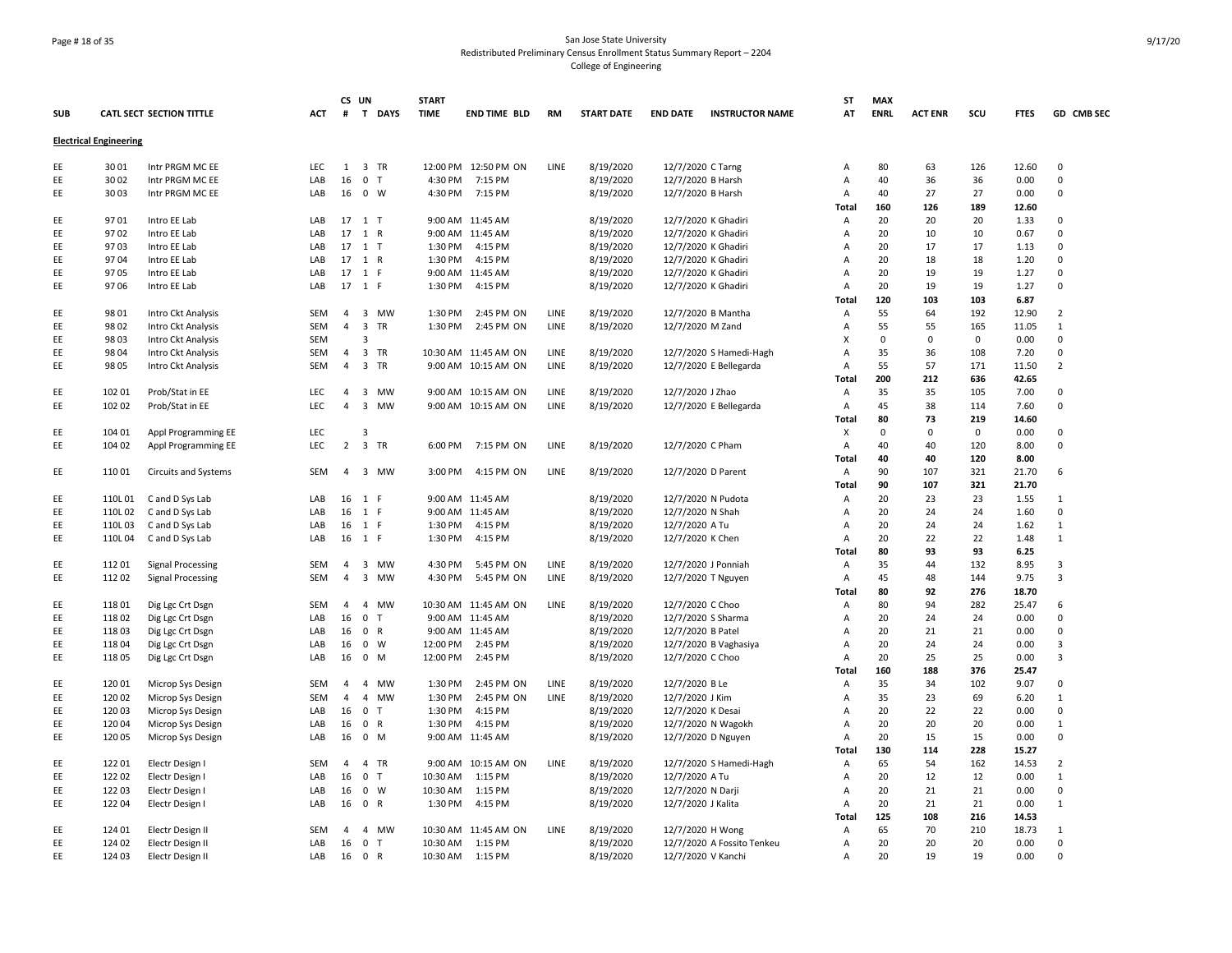# Page # 19 of 35 San Jose State University Redistributed Preliminary Census Enrollment Status Summary Report – 2204 College of Engineering

| <b>SUB</b> |                    | <b>CATL SECT SECTION TITTLE</b>          | <b>ACT</b> | CS UN          | # T DAYS                | <b>START</b><br><b>TIME</b> | <b>END TIME BLD</b>           | <b>RM</b> | <b>START DATE</b>      | <b>END DATE</b><br><b>INSTRUCTOR NAME</b>        | <b>ST</b><br>AT     | <b>MAX</b><br><b>ENRL</b> | <b>ACT ENR</b> | scu               | <b>FTES</b>    | GD CMB SEC                  |
|------------|--------------------|------------------------------------------|------------|----------------|-------------------------|-----------------------------|-------------------------------|-----------|------------------------|--------------------------------------------------|---------------------|---------------------------|----------------|-------------------|----------------|-----------------------------|
|            |                    |                                          |            |                |                         |                             |                               |           |                        |                                                  |                     |                           |                |                   |                |                             |
| EE<br>EE   | 124 04<br>124 05   | Electr Design II                         | LAB<br>LAB | 16<br>16       | 0 <sub>T</sub><br>$0$ M | 1:30 PM<br>12:00 PM         | 4:15 PM<br>2:45 PM            |           | 8/19/2020              | 12/7/2020 S Venimadhavan<br>12/7/2020 A Moholkar | $\overline{A}$<br>А | 20<br>20                  | 18<br>13       | 18<br>13          | 0.00<br>0.00   | $\mathbf 0$<br>$\mathbf{1}$ |
|            |                    | Electr Design II                         |            |                |                         |                             |                               |           | 8/19/2020              |                                                  | Total               | 145                       | 140            | 280               | 18.73          |                             |
| EE         | 12701              | Elec Biomed Appl                         | LEC        |                | $2 \quad 3 \quad F$     | 6:30 PM                     | 9:15 PM ON                    | LINE      | 8/19/2020              | 12/7/2020 N Nguyen                               | Α                   | 40                        | 32             | 96                | 6.45           | 1                           |
|            |                    |                                          |            |                |                         |                             |                               |           |                        |                                                  | Total               | 40                        | 32             | 96                | 6.45           |                             |
| EE         | 128 01             | <b>Phys Electronics</b>                  | SEM        | $\overline{4}$ | 3 TR                    |                             | 10:30 AM 11:45 AM ON          | LINE      | 8/19/2020              | 12/7/2020 B Mantha                               | Α                   | 80                        | 48             | 144               | 9.60           | $\mathbf 0$                 |
|            |                    |                                          |            |                |                         |                             |                               |           |                        |                                                  | <b>Total</b>        | 80                        | 48             | 144               | 9.60           |                             |
| EE         | 132 01             | Theo Auto Controls                       | SEM        | $\overline{4}$ | 3 TR                    | 4:30 PM                     | 5:45 PM ON                    | LINE      | 8/19/2020              | 12/7/2020 A Bhattacharya                         | A<br>Total          | 55<br>55                  | 64<br>64       | 192<br>192        | 12.80<br>12.80 | 0                           |
| EE         | 134 01             | Power Systems                            | <b>LEC</b> |                | $2 \quad 3 \quad F$     | 3:30 PM                     | 6:15 PM ON                    | LINE      | 8/19/2020              | 12/7/2020 A Shahsiah                             | Α                   | 60                        | 33             | 99                | 6.60           | $\mathbf 0$                 |
|            |                    |                                          |            |                |                         |                             |                               |           |                        |                                                  | Total               | 60                        | 33             | 99                | 6.60           |                             |
| EE         | 136 01             | <b>Power Electronics</b>                 | LEC        | $\overline{4}$ | 3 TR                    | 1:30 PM                     | 2:45 PM ON                    | LINE      | 8/19/2020              | 12/7/2020 M Badawy                               | Α                   | 35                        | 38             | 114               | 7.60           | $\mathbf 0$                 |
|            |                    |                                          |            |                |                         |                             |                               |           |                        |                                                  | Total               | 35                        | 38             | 114               | 7.60           |                             |
| EE         | 140 01             | Prin E & M Fields                        | LEC        |                | 4 3 TR                  |                             | 9:00 AM 10:15 AM ON           | LINE      | 8/19/2020              | 12/7/2020 R Kwok                                 | Α                   | 80                        | 92             | 276               | 18.45          | $\mathbf{1}$                |
| EE         | 16001              | Princ Comm Systems                       | LEC        | $\overline{2}$ | 3 TR                    | 3:00 PM                     | 3:50 PM ON                    | LINE      | 8/19/2020              | 12/7/2020 R Morelos-Zaragoza                     | Total<br>Α          | 80<br>35                  | 92<br>19       | 276<br>38         | 18.45<br>3.80  | 0                           |
| EE         | 16002              | Princ Comm Systems                       | LAB        | 16             | $0 \quad M$             | 3:00 PM                     | 5:45 PM                       |           | 8/19/2020              | 12/7/2020 P Sathe                                | Α                   | 20                        | 19             | 19                | 0.00           | $\mathbf 0$                 |
|            |                    |                                          |            |                |                         |                             |                               |           |                        |                                                  | Total               | 55                        | 38             | 57                | 3.80           |                             |
| EE         | 174 01             | INT ALG PR EBD SYS                       | SEM        | $\overline{4}$ | 3 MW                    | 6:00 PM                     | 7:15 PM ON                    | LINE      | 8/19/2020              | 12/7/2020 T Nguyen                               | A                   | 35                        | 24             | 72                | 4.80           | $\mathsf 0$                 |
|            |                    |                                          |            |                |                         |                             |                               |           |                        |                                                  | Total               | 35                        | 24             | 72                | 4.80           |                             |
| EE         | 17801              | Dig Design w FPGAS                       | <b>SEM</b> |                | 4 3 TR                  | 7:30 PM                     | 8:45 PM ON                    | LINE      | 8/19/2020              | 12/7/2020 C Pham                                 | A                   | 55                        | 23             | 69                | 4.65           | $\mathbf{1}$                |
| EE         | 18001              | <b>Indiv Studies</b>                     | SUP        |                | 36 3 TBA                |                             | ON                            | LINE      | 8/19/2020              | 12/7/2020 T Le                                   | Total<br>A          | 55<br>5                   | 23<br>$\Omega$ | 69<br>$\mathbf 0$ | 4.65<br>0.00   | $\mathbf 0$                 |
|            |                    |                                          |            |                |                         |                             |                               |           |                        |                                                  | Total               | 5                         | 0              | $\mathbf 0$       | 0.00           |                             |
| EE         | 18101              | Fund-Internetwork                        | <b>LEC</b> |                | 2 3 MW                  |                             | 10:30 AM 11:45 AM ON          | LINE      | 8/19/2020              | 12/7/2020 N Mir                                  | Α                   | 60                        | 27             | 81                | 5.45           | $\mathbf{1}$                |
|            |                    |                                          |            |                |                         |                             |                               |           |                        |                                                  | Total               | 60                        | 27             | 81                | 5.45           |                             |
| EE         |                    | 198A 01 EE Sr Dsgn Proj I                | LAB        |                | 16 1 F                  |                             | 10:00 AM 12:45 PM             |           | 8/19/2020              | 12/7/2020 T Le                                   | A                   | 15                        | 15             | 15                | 1.00           | 0                           |
| EE.        |                    | 198A 02 EE Sr Dsgn Proj I                | LAB        |                | 16 1 F                  |                             | 10:00 AM 12:45 PM             |           | 8/19/2020              | 12/7/2020 T Le                                   | $\overline{A}$      | 15                        | 15             | 15                | 1.00           | $\mathbf 0$                 |
| EE<br>EE   | 198A 03<br>198A 04 | EE Sr Dsgn Proj I<br>EE Sr Dsgn Proj I   | LAB<br>LAB |                | 16 1 F<br>16 1 F        | 10:00 AM                    | 10:00 AM 12:45 PM<br>12:45 PM |           | 8/19/2020<br>8/19/2020 | 12/7/2020 T Le<br>12/7/2020 TLe                  | Α<br>Α              | 15<br>15                  | 15<br>15       | 15<br>15          | 1.00<br>1.00   | $\mathbf 0$<br>$\mathsf 0$  |
| EE         |                    | 198A 05 EE Sr Dsgn Proj I                | LAB        |                | 16 1 F                  |                             | 10:00 AM 12:45 PM             |           | 8/19/2020              | 12/7/2020 T Le                                   | Α                   | 15                        | $\overline{7}$ | $\overline{7}$    | 0.47           | $\mathbf 0$                 |
|            |                    |                                          |            |                |                         |                             |                               |           |                        |                                                  | Total               | 75                        | 67             | 67                | 4.47           |                             |
| EE         | 198B01             | EE Sr Dsgn Proj II                       | LAB        |                | 16 3 S                  | 9:00 AM                     | 6:00 PM                       |           | 8/19/2020              | 12/7/2020 T Le                                   | Α                   | 15                        | 15             | 45                | 3.00           | $\mathbf 0$                 |
| EE         | 198B02             | EE Sr Dsgn Proj II                       | LAB        |                | 16 3 S                  | 9:00 AM                     | 6:00 PM                       |           | 8/19/2020              | 12/7/2020 T Le                                   | Α                   | 15                        | 15             | 45                | 3.00           | 0                           |
| EE         | 198B03             | EE Sr Dsgn Proj II                       | LAB        |                | 16 3 S                  | 9:00 AM                     | 6:00 PM                       |           | 8/19/2020              | 12/7/2020 TLe                                    | Α                   | 15                        | 15             | 45                | 3.00           | $\mathbf 0$                 |
| EE<br>EE   | 198B04<br>198B05   | EE Sr Dsgn Proj II<br>EE Sr Dsgn Proj II | LAB<br>LAB | 16             | 3S<br>16 3 S            | 9:00 AM<br>9:00 AM          | 6:00 PM<br>6:00 PM            |           | 8/19/2020<br>8/19/2020 | 12/7/2020 T Le<br>12/7/2020 T Le                 | Α<br>А              | 15<br>15                  | 15<br>8        | 45<br>24          | 3.00<br>1.60   | $\Omega$<br>$\mathbf 0$     |
|            |                    |                                          |            |                |                         |                             |                               |           |                        |                                                  | Total               | 75                        | 68             | 204               | 13.60          |                             |
| EE         | 210 01             | Linear Systems                           | SEM        |                | 5 3 TR                  | 6:00 PM                     | 7:15 PM ON                    | LINE      | 8/19/2020              | 12/7/2020 J Kim                                  | A                   | 90                        | 49             | 147               | 12.25          | 49                          |
|            |                    |                                          |            |                |                         |                             |                               |           |                        |                                                  | Total               | 90                        | 49             | 147               | 12.25          |                             |
| EE         | 22101              | Prin of Semi Dev                         | <b>SEM</b> |                | $\overline{3}$          |                             |                               |           |                        |                                                  | X                   | 0                         | $\mathbf 0$    | 0                 | 0.00           | $\mathbf 0$                 |
| EE         | 221 02             | Prin of Semi Dev I                       | SEM        |                | $\overline{3}$          |                             |                               |           |                        |                                                  | X                   | 0                         | $\mathbf 0$    | 0                 | 0.00           | $\mathbf 0$                 |
| EE         | 221 03             | Prin of Semi Dev I                       | SEM        | 5              | 3 MW                    | 6:00 PM                     | 7:15 PM ON                    | LINE      | 8/19/2020              | 12/7/2020 L He                                   | Α<br>Total          | 80<br>80                  | 51<br>51       | 153<br>153        | 12.75<br>12.75 | 51                          |
| EE         | 22201              | Prin of Semi Dev 2                       | SEM        | -5             | 3 MW                    | 4:30 PM                     | 5:45 PM ON                    | LINE      | 8/19/2020              | 12/7/2020 H Wong                                 | Α                   | 35                        | 16             | 48                | 3.90           | 14                          |
|            |                    |                                          |            |                |                         |                             |                               |           |                        |                                                  | Total               | 35                        | 16             | 48                | 3.90           |                             |
| EE         | 223 01             | Analog Int Ckts                          | <b>SEM</b> | 5              | 3 MW                    | 7:30 PM                     | 8:45 PM ON                    | LINE      | 8/19/2020              | 12/7/2020 S Lee                                  | Α                   | 35                        | 26             | 78                | 6.40           | 24                          |
|            |                    |                                          |            |                |                         |                             |                               |           |                        |                                                  | Total               | 35                        | 26             | 78                | 6.40           |                             |
| EE         | 230 01             | RFIC II                                  | SEM        |                | 5 3 MW                  | 6:00 PM                     | 7:15 PM ON                    | LINE      | 8/19/2020              | 12/7/2020 S Lee                                  | A                   | 35                        | 12             | 36                | 3.00           | 12                          |
|            |                    |                                          |            |                |                         |                             |                               |           |                        |                                                  | Total               | 35                        | 12             | 36                | 3.00           |                             |
| EE         | 23101              | Automat Contr Theo                       | SEM        | 5              | 3 MW                    | 3:00 PM                     | 4:15 PM ON                    | LINE      | 8/19/2020              | 12/7/2020 P Hsu                                  | Α<br>Total          | 35<br>35                  | 12<br>12       | 36<br>36          | 3.00<br>3.00   | 12                          |
| EE         | 239 01             | Sel Top in Sys & C                       | SEM        |                | 5 3 TR                  | 6:00 PM                     | 7:15 PM ON                    | LINE      | 8/19/2020              | 12/7/2020 M Badawy                               | A                   | 35                        | 16             | 48                | 3.95           | 15                          |
|            |                    |                                          |            |                |                         |                             |                               |           |                        |                                                  | Total               | 35                        | 16             | 48                | 3.95           |                             |
| EE         | 250 01             | Prob Ran Vari & St Prc                   | SEM        |                | 5 3 MW                  | 7:30 PM                     | 8:45 PM ON                    | LINE      | 8/19/2020              | 12/7/2020 J Zhao                                 | Α                   | 35                        | 33             | 99                | 8.25           | 33                          |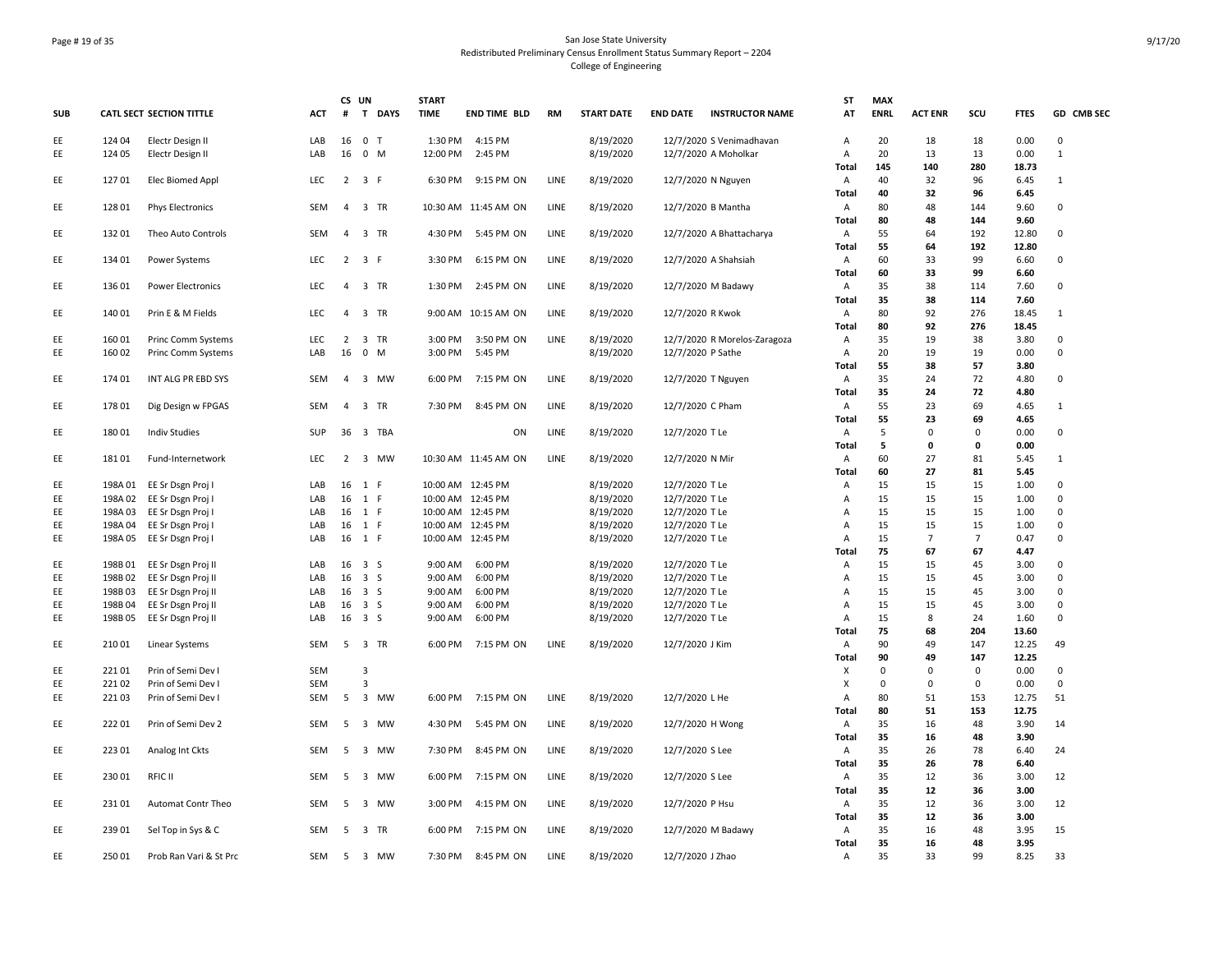# Page # 20 of 35 San Jose State University Redistributed Preliminary Census Enrollment Status Summary Report – 2204 College of Engineering

| <b>SUB</b> |         | <b>CATL SECT SECTION TITTLE</b> | <b>ACT</b> | CS UN<br>#     | T DAYS                      | <b>START</b><br><b>TIME</b> | <b>END TIME BLD</b> | <b>RM</b> | <b>START DATE</b> | <b>END DATE</b>     | <b>INSTRUCTOR NAME</b>       | <b>ST</b><br>AT                     | <b>MAX</b><br><b>ENRL</b> | <b>ACT ENR</b> | SCU          | <b>FTES</b>  | GD CMB SEC     |
|------------|---------|---------------------------------|------------|----------------|-----------------------------|-----------------------------|---------------------|-----------|-------------------|---------------------|------------------------------|-------------------------------------|---------------------------|----------------|--------------|--------------|----------------|
|            |         |                                 |            |                |                             |                             |                     |           |                   |                     |                              | Total                               | 35                        | 33             | 99           | 8.25         |                |
| EE         | 25101   | Digital Comm Systems            | <b>LEC</b> | $\overline{2}$ | 3 MW                        | 4:30 PM                     | 5:45 PM ON          | LINE      | 8/19/2020         |                     | 12/7/2020 R Morelos-Zaragoza | Α                                   | 35                        | 6              | 18           | 1.50         | 6              |
|            |         |                                 |            |                |                             |                             |                     |           |                   |                     |                              | Total                               | 35                        | 6              | 18           | 1.50         |                |
| EE         | 258 01  | <b>Neural Networks</b>          | <b>SEM</b> | -5             | $\overline{3}$<br><b>MW</b> | 3:00 PM                     | 4:15 PM ON          | LINE      | 8/19/2020         | 12/7/2020 B Sirkeci |                              | A                                   | 80                        | 53             | 159          | 13.15        | 51             |
|            |         |                                 |            |                |                             |                             |                     |           |                   |                     |                              | <b>Total</b>                        | 80                        | 53             | 159          | 13.15        |                |
| EE         | 265 01  | Software-Def. Comm              | <b>LEC</b> | 2              | $\overline{3}$<br>MW        | 6:00 PM                     | 7:15 PM ON          | LINE      | 8/19/2020         |                     | 12/7/2020 R Morelos-Zaragoza | A                                   | 54                        | 12             | 36           | 3.00         | 12             |
|            |         |                                 |            |                |                             |                             |                     |           |                   |                     |                              | Total                               | 54                        | 12             | 36           | 3.00         |                |
| EE         | 27101   | Digital Sys Design              | <b>SEM</b> | -5             | 3 TR                        | 4:30 PM                     | 5:45 PM ON          | LINE      | 8/19/2020         | 12/7/2020 B Le      |                              | Α                                   | 55                        | 24             | 72           | 6.00         | 24             |
|            |         |                                 |            |                |                             |                             |                     |           |                   |                     |                              | Total                               | 55                        | 24             | 72           | 6.00         |                |
| EE         | 27201   | <b>SOC DESIGN</b>               | <b>SEM</b> | 5              | 3 TR                        | 7:30 PM                     | 8:45 PM ON          | LINE      | 8/19/2020         | 12/7/2020 M Jones   |                              | Α                                   | 60                        | 40             | 120          | 10.00        | 40             |
|            |         |                                 |            |                |                             |                             |                     |           |                   |                     |                              | Total                               | 60                        | 40             | 120          | 10.00        |                |
| EE         | 27301   | Log Verif UVM                   | <b>SEM</b> | 5              | 3 MW                        | 7:30 PM                     | 8:45 PM ON          | LINE      | 8/19/2020         | 12/7/2020 M Jones   |                              | Α                                   | 35                        | 29             | 87           | 7.25         | 29             |
|            |         |                                 |            |                |                             |                             |                     |           |                   |                     |                              | Total                               | 35                        | 29             | 87           | 7.25         |                |
| EE         | 277A 01 | Embedded SoC Des.               | SEM        | 5              | 3 MW                        | 6:00 PM                     | 7:15 PM ON          | LINE      | 8/19/2020         |                     | 12/7/2020   Delibalta        | Α                                   | 35                        | 22             | 66           | 5.50         | 22             |
|            |         |                                 |            |                |                             |                             |                     |           |                   |                     |                              | Total                               | 35                        | 22             | 66           | 5.50         |                |
| EE         | 278 01  | Dig Design AI/DSP               | <b>SEM</b> |                | 5 3 F                       | 3:30 PM                     | 6:15 PM ON          | LINE      | 8/19/2020         | 12/7/2020 C Choo    |                              | Α                                   | 55                        | 47             | 141          | 11.75        | 47             |
|            |         |                                 |            |                |                             |                             |                     |           |                   |                     |                              | Total                               | 55                        | 47             | 141          | 11.75        |                |
| EE         | 280 01  | Adv Netwk Security              | LEC        |                | $\overline{3}$              |                             |                     |           |                   |                     |                              | X                                   | $\Omega$                  | 0              | 0            | 0.00         | $\mathbf 0$    |
|            |         |                                 |            |                |                             |                             |                     |           |                   |                     |                              | Total                               | $\mathbf{0}$              | $\mathbf{0}$   | 0            | 0.00         |                |
| EE         | 28101   | Internetworking                 | <b>SEM</b> | $\overline{4}$ | 3 TR                        | 4:30 PM                     | 5:45 PM ON          | LINE      | 8/19/2020         |                     | 12/7/2020 J Ponniah          | Α<br><b>Total</b>                   | 40<br>40                  | 20<br>20       | 60<br>60     | 5.00<br>5.00 | 20             |
|            | 284 01  |                                 | <b>SEM</b> | -5             | $\overline{3}$<br>MW        |                             |                     | LINE      |                   |                     |                              |                                     | 80                        | 18             | 54           |              | 18             |
| EE         |         | Voice & Data Net                |            |                |                             | 4:30 PM                     | 5:45 PM ON          |           | 8/19/2020         | 12/7/2020 N Mir     |                              | Α<br>Total                          | 80                        | 18             | 54           | 4.50<br>4.50 |                |
| EE         | 295 01  | <b>Technical Writing</b>        | <b>LEC</b> | 3              | 3 TR                        | 4:30 PM                     | 5:45 PM ON          | LINE      | 8/19/2020         |                     | 12/7/2020 T Wrappe           | Α                                   | 55                        | 53             | 159          | 13.25        | 53             |
| EE         | 295 02  | <b>Technical Writing</b>        | LEC        | $\overline{3}$ | 3 TR                        | 7:30 PM                     | 8:45 PM ON          | LINE      | 8/19/2020         |                     | 12/7/2020 T Wrappe           | Α                                   | 65                        | 48             | 144          | 12.00        | 48             |
|            |         |                                 |            |                |                             |                             |                     |           |                   |                     |                              | Total                               | 120                       | 101            | 303          | 25.25        |                |
| EE         | 297A 01 | <b>MSEE Proj Proposal</b>       | LAB        |                | 16 3 S                      | 9:00 AM                     | 6:00 PM             |           | 8/19/2020         | 12/7/2020 T Le      |                              | Α                                   | 15                        | 16             | 48           | 4.00         | 16             |
| EE         | 297A02  | <b>MSEE Proj Proposal</b>       | LAB        | 16             | 3S                          | 9:00 AM                     | 6:00 PM             |           | 8/19/2020         | 12/7/2020 T Le      |                              | Α                                   | 15                        | 15             | 45           | 3.75         | 15             |
| EE         | 297A03  | <b>MSEE Proj Proposal</b>       | LAB        |                | $16 \quad 3 \quad S$        | 9:00 AM                     | 6:00 PM             |           | 8/19/2020         | 12/7/2020 T Le      |                              | A                                   | 15                        | 15             | 45           | 3.75         | 15             |
| EE         | 297A04  | <b>MSEE Proj Proposal</b>       | LAB        |                | 16 3 S                      | 9:00 AM                     | 6:00 PM             |           | 8/19/2020         | 12/7/2020 T Le      |                              | Α                                   | 15                        | 15             | 45           | 3.75         | 15             |
| EE         | 297A 05 | <b>MSEE Proj Proposal</b>       | LAB        |                | 16 3 S                      | 9:00 AM                     | 6:00 PM             |           | 8/19/2020         | 12/7/2020 T Le      |                              | Α                                   | 15                        | 15             | 45           | 3.75         | 15             |
| EE         | 297A 06 | <b>MSEE Proj Proposal</b>       | LAB        | 16             | 3S                          | 9:00 AM                     | 6:00 PM             |           | 8/19/2020         | 12/7/2020 T Le      |                              | Α                                   | 15                        | 15             | 45           | 3.75         | 15             |
|            |         |                                 |            |                |                             |                             |                     |           |                   |                     |                              | Total                               | 90                        | 91             | 273          | 22.75        |                |
| EE         | 297B01  | <b>MSEE Project</b>             | LAB        |                | 16 3 S                      | 9:00 AM                     | 6:00 PM             |           | 8/19/2020         | 12/7/2020 T Le      |                              | Α                                   | 15                        | 14             | 42           | 3.50         | 14             |
| EE         | 297B02  | <b>MSEE Project</b>             | LAB        |                | 16 3 S                      | 9:00 AM                     | 6:00 PM             |           | 8/19/2020         | 12/7/2020 T Le      |                              | Α                                   | 15                        | 14             | 42           | 3.50         | 14             |
| EE         | 297B03  | <b>MSEE Project</b>             | LAB        |                | $16 \quad 3 \quad S$        | 9:00 AM                     | 6:00 PM             |           | 8/19/2020         | 12/7/2020 T Le      |                              | Α                                   | 15                        | 12             | 36           | 3.00         | 12             |
|            |         |                                 |            |                |                             |                             |                     |           |                   |                     |                              | <b>Total</b>                        | 45                        | 40             | 120          | 10.00        |                |
| EE         | 298 01  | Spec Prob                       | <b>SUP</b> |                | 25 1 TBA                    |                             | ON                  | LINE      | 8/19/2020         | 12/7/2020 T Le      |                              | Α                                   | 5                         | $\Omega$       | 0            | 0.00         | $\Omega$       |
|            |         |                                 |            |                |                             |                             |                     |           |                   |                     |                              | Total                               | 5                         | $\mathbf{0}$   | 0            | 0.00         |                |
| EE         | 298101  | EE Internship Experience        | <b>SUP</b> | 48             | 1 TBA                       |                             | ON                  | LINE      | 8/19/2020         | 12/7/2020 T Le      |                              | Α                                   | 5                         | 1              | $\mathbf{1}$ | 0.08         | $\mathbf{1}$   |
| EE         | 298102  | EE Internship Experience        | <b>SUP</b> | 48             | 2 TBA                       |                             | ON                  | LINE      | 8/19/2020         | 12/7/2020 T Le      |                              | Α                                   | 5                         | $\overline{2}$ | 4            | 0.30         | $\mathbf{1}$   |
| EE         | 298103  | EE Internship Experience        | <b>SUP</b> | 48             | 3 TBA                       |                             | ON                  | LINE      | 8/19/2020         | 12/7/2020 T Le      |                              | Α                                   | 60                        | 25             | 75           | 6.10         | 22             |
|            |         |                                 |            |                |                             |                             |                     |           |                   |                     |                              | Total                               | 70                        | 28             | 80           | 6.48         |                |
| EE         | 299A 01 | <b>MSEE Thesis Proposal</b>     | <b>SUP</b> | 25             | 3 TBA                       |                             |                     |           | 8/19/2020         | 12/7/2020 T Le      |                              | Α                                   | 5                         | 6              | 18           | 1.50         | 6              |
|            |         |                                 |            |                |                             |                             |                     |           |                   |                     |                              | Total                               | 5                         | 6              | 18           | 1.50         |                |
| EE.        |         | 299B 01 MSEE Thesis             | SUP        |                | 25 3 TBA                    |                             |                     |           | 8/19/2020         | 12/7/2020 T Le      |                              | Α                                   | 5                         | $\overline{2}$ | 6            | 0.50         | $\overline{2}$ |
|            |         |                                 |            |                |                             |                             |                     |           |                   |                     |                              | Total                               | 5                         | $\mathbf{2}$   | 6            | 0.50         |                |
|            |         |                                 |            |                |                             |                             |                     |           |                   |                     |                              | <b>Electrical Engineering Total</b> | 3369                      | 2704           | 6786         | 491.27       |                |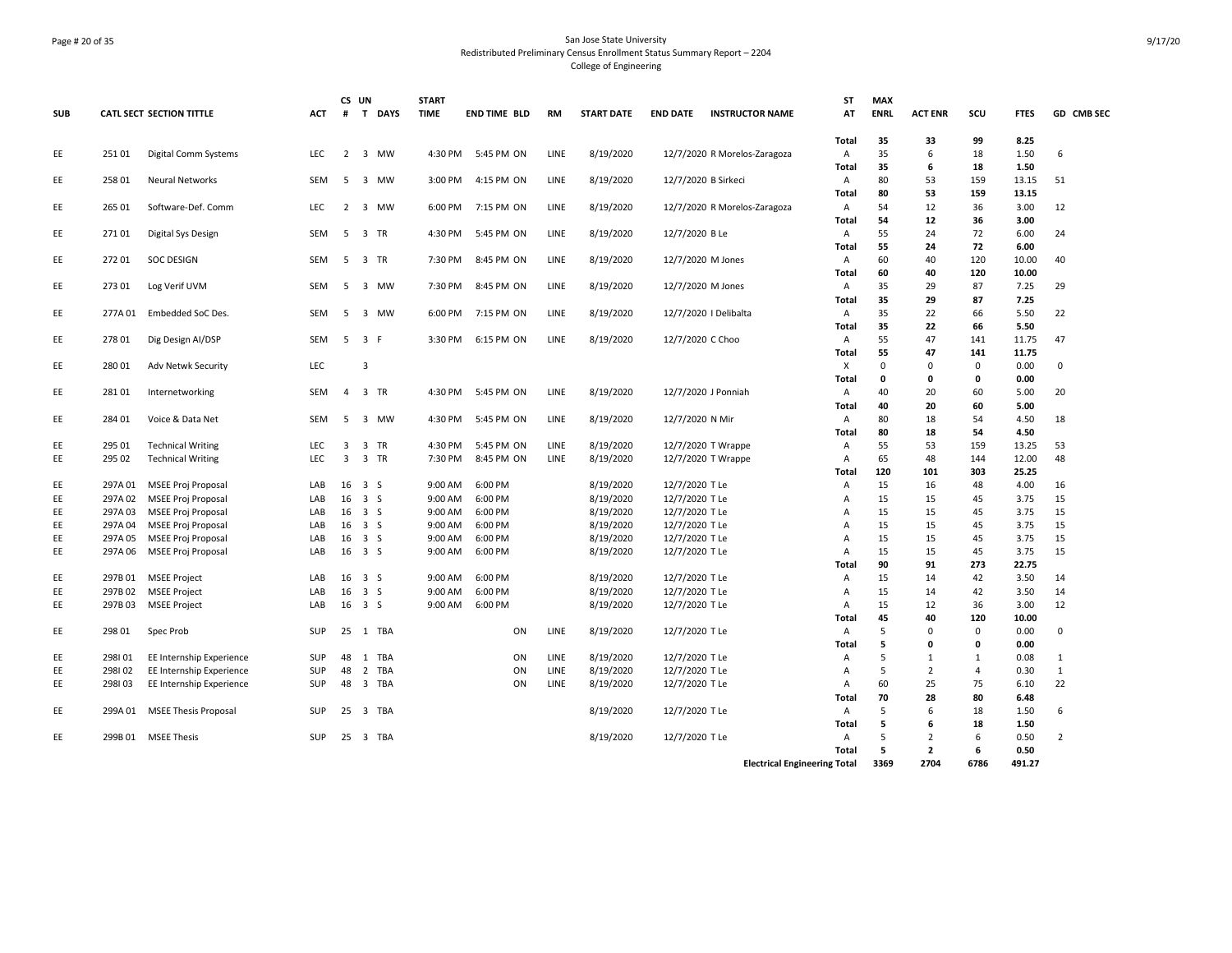# Page # 21 of 35 San Jose State University Redistributed Preliminary Census Enrollment Status Summary Report – 2204 College of Engineering

| <b>CATL SECT SECTION TITTLE</b><br>T DAYS<br><b>TIME</b><br><b>START DATE</b><br>AT<br><b>ENRL</b><br><b>ACT ENR</b><br>scu<br>GD CMB SEC<br><b>SUB</b><br>ACT<br>#<br><b>END TIME BLD</b><br><b>RM</b><br><b>END DATE</b><br><b>INSTRUCTOR NAME</b><br><b>FTES</b><br><b>General Engineering</b><br>$\mathbf 0$<br>$\mathbf 0$<br>0.00<br>$\Omega$<br>501<br>Science of High Tech<br>LEC<br>3<br>х<br>0<br>ENGR<br>25<br>502<br>LEC<br>$\overline{2}$<br>$\overline{\mathbf{3}}$<br>MW<br>8/19/2020<br>45<br>$\Omega$<br><b>ENGR</b><br>Science of High Tech<br>3:00 PM<br>4:15 PM ON<br>LINE<br>12/7/2020 F Marbouti<br>Α<br>15<br>3.00<br>25<br>45<br>3.00<br>Total<br>15<br><b>ENGR</b><br>8Q 01<br><b>Engineering Success</b><br><b>ACT</b><br>1<br>х<br>0<br>$\Omega$<br>0.00<br>$\Omega$<br>$\Omega$<br><b>ENGR</b><br>8Q 02<br><b>Engineering Success</b><br><b>ACT</b><br>$\mathbf{1}$<br>$\times$<br>0<br>$\Omega$<br>0.00<br>$\Omega$<br>$\Omega$<br>$\mathbf 0$<br>0<br>0.00<br>Total<br>$\Omega$<br>8/19/2020<br>10 01<br>SEM<br>5<br>$\overline{\mathbf{3}}$<br>MW<br>8:00 AM<br>8:50 AM ON<br>LINE<br>12/7/2020 J Warecki<br>250<br>255<br>510<br>51.00<br>$\Omega$<br><b>ENGR</b><br>Intro to Engr<br>Α<br>10 02<br>SEM<br>5<br>$\overline{\mathbf{3}}$<br>MW<br>1:30 PM<br>2:20 PM ON<br>LINE<br>8/19/2020<br>12/7/2020 K Youssefi<br>250<br>254<br>508<br>50.80<br>$\mathbf 0$<br>ENGR<br>Intro to Engr<br>Α<br>8/19/2020<br>1003<br>LAB<br>16<br>$\mathbf 0$<br>R<br>9:00 AM 11:45 AM<br>12/7/2020 S Duorah<br>22<br>24<br>0.00<br>0<br>ENGR<br>Intro to Engr<br>Α<br>24<br>23<br>1004<br>Intro to Engr<br>LAB<br>16<br>$\overline{0}$<br>$\mathsf{T}$<br>3:00 PM<br>5:45 PM<br>8/19/2020<br>12/7/2020 S Ananthaiah<br>22<br>23<br>0.00<br>$\Omega$<br>ENGR<br>A<br>16 0<br>3:00 PM<br>5:45 PM<br>8/19/2020<br>22<br>24<br>24<br><b>ENGR</b><br>1005<br>Intro to Engr<br>LAB<br>R<br>12/7/2020 F Marbouti<br>A<br>0.00<br>$\Omega$<br>16<br>$\mathbf 0$<br>W<br>8/19/2020<br>22<br>22<br>22<br><b>ENGR</b><br>1006<br>Intro to Engr<br>LAB<br>9:00 AM 11:45 AM<br>12/7/2020 S Duorah<br>A<br>0.00<br>$\Omega$<br>1007<br>16<br>$\overline{0}$<br>W<br>3:00 PM<br>5:45 PM<br>8/19/2020<br>12/7/2020 S Rafati<br>22<br>22<br>22<br>0.00<br>$\Omega$<br>ENGR<br>Intro to Engr<br>LAB<br>A<br>8/19/2020<br>22<br>24<br>0.00<br>1008<br>LAB<br>16<br>$\overline{0}$<br>-F<br>9:00 AM 11:45 AM<br>12/7/2020 K Youssefi<br>Α<br>24<br>$\Omega$<br>ENGR<br>Intro to Engr<br>3:15 PM<br>8/19/2020<br>22<br>23<br>23<br>$\Omega$<br><b>ENGR</b><br>10 09<br>LAB<br>16<br>0 F<br>12:30 PM<br>12/7/2020 G Friedman<br>0.00<br>Intro to Engr<br>Α<br>12:00 PM<br>8/19/2020<br>22<br>$\mathbf 0$<br><b>ENGR</b><br>10 10<br>LAB<br>16<br>0 <sub>T</sub><br>2:45 PM<br>12/7/2020 J Huynh<br>24<br>24<br>0.00<br>Intro to Engr<br>Α<br>0 <sub>T</sub><br>8/19/2020<br>22<br>24<br>$\mathbf 0$<br><b>ENGR</b><br>10 11<br>Intro to Engr<br>LAB<br>16<br>6:00 PM<br>8:45 PM<br>12/7/2020 S Sepka<br>Α<br>24<br>0.00<br>10 12<br>LAB<br>16<br>$\overline{0}$<br>R<br>12:00 PM<br>2:45 PM<br>8/19/2020<br>12/7/2020 V Bhatia<br>22<br>23<br>23<br>0.00<br>$\Omega$<br>ENGR<br>Intro to Engr<br>Α<br>10 13<br>LAB<br>16<br>0 F<br>9:00 AM 11:45 AM<br>8/19/2020<br>22<br>20<br>20<br>0.00<br>0<br>ENGR<br>Intro to Engr<br>12/7/2020 S Sepka<br>Α<br>W<br>3:00 PM<br>8/19/2020<br>22<br>23<br><b>ENGR</b><br>10 14<br>Intro to Engr<br>LAB<br>16<br>$\overline{0}$<br>5:45 PM<br>12/7/2020 G Friedman<br>A<br>23<br>0.00<br>$\Omega$<br>10 15<br>16<br>$\overline{0}$<br>12:30 PM<br>3:15 PM<br>8/19/2020<br>22<br>23<br>23<br>0.00<br>$\Omega$<br><b>ENGR</b><br>Intro to Engr<br>LAB<br>-F<br>12/7/2020 S Rafati<br>A<br>22<br>23<br>23<br>10 16<br>0 <sub>T</sub><br>9:00 AM 11:45 AM<br>8/19/2020<br>12/7/2020 S Duorah<br>0.00<br>$\Omega$<br>ENGR<br>Intro to Engr<br>LAB<br>16<br>A<br>8/19/2020<br>10 17<br>LAB<br>0 <sub>T</sub><br>3:00 PM<br>5:45 PM<br>12/7/2020 V Bhatia<br>22<br>24<br>24<br>0.00<br>0<br>ENGR<br>Intro to Engr<br>16<br>А<br>22<br>$\mathbf 0$<br>10 18<br>16<br>$\overline{0}$<br>6:00 PM<br>8:45 PM<br>8/19/2020<br>12/7/2020 J Valencia<br>24<br>24<br>0.00<br>ENGR<br>Intro to Engr<br>LAB<br>R<br>A<br>22<br>23<br><b>ENGR</b><br>10 19<br>Intro to Engr<br>LAB<br>16<br>$\mathbf{0}$<br>$\mathsf{R}$<br>12:00 PM<br>2:45 PM<br>8/19/2020<br>12/7/2020 A Banafa<br>A<br>23<br>0.00<br>$\Omega$<br>22<br>23<br><b>ENGR</b><br>10 20<br>Intro to Engr<br>LAB<br>16<br>$\mathbf{0}$<br>W<br>9:00 AM 11:45 AM<br>8/19/2020<br>12/7/2020 J Huynh<br>23<br>0.00<br>$\Omega$<br>A<br>$\overline{0}$<br>3:00 PM<br>5:45 PM<br>8/19/2020<br>12/7/2020 S Ananthaiah<br>22<br>23<br>23<br>0.00<br>$\mathbf 0$<br><b>ENGR</b><br>10 21<br>Intro to Engr<br>LAB<br>16<br>R<br>Α<br>22<br>24<br><b>ENGR</b><br>1022<br>Intro to Engr<br>LAB<br>16<br>$\overline{0}$<br>$\mathsf{T}$<br>12:00 PM<br>2:45 PM<br>8/19/2020<br>12/7/2020 M Hambaba<br>A<br>24<br>0.00<br>$\Omega$<br>10 23<br>$\overline{0}$<br>W<br>8/19/2020<br>22<br>23<br>23<br>0.00<br>$\Omega$<br><b>ENGR</b><br>LAB<br>16<br>6:00 PM<br>8:45 PM<br>12/7/2020 J Valencia<br>A<br>Intro to Engr<br>10 24<br>8/19/2020<br>22<br>23<br>23<br>0.00<br>$\Omega$<br><b>ENGR</b><br>Intro to Engr<br>LAB<br>16<br>$\overline{0}$<br>M<br>10:00 AM 12:45 PM<br>12/7/2020 M Hambaba<br>Α<br>984<br>1018<br>1527<br>101.80<br><b>Total</b><br>25 01<br>8/19/2020<br>30<br>30<br>90<br>6.00<br>0 <sub>c</sub><br>ENGR<br>Digital World<br>LEC<br>$\overline{2}$<br>$\overline{\mathbf{3}}$<br>TR<br>10:30 AM 11:45 AM ON<br>LINE<br>12/7/2020 G Courand<br>A<br>$\overline{2}$<br>3 TR<br>CS<br>25 01<br>Digital World<br>LEC<br>LINE<br>8/19/2020<br>12/7/2020 G Courand<br>0<br>$\mathbf 0$<br>0.00<br>0 <sub>c</sub><br>10:30 AM 11:45 AM ON<br>A<br>0<br><b>Total</b><br>30<br>30<br>90<br>6.00<br><b>MW</b><br>24<br>48<br><b>ENGR</b><br>100W 01 Engr Reports<br>SEM<br>5<br>$\overline{\mathbf{3}}$<br>7:30 AM<br>8:20 AM ON<br>LINE<br>8/19/2020<br>12/7/2020 B Hsia<br>$\overline{A}$<br>24<br>4.80<br>$\Omega$<br>100W 02 Engr Reports<br>LAB<br>16<br>$\mathbf 0$<br>MW<br>8:20 AM<br>9:20 AM ON<br>LINE<br>8/19/2020<br>12/7/2020 B Hsia<br>24<br>24<br>24<br>0.00<br>$\Omega$<br><b>ENGR</b><br>Α<br>100W 03<br>SEM<br>5<br>$\overline{\mathbf{3}}$<br>MW<br>9:30 AM 10:20 AM ON<br>LINE<br>8/19/2020<br>12/7/2020 B Hsia<br>24<br>23<br>46<br>4.60<br>$\mathbf 0$<br>ENGR<br><b>Engr Reports</b><br>Α<br>23<br>100W 04<br>LAB<br>16<br>$\mathbf 0$<br>MW<br>10:20 AM 11:20 AM ON<br>LINE<br>8/19/2020<br>12/7/2020 B Hsia<br>24<br>23<br>0.00<br>$\Omega$<br>ENGR<br><b>Engr Reports</b><br>A<br>8/19/2020<br>48<br>100W 05<br>SEM<br>5<br>3<br>MW<br>9:30 AM 10:20 AM ON<br>LINE<br>12/7/2020 C Cordero<br>24<br>24<br>4.80<br>0<br>ENGR<br><b>Engr Reports</b><br>A<br>$\mathbf 0$<br>$\Omega$<br>100W 06 Engr Reports<br>LAB<br>16<br>MW<br>10:20 AM 11:20 AM ON<br>LINE<br>8/19/2020<br>24<br>24<br>24<br>0.00<br>ENGR<br>12/7/2020 C Cordero<br>A<br>8/19/2020<br>48<br><b>ENGR</b><br>100W 07<br><b>Engr Reports</b><br>SEM<br>5<br>$\overline{\mathbf{3}}$<br>MW<br>9:30 AM 10:20 AM ON<br>LINE<br>12/7/2020 C Peters<br>24<br>24<br>4.80<br>$\Omega$<br>A<br>100W 08<br><b>Engr Reports</b><br>16<br>$\mathbf 0$<br>MW<br>10:20 AM 11:20 AM ON<br>LINE<br>8/19/2020<br>12/7/2020 C Peters<br>24<br>24<br>24<br>0.00<br>$\mathbf 0$<br>ENGR<br>LAB<br>Α<br>50<br>100W 09 Engr Reports<br>SEM<br>- 5<br>$\overline{\mathbf{3}}$<br>MW<br>1:30 PM<br>2:20 PM ON<br>LINE<br>8/19/2020<br>12/7/2020 J Leih<br>24<br>25<br>5.00<br>$\Omega$<br>ENGR<br>A<br>25<br><b>ENGR</b><br>100W 10 Engr Reports<br>LAB<br>16<br>$\mathbf 0$<br><b>MW</b><br>2:20 PM<br>3:20 PM ON<br>LINE<br>8/19/2020<br>12/7/2020 J Leih<br>24<br>25<br>0.00<br>$\Omega$<br>A<br>SEM<br>$\overline{3}$<br><b>MW</b><br>1:30 PM<br>2:20 PM ON<br>LINE<br>8/19/2020<br>24<br>48<br>4.80<br>$\Omega$<br><b>ENGR</b><br>100W 11 Engr Reports<br>- 5<br>12/7/2020 C Cordero<br>24<br>A<br>100W 12 Engr Reports<br>$\mathbf 0$<br>MW<br>2:20 PM<br>LINE<br>8/19/2020<br>24<br>24<br>24<br>0.00<br>$\Omega$<br><b>ENGR</b><br>LAB<br>16<br>3:20 PM ON<br>12/7/2020 C Cordero<br>Α<br>SEM<br>5<br>$\overline{\mathbf{3}}$<br>MW<br>LINE<br>8/19/2020<br>24<br>23<br>46<br>0<br>ENGR<br>100W 13 Engr Reports<br>1:30 PM<br>2:20 PM ON<br>12/7/2020 V Sansome<br>A<br>4.60<br>$\mathbf 0$<br>MW<br>2:20 PM<br>LINE<br>8/19/2020<br>23<br>0.00<br>0<br>ENGR<br>100W 14 Engr Reports<br>LAB<br>16<br>3:20 PM ON<br>12/7/2020 V Sansome<br>Α<br>24<br>23<br>100W 15 Engr Reports<br>SEM<br>- 5<br>3<br>MW<br>3:30 PM<br>4:20 PM ON<br>LINE<br>8/19/2020<br>12/7/2020 V Sansome<br>24<br>22<br>44<br>4.40<br>$\Omega$<br>ENGR<br>Α<br>$\mathbf{0}$<br>4:20 PM<br>5:20 PM ON<br>LINE<br>8/19/2020<br>24<br>22<br>22<br><b>ENGR</b><br>100W 16 Engr Reports<br>LAB<br>16<br><b>MW</b><br>12/7/2020 V Sansome<br>A<br>0.00<br>$\Omega$<br>4:20 PM ON<br>LINE<br>24<br>23<br>46<br><b>ENGR</b><br>100W 17 Engr Reports<br>SEM<br>5<br>$\overline{\mathbf{3}}$<br>MW<br>3:30 PM<br>8/19/2020<br>12/7/2020 J Leih<br>Α<br>4.60<br>$\Omega$<br><b>ENGR</b><br>100W 18 Engr Reports<br>LAB<br>16<br>$\overline{0}$<br>MW<br>4:20 PM<br>5:20 PM ON<br>LINE<br>8/19/2020<br>12/7/2020 J Leih<br>24<br>23<br>23<br>0.00<br>$\Omega$<br>A<br>SEM<br>8:00 AM<br>LINE<br>8/19/2020<br>12/7/2020 C Peters<br>24<br>23<br>46<br>4.60<br><b>ENGR</b><br>100W 19 Engr Reports<br>5 3 TR<br>8:50 AM ON<br>A<br>$\Omega$ |  |  | CS UN | <b>START</b> |  |  | ST | <b>MAX</b> |  |  |  |
|-----------------------------------------------------------------------------------------------------------------------------------------------------------------------------------------------------------------------------------------------------------------------------------------------------------------------------------------------------------------------------------------------------------------------------------------------------------------------------------------------------------------------------------------------------------------------------------------------------------------------------------------------------------------------------------------------------------------------------------------------------------------------------------------------------------------------------------------------------------------------------------------------------------------------------------------------------------------------------------------------------------------------------------------------------------------------------------------------------------------------------------------------------------------------------------------------------------------------------------------------------------------------------------------------------------------------------------------------------------------------------------------------------------------------------------------------------------------------------------------------------------------------------------------------------------------------------------------------------------------------------------------------------------------------------------------------------------------------------------------------------------------------------------------------------------------------------------------------------------------------------------------------------------------------------------------------------------------------------------------------------------------------------------------------------------------------------------------------------------------------------------------------------------------------------------------------------------------------------------------------------------------------------------------------------------------------------------------------------------------------------------------------------------------------------------------------------------------------------------------------------------------------------------------------------------------------------------------------------------------------------------------------------------------------------------------------------------------------------------------------------------------------------------------------------------------------------------------------------------------------------------------------------------------------------------------------------------------------------------------------------------------------------------------------------------------------------------------------------------------------------------------------------------------------------------------------------------------------------------------------------------------------------------------------------------------------------------------------------------------------------------------------------------------------------------------------------------------------------------------------------------------------------------------------------------------------------------------------------------------------------------------------------------------------------------------------------------------------------------------------------------------------------------------------------------------------------------------------------------------------------------------------------------------------------------------------------------------------------------------------------------------------------------------------------------------------------------------------------------------------------------------------------------------------------------------------------------------------------------------------------------------------------------------------------------------------------------------------------------------------------------------------------------------------------------------------------------------------------------------------------------------------------------------------------------------------------------------------------------------------------------------------------------------------------------------------------------------------------------------------------------------------------------------------------------------------------------------------------------------------------------------------------------------------------------------------------------------------------------------------------------------------------------------------------------------------------------------------------------------------------------------------------------------------------------------------------------------------------------------------------------------------------------------------------------------------------------------------------------------------------------------------------------------------------------------------------------------------------------------------------------------------------------------------------------------------------------------------------------------------------------------------------------------------------------------------------------------------------------------------------------------------------------------------------------------------------------------------------------------------------------------------------------------------------------------------------------------------------------------------------------------------------------------------------------------------------------------------------------------------------------------------------------------------------------------------------------------------------------------------------------------------------------------------------------------------------------------------------------------------------------------------------------------------------------------------------------------------------------------------------------------------------------------------------------------------------------------------------------------------------------------------------------------------------------------------------------------------------------------------------------------------------------------------------------------------------------------------------------------------------------------------------------------------------------------------------------------------------------------------------------------------------------------------------------------------------------------------------------------------------------------------------------------------------------------------------------------------------------------------------------------------------------------------------------------------------------------------------------------------------------------------------------------------------------------------------------------------------------------------------------------------------------------------------------------------------------------------------------------------------------------------------------------------------------------------------------------------------------------------------------------------------------------------------------------------------------------------------------------------------------------------------------------------------------------------------------------------------------------------------------------------------------------------------------------------------------------------------------------------------------------------------------------------------------------------------------------------------------------------------------------------------------------------------------------------------------------------------------------------------------------------------------------------------------------------------------------------------------------------------------------------------------------------------------------------------------------------------------------------------------------------------------------------------------------------------------------------------------------------------------------------------------------------------------------------------------------------------------------------------------------------------------------------------------------------------------------------------------------------------------------------------------------------------------------------------------------------------------------------------------------------------------------------------------------------------------------------------------------------------------------------------------------------------------------------------------------------------------------------------------------------------------------------------------------------------------------------------------------------------------------------------------------------------------|--|--|-------|--------------|--|--|----|------------|--|--|--|
|                                                                                                                                                                                                                                                                                                                                                                                                                                                                                                                                                                                                                                                                                                                                                                                                                                                                                                                                                                                                                                                                                                                                                                                                                                                                                                                                                                                                                                                                                                                                                                                                                                                                                                                                                                                                                                                                                                                                                                                                                                                                                                                                                                                                                                                                                                                                                                                                                                                                                                                                                                                                                                                                                                                                                                                                                                                                                                                                                                                                                                                                                                                                                                                                                                                                                                                                                                                                                                                                                                                                                                                                                                                                                                                                                                                                                                                                                                                                                                                                                                                                                                                                                                                                                                                                                                                                                                                                                                                                                                                                                                                                                                                                                                                                                                                                                                                                                                                                                                                                                                                                                                                                                                                                                                                                                                                                                                                                                                                                                                                                                                                                                                                                                                                                                                                                                                                                                                                                                                                                                                                                                                                                                                                                                                                                                                                                                                                                                                                                                                                                                                                                                                                                                                                                                                                                                                                                                                                                                                                                                                                                                                                                                                                                                                                                                                                                                                                                                                                                                                                                                                                                                                                                                                                                                                                                                                                                                                                                                                                                                                                                                                                                                                                                                                                                                                                                                                                                                                                                                                                                                                                                                                                                                                                                                                                                                                                                                                                                                                                                                                                                                                                                                                                                                                                                                                                                                                                                                                                                                                                                                           |  |  |       |              |  |  |    |            |  |  |  |
|                                                                                                                                                                                                                                                                                                                                                                                                                                                                                                                                                                                                                                                                                                                                                                                                                                                                                                                                                                                                                                                                                                                                                                                                                                                                                                                                                                                                                                                                                                                                                                                                                                                                                                                                                                                                                                                                                                                                                                                                                                                                                                                                                                                                                                                                                                                                                                                                                                                                                                                                                                                                                                                                                                                                                                                                                                                                                                                                                                                                                                                                                                                                                                                                                                                                                                                                                                                                                                                                                                                                                                                                                                                                                                                                                                                                                                                                                                                                                                                                                                                                                                                                                                                                                                                                                                                                                                                                                                                                                                                                                                                                                                                                                                                                                                                                                                                                                                                                                                                                                                                                                                                                                                                                                                                                                                                                                                                                                                                                                                                                                                                                                                                                                                                                                                                                                                                                                                                                                                                                                                                                                                                                                                                                                                                                                                                                                                                                                                                                                                                                                                                                                                                                                                                                                                                                                                                                                                                                                                                                                                                                                                                                                                                                                                                                                                                                                                                                                                                                                                                                                                                                                                                                                                                                                                                                                                                                                                                                                                                                                                                                                                                                                                                                                                                                                                                                                                                                                                                                                                                                                                                                                                                                                                                                                                                                                                                                                                                                                                                                                                                                                                                                                                                                                                                                                                                                                                                                                                                                                                                                                           |  |  |       |              |  |  |    |            |  |  |  |
|                                                                                                                                                                                                                                                                                                                                                                                                                                                                                                                                                                                                                                                                                                                                                                                                                                                                                                                                                                                                                                                                                                                                                                                                                                                                                                                                                                                                                                                                                                                                                                                                                                                                                                                                                                                                                                                                                                                                                                                                                                                                                                                                                                                                                                                                                                                                                                                                                                                                                                                                                                                                                                                                                                                                                                                                                                                                                                                                                                                                                                                                                                                                                                                                                                                                                                                                                                                                                                                                                                                                                                                                                                                                                                                                                                                                                                                                                                                                                                                                                                                                                                                                                                                                                                                                                                                                                                                                                                                                                                                                                                                                                                                                                                                                                                                                                                                                                                                                                                                                                                                                                                                                                                                                                                                                                                                                                                                                                                                                                                                                                                                                                                                                                                                                                                                                                                                                                                                                                                                                                                                                                                                                                                                                                                                                                                                                                                                                                                                                                                                                                                                                                                                                                                                                                                                                                                                                                                                                                                                                                                                                                                                                                                                                                                                                                                                                                                                                                                                                                                                                                                                                                                                                                                                                                                                                                                                                                                                                                                                                                                                                                                                                                                                                                                                                                                                                                                                                                                                                                                                                                                                                                                                                                                                                                                                                                                                                                                                                                                                                                                                                                                                                                                                                                                                                                                                                                                                                                                                                                                                                                           |  |  |       |              |  |  |    |            |  |  |  |
|                                                                                                                                                                                                                                                                                                                                                                                                                                                                                                                                                                                                                                                                                                                                                                                                                                                                                                                                                                                                                                                                                                                                                                                                                                                                                                                                                                                                                                                                                                                                                                                                                                                                                                                                                                                                                                                                                                                                                                                                                                                                                                                                                                                                                                                                                                                                                                                                                                                                                                                                                                                                                                                                                                                                                                                                                                                                                                                                                                                                                                                                                                                                                                                                                                                                                                                                                                                                                                                                                                                                                                                                                                                                                                                                                                                                                                                                                                                                                                                                                                                                                                                                                                                                                                                                                                                                                                                                                                                                                                                                                                                                                                                                                                                                                                                                                                                                                                                                                                                                                                                                                                                                                                                                                                                                                                                                                                                                                                                                                                                                                                                                                                                                                                                                                                                                                                                                                                                                                                                                                                                                                                                                                                                                                                                                                                                                                                                                                                                                                                                                                                                                                                                                                                                                                                                                                                                                                                                                                                                                                                                                                                                                                                                                                                                                                                                                                                                                                                                                                                                                                                                                                                                                                                                                                                                                                                                                                                                                                                                                                                                                                                                                                                                                                                                                                                                                                                                                                                                                                                                                                                                                                                                                                                                                                                                                                                                                                                                                                                                                                                                                                                                                                                                                                                                                                                                                                                                                                                                                                                                                                           |  |  |       |              |  |  |    |            |  |  |  |
|                                                                                                                                                                                                                                                                                                                                                                                                                                                                                                                                                                                                                                                                                                                                                                                                                                                                                                                                                                                                                                                                                                                                                                                                                                                                                                                                                                                                                                                                                                                                                                                                                                                                                                                                                                                                                                                                                                                                                                                                                                                                                                                                                                                                                                                                                                                                                                                                                                                                                                                                                                                                                                                                                                                                                                                                                                                                                                                                                                                                                                                                                                                                                                                                                                                                                                                                                                                                                                                                                                                                                                                                                                                                                                                                                                                                                                                                                                                                                                                                                                                                                                                                                                                                                                                                                                                                                                                                                                                                                                                                                                                                                                                                                                                                                                                                                                                                                                                                                                                                                                                                                                                                                                                                                                                                                                                                                                                                                                                                                                                                                                                                                                                                                                                                                                                                                                                                                                                                                                                                                                                                                                                                                                                                                                                                                                                                                                                                                                                                                                                                                                                                                                                                                                                                                                                                                                                                                                                                                                                                                                                                                                                                                                                                                                                                                                                                                                                                                                                                                                                                                                                                                                                                                                                                                                                                                                                                                                                                                                                                                                                                                                                                                                                                                                                                                                                                                                                                                                                                                                                                                                                                                                                                                                                                                                                                                                                                                                                                                                                                                                                                                                                                                                                                                                                                                                                                                                                                                                                                                                                                                           |  |  |       |              |  |  |    |            |  |  |  |
|                                                                                                                                                                                                                                                                                                                                                                                                                                                                                                                                                                                                                                                                                                                                                                                                                                                                                                                                                                                                                                                                                                                                                                                                                                                                                                                                                                                                                                                                                                                                                                                                                                                                                                                                                                                                                                                                                                                                                                                                                                                                                                                                                                                                                                                                                                                                                                                                                                                                                                                                                                                                                                                                                                                                                                                                                                                                                                                                                                                                                                                                                                                                                                                                                                                                                                                                                                                                                                                                                                                                                                                                                                                                                                                                                                                                                                                                                                                                                                                                                                                                                                                                                                                                                                                                                                                                                                                                                                                                                                                                                                                                                                                                                                                                                                                                                                                                                                                                                                                                                                                                                                                                                                                                                                                                                                                                                                                                                                                                                                                                                                                                                                                                                                                                                                                                                                                                                                                                                                                                                                                                                                                                                                                                                                                                                                                                                                                                                                                                                                                                                                                                                                                                                                                                                                                                                                                                                                                                                                                                                                                                                                                                                                                                                                                                                                                                                                                                                                                                                                                                                                                                                                                                                                                                                                                                                                                                                                                                                                                                                                                                                                                                                                                                                                                                                                                                                                                                                                                                                                                                                                                                                                                                                                                                                                                                                                                                                                                                                                                                                                                                                                                                                                                                                                                                                                                                                                                                                                                                                                                                                           |  |  |       |              |  |  |    |            |  |  |  |
|                                                                                                                                                                                                                                                                                                                                                                                                                                                                                                                                                                                                                                                                                                                                                                                                                                                                                                                                                                                                                                                                                                                                                                                                                                                                                                                                                                                                                                                                                                                                                                                                                                                                                                                                                                                                                                                                                                                                                                                                                                                                                                                                                                                                                                                                                                                                                                                                                                                                                                                                                                                                                                                                                                                                                                                                                                                                                                                                                                                                                                                                                                                                                                                                                                                                                                                                                                                                                                                                                                                                                                                                                                                                                                                                                                                                                                                                                                                                                                                                                                                                                                                                                                                                                                                                                                                                                                                                                                                                                                                                                                                                                                                                                                                                                                                                                                                                                                                                                                                                                                                                                                                                                                                                                                                                                                                                                                                                                                                                                                                                                                                                                                                                                                                                                                                                                                                                                                                                                                                                                                                                                                                                                                                                                                                                                                                                                                                                                                                                                                                                                                                                                                                                                                                                                                                                                                                                                                                                                                                                                                                                                                                                                                                                                                                                                                                                                                                                                                                                                                                                                                                                                                                                                                                                                                                                                                                                                                                                                                                                                                                                                                                                                                                                                                                                                                                                                                                                                                                                                                                                                                                                                                                                                                                                                                                                                                                                                                                                                                                                                                                                                                                                                                                                                                                                                                                                                                                                                                                                                                                                                           |  |  |       |              |  |  |    |            |  |  |  |
|                                                                                                                                                                                                                                                                                                                                                                                                                                                                                                                                                                                                                                                                                                                                                                                                                                                                                                                                                                                                                                                                                                                                                                                                                                                                                                                                                                                                                                                                                                                                                                                                                                                                                                                                                                                                                                                                                                                                                                                                                                                                                                                                                                                                                                                                                                                                                                                                                                                                                                                                                                                                                                                                                                                                                                                                                                                                                                                                                                                                                                                                                                                                                                                                                                                                                                                                                                                                                                                                                                                                                                                                                                                                                                                                                                                                                                                                                                                                                                                                                                                                                                                                                                                                                                                                                                                                                                                                                                                                                                                                                                                                                                                                                                                                                                                                                                                                                                                                                                                                                                                                                                                                                                                                                                                                                                                                                                                                                                                                                                                                                                                                                                                                                                                                                                                                                                                                                                                                                                                                                                                                                                                                                                                                                                                                                                                                                                                                                                                                                                                                                                                                                                                                                                                                                                                                                                                                                                                                                                                                                                                                                                                                                                                                                                                                                                                                                                                                                                                                                                                                                                                                                                                                                                                                                                                                                                                                                                                                                                                                                                                                                                                                                                                                                                                                                                                                                                                                                                                                                                                                                                                                                                                                                                                                                                                                                                                                                                                                                                                                                                                                                                                                                                                                                                                                                                                                                                                                                                                                                                                                                           |  |  |       |              |  |  |    |            |  |  |  |
|                                                                                                                                                                                                                                                                                                                                                                                                                                                                                                                                                                                                                                                                                                                                                                                                                                                                                                                                                                                                                                                                                                                                                                                                                                                                                                                                                                                                                                                                                                                                                                                                                                                                                                                                                                                                                                                                                                                                                                                                                                                                                                                                                                                                                                                                                                                                                                                                                                                                                                                                                                                                                                                                                                                                                                                                                                                                                                                                                                                                                                                                                                                                                                                                                                                                                                                                                                                                                                                                                                                                                                                                                                                                                                                                                                                                                                                                                                                                                                                                                                                                                                                                                                                                                                                                                                                                                                                                                                                                                                                                                                                                                                                                                                                                                                                                                                                                                                                                                                                                                                                                                                                                                                                                                                                                                                                                                                                                                                                                                                                                                                                                                                                                                                                                                                                                                                                                                                                                                                                                                                                                                                                                                                                                                                                                                                                                                                                                                                                                                                                                                                                                                                                                                                                                                                                                                                                                                                                                                                                                                                                                                                                                                                                                                                                                                                                                                                                                                                                                                                                                                                                                                                                                                                                                                                                                                                                                                                                                                                                                                                                                                                                                                                                                                                                                                                                                                                                                                                                                                                                                                                                                                                                                                                                                                                                                                                                                                                                                                                                                                                                                                                                                                                                                                                                                                                                                                                                                                                                                                                                                                           |  |  |       |              |  |  |    |            |  |  |  |
|                                                                                                                                                                                                                                                                                                                                                                                                                                                                                                                                                                                                                                                                                                                                                                                                                                                                                                                                                                                                                                                                                                                                                                                                                                                                                                                                                                                                                                                                                                                                                                                                                                                                                                                                                                                                                                                                                                                                                                                                                                                                                                                                                                                                                                                                                                                                                                                                                                                                                                                                                                                                                                                                                                                                                                                                                                                                                                                                                                                                                                                                                                                                                                                                                                                                                                                                                                                                                                                                                                                                                                                                                                                                                                                                                                                                                                                                                                                                                                                                                                                                                                                                                                                                                                                                                                                                                                                                                                                                                                                                                                                                                                                                                                                                                                                                                                                                                                                                                                                                                                                                                                                                                                                                                                                                                                                                                                                                                                                                                                                                                                                                                                                                                                                                                                                                                                                                                                                                                                                                                                                                                                                                                                                                                                                                                                                                                                                                                                                                                                                                                                                                                                                                                                                                                                                                                                                                                                                                                                                                                                                                                                                                                                                                                                                                                                                                                                                                                                                                                                                                                                                                                                                                                                                                                                                                                                                                                                                                                                                                                                                                                                                                                                                                                                                                                                                                                                                                                                                                                                                                                                                                                                                                                                                                                                                                                                                                                                                                                                                                                                                                                                                                                                                                                                                                                                                                                                                                                                                                                                                                                           |  |  |       |              |  |  |    |            |  |  |  |
|                                                                                                                                                                                                                                                                                                                                                                                                                                                                                                                                                                                                                                                                                                                                                                                                                                                                                                                                                                                                                                                                                                                                                                                                                                                                                                                                                                                                                                                                                                                                                                                                                                                                                                                                                                                                                                                                                                                                                                                                                                                                                                                                                                                                                                                                                                                                                                                                                                                                                                                                                                                                                                                                                                                                                                                                                                                                                                                                                                                                                                                                                                                                                                                                                                                                                                                                                                                                                                                                                                                                                                                                                                                                                                                                                                                                                                                                                                                                                                                                                                                                                                                                                                                                                                                                                                                                                                                                                                                                                                                                                                                                                                                                                                                                                                                                                                                                                                                                                                                                                                                                                                                                                                                                                                                                                                                                                                                                                                                                                                                                                                                                                                                                                                                                                                                                                                                                                                                                                                                                                                                                                                                                                                                                                                                                                                                                                                                                                                                                                                                                                                                                                                                                                                                                                                                                                                                                                                                                                                                                                                                                                                                                                                                                                                                                                                                                                                                                                                                                                                                                                                                                                                                                                                                                                                                                                                                                                                                                                                                                                                                                                                                                                                                                                                                                                                                                                                                                                                                                                                                                                                                                                                                                                                                                                                                                                                                                                                                                                                                                                                                                                                                                                                                                                                                                                                                                                                                                                                                                                                                                                           |  |  |       |              |  |  |    |            |  |  |  |
|                                                                                                                                                                                                                                                                                                                                                                                                                                                                                                                                                                                                                                                                                                                                                                                                                                                                                                                                                                                                                                                                                                                                                                                                                                                                                                                                                                                                                                                                                                                                                                                                                                                                                                                                                                                                                                                                                                                                                                                                                                                                                                                                                                                                                                                                                                                                                                                                                                                                                                                                                                                                                                                                                                                                                                                                                                                                                                                                                                                                                                                                                                                                                                                                                                                                                                                                                                                                                                                                                                                                                                                                                                                                                                                                                                                                                                                                                                                                                                                                                                                                                                                                                                                                                                                                                                                                                                                                                                                                                                                                                                                                                                                                                                                                                                                                                                                                                                                                                                                                                                                                                                                                                                                                                                                                                                                                                                                                                                                                                                                                                                                                                                                                                                                                                                                                                                                                                                                                                                                                                                                                                                                                                                                                                                                                                                                                                                                                                                                                                                                                                                                                                                                                                                                                                                                                                                                                                                                                                                                                                                                                                                                                                                                                                                                                                                                                                                                                                                                                                                                                                                                                                                                                                                                                                                                                                                                                                                                                                                                                                                                                                                                                                                                                                                                                                                                                                                                                                                                                                                                                                                                                                                                                                                                                                                                                                                                                                                                                                                                                                                                                                                                                                                                                                                                                                                                                                                                                                                                                                                                                                           |  |  |       |              |  |  |    |            |  |  |  |
|                                                                                                                                                                                                                                                                                                                                                                                                                                                                                                                                                                                                                                                                                                                                                                                                                                                                                                                                                                                                                                                                                                                                                                                                                                                                                                                                                                                                                                                                                                                                                                                                                                                                                                                                                                                                                                                                                                                                                                                                                                                                                                                                                                                                                                                                                                                                                                                                                                                                                                                                                                                                                                                                                                                                                                                                                                                                                                                                                                                                                                                                                                                                                                                                                                                                                                                                                                                                                                                                                                                                                                                                                                                                                                                                                                                                                                                                                                                                                                                                                                                                                                                                                                                                                                                                                                                                                                                                                                                                                                                                                                                                                                                                                                                                                                                                                                                                                                                                                                                                                                                                                                                                                                                                                                                                                                                                                                                                                                                                                                                                                                                                                                                                                                                                                                                                                                                                                                                                                                                                                                                                                                                                                                                                                                                                                                                                                                                                                                                                                                                                                                                                                                                                                                                                                                                                                                                                                                                                                                                                                                                                                                                                                                                                                                                                                                                                                                                                                                                                                                                                                                                                                                                                                                                                                                                                                                                                                                                                                                                                                                                                                                                                                                                                                                                                                                                                                                                                                                                                                                                                                                                                                                                                                                                                                                                                                                                                                                                                                                                                                                                                                                                                                                                                                                                                                                                                                                                                                                                                                                                                                           |  |  |       |              |  |  |    |            |  |  |  |
|                                                                                                                                                                                                                                                                                                                                                                                                                                                                                                                                                                                                                                                                                                                                                                                                                                                                                                                                                                                                                                                                                                                                                                                                                                                                                                                                                                                                                                                                                                                                                                                                                                                                                                                                                                                                                                                                                                                                                                                                                                                                                                                                                                                                                                                                                                                                                                                                                                                                                                                                                                                                                                                                                                                                                                                                                                                                                                                                                                                                                                                                                                                                                                                                                                                                                                                                                                                                                                                                                                                                                                                                                                                                                                                                                                                                                                                                                                                                                                                                                                                                                                                                                                                                                                                                                                                                                                                                                                                                                                                                                                                                                                                                                                                                                                                                                                                                                                                                                                                                                                                                                                                                                                                                                                                                                                                                                                                                                                                                                                                                                                                                                                                                                                                                                                                                                                                                                                                                                                                                                                                                                                                                                                                                                                                                                                                                                                                                                                                                                                                                                                                                                                                                                                                                                                                                                                                                                                                                                                                                                                                                                                                                                                                                                                                                                                                                                                                                                                                                                                                                                                                                                                                                                                                                                                                                                                                                                                                                                                                                                                                                                                                                                                                                                                                                                                                                                                                                                                                                                                                                                                                                                                                                                                                                                                                                                                                                                                                                                                                                                                                                                                                                                                                                                                                                                                                                                                                                                                                                                                                                                           |  |  |       |              |  |  |    |            |  |  |  |
|                                                                                                                                                                                                                                                                                                                                                                                                                                                                                                                                                                                                                                                                                                                                                                                                                                                                                                                                                                                                                                                                                                                                                                                                                                                                                                                                                                                                                                                                                                                                                                                                                                                                                                                                                                                                                                                                                                                                                                                                                                                                                                                                                                                                                                                                                                                                                                                                                                                                                                                                                                                                                                                                                                                                                                                                                                                                                                                                                                                                                                                                                                                                                                                                                                                                                                                                                                                                                                                                                                                                                                                                                                                                                                                                                                                                                                                                                                                                                                                                                                                                                                                                                                                                                                                                                                                                                                                                                                                                                                                                                                                                                                                                                                                                                                                                                                                                                                                                                                                                                                                                                                                                                                                                                                                                                                                                                                                                                                                                                                                                                                                                                                                                                                                                                                                                                                                                                                                                                                                                                                                                                                                                                                                                                                                                                                                                                                                                                                                                                                                                                                                                                                                                                                                                                                                                                                                                                                                                                                                                                                                                                                                                                                                                                                                                                                                                                                                                                                                                                                                                                                                                                                                                                                                                                                                                                                                                                                                                                                                                                                                                                                                                                                                                                                                                                                                                                                                                                                                                                                                                                                                                                                                                                                                                                                                                                                                                                                                                                                                                                                                                                                                                                                                                                                                                                                                                                                                                                                                                                                                                                           |  |  |       |              |  |  |    |            |  |  |  |
|                                                                                                                                                                                                                                                                                                                                                                                                                                                                                                                                                                                                                                                                                                                                                                                                                                                                                                                                                                                                                                                                                                                                                                                                                                                                                                                                                                                                                                                                                                                                                                                                                                                                                                                                                                                                                                                                                                                                                                                                                                                                                                                                                                                                                                                                                                                                                                                                                                                                                                                                                                                                                                                                                                                                                                                                                                                                                                                                                                                                                                                                                                                                                                                                                                                                                                                                                                                                                                                                                                                                                                                                                                                                                                                                                                                                                                                                                                                                                                                                                                                                                                                                                                                                                                                                                                                                                                                                                                                                                                                                                                                                                                                                                                                                                                                                                                                                                                                                                                                                                                                                                                                                                                                                                                                                                                                                                                                                                                                                                                                                                                                                                                                                                                                                                                                                                                                                                                                                                                                                                                                                                                                                                                                                                                                                                                                                                                                                                                                                                                                                                                                                                                                                                                                                                                                                                                                                                                                                                                                                                                                                                                                                                                                                                                                                                                                                                                                                                                                                                                                                                                                                                                                                                                                                                                                                                                                                                                                                                                                                                                                                                                                                                                                                                                                                                                                                                                                                                                                                                                                                                                                                                                                                                                                                                                                                                                                                                                                                                                                                                                                                                                                                                                                                                                                                                                                                                                                                                                                                                                                                                           |  |  |       |              |  |  |    |            |  |  |  |
|                                                                                                                                                                                                                                                                                                                                                                                                                                                                                                                                                                                                                                                                                                                                                                                                                                                                                                                                                                                                                                                                                                                                                                                                                                                                                                                                                                                                                                                                                                                                                                                                                                                                                                                                                                                                                                                                                                                                                                                                                                                                                                                                                                                                                                                                                                                                                                                                                                                                                                                                                                                                                                                                                                                                                                                                                                                                                                                                                                                                                                                                                                                                                                                                                                                                                                                                                                                                                                                                                                                                                                                                                                                                                                                                                                                                                                                                                                                                                                                                                                                                                                                                                                                                                                                                                                                                                                                                                                                                                                                                                                                                                                                                                                                                                                                                                                                                                                                                                                                                                                                                                                                                                                                                                                                                                                                                                                                                                                                                                                                                                                                                                                                                                                                                                                                                                                                                                                                                                                                                                                                                                                                                                                                                                                                                                                                                                                                                                                                                                                                                                                                                                                                                                                                                                                                                                                                                                                                                                                                                                                                                                                                                                                                                                                                                                                                                                                                                                                                                                                                                                                                                                                                                                                                                                                                                                                                                                                                                                                                                                                                                                                                                                                                                                                                                                                                                                                                                                                                                                                                                                                                                                                                                                                                                                                                                                                                                                                                                                                                                                                                                                                                                                                                                                                                                                                                                                                                                                                                                                                                                                           |  |  |       |              |  |  |    |            |  |  |  |
|                                                                                                                                                                                                                                                                                                                                                                                                                                                                                                                                                                                                                                                                                                                                                                                                                                                                                                                                                                                                                                                                                                                                                                                                                                                                                                                                                                                                                                                                                                                                                                                                                                                                                                                                                                                                                                                                                                                                                                                                                                                                                                                                                                                                                                                                                                                                                                                                                                                                                                                                                                                                                                                                                                                                                                                                                                                                                                                                                                                                                                                                                                                                                                                                                                                                                                                                                                                                                                                                                                                                                                                                                                                                                                                                                                                                                                                                                                                                                                                                                                                                                                                                                                                                                                                                                                                                                                                                                                                                                                                                                                                                                                                                                                                                                                                                                                                                                                                                                                                                                                                                                                                                                                                                                                                                                                                                                                                                                                                                                                                                                                                                                                                                                                                                                                                                                                                                                                                                                                                                                                                                                                                                                                                                                                                                                                                                                                                                                                                                                                                                                                                                                                                                                                                                                                                                                                                                                                                                                                                                                                                                                                                                                                                                                                                                                                                                                                                                                                                                                                                                                                                                                                                                                                                                                                                                                                                                                                                                                                                                                                                                                                                                                                                                                                                                                                                                                                                                                                                                                                                                                                                                                                                                                                                                                                                                                                                                                                                                                                                                                                                                                                                                                                                                                                                                                                                                                                                                                                                                                                                                                           |  |  |       |              |  |  |    |            |  |  |  |
|                                                                                                                                                                                                                                                                                                                                                                                                                                                                                                                                                                                                                                                                                                                                                                                                                                                                                                                                                                                                                                                                                                                                                                                                                                                                                                                                                                                                                                                                                                                                                                                                                                                                                                                                                                                                                                                                                                                                                                                                                                                                                                                                                                                                                                                                                                                                                                                                                                                                                                                                                                                                                                                                                                                                                                                                                                                                                                                                                                                                                                                                                                                                                                                                                                                                                                                                                                                                                                                                                                                                                                                                                                                                                                                                                                                                                                                                                                                                                                                                                                                                                                                                                                                                                                                                                                                                                                                                                                                                                                                                                                                                                                                                                                                                                                                                                                                                                                                                                                                                                                                                                                                                                                                                                                                                                                                                                                                                                                                                                                                                                                                                                                                                                                                                                                                                                                                                                                                                                                                                                                                                                                                                                                                                                                                                                                                                                                                                                                                                                                                                                                                                                                                                                                                                                                                                                                                                                                                                                                                                                                                                                                                                                                                                                                                                                                                                                                                                                                                                                                                                                                                                                                                                                                                                                                                                                                                                                                                                                                                                                                                                                                                                                                                                                                                                                                                                                                                                                                                                                                                                                                                                                                                                                                                                                                                                                                                                                                                                                                                                                                                                                                                                                                                                                                                                                                                                                                                                                                                                                                                                                           |  |  |       |              |  |  |    |            |  |  |  |
|                                                                                                                                                                                                                                                                                                                                                                                                                                                                                                                                                                                                                                                                                                                                                                                                                                                                                                                                                                                                                                                                                                                                                                                                                                                                                                                                                                                                                                                                                                                                                                                                                                                                                                                                                                                                                                                                                                                                                                                                                                                                                                                                                                                                                                                                                                                                                                                                                                                                                                                                                                                                                                                                                                                                                                                                                                                                                                                                                                                                                                                                                                                                                                                                                                                                                                                                                                                                                                                                                                                                                                                                                                                                                                                                                                                                                                                                                                                                                                                                                                                                                                                                                                                                                                                                                                                                                                                                                                                                                                                                                                                                                                                                                                                                                                                                                                                                                                                                                                                                                                                                                                                                                                                                                                                                                                                                                                                                                                                                                                                                                                                                                                                                                                                                                                                                                                                                                                                                                                                                                                                                                                                                                                                                                                                                                                                                                                                                                                                                                                                                                                                                                                                                                                                                                                                                                                                                                                                                                                                                                                                                                                                                                                                                                                                                                                                                                                                                                                                                                                                                                                                                                                                                                                                                                                                                                                                                                                                                                                                                                                                                                                                                                                                                                                                                                                                                                                                                                                                                                                                                                                                                                                                                                                                                                                                                                                                                                                                                                                                                                                                                                                                                                                                                                                                                                                                                                                                                                                                                                                                                                           |  |  |       |              |  |  |    |            |  |  |  |
|                                                                                                                                                                                                                                                                                                                                                                                                                                                                                                                                                                                                                                                                                                                                                                                                                                                                                                                                                                                                                                                                                                                                                                                                                                                                                                                                                                                                                                                                                                                                                                                                                                                                                                                                                                                                                                                                                                                                                                                                                                                                                                                                                                                                                                                                                                                                                                                                                                                                                                                                                                                                                                                                                                                                                                                                                                                                                                                                                                                                                                                                                                                                                                                                                                                                                                                                                                                                                                                                                                                                                                                                                                                                                                                                                                                                                                                                                                                                                                                                                                                                                                                                                                                                                                                                                                                                                                                                                                                                                                                                                                                                                                                                                                                                                                                                                                                                                                                                                                                                                                                                                                                                                                                                                                                                                                                                                                                                                                                                                                                                                                                                                                                                                                                                                                                                                                                                                                                                                                                                                                                                                                                                                                                                                                                                                                                                                                                                                                                                                                                                                                                                                                                                                                                                                                                                                                                                                                                                                                                                                                                                                                                                                                                                                                                                                                                                                                                                                                                                                                                                                                                                                                                                                                                                                                                                                                                                                                                                                                                                                                                                                                                                                                                                                                                                                                                                                                                                                                                                                                                                                                                                                                                                                                                                                                                                                                                                                                                                                                                                                                                                                                                                                                                                                                                                                                                                                                                                                                                                                                                                                           |  |  |       |              |  |  |    |            |  |  |  |
|                                                                                                                                                                                                                                                                                                                                                                                                                                                                                                                                                                                                                                                                                                                                                                                                                                                                                                                                                                                                                                                                                                                                                                                                                                                                                                                                                                                                                                                                                                                                                                                                                                                                                                                                                                                                                                                                                                                                                                                                                                                                                                                                                                                                                                                                                                                                                                                                                                                                                                                                                                                                                                                                                                                                                                                                                                                                                                                                                                                                                                                                                                                                                                                                                                                                                                                                                                                                                                                                                                                                                                                                                                                                                                                                                                                                                                                                                                                                                                                                                                                                                                                                                                                                                                                                                                                                                                                                                                                                                                                                                                                                                                                                                                                                                                                                                                                                                                                                                                                                                                                                                                                                                                                                                                                                                                                                                                                                                                                                                                                                                                                                                                                                                                                                                                                                                                                                                                                                                                                                                                                                                                                                                                                                                                                                                                                                                                                                                                                                                                                                                                                                                                                                                                                                                                                                                                                                                                                                                                                                                                                                                                                                                                                                                                                                                                                                                                                                                                                                                                                                                                                                                                                                                                                                                                                                                                                                                                                                                                                                                                                                                                                                                                                                                                                                                                                                                                                                                                                                                                                                                                                                                                                                                                                                                                                                                                                                                                                                                                                                                                                                                                                                                                                                                                                                                                                                                                                                                                                                                                                                                           |  |  |       |              |  |  |    |            |  |  |  |
|                                                                                                                                                                                                                                                                                                                                                                                                                                                                                                                                                                                                                                                                                                                                                                                                                                                                                                                                                                                                                                                                                                                                                                                                                                                                                                                                                                                                                                                                                                                                                                                                                                                                                                                                                                                                                                                                                                                                                                                                                                                                                                                                                                                                                                                                                                                                                                                                                                                                                                                                                                                                                                                                                                                                                                                                                                                                                                                                                                                                                                                                                                                                                                                                                                                                                                                                                                                                                                                                                                                                                                                                                                                                                                                                                                                                                                                                                                                                                                                                                                                                                                                                                                                                                                                                                                                                                                                                                                                                                                                                                                                                                                                                                                                                                                                                                                                                                                                                                                                                                                                                                                                                                                                                                                                                                                                                                                                                                                                                                                                                                                                                                                                                                                                                                                                                                                                                                                                                                                                                                                                                                                                                                                                                                                                                                                                                                                                                                                                                                                                                                                                                                                                                                                                                                                                                                                                                                                                                                                                                                                                                                                                                                                                                                                                                                                                                                                                                                                                                                                                                                                                                                                                                                                                                                                                                                                                                                                                                                                                                                                                                                                                                                                                                                                                                                                                                                                                                                                                                                                                                                                                                                                                                                                                                                                                                                                                                                                                                                                                                                                                                                                                                                                                                                                                                                                                                                                                                                                                                                                                                                           |  |  |       |              |  |  |    |            |  |  |  |
|                                                                                                                                                                                                                                                                                                                                                                                                                                                                                                                                                                                                                                                                                                                                                                                                                                                                                                                                                                                                                                                                                                                                                                                                                                                                                                                                                                                                                                                                                                                                                                                                                                                                                                                                                                                                                                                                                                                                                                                                                                                                                                                                                                                                                                                                                                                                                                                                                                                                                                                                                                                                                                                                                                                                                                                                                                                                                                                                                                                                                                                                                                                                                                                                                                                                                                                                                                                                                                                                                                                                                                                                                                                                                                                                                                                                                                                                                                                                                                                                                                                                                                                                                                                                                                                                                                                                                                                                                                                                                                                                                                                                                                                                                                                                                                                                                                                                                                                                                                                                                                                                                                                                                                                                                                                                                                                                                                                                                                                                                                                                                                                                                                                                                                                                                                                                                                                                                                                                                                                                                                                                                                                                                                                                                                                                                                                                                                                                                                                                                                                                                                                                                                                                                                                                                                                                                                                                                                                                                                                                                                                                                                                                                                                                                                                                                                                                                                                                                                                                                                                                                                                                                                                                                                                                                                                                                                                                                                                                                                                                                                                                                                                                                                                                                                                                                                                                                                                                                                                                                                                                                                                                                                                                                                                                                                                                                                                                                                                                                                                                                                                                                                                                                                                                                                                                                                                                                                                                                                                                                                                                                           |  |  |       |              |  |  |    |            |  |  |  |
|                                                                                                                                                                                                                                                                                                                                                                                                                                                                                                                                                                                                                                                                                                                                                                                                                                                                                                                                                                                                                                                                                                                                                                                                                                                                                                                                                                                                                                                                                                                                                                                                                                                                                                                                                                                                                                                                                                                                                                                                                                                                                                                                                                                                                                                                                                                                                                                                                                                                                                                                                                                                                                                                                                                                                                                                                                                                                                                                                                                                                                                                                                                                                                                                                                                                                                                                                                                                                                                                                                                                                                                                                                                                                                                                                                                                                                                                                                                                                                                                                                                                                                                                                                                                                                                                                                                                                                                                                                                                                                                                                                                                                                                                                                                                                                                                                                                                                                                                                                                                                                                                                                                                                                                                                                                                                                                                                                                                                                                                                                                                                                                                                                                                                                                                                                                                                                                                                                                                                                                                                                                                                                                                                                                                                                                                                                                                                                                                                                                                                                                                                                                                                                                                                                                                                                                                                                                                                                                                                                                                                                                                                                                                                                                                                                                                                                                                                                                                                                                                                                                                                                                                                                                                                                                                                                                                                                                                                                                                                                                                                                                                                                                                                                                                                                                                                                                                                                                                                                                                                                                                                                                                                                                                                                                                                                                                                                                                                                                                                                                                                                                                                                                                                                                                                                                                                                                                                                                                                                                                                                                                                           |  |  |       |              |  |  |    |            |  |  |  |
|                                                                                                                                                                                                                                                                                                                                                                                                                                                                                                                                                                                                                                                                                                                                                                                                                                                                                                                                                                                                                                                                                                                                                                                                                                                                                                                                                                                                                                                                                                                                                                                                                                                                                                                                                                                                                                                                                                                                                                                                                                                                                                                                                                                                                                                                                                                                                                                                                                                                                                                                                                                                                                                                                                                                                                                                                                                                                                                                                                                                                                                                                                                                                                                                                                                                                                                                                                                                                                                                                                                                                                                                                                                                                                                                                                                                                                                                                                                                                                                                                                                                                                                                                                                                                                                                                                                                                                                                                                                                                                                                                                                                                                                                                                                                                                                                                                                                                                                                                                                                                                                                                                                                                                                                                                                                                                                                                                                                                                                                                                                                                                                                                                                                                                                                                                                                                                                                                                                                                                                                                                                                                                                                                                                                                                                                                                                                                                                                                                                                                                                                                                                                                                                                                                                                                                                                                                                                                                                                                                                                                                                                                                                                                                                                                                                                                                                                                                                                                                                                                                                                                                                                                                                                                                                                                                                                                                                                                                                                                                                                                                                                                                                                                                                                                                                                                                                                                                                                                                                                                                                                                                                                                                                                                                                                                                                                                                                                                                                                                                                                                                                                                                                                                                                                                                                                                                                                                                                                                                                                                                                                                           |  |  |       |              |  |  |    |            |  |  |  |
|                                                                                                                                                                                                                                                                                                                                                                                                                                                                                                                                                                                                                                                                                                                                                                                                                                                                                                                                                                                                                                                                                                                                                                                                                                                                                                                                                                                                                                                                                                                                                                                                                                                                                                                                                                                                                                                                                                                                                                                                                                                                                                                                                                                                                                                                                                                                                                                                                                                                                                                                                                                                                                                                                                                                                                                                                                                                                                                                                                                                                                                                                                                                                                                                                                                                                                                                                                                                                                                                                                                                                                                                                                                                                                                                                                                                                                                                                                                                                                                                                                                                                                                                                                                                                                                                                                                                                                                                                                                                                                                                                                                                                                                                                                                                                                                                                                                                                                                                                                                                                                                                                                                                                                                                                                                                                                                                                                                                                                                                                                                                                                                                                                                                                                                                                                                                                                                                                                                                                                                                                                                                                                                                                                                                                                                                                                                                                                                                                                                                                                                                                                                                                                                                                                                                                                                                                                                                                                                                                                                                                                                                                                                                                                                                                                                                                                                                                                                                                                                                                                                                                                                                                                                                                                                                                                                                                                                                                                                                                                                                                                                                                                                                                                                                                                                                                                                                                                                                                                                                                                                                                                                                                                                                                                                                                                                                                                                                                                                                                                                                                                                                                                                                                                                                                                                                                                                                                                                                                                                                                                                                                           |  |  |       |              |  |  |    |            |  |  |  |
|                                                                                                                                                                                                                                                                                                                                                                                                                                                                                                                                                                                                                                                                                                                                                                                                                                                                                                                                                                                                                                                                                                                                                                                                                                                                                                                                                                                                                                                                                                                                                                                                                                                                                                                                                                                                                                                                                                                                                                                                                                                                                                                                                                                                                                                                                                                                                                                                                                                                                                                                                                                                                                                                                                                                                                                                                                                                                                                                                                                                                                                                                                                                                                                                                                                                                                                                                                                                                                                                                                                                                                                                                                                                                                                                                                                                                                                                                                                                                                                                                                                                                                                                                                                                                                                                                                                                                                                                                                                                                                                                                                                                                                                                                                                                                                                                                                                                                                                                                                                                                                                                                                                                                                                                                                                                                                                                                                                                                                                                                                                                                                                                                                                                                                                                                                                                                                                                                                                                                                                                                                                                                                                                                                                                                                                                                                                                                                                                                                                                                                                                                                                                                                                                                                                                                                                                                                                                                                                                                                                                                                                                                                                                                                                                                                                                                                                                                                                                                                                                                                                                                                                                                                                                                                                                                                                                                                                                                                                                                                                                                                                                                                                                                                                                                                                                                                                                                                                                                                                                                                                                                                                                                                                                                                                                                                                                                                                                                                                                                                                                                                                                                                                                                                                                                                                                                                                                                                                                                                                                                                                                                           |  |  |       |              |  |  |    |            |  |  |  |
|                                                                                                                                                                                                                                                                                                                                                                                                                                                                                                                                                                                                                                                                                                                                                                                                                                                                                                                                                                                                                                                                                                                                                                                                                                                                                                                                                                                                                                                                                                                                                                                                                                                                                                                                                                                                                                                                                                                                                                                                                                                                                                                                                                                                                                                                                                                                                                                                                                                                                                                                                                                                                                                                                                                                                                                                                                                                                                                                                                                                                                                                                                                                                                                                                                                                                                                                                                                                                                                                                                                                                                                                                                                                                                                                                                                                                                                                                                                                                                                                                                                                                                                                                                                                                                                                                                                                                                                                                                                                                                                                                                                                                                                                                                                                                                                                                                                                                                                                                                                                                                                                                                                                                                                                                                                                                                                                                                                                                                                                                                                                                                                                                                                                                                                                                                                                                                                                                                                                                                                                                                                                                                                                                                                                                                                                                                                                                                                                                                                                                                                                                                                                                                                                                                                                                                                                                                                                                                                                                                                                                                                                                                                                                                                                                                                                                                                                                                                                                                                                                                                                                                                                                                                                                                                                                                                                                                                                                                                                                                                                                                                                                                                                                                                                                                                                                                                                                                                                                                                                                                                                                                                                                                                                                                                                                                                                                                                                                                                                                                                                                                                                                                                                                                                                                                                                                                                                                                                                                                                                                                                                                           |  |  |       |              |  |  |    |            |  |  |  |
|                                                                                                                                                                                                                                                                                                                                                                                                                                                                                                                                                                                                                                                                                                                                                                                                                                                                                                                                                                                                                                                                                                                                                                                                                                                                                                                                                                                                                                                                                                                                                                                                                                                                                                                                                                                                                                                                                                                                                                                                                                                                                                                                                                                                                                                                                                                                                                                                                                                                                                                                                                                                                                                                                                                                                                                                                                                                                                                                                                                                                                                                                                                                                                                                                                                                                                                                                                                                                                                                                                                                                                                                                                                                                                                                                                                                                                                                                                                                                                                                                                                                                                                                                                                                                                                                                                                                                                                                                                                                                                                                                                                                                                                                                                                                                                                                                                                                                                                                                                                                                                                                                                                                                                                                                                                                                                                                                                                                                                                                                                                                                                                                                                                                                                                                                                                                                                                                                                                                                                                                                                                                                                                                                                                                                                                                                                                                                                                                                                                                                                                                                                                                                                                                                                                                                                                                                                                                                                                                                                                                                                                                                                                                                                                                                                                                                                                                                                                                                                                                                                                                                                                                                                                                                                                                                                                                                                                                                                                                                                                                                                                                                                                                                                                                                                                                                                                                                                                                                                                                                                                                                                                                                                                                                                                                                                                                                                                                                                                                                                                                                                                                                                                                                                                                                                                                                                                                                                                                                                                                                                                                                           |  |  |       |              |  |  |    |            |  |  |  |
|                                                                                                                                                                                                                                                                                                                                                                                                                                                                                                                                                                                                                                                                                                                                                                                                                                                                                                                                                                                                                                                                                                                                                                                                                                                                                                                                                                                                                                                                                                                                                                                                                                                                                                                                                                                                                                                                                                                                                                                                                                                                                                                                                                                                                                                                                                                                                                                                                                                                                                                                                                                                                                                                                                                                                                                                                                                                                                                                                                                                                                                                                                                                                                                                                                                                                                                                                                                                                                                                                                                                                                                                                                                                                                                                                                                                                                                                                                                                                                                                                                                                                                                                                                                                                                                                                                                                                                                                                                                                                                                                                                                                                                                                                                                                                                                                                                                                                                                                                                                                                                                                                                                                                                                                                                                                                                                                                                                                                                                                                                                                                                                                                                                                                                                                                                                                                                                                                                                                                                                                                                                                                                                                                                                                                                                                                                                                                                                                                                                                                                                                                                                                                                                                                                                                                                                                                                                                                                                                                                                                                                                                                                                                                                                                                                                                                                                                                                                                                                                                                                                                                                                                                                                                                                                                                                                                                                                                                                                                                                                                                                                                                                                                                                                                                                                                                                                                                                                                                                                                                                                                                                                                                                                                                                                                                                                                                                                                                                                                                                                                                                                                                                                                                                                                                                                                                                                                                                                                                                                                                                                                                           |  |  |       |              |  |  |    |            |  |  |  |
|                                                                                                                                                                                                                                                                                                                                                                                                                                                                                                                                                                                                                                                                                                                                                                                                                                                                                                                                                                                                                                                                                                                                                                                                                                                                                                                                                                                                                                                                                                                                                                                                                                                                                                                                                                                                                                                                                                                                                                                                                                                                                                                                                                                                                                                                                                                                                                                                                                                                                                                                                                                                                                                                                                                                                                                                                                                                                                                                                                                                                                                                                                                                                                                                                                                                                                                                                                                                                                                                                                                                                                                                                                                                                                                                                                                                                                                                                                                                                                                                                                                                                                                                                                                                                                                                                                                                                                                                                                                                                                                                                                                                                                                                                                                                                                                                                                                                                                                                                                                                                                                                                                                                                                                                                                                                                                                                                                                                                                                                                                                                                                                                                                                                                                                                                                                                                                                                                                                                                                                                                                                                                                                                                                                                                                                                                                                                                                                                                                                                                                                                                                                                                                                                                                                                                                                                                                                                                                                                                                                                                                                                                                                                                                                                                                                                                                                                                                                                                                                                                                                                                                                                                                                                                                                                                                                                                                                                                                                                                                                                                                                                                                                                                                                                                                                                                                                                                                                                                                                                                                                                                                                                                                                                                                                                                                                                                                                                                                                                                                                                                                                                                                                                                                                                                                                                                                                                                                                                                                                                                                                                                           |  |  |       |              |  |  |    |            |  |  |  |
|                                                                                                                                                                                                                                                                                                                                                                                                                                                                                                                                                                                                                                                                                                                                                                                                                                                                                                                                                                                                                                                                                                                                                                                                                                                                                                                                                                                                                                                                                                                                                                                                                                                                                                                                                                                                                                                                                                                                                                                                                                                                                                                                                                                                                                                                                                                                                                                                                                                                                                                                                                                                                                                                                                                                                                                                                                                                                                                                                                                                                                                                                                                                                                                                                                                                                                                                                                                                                                                                                                                                                                                                                                                                                                                                                                                                                                                                                                                                                                                                                                                                                                                                                                                                                                                                                                                                                                                                                                                                                                                                                                                                                                                                                                                                                                                                                                                                                                                                                                                                                                                                                                                                                                                                                                                                                                                                                                                                                                                                                                                                                                                                                                                                                                                                                                                                                                                                                                                                                                                                                                                                                                                                                                                                                                                                                                                                                                                                                                                                                                                                                                                                                                                                                                                                                                                                                                                                                                                                                                                                                                                                                                                                                                                                                                                                                                                                                                                                                                                                                                                                                                                                                                                                                                                                                                                                                                                                                                                                                                                                                                                                                                                                                                                                                                                                                                                                                                                                                                                                                                                                                                                                                                                                                                                                                                                                                                                                                                                                                                                                                                                                                                                                                                                                                                                                                                                                                                                                                                                                                                                                                           |  |  |       |              |  |  |    |            |  |  |  |
|                                                                                                                                                                                                                                                                                                                                                                                                                                                                                                                                                                                                                                                                                                                                                                                                                                                                                                                                                                                                                                                                                                                                                                                                                                                                                                                                                                                                                                                                                                                                                                                                                                                                                                                                                                                                                                                                                                                                                                                                                                                                                                                                                                                                                                                                                                                                                                                                                                                                                                                                                                                                                                                                                                                                                                                                                                                                                                                                                                                                                                                                                                                                                                                                                                                                                                                                                                                                                                                                                                                                                                                                                                                                                                                                                                                                                                                                                                                                                                                                                                                                                                                                                                                                                                                                                                                                                                                                                                                                                                                                                                                                                                                                                                                                                                                                                                                                                                                                                                                                                                                                                                                                                                                                                                                                                                                                                                                                                                                                                                                                                                                                                                                                                                                                                                                                                                                                                                                                                                                                                                                                                                                                                                                                                                                                                                                                                                                                                                                                                                                                                                                                                                                                                                                                                                                                                                                                                                                                                                                                                                                                                                                                                                                                                                                                                                                                                                                                                                                                                                                                                                                                                                                                                                                                                                                                                                                                                                                                                                                                                                                                                                                                                                                                                                                                                                                                                                                                                                                                                                                                                                                                                                                                                                                                                                                                                                                                                                                                                                                                                                                                                                                                                                                                                                                                                                                                                                                                                                                                                                                                                           |  |  |       |              |  |  |    |            |  |  |  |
|                                                                                                                                                                                                                                                                                                                                                                                                                                                                                                                                                                                                                                                                                                                                                                                                                                                                                                                                                                                                                                                                                                                                                                                                                                                                                                                                                                                                                                                                                                                                                                                                                                                                                                                                                                                                                                                                                                                                                                                                                                                                                                                                                                                                                                                                                                                                                                                                                                                                                                                                                                                                                                                                                                                                                                                                                                                                                                                                                                                                                                                                                                                                                                                                                                                                                                                                                                                                                                                                                                                                                                                                                                                                                                                                                                                                                                                                                                                                                                                                                                                                                                                                                                                                                                                                                                                                                                                                                                                                                                                                                                                                                                                                                                                                                                                                                                                                                                                                                                                                                                                                                                                                                                                                                                                                                                                                                                                                                                                                                                                                                                                                                                                                                                                                                                                                                                                                                                                                                                                                                                                                                                                                                                                                                                                                                                                                                                                                                                                                                                                                                                                                                                                                                                                                                                                                                                                                                                                                                                                                                                                                                                                                                                                                                                                                                                                                                                                                                                                                                                                                                                                                                                                                                                                                                                                                                                                                                                                                                                                                                                                                                                                                                                                                                                                                                                                                                                                                                                                                                                                                                                                                                                                                                                                                                                                                                                                                                                                                                                                                                                                                                                                                                                                                                                                                                                                                                                                                                                                                                                                                                           |  |  |       |              |  |  |    |            |  |  |  |
|                                                                                                                                                                                                                                                                                                                                                                                                                                                                                                                                                                                                                                                                                                                                                                                                                                                                                                                                                                                                                                                                                                                                                                                                                                                                                                                                                                                                                                                                                                                                                                                                                                                                                                                                                                                                                                                                                                                                                                                                                                                                                                                                                                                                                                                                                                                                                                                                                                                                                                                                                                                                                                                                                                                                                                                                                                                                                                                                                                                                                                                                                                                                                                                                                                                                                                                                                                                                                                                                                                                                                                                                                                                                                                                                                                                                                                                                                                                                                                                                                                                                                                                                                                                                                                                                                                                                                                                                                                                                                                                                                                                                                                                                                                                                                                                                                                                                                                                                                                                                                                                                                                                                                                                                                                                                                                                                                                                                                                                                                                                                                                                                                                                                                                                                                                                                                                                                                                                                                                                                                                                                                                                                                                                                                                                                                                                                                                                                                                                                                                                                                                                                                                                                                                                                                                                                                                                                                                                                                                                                                                                                                                                                                                                                                                                                                                                                                                                                                                                                                                                                                                                                                                                                                                                                                                                                                                                                                                                                                                                                                                                                                                                                                                                                                                                                                                                                                                                                                                                                                                                                                                                                                                                                                                                                                                                                                                                                                                                                                                                                                                                                                                                                                                                                                                                                                                                                                                                                                                                                                                                                                           |  |  |       |              |  |  |    |            |  |  |  |
|                                                                                                                                                                                                                                                                                                                                                                                                                                                                                                                                                                                                                                                                                                                                                                                                                                                                                                                                                                                                                                                                                                                                                                                                                                                                                                                                                                                                                                                                                                                                                                                                                                                                                                                                                                                                                                                                                                                                                                                                                                                                                                                                                                                                                                                                                                                                                                                                                                                                                                                                                                                                                                                                                                                                                                                                                                                                                                                                                                                                                                                                                                                                                                                                                                                                                                                                                                                                                                                                                                                                                                                                                                                                                                                                                                                                                                                                                                                                                                                                                                                                                                                                                                                                                                                                                                                                                                                                                                                                                                                                                                                                                                                                                                                                                                                                                                                                                                                                                                                                                                                                                                                                                                                                                                                                                                                                                                                                                                                                                                                                                                                                                                                                                                                                                                                                                                                                                                                                                                                                                                                                                                                                                                                                                                                                                                                                                                                                                                                                                                                                                                                                                                                                                                                                                                                                                                                                                                                                                                                                                                                                                                                                                                                                                                                                                                                                                                                                                                                                                                                                                                                                                                                                                                                                                                                                                                                                                                                                                                                                                                                                                                                                                                                                                                                                                                                                                                                                                                                                                                                                                                                                                                                                                                                                                                                                                                                                                                                                                                                                                                                                                                                                                                                                                                                                                                                                                                                                                                                                                                                                                           |  |  |       |              |  |  |    |            |  |  |  |
|                                                                                                                                                                                                                                                                                                                                                                                                                                                                                                                                                                                                                                                                                                                                                                                                                                                                                                                                                                                                                                                                                                                                                                                                                                                                                                                                                                                                                                                                                                                                                                                                                                                                                                                                                                                                                                                                                                                                                                                                                                                                                                                                                                                                                                                                                                                                                                                                                                                                                                                                                                                                                                                                                                                                                                                                                                                                                                                                                                                                                                                                                                                                                                                                                                                                                                                                                                                                                                                                                                                                                                                                                                                                                                                                                                                                                                                                                                                                                                                                                                                                                                                                                                                                                                                                                                                                                                                                                                                                                                                                                                                                                                                                                                                                                                                                                                                                                                                                                                                                                                                                                                                                                                                                                                                                                                                                                                                                                                                                                                                                                                                                                                                                                                                                                                                                                                                                                                                                                                                                                                                                                                                                                                                                                                                                                                                                                                                                                                                                                                                                                                                                                                                                                                                                                                                                                                                                                                                                                                                                                                                                                                                                                                                                                                                                                                                                                                                                                                                                                                                                                                                                                                                                                                                                                                                                                                                                                                                                                                                                                                                                                                                                                                                                                                                                                                                                                                                                                                                                                                                                                                                                                                                                                                                                                                                                                                                                                                                                                                                                                                                                                                                                                                                                                                                                                                                                                                                                                                                                                                                                                           |  |  |       |              |  |  |    |            |  |  |  |
|                                                                                                                                                                                                                                                                                                                                                                                                                                                                                                                                                                                                                                                                                                                                                                                                                                                                                                                                                                                                                                                                                                                                                                                                                                                                                                                                                                                                                                                                                                                                                                                                                                                                                                                                                                                                                                                                                                                                                                                                                                                                                                                                                                                                                                                                                                                                                                                                                                                                                                                                                                                                                                                                                                                                                                                                                                                                                                                                                                                                                                                                                                                                                                                                                                                                                                                                                                                                                                                                                                                                                                                                                                                                                                                                                                                                                                                                                                                                                                                                                                                                                                                                                                                                                                                                                                                                                                                                                                                                                                                                                                                                                                                                                                                                                                                                                                                                                                                                                                                                                                                                                                                                                                                                                                                                                                                                                                                                                                                                                                                                                                                                                                                                                                                                                                                                                                                                                                                                                                                                                                                                                                                                                                                                                                                                                                                                                                                                                                                                                                                                                                                                                                                                                                                                                                                                                                                                                                                                                                                                                                                                                                                                                                                                                                                                                                                                                                                                                                                                                                                                                                                                                                                                                                                                                                                                                                                                                                                                                                                                                                                                                                                                                                                                                                                                                                                                                                                                                                                                                                                                                                                                                                                                                                                                                                                                                                                                                                                                                                                                                                                                                                                                                                                                                                                                                                                                                                                                                                                                                                                                                           |  |  |       |              |  |  |    |            |  |  |  |
|                                                                                                                                                                                                                                                                                                                                                                                                                                                                                                                                                                                                                                                                                                                                                                                                                                                                                                                                                                                                                                                                                                                                                                                                                                                                                                                                                                                                                                                                                                                                                                                                                                                                                                                                                                                                                                                                                                                                                                                                                                                                                                                                                                                                                                                                                                                                                                                                                                                                                                                                                                                                                                                                                                                                                                                                                                                                                                                                                                                                                                                                                                                                                                                                                                                                                                                                                                                                                                                                                                                                                                                                                                                                                                                                                                                                                                                                                                                                                                                                                                                                                                                                                                                                                                                                                                                                                                                                                                                                                                                                                                                                                                                                                                                                                                                                                                                                                                                                                                                                                                                                                                                                                                                                                                                                                                                                                                                                                                                                                                                                                                                                                                                                                                                                                                                                                                                                                                                                                                                                                                                                                                                                                                                                                                                                                                                                                                                                                                                                                                                                                                                                                                                                                                                                                                                                                                                                                                                                                                                                                                                                                                                                                                                                                                                                                                                                                                                                                                                                                                                                                                                                                                                                                                                                                                                                                                                                                                                                                                                                                                                                                                                                                                                                                                                                                                                                                                                                                                                                                                                                                                                                                                                                                                                                                                                                                                                                                                                                                                                                                                                                                                                                                                                                                                                                                                                                                                                                                                                                                                                                                           |  |  |       |              |  |  |    |            |  |  |  |
|                                                                                                                                                                                                                                                                                                                                                                                                                                                                                                                                                                                                                                                                                                                                                                                                                                                                                                                                                                                                                                                                                                                                                                                                                                                                                                                                                                                                                                                                                                                                                                                                                                                                                                                                                                                                                                                                                                                                                                                                                                                                                                                                                                                                                                                                                                                                                                                                                                                                                                                                                                                                                                                                                                                                                                                                                                                                                                                                                                                                                                                                                                                                                                                                                                                                                                                                                                                                                                                                                                                                                                                                                                                                                                                                                                                                                                                                                                                                                                                                                                                                                                                                                                                                                                                                                                                                                                                                                                                                                                                                                                                                                                                                                                                                                                                                                                                                                                                                                                                                                                                                                                                                                                                                                                                                                                                                                                                                                                                                                                                                                                                                                                                                                                                                                                                                                                                                                                                                                                                                                                                                                                                                                                                                                                                                                                                                                                                                                                                                                                                                                                                                                                                                                                                                                                                                                                                                                                                                                                                                                                                                                                                                                                                                                                                                                                                                                                                                                                                                                                                                                                                                                                                                                                                                                                                                                                                                                                                                                                                                                                                                                                                                                                                                                                                                                                                                                                                                                                                                                                                                                                                                                                                                                                                                                                                                                                                                                                                                                                                                                                                                                                                                                                                                                                                                                                                                                                                                                                                                                                                                                           |  |  |       |              |  |  |    |            |  |  |  |
|                                                                                                                                                                                                                                                                                                                                                                                                                                                                                                                                                                                                                                                                                                                                                                                                                                                                                                                                                                                                                                                                                                                                                                                                                                                                                                                                                                                                                                                                                                                                                                                                                                                                                                                                                                                                                                                                                                                                                                                                                                                                                                                                                                                                                                                                                                                                                                                                                                                                                                                                                                                                                                                                                                                                                                                                                                                                                                                                                                                                                                                                                                                                                                                                                                                                                                                                                                                                                                                                                                                                                                                                                                                                                                                                                                                                                                                                                                                                                                                                                                                                                                                                                                                                                                                                                                                                                                                                                                                                                                                                                                                                                                                                                                                                                                                                                                                                                                                                                                                                                                                                                                                                                                                                                                                                                                                                                                                                                                                                                                                                                                                                                                                                                                                                                                                                                                                                                                                                                                                                                                                                                                                                                                                                                                                                                                                                                                                                                                                                                                                                                                                                                                                                                                                                                                                                                                                                                                                                                                                                                                                                                                                                                                                                                                                                                                                                                                                                                                                                                                                                                                                                                                                                                                                                                                                                                                                                                                                                                                                                                                                                                                                                                                                                                                                                                                                                                                                                                                                                                                                                                                                                                                                                                                                                                                                                                                                                                                                                                                                                                                                                                                                                                                                                                                                                                                                                                                                                                                                                                                                                                           |  |  |       |              |  |  |    |            |  |  |  |
|                                                                                                                                                                                                                                                                                                                                                                                                                                                                                                                                                                                                                                                                                                                                                                                                                                                                                                                                                                                                                                                                                                                                                                                                                                                                                                                                                                                                                                                                                                                                                                                                                                                                                                                                                                                                                                                                                                                                                                                                                                                                                                                                                                                                                                                                                                                                                                                                                                                                                                                                                                                                                                                                                                                                                                                                                                                                                                                                                                                                                                                                                                                                                                                                                                                                                                                                                                                                                                                                                                                                                                                                                                                                                                                                                                                                                                                                                                                                                                                                                                                                                                                                                                                                                                                                                                                                                                                                                                                                                                                                                                                                                                                                                                                                                                                                                                                                                                                                                                                                                                                                                                                                                                                                                                                                                                                                                                                                                                                                                                                                                                                                                                                                                                                                                                                                                                                                                                                                                                                                                                                                                                                                                                                                                                                                                                                                                                                                                                                                                                                                                                                                                                                                                                                                                                                                                                                                                                                                                                                                                                                                                                                                                                                                                                                                                                                                                                                                                                                                                                                                                                                                                                                                                                                                                                                                                                                                                                                                                                                                                                                                                                                                                                                                                                                                                                                                                                                                                                                                                                                                                                                                                                                                                                                                                                                                                                                                                                                                                                                                                                                                                                                                                                                                                                                                                                                                                                                                                                                                                                                                                           |  |  |       |              |  |  |    |            |  |  |  |
|                                                                                                                                                                                                                                                                                                                                                                                                                                                                                                                                                                                                                                                                                                                                                                                                                                                                                                                                                                                                                                                                                                                                                                                                                                                                                                                                                                                                                                                                                                                                                                                                                                                                                                                                                                                                                                                                                                                                                                                                                                                                                                                                                                                                                                                                                                                                                                                                                                                                                                                                                                                                                                                                                                                                                                                                                                                                                                                                                                                                                                                                                                                                                                                                                                                                                                                                                                                                                                                                                                                                                                                                                                                                                                                                                                                                                                                                                                                                                                                                                                                                                                                                                                                                                                                                                                                                                                                                                                                                                                                                                                                                                                                                                                                                                                                                                                                                                                                                                                                                                                                                                                                                                                                                                                                                                                                                                                                                                                                                                                                                                                                                                                                                                                                                                                                                                                                                                                                                                                                                                                                                                                                                                                                                                                                                                                                                                                                                                                                                                                                                                                                                                                                                                                                                                                                                                                                                                                                                                                                                                                                                                                                                                                                                                                                                                                                                                                                                                                                                                                                                                                                                                                                                                                                                                                                                                                                                                                                                                                                                                                                                                                                                                                                                                                                                                                                                                                                                                                                                                                                                                                                                                                                                                                                                                                                                                                                                                                                                                                                                                                                                                                                                                                                                                                                                                                                                                                                                                                                                                                                                                           |  |  |       |              |  |  |    |            |  |  |  |
|                                                                                                                                                                                                                                                                                                                                                                                                                                                                                                                                                                                                                                                                                                                                                                                                                                                                                                                                                                                                                                                                                                                                                                                                                                                                                                                                                                                                                                                                                                                                                                                                                                                                                                                                                                                                                                                                                                                                                                                                                                                                                                                                                                                                                                                                                                                                                                                                                                                                                                                                                                                                                                                                                                                                                                                                                                                                                                                                                                                                                                                                                                                                                                                                                                                                                                                                                                                                                                                                                                                                                                                                                                                                                                                                                                                                                                                                                                                                                                                                                                                                                                                                                                                                                                                                                                                                                                                                                                                                                                                                                                                                                                                                                                                                                                                                                                                                                                                                                                                                                                                                                                                                                                                                                                                                                                                                                                                                                                                                                                                                                                                                                                                                                                                                                                                                                                                                                                                                                                                                                                                                                                                                                                                                                                                                                                                                                                                                                                                                                                                                                                                                                                                                                                                                                                                                                                                                                                                                                                                                                                                                                                                                                                                                                                                                                                                                                                                                                                                                                                                                                                                                                                                                                                                                                                                                                                                                                                                                                                                                                                                                                                                                                                                                                                                                                                                                                                                                                                                                                                                                                                                                                                                                                                                                                                                                                                                                                                                                                                                                                                                                                                                                                                                                                                                                                                                                                                                                                                                                                                                                                           |  |  |       |              |  |  |    |            |  |  |  |
|                                                                                                                                                                                                                                                                                                                                                                                                                                                                                                                                                                                                                                                                                                                                                                                                                                                                                                                                                                                                                                                                                                                                                                                                                                                                                                                                                                                                                                                                                                                                                                                                                                                                                                                                                                                                                                                                                                                                                                                                                                                                                                                                                                                                                                                                                                                                                                                                                                                                                                                                                                                                                                                                                                                                                                                                                                                                                                                                                                                                                                                                                                                                                                                                                                                                                                                                                                                                                                                                                                                                                                                                                                                                                                                                                                                                                                                                                                                                                                                                                                                                                                                                                                                                                                                                                                                                                                                                                                                                                                                                                                                                                                                                                                                                                                                                                                                                                                                                                                                                                                                                                                                                                                                                                                                                                                                                                                                                                                                                                                                                                                                                                                                                                                                                                                                                                                                                                                                                                                                                                                                                                                                                                                                                                                                                                                                                                                                                                                                                                                                                                                                                                                                                                                                                                                                                                                                                                                                                                                                                                                                                                                                                                                                                                                                                                                                                                                                                                                                                                                                                                                                                                                                                                                                                                                                                                                                                                                                                                                                                                                                                                                                                                                                                                                                                                                                                                                                                                                                                                                                                                                                                                                                                                                                                                                                                                                                                                                                                                                                                                                                                                                                                                                                                                                                                                                                                                                                                                                                                                                                                                           |  |  |       |              |  |  |    |            |  |  |  |
|                                                                                                                                                                                                                                                                                                                                                                                                                                                                                                                                                                                                                                                                                                                                                                                                                                                                                                                                                                                                                                                                                                                                                                                                                                                                                                                                                                                                                                                                                                                                                                                                                                                                                                                                                                                                                                                                                                                                                                                                                                                                                                                                                                                                                                                                                                                                                                                                                                                                                                                                                                                                                                                                                                                                                                                                                                                                                                                                                                                                                                                                                                                                                                                                                                                                                                                                                                                                                                                                                                                                                                                                                                                                                                                                                                                                                                                                                                                                                                                                                                                                                                                                                                                                                                                                                                                                                                                                                                                                                                                                                                                                                                                                                                                                                                                                                                                                                                                                                                                                                                                                                                                                                                                                                                                                                                                                                                                                                                                                                                                                                                                                                                                                                                                                                                                                                                                                                                                                                                                                                                                                                                                                                                                                                                                                                                                                                                                                                                                                                                                                                                                                                                                                                                                                                                                                                                                                                                                                                                                                                                                                                                                                                                                                                                                                                                                                                                                                                                                                                                                                                                                                                                                                                                                                                                                                                                                                                                                                                                                                                                                                                                                                                                                                                                                                                                                                                                                                                                                                                                                                                                                                                                                                                                                                                                                                                                                                                                                                                                                                                                                                                                                                                                                                                                                                                                                                                                                                                                                                                                                                                           |  |  |       |              |  |  |    |            |  |  |  |
|                                                                                                                                                                                                                                                                                                                                                                                                                                                                                                                                                                                                                                                                                                                                                                                                                                                                                                                                                                                                                                                                                                                                                                                                                                                                                                                                                                                                                                                                                                                                                                                                                                                                                                                                                                                                                                                                                                                                                                                                                                                                                                                                                                                                                                                                                                                                                                                                                                                                                                                                                                                                                                                                                                                                                                                                                                                                                                                                                                                                                                                                                                                                                                                                                                                                                                                                                                                                                                                                                                                                                                                                                                                                                                                                                                                                                                                                                                                                                                                                                                                                                                                                                                                                                                                                                                                                                                                                                                                                                                                                                                                                                                                                                                                                                                                                                                                                                                                                                                                                                                                                                                                                                                                                                                                                                                                                                                                                                                                                                                                                                                                                                                                                                                                                                                                                                                                                                                                                                                                                                                                                                                                                                                                                                                                                                                                                                                                                                                                                                                                                                                                                                                                                                                                                                                                                                                                                                                                                                                                                                                                                                                                                                                                                                                                                                                                                                                                                                                                                                                                                                                                                                                                                                                                                                                                                                                                                                                                                                                                                                                                                                                                                                                                                                                                                                                                                                                                                                                                                                                                                                                                                                                                                                                                                                                                                                                                                                                                                                                                                                                                                                                                                                                                                                                                                                                                                                                                                                                                                                                                                                           |  |  |       |              |  |  |    |            |  |  |  |
|                                                                                                                                                                                                                                                                                                                                                                                                                                                                                                                                                                                                                                                                                                                                                                                                                                                                                                                                                                                                                                                                                                                                                                                                                                                                                                                                                                                                                                                                                                                                                                                                                                                                                                                                                                                                                                                                                                                                                                                                                                                                                                                                                                                                                                                                                                                                                                                                                                                                                                                                                                                                                                                                                                                                                                                                                                                                                                                                                                                                                                                                                                                                                                                                                                                                                                                                                                                                                                                                                                                                                                                                                                                                                                                                                                                                                                                                                                                                                                                                                                                                                                                                                                                                                                                                                                                                                                                                                                                                                                                                                                                                                                                                                                                                                                                                                                                                                                                                                                                                                                                                                                                                                                                                                                                                                                                                                                                                                                                                                                                                                                                                                                                                                                                                                                                                                                                                                                                                                                                                                                                                                                                                                                                                                                                                                                                                                                                                                                                                                                                                                                                                                                                                                                                                                                                                                                                                                                                                                                                                                                                                                                                                                                                                                                                                                                                                                                                                                                                                                                                                                                                                                                                                                                                                                                                                                                                                                                                                                                                                                                                                                                                                                                                                                                                                                                                                                                                                                                                                                                                                                                                                                                                                                                                                                                                                                                                                                                                                                                                                                                                                                                                                                                                                                                                                                                                                                                                                                                                                                                                                                           |  |  |       |              |  |  |    |            |  |  |  |
|                                                                                                                                                                                                                                                                                                                                                                                                                                                                                                                                                                                                                                                                                                                                                                                                                                                                                                                                                                                                                                                                                                                                                                                                                                                                                                                                                                                                                                                                                                                                                                                                                                                                                                                                                                                                                                                                                                                                                                                                                                                                                                                                                                                                                                                                                                                                                                                                                                                                                                                                                                                                                                                                                                                                                                                                                                                                                                                                                                                                                                                                                                                                                                                                                                                                                                                                                                                                                                                                                                                                                                                                                                                                                                                                                                                                                                                                                                                                                                                                                                                                                                                                                                                                                                                                                                                                                                                                                                                                                                                                                                                                                                                                                                                                                                                                                                                                                                                                                                                                                                                                                                                                                                                                                                                                                                                                                                                                                                                                                                                                                                                                                                                                                                                                                                                                                                                                                                                                                                                                                                                                                                                                                                                                                                                                                                                                                                                                                                                                                                                                                                                                                                                                                                                                                                                                                                                                                                                                                                                                                                                                                                                                                                                                                                                                                                                                                                                                                                                                                                                                                                                                                                                                                                                                                                                                                                                                                                                                                                                                                                                                                                                                                                                                                                                                                                                                                                                                                                                                                                                                                                                                                                                                                                                                                                                                                                                                                                                                                                                                                                                                                                                                                                                                                                                                                                                                                                                                                                                                                                                                                           |  |  |       |              |  |  |    |            |  |  |  |
|                                                                                                                                                                                                                                                                                                                                                                                                                                                                                                                                                                                                                                                                                                                                                                                                                                                                                                                                                                                                                                                                                                                                                                                                                                                                                                                                                                                                                                                                                                                                                                                                                                                                                                                                                                                                                                                                                                                                                                                                                                                                                                                                                                                                                                                                                                                                                                                                                                                                                                                                                                                                                                                                                                                                                                                                                                                                                                                                                                                                                                                                                                                                                                                                                                                                                                                                                                                                                                                                                                                                                                                                                                                                                                                                                                                                                                                                                                                                                                                                                                                                                                                                                                                                                                                                                                                                                                                                                                                                                                                                                                                                                                                                                                                                                                                                                                                                                                                                                                                                                                                                                                                                                                                                                                                                                                                                                                                                                                                                                                                                                                                                                                                                                                                                                                                                                                                                                                                                                                                                                                                                                                                                                                                                                                                                                                                                                                                                                                                                                                                                                                                                                                                                                                                                                                                                                                                                                                                                                                                                                                                                                                                                                                                                                                                                                                                                                                                                                                                                                                                                                                                                                                                                                                                                                                                                                                                                                                                                                                                                                                                                                                                                                                                                                                                                                                                                                                                                                                                                                                                                                                                                                                                                                                                                                                                                                                                                                                                                                                                                                                                                                                                                                                                                                                                                                                                                                                                                                                                                                                                                                           |  |  |       |              |  |  |    |            |  |  |  |
|                                                                                                                                                                                                                                                                                                                                                                                                                                                                                                                                                                                                                                                                                                                                                                                                                                                                                                                                                                                                                                                                                                                                                                                                                                                                                                                                                                                                                                                                                                                                                                                                                                                                                                                                                                                                                                                                                                                                                                                                                                                                                                                                                                                                                                                                                                                                                                                                                                                                                                                                                                                                                                                                                                                                                                                                                                                                                                                                                                                                                                                                                                                                                                                                                                                                                                                                                                                                                                                                                                                                                                                                                                                                                                                                                                                                                                                                                                                                                                                                                                                                                                                                                                                                                                                                                                                                                                                                                                                                                                                                                                                                                                                                                                                                                                                                                                                                                                                                                                                                                                                                                                                                                                                                                                                                                                                                                                                                                                                                                                                                                                                                                                                                                                                                                                                                                                                                                                                                                                                                                                                                                                                                                                                                                                                                                                                                                                                                                                                                                                                                                                                                                                                                                                                                                                                                                                                                                                                                                                                                                                                                                                                                                                                                                                                                                                                                                                                                                                                                                                                                                                                                                                                                                                                                                                                                                                                                                                                                                                                                                                                                                                                                                                                                                                                                                                                                                                                                                                                                                                                                                                                                                                                                                                                                                                                                                                                                                                                                                                                                                                                                                                                                                                                                                                                                                                                                                                                                                                                                                                                                                           |  |  |       |              |  |  |    |            |  |  |  |
|                                                                                                                                                                                                                                                                                                                                                                                                                                                                                                                                                                                                                                                                                                                                                                                                                                                                                                                                                                                                                                                                                                                                                                                                                                                                                                                                                                                                                                                                                                                                                                                                                                                                                                                                                                                                                                                                                                                                                                                                                                                                                                                                                                                                                                                                                                                                                                                                                                                                                                                                                                                                                                                                                                                                                                                                                                                                                                                                                                                                                                                                                                                                                                                                                                                                                                                                                                                                                                                                                                                                                                                                                                                                                                                                                                                                                                                                                                                                                                                                                                                                                                                                                                                                                                                                                                                                                                                                                                                                                                                                                                                                                                                                                                                                                                                                                                                                                                                                                                                                                                                                                                                                                                                                                                                                                                                                                                                                                                                                                                                                                                                                                                                                                                                                                                                                                                                                                                                                                                                                                                                                                                                                                                                                                                                                                                                                                                                                                                                                                                                                                                                                                                                                                                                                                                                                                                                                                                                                                                                                                                                                                                                                                                                                                                                                                                                                                                                                                                                                                                                                                                                                                                                                                                                                                                                                                                                                                                                                                                                                                                                                                                                                                                                                                                                                                                                                                                                                                                                                                                                                                                                                                                                                                                                                                                                                                                                                                                                                                                                                                                                                                                                                                                                                                                                                                                                                                                                                                                                                                                                                                           |  |  |       |              |  |  |    |            |  |  |  |
|                                                                                                                                                                                                                                                                                                                                                                                                                                                                                                                                                                                                                                                                                                                                                                                                                                                                                                                                                                                                                                                                                                                                                                                                                                                                                                                                                                                                                                                                                                                                                                                                                                                                                                                                                                                                                                                                                                                                                                                                                                                                                                                                                                                                                                                                                                                                                                                                                                                                                                                                                                                                                                                                                                                                                                                                                                                                                                                                                                                                                                                                                                                                                                                                                                                                                                                                                                                                                                                                                                                                                                                                                                                                                                                                                                                                                                                                                                                                                                                                                                                                                                                                                                                                                                                                                                                                                                                                                                                                                                                                                                                                                                                                                                                                                                                                                                                                                                                                                                                                                                                                                                                                                                                                                                                                                                                                                                                                                                                                                                                                                                                                                                                                                                                                                                                                                                                                                                                                                                                                                                                                                                                                                                                                                                                                                                                                                                                                                                                                                                                                                                                                                                                                                                                                                                                                                                                                                                                                                                                                                                                                                                                                                                                                                                                                                                                                                                                                                                                                                                                                                                                                                                                                                                                                                                                                                                                                                                                                                                                                                                                                                                                                                                                                                                                                                                                                                                                                                                                                                                                                                                                                                                                                                                                                                                                                                                                                                                                                                                                                                                                                                                                                                                                                                                                                                                                                                                                                                                                                                                                                                           |  |  |       |              |  |  |    |            |  |  |  |
|                                                                                                                                                                                                                                                                                                                                                                                                                                                                                                                                                                                                                                                                                                                                                                                                                                                                                                                                                                                                                                                                                                                                                                                                                                                                                                                                                                                                                                                                                                                                                                                                                                                                                                                                                                                                                                                                                                                                                                                                                                                                                                                                                                                                                                                                                                                                                                                                                                                                                                                                                                                                                                                                                                                                                                                                                                                                                                                                                                                                                                                                                                                                                                                                                                                                                                                                                                                                                                                                                                                                                                                                                                                                                                                                                                                                                                                                                                                                                                                                                                                                                                                                                                                                                                                                                                                                                                                                                                                                                                                                                                                                                                                                                                                                                                                                                                                                                                                                                                                                                                                                                                                                                                                                                                                                                                                                                                                                                                                                                                                                                                                                                                                                                                                                                                                                                                                                                                                                                                                                                                                                                                                                                                                                                                                                                                                                                                                                                                                                                                                                                                                                                                                                                                                                                                                                                                                                                                                                                                                                                                                                                                                                                                                                                                                                                                                                                                                                                                                                                                                                                                                                                                                                                                                                                                                                                                                                                                                                                                                                                                                                                                                                                                                                                                                                                                                                                                                                                                                                                                                                                                                                                                                                                                                                                                                                                                                                                                                                                                                                                                                                                                                                                                                                                                                                                                                                                                                                                                                                                                                                                           |  |  |       |              |  |  |    |            |  |  |  |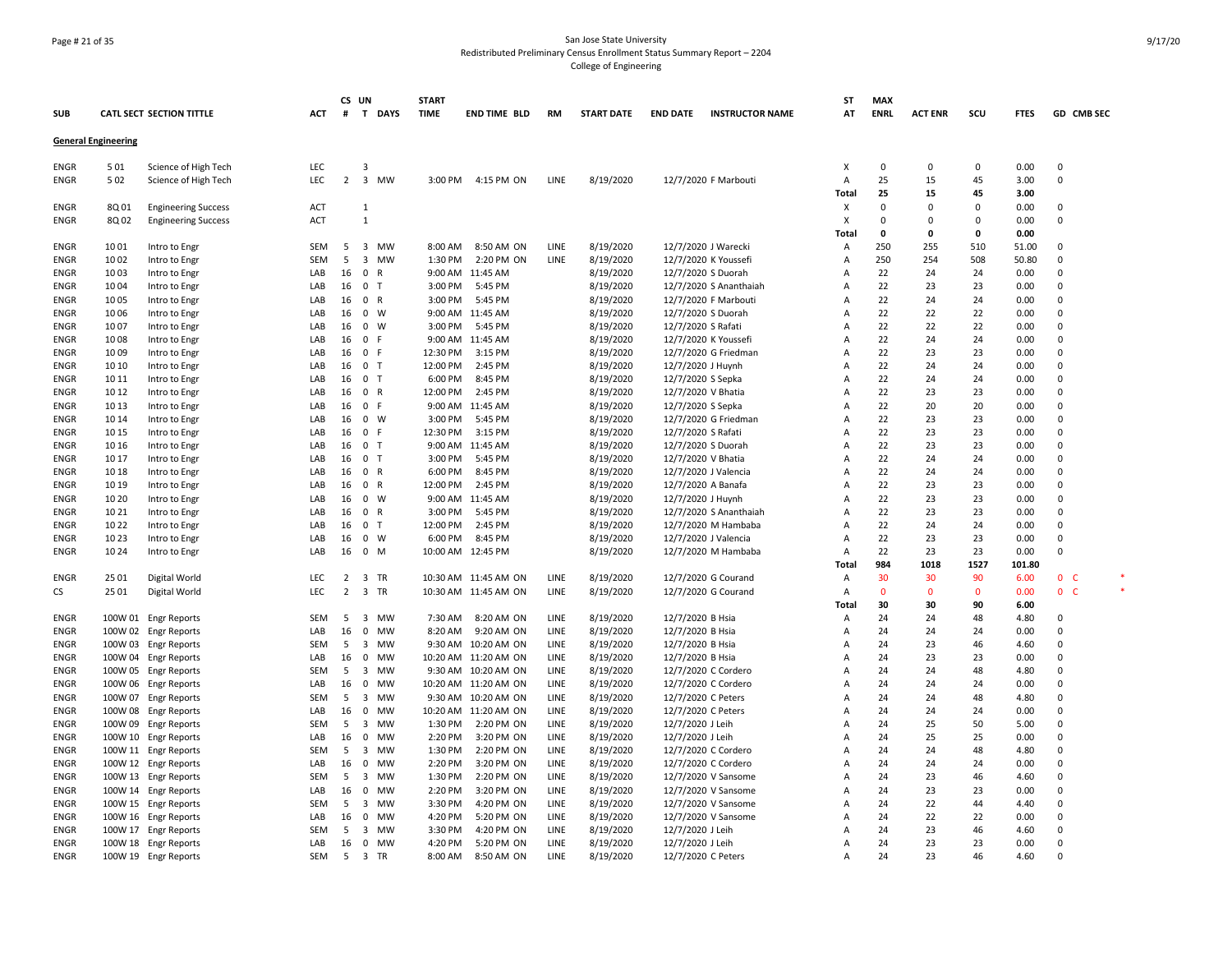# Page # 22 of 35 San Jose State University Redistributed Preliminary Census Enrollment Status Summary Report – 2204 College of Engineering

|             |         |                                              |            | CS UN          |                               | <b>START</b> |                      |      |                   |                    |                           | ST             | <b>MAX</b>  |                |                         |             |               |
|-------------|---------|----------------------------------------------|------------|----------------|-------------------------------|--------------|----------------------|------|-------------------|--------------------|---------------------------|----------------|-------------|----------------|-------------------------|-------------|---------------|
| <b>SUB</b>  |         | <b>CATL SECT SECTION TITTLE</b>              | ACT        | #              | T DAYS                        | <b>TIME</b>  | <b>END TIME BLD</b>  | RM   | <b>START DATE</b> | <b>END DATE</b>    | <b>INSTRUCTOR NAME</b>    | AT             | <b>ENRL</b> | <b>ACT ENR</b> | scu                     | <b>FTES</b> | GD CMB SEC    |
| ENGR        |         | 100W 20 Engr Reports                         | LAB        | 16             | 0 TR                          |              | 8:50 AM 10:20 AM ON  | LINE | 8/19/2020         | 12/7/2020 C Peters |                           | A              | 24          | 23             | 23                      | 0.00        | $\mathbf 0$   |
| ENGR        |         | 100W 21 Engr Reports                         | SEM        | 5              | 3 <sub>T</sub>                |              | 11:00 AM 12:50 PM ON | LINE | 8/19/2020         | 12/7/2020 S Knapp  |                           | Α              | 24          | 24             | 48                      | 4.80        | 0             |
| ENGR        |         | 100W 22 Engr Reports                         | LAB        | 16             | 0 R                           | 11:00 AM     | 1:50 PM ON           | LINE | 8/19/2020         | 12/7/2020 S Knapp  |                           | A              | 24          | 24             | 24                      | 0.00        | $\Omega$      |
| ENGR        |         | 100W 23 Engr Reports                         | <b>SEM</b> | 5              | 3 R                           | 11:00 AM     | 12:50 PM ON          | LINE | 8/19/2020         |                    | 12/7/2020 C Bankston      | A              | 24          | 24             | 48                      | 4.80        | 0             |
| <b>ENGR</b> |         | 100W 24 Engr Reports                         | LAB        | 16             | 0 <sub>T</sub>                | 11:00 AM     | 1:50 PM ON           | LINE | 8/19/2020         |                    | 12/7/2020 C Bankston      | A              | 24          | 24             | 24                      | 0.00        | $\Omega$      |
| <b>ENGR</b> |         | 100W 25 Engr Reports                         | SEM        |                | 5 3 T                         | 2:00 PM      | 3:50 PM ON           | LINE | 8/19/2020         | 12/7/2020 S Knapp  |                           | A              | 24          | 24             | 48                      | 4.80        | $\Omega$      |
| ENGR        |         | 100W 26 Engr Reports                         | LAB        |                | 16 0 R                        | 2:00 PM      | 4:50 PM ON           | LINE | 8/19/2020         | 12/7/2020 S Knapp  |                           | A              | 24          | 24             | 24                      | 0.00        | $\Omega$      |
| <b>ENGR</b> |         | 100W 27 Engr Reports                         | <b>SEM</b> | 5              | 3 R                           | 2:00 PM      | 3:50 PM ON           | LINE | 8/19/2020         | 12/7/2020 S Knapp  |                           | $\overline{A}$ | 24          | 24             | 48                      | 4.80        | $\Omega$      |
| <b>ENGR</b> |         | 100W 28 Engr Reports                         | LAB        | 16             | 0 <sub>T</sub>                | 2:00 PM      | 4:50 PM ON           | LINE | 8/19/2020         | 12/7/2020 S Knapp  |                           | $\overline{A}$ | 24          | 24             | 24                      | 0.00        | $\Omega$      |
| ENGR        |         | 100W 29 Engr Reports                         | SEM        | 5              | 3 TR                          | 5:00 PM      | 5:50 PM ON           | LINE | 8/19/2020         | 12/7/2020 H Eisips |                           | A              | 24          | 28             | 56                      | 5.60        | $\Omega$      |
| <b>ENGR</b> |         | 100W 30 Engr Reports                         | LAB        | 16             | $\mathbf 0$<br>TR             | 5:50 PM      | 7:20 PM ON           | LINE | 8/19/2020         | 12/7/2020 H Eisips |                           | A              | 24          | 28             | 28                      | 0.00        | 0             |
| ENGR        |         | 100W 31 Engr Reports                         | <b>SEM</b> | 5              | 3 TR                          | 6:00 PM      | 6:50 PM ON           | LINE | 8/19/2020         |                    | 12/7/2020 S Evans-Wemusa  | A              | 24          | 24             | 48                      | 4.80        | $\mathbf 0$   |
| <b>ENGR</b> |         | 100W 32 Engr Reports                         | LAB        | 16             | 0 TR                          | 6:50 PM      | 8:20 PM ON           | LINE | 8/19/2020         |                    | 12/7/2020 S Evans-Wemusa  | A              | 24          | 24             | 24                      | 0.00        | 0             |
| ENGR        |         | 100W 33 Engr Reports                         | <b>SEM</b> | 5              | 3 F                           |              | 9:30 AM 11:10 AM ON  | LINE | 8/19/2020         |                    | 12/7/2020 S Evans-Wemusa  | A              | 24          | 25             | 50                      | 5.00        | $\Omega$      |
| ENGR        |         | 100W 34 Engr Reports                         | LAB        | 16             | $\mathbf 0$<br>-F             | 1:00 PM      | 2:40 PM ON           | LINE | 8/19/2020         |                    | 12/7/2020 S Evans-Wemusa  | A              | 24          | 25             | 25                      | 0.00        | $\Omega$      |
| <b>ENGR</b> |         |                                              | <b>SEM</b> | 5              | 3 F                           |              | 9:30 AM 11:10 AM ON  | LINE | 8/19/2020         |                    | 12/7/2020 A Petrosyan     | A              | 24          | 25             | 50                      | 5.00        | $\Omega$      |
|             |         | 100W 35 Engr Reports<br>100W 36 Engr Reports | LAB        | 16             | 0 F                           | 1:00 PM      | 2:40 PM ON           | LINE |                   | 12/7/2020          |                           | A              | 24          | 25             | 25                      | 0.00        | 0             |
| ENGR        |         |                                              |            |                |                               |              |                      |      | 8/19/2020         |                    |                           |                |             |                |                         |             | $\Omega$      |
| <b>ENGR</b> |         | 100W 37 Engr Reports                         | SEM        | 5              | 3 TR                          | 3:00 PM      | 3:50 PM ON           | LINE | 8/19/2020         |                    | 12/7/2020 B Murphy-Wesley | Α              | 24          | 24             | 48                      | 4.80        | $\Omega$      |
| <b>ENGR</b> |         | 100W 38 Engr Reports                         | LAB        | 16             | 0 TR                          | 3:50 PM      | 5:20 PM ON           | LINE | 8/19/2020         |                    | 12/7/2020 B Murphy-Wesley | А              | 24          | 24             | 24                      | 0.00        |               |
| ENGR        |         | 100W 39 Engr Reports                         | <b>SEM</b> | 5              | 3 F                           |              | 9:30 AM 11:10 AM ON  | LINE | 8/19/2020         |                    | 12/7/2020 B Murphy-Wesley | A              | 24          | 28             | 56                      | 5.60        | 0<br>$\Omega$ |
| ENGR        |         | 100W 40 Engr Reports                         | LAB        | 16             | $\mathbf 0$<br>F              | 1:00 PM      | 2:40 PM ON           | LINE | 8/19/2020         | 12/7/2020          |                           | A              | 24          | 28             | 28                      | 0.00        |               |
| ENGR        |         | 100W 41 Engr Reports                         | <b>SEM</b> | 5              | 3 MW                          | 6:00 PM      | 6:50 PM ON           | LINE | 8/19/2020         |                    | 12/7/2020 V Sansome       | A              | 24          | 24             | 48                      | 4.80        | 0             |
| <b>ENGR</b> |         | 100W 42 Engr Reports                         | LAB        | 16             | 0 MW                          | 6:50 PM      | 8:20 PM ON           | LINE | 8/19/2020         |                    | 12/7/2020 V Sansome       | A              | 24          | 24             | 24                      | 0.00        | $\Omega$      |
| ENGR        |         | 100W 43 Engr Reports                         | SEM        | 5              | 3<br>MW                       | 6:00 PM      | 6:50 PM ON           | LINE | 8/19/2020         |                    | 12/7/2020 S Evans-Wemusa  | A              | 24          | 24             | 48                      | 4.80        | 0             |
| ENGR        |         | 100W 44 Engr Reports                         | LAB        | 16             | $\mathbf 0$<br>MW             | 6:50 PM      | 8:20 PM ON           | LINE | 8/19/2020         |                    | 12/7/2020 S Evans-Wemusa  | Α              | 24          | 24             | 24                      | 0.00        | $\Omega$      |
| <b>ENGR</b> |         | 100W 45 Engr Reports                         | <b>SEM</b> | 5              | $\overline{3}$<br><b>MW</b>   | 6:00 PM      | 6:50 PM ON           | LINE | 8/19/2020         | 12/7/2020 S Tran   |                           | A              | 24          | 20             | 40                      | 4.00        | $\Omega$      |
| <b>ENGR</b> |         | 100W 46 Engr Reports                         | LAB        | 16             | $\mathbf 0$<br><b>MW</b>      | 6:50 PM      | 8:20 PM ON           | LINE | 8/19/2020         | 12/7/2020 S Tran   |                           | Α              | 24          | 20             | 20                      | 0.00        | 0             |
| ENGR        |         | 100W 47 Engr Reports                         | SEM        | 5              | 3<br>TR                       | 8:00 AM      | 8:50 AM ON           | LINE | 8/19/2020         |                    | 12/7/2020 B Murphy-Wesley | A              | 24          | 24             | 48                      | 4.80        | $\Omega$      |
| <b>ENGR</b> |         | 100W 48 Engr Reports                         | LAB        | 16             | $\mathbf 0$<br>TR             | 8:50 AM      | 10:20 AM ON          | LINE | 8/19/2020         |                    | 12/7/2020 B Murphy-Wesley | A              | 24          | 24             | 24                      | 0.00        | 0             |
| <b>ENGR</b> |         | 100W 49 Engr Reports                         | <b>SEM</b> | 5              | $\overline{3}$<br>TR          | 6:00 PM      | 6:50 PM ON           | LINE | 8/19/2020         |                    | 12/7/2020 A Petrosyan     | A              | 24          | 26             | 52                      | 5.25        | $\mathbf{1}$  |
| ENGR        |         | 100W 50 Engr Reports                         | LAB        | 16             | $\mathbf 0$<br>TR             | 6:50 PM      | 8:20 PM ON           | LINE | 8/19/2020         |                    | 12/7/2020 A Petrosyan     | A              | 24          | 26             | 26                      | 0.00        | $\mathbf{1}$  |
| ENGR        |         | 100W 51 Engr Reports                         | <b>SEM</b> | 5              | 3 MW                          | 3:00 PM      | 3:50 PM ON           | LINE | 8/19/2020         | 12/7/2020 S Tran   |                           | A              | 24          | 24             | 48                      | 4.80        | 0             |
| <b>ENGR</b> |         | 100W 52 Engr Reports                         | LAB        | 16             | 0<br>MW                       | 3:50 PM      | 5:20 PM ON           | LINE | 8/19/2020         | 12/7/2020 S Tran   |                           | $\overline{A}$ | 24          | 24             | 24                      | 0.00        | $\Omega$      |
| <b>ENGR</b> |         | 100W 53 Engr Reports                         | <b>SEM</b> | 5              | $\overline{3}$<br>F           |              | 9:30 AM 11:10 AM ON  | LINE | 8/19/2020         |                    | 12/7/2020 T Wrappe        | Α              | 24          | 24             | 48                      | 4.80        | $\Omega$      |
| ENGR        |         | 100W 54 Engr Reports                         | LAB        |                | 16 0 F                        |              | 11:10 AM 12:30 PM ON | LINE | 8/19/2020         |                    | 12/7/2020 T Wrappe        | A              | 24          | 24             | 24                      | 0.00        | $\Omega$      |
|             |         |                                              |            |                |                               |              |                      |      |                   |                    |                           | Total          | 1296        | 1302           | 1953                    | 130.25      |               |
| <b>ENGR</b> | 102 01  | Renew Energy Engineering                     | <b>LEC</b> | 2              | $\overline{\mathbf{3}}$<br>TR | 4:30 PM      | 5:45 PM ON           | LINE | 8/19/2020         |                    | 12/7/2020   Tyukhov       | Α              | 25          | 13             | 39                      | 2.60        | $\mathbf 0$   |
|             |         |                                              |            |                |                               |              |                      |      |                   |                    |                           | Total          | 25          | 13             | 39                      | 2.60        |               |
| <b>ENGR</b> | 120 01  | Prog for Soc Sci                             | <b>LEC</b> | $\overline{2}$ | $\overline{\mathbf{3}}$<br>TR |              | 12:00 PM 1:15 PM ON  | LINE | 8/19/2020         | 12/7/2020 V Carr   |                           | A              | 40          | 40             | 120                     | 8.15        | 3             |
| <b>ENGR</b> | 120 02  | Prog for Soc Sci                             | LEC        |                | 3                             |              |                      |      |                   |                    |                           | X              | 0           | $\Omega$       | $\mathbf 0$             | 0.00        | $\Omega$      |
|             |         |                                              |            |                |                               |              |                      |      |                   |                    |                           | Total          | 40          | 40             | 120                     | 8.15        |               |
| ENGR        | 121 01  | Algo. for Soc Sci                            | <b>LEC</b> |                | 2 3 TR                        | 1:30 PM      | 2:45 PM ON           | LINE | 8/19/2020         | 12/7/2020 M Orang  |                           | A              | 30          | 17             | 51                      | 3.45        | 1             |
|             |         |                                              |            |                |                               |              |                      |      |                   |                    |                           | Total          | 30          | 17             | 51                      | 3.45        |               |
| <b>ENGR</b> | 12201   | R for Soc Sci                                | <b>LEC</b> | $\overline{2}$ | $\overline{3}$<br><b>MW</b>   | 3:00 PM      | 4:15 PM ON           | LINE | 8/19/2020         | 12/7/2020 M Jones  |                           | $\overline{A}$ | 30          | 21             | 63                      | 4.50        | 6             |
|             |         |                                              |            |                |                               |              |                      |      |                   |                    |                           | <b>Total</b>   | 30          | 21             | 63                      | 4.50        |               |
| ENGR        |         | 160SL 01 EPICS UD                            | LAB        |                | $\mathbf{1}$                  |              |                      |      |                   |                    |                           | х              | 0           | $\Omega$       | 0                       | 0.00        | $\Omega$      |
|             |         |                                              |            |                |                               |              |                      |      |                   |                    |                           | Total          | 0           | $\Omega$       | $\mathbf 0$             | 0.00        |               |
| <b>ENGR</b> | 180 01  | <b>Indiv Studies</b>                         | SUP        | 36             | 3 TBA                         |              |                      |      | 8/19/2020         | 12/7/2020 P Hsu    |                           | Α              | 36          | $\mathbf{1}$   | 3                       | 0.20        | $\Omega$      |
| ENGR        | 180 02  | <b>Indiv Studies</b>                         | <b>SUP</b> | 36             | $\overline{2}$<br>TBA         |              |                      |      | 8/19/2020         | 12/7/2020 P Hsu    |                           | Α              | 20          | 0              | $\mathbf 0$             | 0.00        | $\mathsf 0$   |
| ENGR        | 180 03  | <b>Indiv Studies</b>                         | SUP        | 36             | 1 TBA                         |              |                      |      | 8/19/2020         | 12/7/2020 P Hsu    |                           | A              | 35          | $\Omega$       | $\mathbf 0$             | 0.00        | $\Omega$      |
|             |         |                                              |            |                |                               |              |                      |      |                   |                    |                           | Total          | 91          | 1              | $\overline{\mathbf{3}}$ | 0.20        |               |
| <b>ENGR</b> | 195A 01 | Glob/Soc Iss Engr                            | LEC        |                | $1 \quad 1 \quad F$           |              | 10:30 AM 11:45 AM ON | LINE | 8/19/2020         | 12/7/2020 L Zou    |                           | Α              | 150         | 147            | 147                     | 9.80        | $\mathbf 0$   |
| ENGR        | 195A 02 | Glob/Soc Iss Engr                            | <b>LEC</b> | 1              | 1 F                           | 12:00 PM     | 1:15 PM ON           | LINE | 8/19/2020         | 12/7/2020 L Zou    |                           | A              | 150         | 99             | 99                      | 6.60        | 0             |
| <b>ENGR</b> | 195A03  | Glob/Soc Iss Engr                            | <b>LEC</b> |                | 1 1 F                         | 1:30 PM      | 2:45 PM ON           | LINE | 8/19/2020         | 12/7/2020 L Zou    |                           | A              | 150         | 161            | 161                     | 10.73       | $\Omega$      |
| <b>ENGR</b> | 195B01  | Glob/Soc Iss Engr                            | <b>LEC</b> |                | 1 1 F                         | 1:00 PM      | 2:15 PM ON           | LINE | 8/19/2020         |                    |                           | A              | 150         | 83             | 83                      | 5.53        | $\Omega$      |
|             |         |                                              |            |                |                               |              |                      |      |                   |                    | 12/7/2020 K Yrigoyen      |                |             |                |                         |             |               |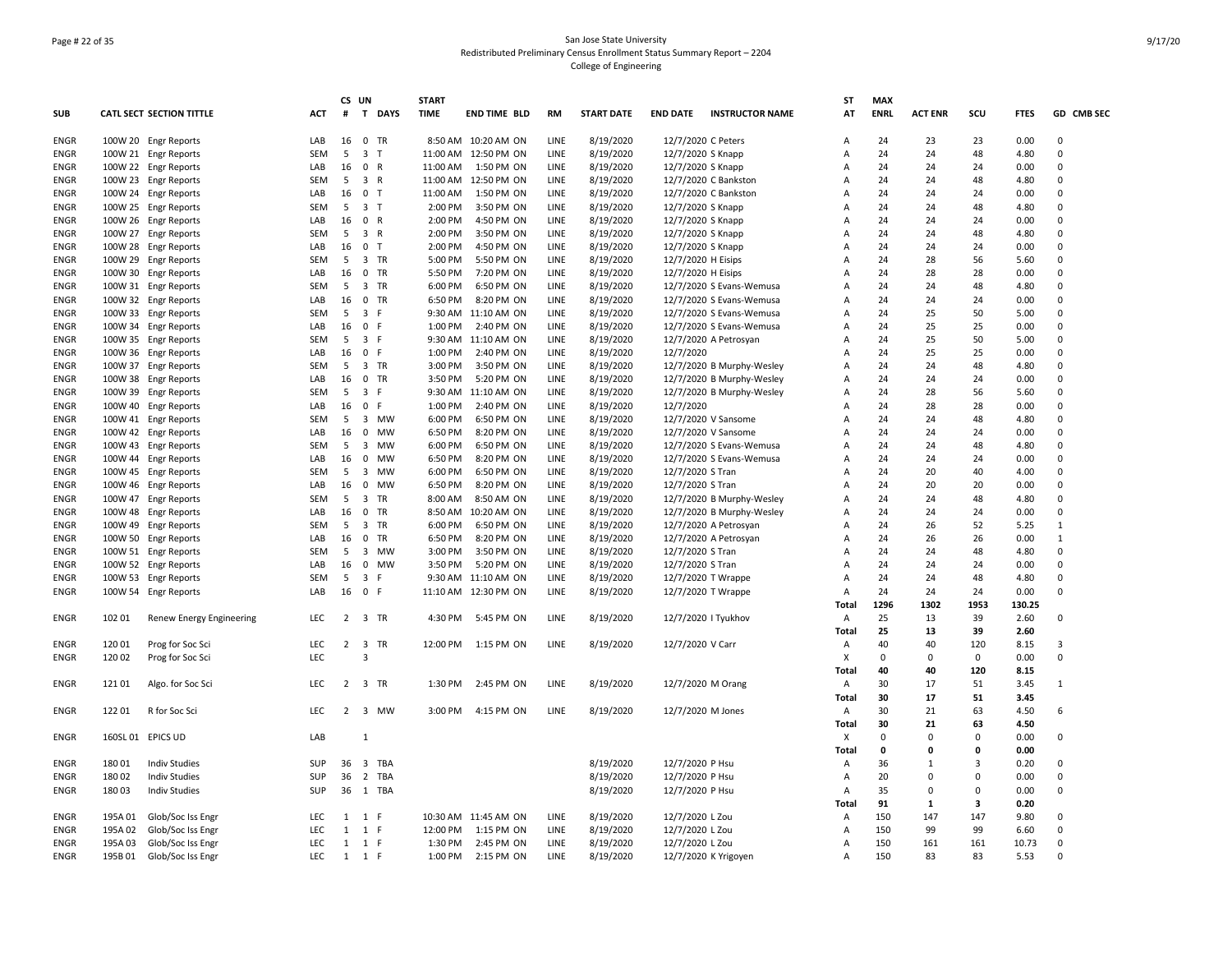# Page # 23 of 35 San Jose State University Redistributed Preliminary Census Enrollment Status Summary Report – 2204 College of Engineering

|             |         |                                  |            | CS UN          |                       | <b>START</b> |                     |           |                   |                 |                                  | <b>ST</b> | <b>MAX</b>  |                |          |             |            |
|-------------|---------|----------------------------------|------------|----------------|-----------------------|--------------|---------------------|-----------|-------------------|-----------------|----------------------------------|-----------|-------------|----------------|----------|-------------|------------|
| <b>SUB</b>  |         | <b>CATL SECT SECTION TITTLE</b>  | <b>ACT</b> |                | <b>DAYS</b>           | <b>TIME</b>  | <b>END TIME BLD</b> | <b>RM</b> | <b>START DATE</b> | <b>END DATE</b> | <b>INSTRUCTOR NAME</b>           | AT        | <b>ENRL</b> | <b>ACT ENR</b> | SCU      | <b>FTES</b> | GD CMB SEC |
|             |         |                                  |            |                |                       |              |                     |           |                   |                 |                                  | Total     | 600         | 490            | 490      | 32.67       |            |
| <b>ENGR</b> | 195C 01 | Inter Sr Proj I                  | SEM        |                | 3                     |              |                     |           |                   |                 |                                  | x         |             | $\Omega$       | 0        | 0.00        | 0          |
|             |         |                                  |            |                |                       |              |                     |           |                   |                 |                                  | Total     | $\Omega$    | 0              | 0        | 0.00        |            |
| ENGR        |         | 200W 01 Engr Grad Reports        | LEC        | 2              | 3 <sub>1</sub>        | 7:00 PM      | 9:45 PM ON          | LINE      | 8/19/2020         |                 | 12/7/2020 M Highby               | A         | 15          | 9              | 27       | 2.25        | 9          |
|             |         |                                  |            |                |                       |              |                     |           |                   |                 |                                  | Total     | 15          | 9              | 27       | 2.25        |            |
| <b>ENGR</b> | 201 01  | <b>Engr Analysis</b>             | <b>SEM</b> | 5              | 3 M                   | 6:00 PM      | 8:45 PM ON          | LINE      | 8/19/2020         |                 | 12/7/2020 M Khosravi             | A         | 25          | 10             | 30       | 2.50        | 10         |
|             |         |                                  |            |                |                       |              |                     |           |                   |                 |                                  | Total     | 25          | 10             | 30       | 2.50        |            |
| <b>ENGR</b> | 295A 01 | Master Project I                 | <b>LEC</b> | $\overline{2}$ | 3 F                   | 5:00 PM      | 7:50 PM ON          | LINE      | 8/19/2020         |                 | 12/7/2020 M Hambaba              | A         | 25          | 10             | 30       | 2.50        | 10         |
|             |         |                                  |            |                |                       |              |                     |           |                   |                 |                                  | Total     | 25          | 10             | 30       | 2.50        |            |
| <b>ENGR</b> | 295B01  | Master Project II                | LEC        | 1              | 3 F                   | 1:00 PM      | 3:45 PM ON          | LINE      | 8/19/2020         |                 | 12/7/2020 M Hambaba              | A         | 25          | $\mathbf{1}$   | 3        | 0.25        | 1          |
|             |         |                                  |            |                |                       |              |                     |           |                   |                 |                                  | Total     | 25          |                | з        | 0.25        |            |
| ENGR        | 297D 01 | <b>Topics Emerge Tech</b>        | <b>LEC</b> | $\overline{2}$ | 3 <sub>T</sub>        | 4:00 PM      | 6:45 PM ON          | LINE      | 8/19/2020         |                 | 12/7/2020 M Hambaba              | A         | 25          | 9              | 27       | 2.25        | 9          |
|             |         |                                  |            |                |                       |              |                     |           |                   |                 |                                  | Total     | 25          | 9              | 27       | 2.25        |            |
| ENGR        | 298 01  | Master's Project                 | LAB        | 16             | 2 F                   | 5:00 PM      | 7:45 PM ON          | LINE      | 8/19/2020         | 12/7/2020       |                                  | Α         | 30          | $\Omega$       | 0        | 0.00        | 0          |
|             |         |                                  |            |                |                       |              |                     |           |                   |                 |                                  | Total     | 30          | 0              | 0        | 0.00        |            |
| <b>ENGR</b> | 298101  | <b>MSE Internship Experience</b> | <b>SUP</b> | 48             | TBA<br>$\overline{3}$ |              |                     |           | 8/19/2020         | 12/7/2020       |                                  | Α         | 24          | 0              | $\Omega$ | 0.00        | 0          |
| <b>ENGR</b> | 298102  | <b>MSE Internship Experience</b> | SUP        | 48             | TBA<br>$\overline{2}$ |              |                     |           | 8/19/2020         | 12/7/2020       |                                  | Α         | 20          | 0              | $\Omega$ | 0.00        | 0          |
| <b>ENGR</b> | 298103  | MSE Internship Experience        | SUP        | 48             | TBA<br>1              |              |                     |           | 8/19/2020         | 12/7/2020       |                                  |           | 20          | $\Omega$       | 0        | 0.00        | $\Omega$   |
|             |         |                                  |            |                |                       |              |                     |           |                   |                 |                                  | Total     | 64          | 0              | 0        | 0.00        |            |
| <b>ENGR</b> | 29901   | <b>Masters Thesis</b>            | <b>SUP</b> | 25             | TBA<br>1              |              |                     |           | 8/19/2020         | 12/7/2020       |                                  | Α         | 30          | 0              | 0        | 0.00        | 0          |
| <b>ENGR</b> | 29902   | <b>Masters Thesis</b>            | <b>SUP</b> | 25             | 2 TBA                 |              |                     |           | 8/19/2020         | 12/7/2020       |                                  | A         | 25          | $\Omega$       | $\Omega$ | 0.00        | 0          |
| <b>ENGR</b> | 299 03  | <b>Masters Thesis</b>            | <b>SUP</b> | 25             | TBA<br>3              |              |                     |           | 8/19/2020         | 12/7/2020       |                                  |           | 25          | 0              | $\Omega$ | 0.00        | $\Omega$   |
|             |         |                                  |            |                |                       |              |                     |           |                   |                 |                                  | Total     | 80          | 0              | 0        | 0.00        |            |
|             |         |                                  |            |                |                       |              |                     |           |                   |                 | <b>General Engineering Total</b> |           | 3440        | 2986           | 4498     | 302.37      |            |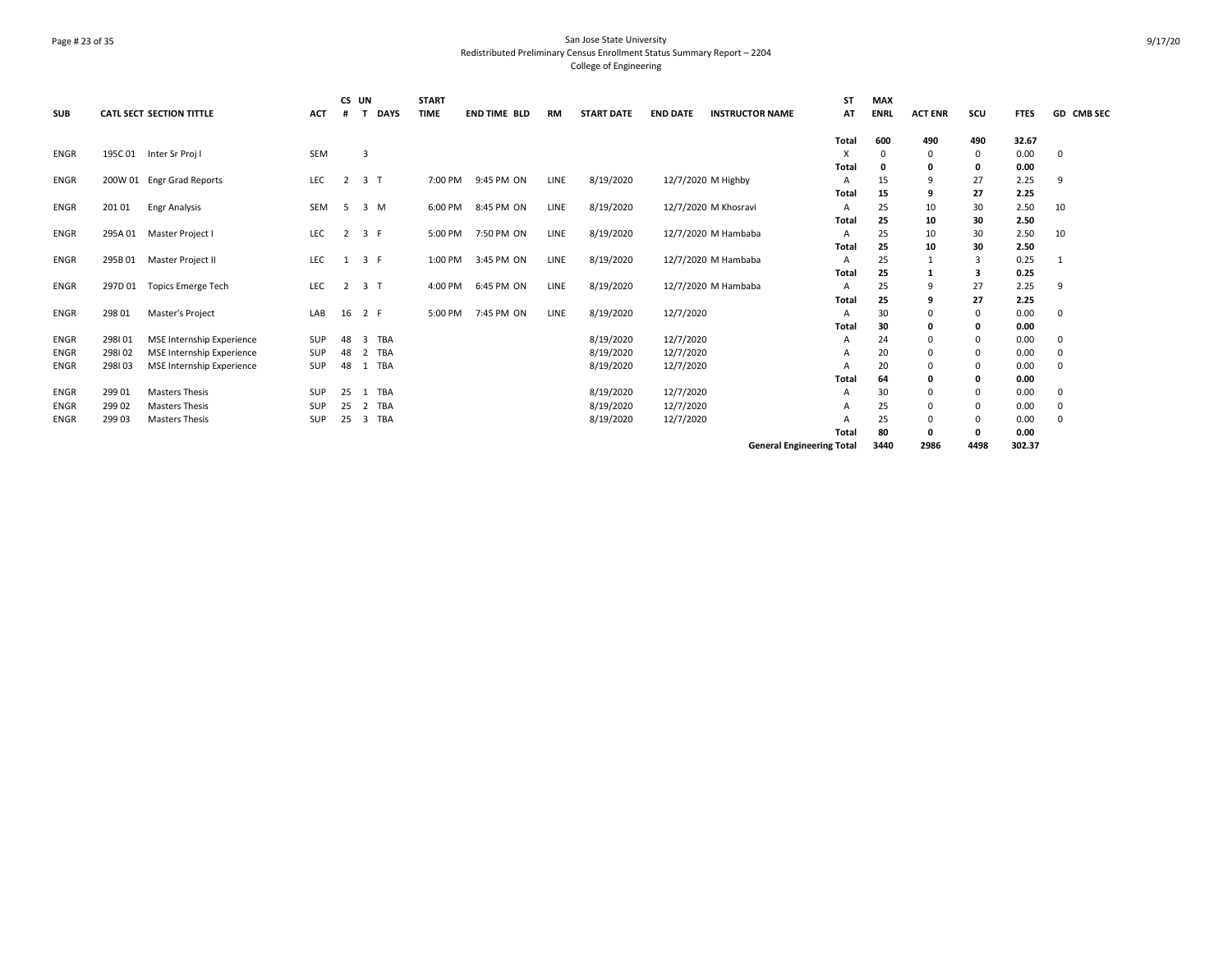# Page # 24 of 35 San Jose State University Redistributed Preliminary Census Enrollment Status Summary Report – 2204 College of Engineering

| <b>SUB</b>  |        | <b>CATL SECT SECTION TITTLE</b>             | <b>ACT</b> | #              | CS UN<br>T DAYS         | <b>START</b><br><b>TIME</b> | <b>END TIME BLD</b> | <b>RM</b>   | <b>START DATE</b> | <b>END DATE</b>    | <b>INSTRUCTOR NAME</b>     | ST<br>AT                  | <b>MAX</b><br><b>ENRL</b> | <b>ACT ENR</b> | SCU          | <b>FTES</b>  | GD CMB SEC     |         |
|-------------|--------|---------------------------------------------|------------|----------------|-------------------------|-----------------------------|---------------------|-------------|-------------------|--------------------|----------------------------|---------------------------|---------------------------|----------------|--------------|--------------|----------------|---------|
|             |        | <b>Industrial &amp; Systems Engineering</b> |            |                |                         |                             |                     |             |                   |                    |                            |                           |                           |                |              |              |                |         |
| ISE         | 102 01 | <b>Engr Econ Systems</b>                    | SEM        |                | 4 3 TR                  | 1:30 PM                     | 2:45 PM ON          | LINE        | 8/19/2020         |                    | 12/7/2020 D Nathan-Roberts | Α<br>Total                | 110<br>110                | 49<br>49       | 147<br>147   | 9.80<br>9.80 | $\mathbf 0$    |         |
| ISE         | 114 01 | Safety Engr                                 | SEM        |                | 4 3 T                   | 6:00 PM                     | 8:45 PM ON          | LINE        | 8/19/2020         |                    | 12/7/2020 C Foster         | $\mathsf{A}$              | 65                        | 34             | 102          | 7.05         | 5              |         |
|             |        |                                             |            |                |                         |                             |                     |             |                   |                    |                            | Total                     | 65                        | 34             | 102          | 7.05         |                |         |
| ISE         | 115 01 | Lean Intgr Mfg                              | SEM        | $\overline{4}$ | 3 TR                    | 6:00 PM                     | 6:55 PM ON          | LINE        | 8/19/2020         | 12/7/2020 T Pham   |                            | $\mathsf{A}$              | 40                        | 18             | 36           | 3.60         | 0              |         |
| <b>ISE</b>  | 115 02 | Lean Intgr Mfg                              | LAB        | 16             | 0 <sub>T</sub>          | 7:00 PM                     | 9:45 PM ON          | LINE        | 8/19/2020         | 12/7/2020 T Pham   |                            | A                         | 20                        | 17             | 17           | 0.00         | $\mathsf 0$    |         |
| ISE         | 115 03 | Lean Intgr Mfg                              | LAB        |                | 16 0 R                  | 7:00 PM                     | 9:45 PM ON          | LINE        | 8/19/2020         | 12/7/2020 T Pham   |                            | A                         | 20                        | 1              | 1            | 0.00         | $\mathbf 0$    |         |
|             |        |                                             |            |                |                         |                             |                     |             |                   |                    |                            | Total                     | 80                        | 36             | 54           | 3.60         |                |         |
| ISE         | 130 01 | <b>Engr Statistics</b>                      | LEC        | $\overline{4}$ | 3 TR                    |                             | 9:00 AM 10:15 AM ON | LINE        | 8/19/2020         | 12/7/2020 N Patel  |                            | A                         | 180                       | 164            | 492          | 33.60        | 16             |         |
|             |        |                                             |            |                |                         |                             |                     |             |                   |                    |                            | Total                     | 180                       | 164            | 492          | 33.60        |                |         |
| <b>ISE</b>  | 135 01 | Design of Expmts                            | SEM        |                | 4 3 TR                  |                             | 12:00 PM 1:15 PM ON | LINE        | 8/19/2020         |                    | 12/7/2020 S Erdogan        | A                         | 90                        | 49             | 147          | 9.80         | $\mathbf 0$    |         |
|             |        |                                             |            |                |                         |                             |                     |             |                   |                    |                            | Total                     | 90                        | 49             | 147          | 9.80         |                |         |
| <b>ISE</b>  | 140 01 | Oper Plan & Control                         | SEM        | $\overline{4}$ | $\overline{\mathbf{3}}$ |                             |                     |             | 8/19/2020         | 12/7/2020          |                            | $\boldsymbol{\mathsf{x}}$ | $\mathbf 0$               | $\Omega$       | 0            | 0.00         | 0              |         |
| ISE         | 140 02 | Oper Plan & Control                         | SEM        | $\overline{4}$ | 3 TR                    | 4:30 PM                     | 5:45 PM ON          | LINE        | 8/19/2020         |                    | 12/7/2020 A Kumar          | $\overline{A}$            | 160                       | 77             | 231          | 17.20        | 36             |         |
|             |        |                                             |            |                |                         |                             |                     |             |                   |                    |                            | Total                     | 160                       | 77             | 231          | 17.20        |                |         |
| ISE         | 14201  | Svc Sys Engrg & Mgmt                        | SEM        | $\overline{4}$ | 3 R                     | 6:00 PM                     | 8:45 PM ON          | LINE        | 8/19/2020         | 12/7/2020 P Tam    |                            | A                         | 90                        | 38             | 114          | 7.60         | $\mathbf 0$    |         |
|             |        |                                             |            |                |                         |                             |                     |             |                   |                    |                            | Total                     | 90                        | 38             | 114          | 7.60         |                |         |
| ISE         | 15101  | Intro Engr Mgmt                             | SEM        |                | 2 3 MW                  | 4:30 PM                     | 5:45 PM ON          | LINE        | 8/19/2020         |                    | 12/7/2020 J Flahaux        | $\overline{A}$            | 90                        | 47             | 141          | 9.40         | $\Omega$       |         |
|             |        |                                             |            |                |                         |                             |                     |             |                   |                    |                            | <b>Total</b>              | 90                        | 47             | 141          | 9.40         |                |         |
| <b>ISE</b>  | 161 01 | Med Err Sfty Engr                           | <b>LEC</b> |                | 2 3 W                   | 6:00 PM                     | 8:45 PM ON          | LINE        | 8/19/2020         |                    | 12/7/2020 A James          | $\overline{A}$            | 20                        | 8              | 24           | 1.60         | $\mathbf 0$    |         |
|             |        |                                             |            |                |                         |                             |                     |             |                   |                    |                            | Total                     | 20                        | 8              | 24           | 1.60         |                |         |
| ISE         | 162 01 | <b>Engr Stat Analysis</b>                   | <b>LEC</b> |                | 1 2 W                   | 4:30 PM                     | 5:20 PM ON          | LINE        | 8/19/2020         | 12/7/2020 S Amin   |                            | A                         | $\mathbf{0}$              | 56             | 56           | 7.50         | $1\quad C$     |         |
|             |        |                                             |            |                |                         |                             |                     |             |                   |                    |                            | Total                     | 0                         | 56             | 56           | 7.50         |                |         |
| ISE         | 164 01 | Comp & Hum Interact                         | SEM        | $\overline{4}$ | 3 M                     | 6:00 PM                     | 8:45 PM ON          | LINE        | 8/19/2020         |                    | 12/7/2020 A Moallem        | Α                         | 90                        | 89             | 267          | 17.85        | $\mathbf{1}$   |         |
|             |        |                                             |            |                |                         |                             |                     |             |                   |                    |                            | Total                     | 90                        | 89             | 267          | 17.85        |                |         |
| ISE         | 16701  | <b>Sys Simulation</b>                       | SEM        | $\overline{4}$ | 3 M                     | 6:00 PM                     | 7:45 PM ON          | LINE        | 8/19/2020         |                    | 12/7/2020 K Mabrouk        | A                         | 60                        | 49             | 98           | 10.25        | 9              |         |
| <b>ISE</b>  | 16702  | <b>Sys Simulation</b>                       | LAB        | 16             | $\overline{0}$<br>M     | 12:00 PM                    | 2:45 PM ON          | <b>LINE</b> | 8/19/2020         |                    | 12/7/2020 K Mabrouk        | $\overline{A}$            | 30                        | 22             | 22           | 0.00         | $\overline{4}$ |         |
| ISE         | 16703  | <b>Sys Simulation</b>                       | LAB        |                | 16 0 M                  | 3:00 PM                     | 5:45 PM ON          | LINE        | 8/19/2020         |                    | 12/7/2020 K Mabrouk        | Α                         | 30                        | 27             | 27           | 0.00         | 5              |         |
|             |        |                                             |            |                |                         |                             |                     |             |                   |                    |                            | Total                     | 120                       | 98             | 147          | 10.25        |                |         |
| ISE         | 180 01 | <b>Individ Studies</b>                      | SUP        | 36             | 1 TBA                   |                             | ON                  | LINE        | 8/19/2020         |                    | 12/7/2020 L Freund         | Α                         | 35                        | 3              | 3            | 0.20         | 0              |         |
| <b>ISE</b>  | 180 02 | <b>Individ Studies</b>                      | SUP        | 36             | $\overline{2}$<br>TBA   |                             | ON                  | LINE        | 8/19/2020         | 12/7/2020          |                            | Α                         | 35                        | $\Omega$       | 0            | 0.00         | $\mathbf 0$    |         |
| ISE         | 18003  | <b>Individ Studies</b>                      | SUP        | 36             | 3 TBA                   |                             | ON                  | LINE        | 8/19/2020         | 12/7/2020          |                            | A                         | 35                        | $\Omega$       | $\mathbf 0$  | 0.00         | $\Omega$       |         |
|             |        |                                             |            |                |                         |                             |                     |             |                   |                    |                            | Total                     | 105                       | 3              | з            | 0.20         |                |         |
| ISE         | 194 01 | Analytics Workshop                          | LAB        | 16             | 1 W                     | 10:30 AM                    | 1:15 PM ON          | LINE        | 8/19/2020         | 12/7/2020 Y Wei    |                            | A                         | 50                        | 22             | 22           | 1.47         | $\mathbf 0$    |         |
|             |        |                                             |            |                |                         |                             |                     |             |                   |                    |                            | <b>Total</b>              | 50                        | 22             | 22           | 1.47         |                |         |
| ISE         |        | 195A 01 Sr ISE Design I                     | LAB        |                | 16 1 F                  |                             | 9:30 AM 12:15 PM ON | LINE        | 8/19/2020         |                    | 12/7/2020 B Saeed          | A                         | 40                        | 42             | 42           | 2.80         | $\Omega$       |         |
|             |        |                                             |            |                |                         |                             |                     |             |                   |                    |                            | <b>Total</b>              | 40                        | 42             | 42           | 2.80         |                |         |
| <b>ISE</b>  | 195B01 | Sr ISE Design II                            | LAB        |                | 16 3 F                  | 1:30 PM                     | 4:15 PM ON          | LINE        | 8/19/2020         |                    | 12/7/2020 B Saeed          | A                         | 40                        | 25             | 75           | 5.00         | 0              |         |
|             |        |                                             |            |                |                         |                             |                     |             |                   |                    |                            | Total                     | 40                        | 25             | 75           | 5.00         |                |         |
| <b>ISE</b>  | 201 01 | Math Dec. & Data Sci                        | <b>LEC</b> |                | 3                       |                             |                     |             |                   |                    |                            | X                         | 0                         | $\mathbf 0$    | 0            | 0.00         | 0              |         |
| ISE         | 201 02 | Math Dec. & Data Sci                        | <b>LEC</b> | $\overline{2}$ | 3 W                     | 3:00 PM                     | 5:45 PM ON          | LINE        | 8/19/2020         | 12/7/2020 S Gupta  |                            | A                         | 80                        | 22             | 66           | 5.50         | 22             |         |
|             |        |                                             |            |                |                         |                             |                     |             |                   |                    |                            | Total                     | 80                        | 22             | 66           | 5.50         |                |         |
| ISE         | 203 80 | Agile Sys Engr                              | <b>LEC</b> |                | 2 3 TBA                 |                             | ON                  | LINE        | 8/19/2020         | 12/7/2020 J Barjis |                            | A                         | 40                        | 49             | 147          | 12.25        | 49             |         |
|             |        |                                             |            |                |                         |                             |                     |             |                   |                    |                            | Total                     | 40                        | 49             | 147          | 12.25        |                |         |
| ISE         | 210 01 | Hum Factors Des                             | SEM        |                | 5 3 T                   | 6:00 PM                     | 8:45 PM ON          | LINE        | 8/19/2020         |                    | 12/7/2020 D Nathan-Roberts | A                         | 50                        | 39             | 117          | 9.70         | 38             |         |
|             |        |                                             |            |                |                         |                             |                     |             |                   |                    |                            | Total                     | 50                        | 39             | 117          | 9.70         |                |         |
| ISE         | 21201  | Hum Factors Exp                             | SEM        |                | 5 3 R                   | 6:00 PM                     | 8:45 PM ON          | LINE        | 8/19/2020         |                    | 12/7/2020 A Kumar          | A                         | 50                        | 35             | 105          | 8.75         | 35             |         |
|             |        |                                             |            |                |                         |                             |                     |             |                   |                    |                            | Total                     | 50                        | 35             | 105          | 8.75         |                |         |
| ISE         | 21701  | Hum Cmptr Int                               | SEM        | $\overline{4}$ | 3 W                     | 6:00 PM                     | 8:45 PM ON          | LINE        | 8/19/2020         |                    | 12/7/2020 A Moallem        | A                         | 60                        | 29             | 87           | 7.20         | 28 C           |         |
| <b>CMPE</b> | 21701  | Hum Cmptr Int                               | SEM        | $\overline{4}$ | $3 \quad W$             | 6:00 PM                     | 8:45 PM ON          | LINE        | 8/19/2020         |                    | 12/7/2020 A Moallem        | $\overline{A}$            | $\mathbf{0}$              | $\mathbf{0}$   | $\mathbf{0}$ | 0.00         | 0 <sub>c</sub> | $\ast$  |
| ISE         | 21702  | Hum Cmptr Int                               | SEM        | 4              | 3 R                     | 6:00 PM                     | 8:45 PM ON          | LINE        | 8/19/2020         |                    | 12/7/2020 A Moallem        | Α                         | 60                        | 34             | 102          | 8.50         | 34 C           | $\ast$  |
| <b>CMPE</b> | 21702  | Hum Cmptr Int                               | SEM        |                | 4 3 R                   | 6:00 PM                     | 8:45 PM ON          | LINE        | 8/19/2020         |                    | 12/7/2020 A Moallem        | A                         | $\mathbf{0}$              | $\mathbf{0}$   | $\mathbf 0$  | 0.00         | 0 <sub>c</sub> | $\star$ |
|             |        |                                             |            |                |                         |                             |                     |             |                   |                    |                            | Total                     | 120                       | 63             | 189          | 15.70        |                |         |
|             |        |                                             |            |                |                         |                             |                     |             |                   |                    |                            |                           |                           |                |              |              |                |         |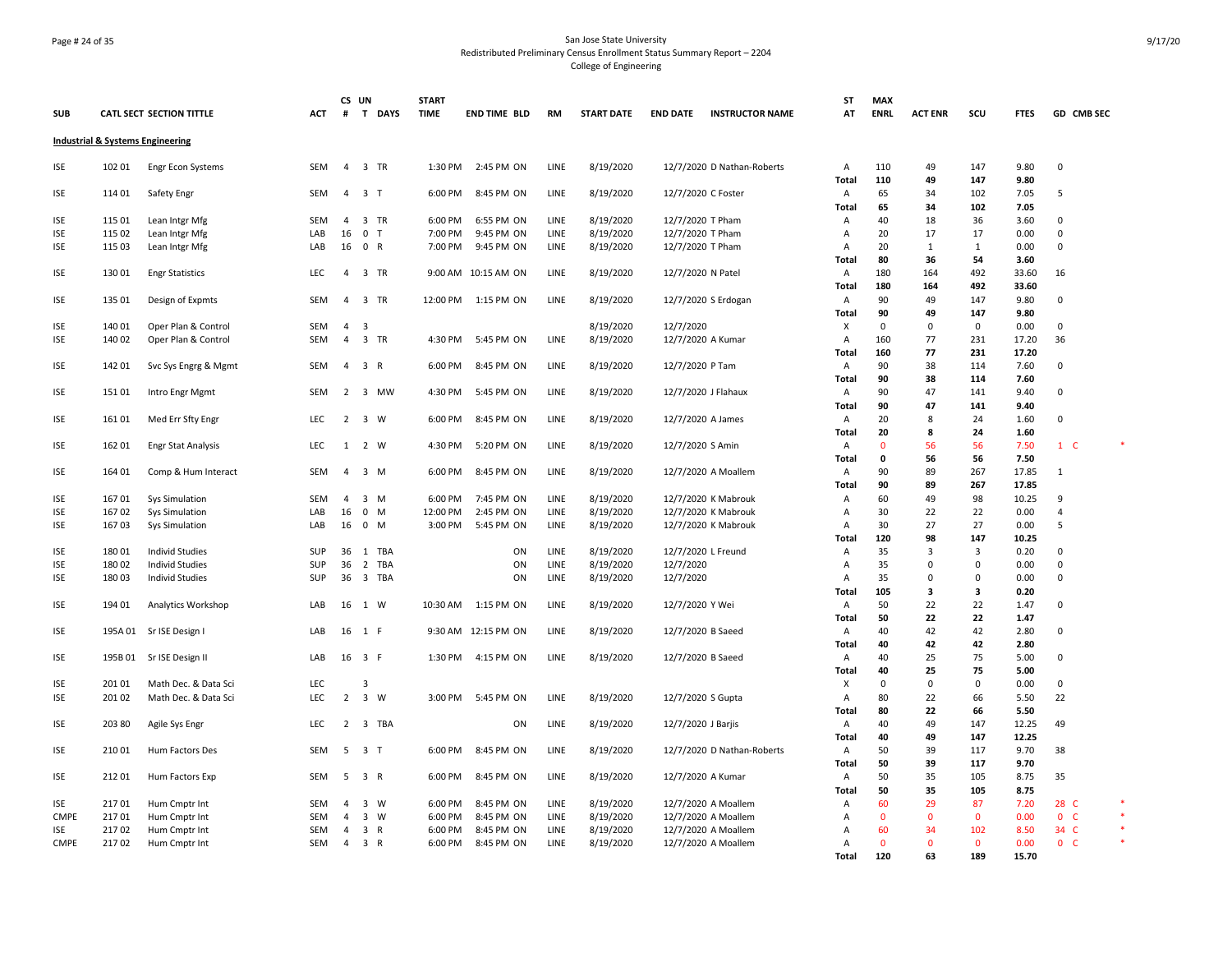### Page # 25 of 35 San Jose State University Redistributed Preliminary Census Enrollment Status Summary Report – 2204 College of Engineering

| <b>SUB</b> |        | <b>CATL SECT SECTION TITTLE</b> | <b>ACT</b> | CS UN<br>$#$ T | <b>DAYS</b>         | <b>START</b><br><b>TIME</b> | <b>END TIME BLD</b> | <b>RM</b> | <b>START DATE</b> | <b>END DATE</b>        | <b>INSTRUCTOR NAME</b>                 | <b>ST</b><br>AT | <b>MAX</b><br><b>ENRL</b> | <b>ACT ENR</b> | scu         | <b>FTES</b> | <b>GD CMB SEC</b> |
|------------|--------|---------------------------------|------------|----------------|---------------------|-----------------------------|---------------------|-----------|-------------------|------------------------|----------------------------------------|-----------------|---------------------------|----------------|-------------|-------------|-------------------|
| <b>ISE</b> | 220 01 | Int. Design II                  | LEC        | 2              | 3 M                 | 6:00 PM                     | 8:45 PM ON          | LINE      | 8/19/2020         | 12/7/2020 D Rosenberg  |                                        | Α               | 40                        | 13             | 39          | 3.25        | 13                |
|            |        |                                 |            |                |                     |                             |                     |           |                   |                        |                                        | Total           | 40                        | 13             | 39          | 3.25        |                   |
| <b>ISE</b> | 22201  | Adv Sys Engr                    | SEM        | - 5            | 3 W                 | 6:00 PM                     | 8:45 PM ON          | LINE      | 8/19/2020         | 12/7/2020 R Srinivasan |                                        | Α               | 80                        | 85             | 255         | 21.25       | 85                |
|            |        |                                 |            |                |                     |                             |                     |           |                   |                        |                                        | Total           | 80                        | 85             | 255         | 21.25       |                   |
| <b>ISE</b> | 230 01 | Adv Oper Resrch                 | SEM        | -5             | 3 W                 | 3:00 PM                     | 5:45 PM ON          | LINE      | 8/19/2020         | 12/7/2020 S Erdogan    |                                        | A               | 50                        | 19             | 57          | 4.75        | 19                |
|            |        |                                 |            |                |                     |                             |                     |           |                   |                        |                                        | Total           | 50                        | 19             | 57          | 4.75        |                   |
| <b>ISE</b> | 235 01 | Qual Assur & Relia              | <b>SEM</b> | - 5            | 3 R                 | 6:00 PM                     | 8:45 PM ON          | LINE      | 8/19/2020         | 12/7/2020 Y Wei        |                                        | A               | 50                        | 47             | 141         | 11.75       | 47                |
|            |        |                                 |            |                |                     |                             |                     |           |                   |                        |                                        | Total           | 50                        | 47             | 141         | 11.75       |                   |
| <b>ISE</b> | 243 01 | <b>Adv SC Analytics</b>         | LEC        | 1              | $\overline{3}$<br>W | 6:00 PM                     | 8:45 PM ON          | LINE      | 8/19/2020         | 12/7/2020 H Liu        |                                        | Α               | 60                        | $\overline{7}$ | 21          | 1.75        | $\overline{7}$    |
|            |        |                                 |            |                |                     |                             |                     |           |                   |                        |                                        | Total           | 60                        | $\overline{7}$ | 21          | 1.75        |                   |
| <b>ISE</b> | 245 01 | Adv Sply Chain Engr             | <b>LEC</b> | 4              | 3 M                 | 3:00 PM                     | 5:45 PM ON          | LINE      | 8/19/2020         | 12/7/2020 H Liu        |                                        | A               | 90                        | 55             | 165         | 13.75       | 55                |
|            |        |                                 |            |                |                     |                             |                     |           |                   |                        |                                        | Total           | 90                        | 55             | 165         | 13.75       |                   |
| <b>ISE</b> | 25101  | Mang Lean Imprvmnt Prgms        | SEM        | $\overline{4}$ | 3 <sub>T</sub>      | 6:00 PM                     | 8:45 PM ON          | LINE      | 8/19/2020         | 12/7/2020 H Tsao       |                                        | A               | 150                       | 80             | 240         | 20.00       | 80                |
|            |        |                                 |            |                |                     |                             |                     |           |                   |                        |                                        | Total           | 150                       | 80             | 240         | 20.00       |                   |
| <b>ISE</b> | 261 01 | Med Errors Reduct               | <b>LEC</b> | 2              | $3 \quad W$         | 6:00 PM                     | 8:45 PM ON          | LINE      | 8/19/2020         | 12/7/2020 A James      |                                        | A               | 40                        | $\overline{4}$ | 12          | 1.00        | 4                 |
|            |        |                                 |            |                |                     |                             |                     |           |                   |                        |                                        | Total           | 40                        | 4              | 12          | 1.00        |                   |
| <b>ISE</b> | 290 01 | HF/Ergo Prof Sem                | SEM        | - 5            | 2 R                 | 3:00 PM                     | 4:40 PM ON          | LINE      | 8/19/2020         | 12/7/2020 A Andre      |                                        | Α               | 50                        | 35             | 70          | 5.83        | 35                |
|            |        |                                 |            |                |                     |                             |                     |           |                   |                        |                                        | Total           | 50                        | 35             | 70          | 5.83        |                   |
| <b>ISE</b> | 29701  | Sp Topics IE                    | <b>SEM</b> | -5             | <b>TBA</b><br>1     |                             | ON                  | LINE      | 8/19/2020         | 12/7/2020              |                                        | Α               | 15                        | $\Omega$       | 0           | 0.00        | 0                 |
| <b>ISE</b> | 29703  | Sp Topics IE                    | <b>SEM</b> | 5              | 3 TBA               |                             | ON                  | LINE      | 8/19/2020         | 12/7/2020              |                                        | А               | 15                        | $\Omega$       | 0           | 0.00        | $\mathbf 0$       |
|            |        |                                 |            |                |                     |                             |                     |           |                   |                        |                                        | Total           | 30                        | 0              | 0           | 0.00        |                   |
| <b>ISE</b> | 298 01 | Spec Prob                       | SUP        | 25             | 1 TBA               |                             | ON                  | LINE      | 8/19/2020         | 12/7/2020 S Erdogan    |                                        | А               | 50                        | 27             | 27          | 2.25        | 27                |
| <b>ISE</b> | 298 02 | Spec Prob                       | <b>SUP</b> | 25             | 2 TBA               |                             | ON                  | LINE      | 8/19/2020         |                        | 12/7/2020 D Nathan-Roberts             | А               | 50                        | $\overline{7}$ | 14          | 1.17        | $\overline{7}$    |
| <b>ISE</b> | 298 03 | Spec Prob                       | <b>SUP</b> | 25             | 3<br>TBA            |                             | ON                  | LINE      | 8/19/2020         | 12/7/2020 D Rosenberg  |                                        | А               | 50                        | 35             | 105         | 8.75        | 35                |
| <b>ISE</b> | 298 04 | Spec Prob                       | SUP        | 25             | 4 TBA               |                             | ON                  | LINE      | 8/19/2020         | 12/7/2020 H Tsao       |                                        | А               | 50                        | 8              | 32          | 2.67        | 8                 |
|            |        |                                 |            |                |                     |                             |                     |           |                   |                        |                                        | Total           | 200                       | 77             | 178         | 14.83       |                   |
| <b>ISE</b> | 299 01 | <b>Masters Thesis</b>           | <b>SUP</b> | 25             | TBA<br>1            |                             | ON                  | LINE      | 8/19/2020         | 12/7/2020              |                                        | А               | 35                        | $\Omega$       | 0           | 0.00        | 0                 |
| <b>ISE</b> | 299 02 | <b>Masters Thesis</b>           | SUP        | 25             | TBA<br>2            |                             | ON                  | LINE      | 8/19/2020         | 12/7/2020              |                                        | А               | 35                        | 0              | 0           | 0.00        | 0                 |
| <b>ISE</b> | 299 03 | <b>Masters Thesis</b>           | SUP        | 25             | TBA<br>3            |                             | ON                  | LINE      | 8/19/2020         | 12/7/2020              |                                        | А               | 35                        | $\Omega$       | 0           | 0.00        | 0                 |
| <b>ISE</b> | 299 04 | <b>Masters Thesis</b>           | SUP        | 25             | TBA<br>4            |                             | ON                  | LINE      | 8/19/2020         | 12/7/2020              |                                        | А               | 35                        | $\Omega$       | 0           | 0.00        | 0                 |
|            |        |                                 |            |                |                     |                             |                     |           |                   |                        |                                        | Total           | 140                       | 0              | $\mathbf 0$ | 0.00        |                   |
|            |        |                                 |            |                |                     |                             |                     |           |                   |                        | Industrial & Systems Engineering Total |                 | 2650                      | 1467           | 3866        | 294.78      |                   |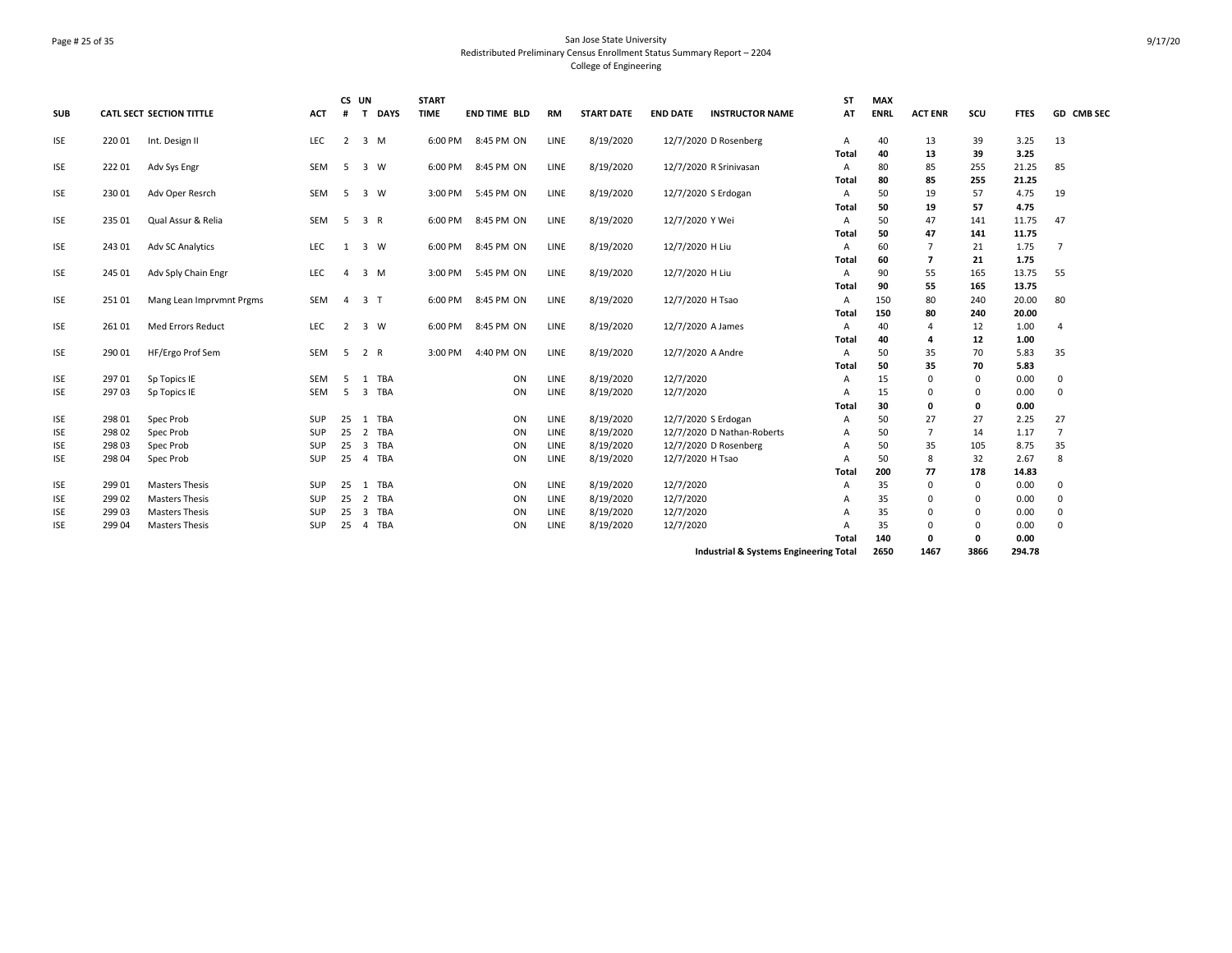### Page # 26 of 35 San Jose State University Redistributed Preliminary Census Enrollment Status Summary Report – 2204 College of Engineering

| <b>SUB</b>  |                              | <b>CATL SECT SECTION TITTLE</b> | <b>ACT</b> | CS UN<br>#     | T DAYS                        | <b>START</b><br><b>TIME</b> | <b>END TIME BLD</b>  | <b>RM</b> | <b>START DATE</b> | <b>END DATE</b><br><b>INSTRUCTOR NAME</b> | <b>ST</b><br>AT | <b>MAX</b><br><b>ENRL</b> | <b>ACT ENR</b> | SCU                     | <b>FTES</b> | GD CMB SEC     |
|-------------|------------------------------|---------------------------------|------------|----------------|-------------------------------|-----------------------------|----------------------|-----------|-------------------|-------------------------------------------|-----------------|---------------------------|----------------|-------------------------|-------------|----------------|
|             | <b>Materials Engineering</b> |                                 |            |                |                               |                             |                      |           |                   |                                           |                 |                           |                |                         |             |                |
| MATE        | 25 01                        | Intro to Materials              | <b>LEC</b> | $\mathbf{1}$   | 3 MW                          | 4:30 PM                     | 5:45 PM ON           | LINE      | 8/19/2020         | 12/7/2020 M Oye                           | Α               | 65                        | 49             | 147                     | 9.80        | $\mathbf 0$    |
| MATE        | 25 02                        | Intro to Materials              | LEC        | 1              | 3<br>TR                       |                             | 9:00 AM 10:15 AM ON  | LINE      | 8/19/2020         | 12/7/2020 D Oh                            | Α               | 65                        | 55             | 165                     | 11.05       | $\mathbf{1}$   |
| <b>MATE</b> | 25 03                        | Intro to Materials              | <b>LEC</b> | 1              | $\overline{3}$<br><b>TR</b>   | 1:30 PM                     | 2:45 PM ON           | LINE      | 8/19/2020         | 12/7/2020 E Ishida                        | A               | 65                        | 56             | 168                     | 11.25       | 1              |
| MATE        | 25 04                        |                                 | LEC        | 1              | $\overline{3}$<br>MW          | 1:30 PM                     | 2:45 PM ON           | LINE      |                   | 12/7/2020 SKC                             |                 | 65                        | 54             | 162                     | 10.80       | $\mathbf 0$    |
|             |                              | Intro to Materials              | LEC        | $\mathbf{1}$   |                               |                             |                      |           | 8/19/2020         |                                           | Α               | 40                        | $\mathbf 0$    | $\mathbf 0$             |             | $\mathbf 0$    |
| MATE        | 25 05                        | Intro to Materials              |            |                | $\overline{\mathbf{3}}$<br>MW |                             | 9:00 AM 10:15 AM ON  | LINE      | 8/19/2020         | 12/7/2020                                 | Α               |                           |                |                         | 0.00        |                |
|             |                              |                                 |            |                |                               |                             |                      |           |                   |                                           | Total           | 300                       | 214            | 642                     | 42.90       |                |
| <b>MATE</b> | 115 01                       | Struc/Prop Solids               | <b>LEC</b> |                | 2 3 TR                        |                             | 9:00 AM 10:15 AM ON  | LINE      | 8/19/2020         | 12/7/2020 O Keles                         | Α               | 40                        | 29             | 87                      | 5.95        | 3              |
|             |                              |                                 |            |                |                               |                             |                      |           |                   |                                           | Total           | 40                        | 29             | 87                      | 5.95        |                |
| MATE        | 13101                        | AM & 3D Printing                | LEC        |                | 3                             |                             |                      |           |                   |                                           | х               | $\mathbf 0$               | $\mathbf 0$    | 0                       | 0.00        | $\mathbf 0$    |
|             |                              |                                 |            |                |                               |                             |                      |           |                   |                                           | Total           | 0                         | 0              | 0                       | 0.00        |                |
| <b>MATE</b> | 143 01                       | Prin Scng Micrscpy              | LAB        |                | $\mathbf{1}$                  |                             |                      |           |                   |                                           | X               | 0                         | $\Omega$       | 0                       | 0.00        | $\Omega$       |
| MATE        | 143 02                       | Prin Scng Micrscpy              | LAB        |                | 16 1 T                        |                             | 10:30 AM  1:15 PM ON | LINE      | 8/19/2020         | 12/7/2020 C Peters                        | A               | 15                        | 12             | 12                      | 0.83        | $\overline{2}$ |
|             |                              |                                 |            |                |                               |                             |                      |           |                   |                                           | Total           | 15                        | 12             | 12                      | 0.83        |                |
| MATE        | 144 01                       | XRD Lab                         | LAB        |                | 1                             |                             |                      |           |                   |                                           | X               | $\mathbf 0$               | $\mathbf 0$    | 0                       | 0.00        | $\mathbf 0$    |
|             |                              |                                 |            |                |                               |                             |                      |           |                   |                                           | Total           | $\mathbf{0}$              | 0              | $\Omega$                | 0.00        |                |
|             |                              |                                 |            |                |                               |                             |                      |           |                   |                                           |                 | $\Omega$                  | $\Omega$       | $\Omega$                |             | $\mathbf 0$    |
| MATE        | 145 01                       | Princ Scnng Probes              | LAB        |                | $\mathbf{1}$                  |                             |                      |           |                   |                                           | X               |                           |                |                         | 0.00        |                |
|             |                              |                                 |            |                |                               |                             |                      |           |                   |                                           | Total           | $\mathbf 0$               | 0              | 0                       | 0.00        |                |
| MATE        | 153 01                       | <b>EO&amp;M Props Solids</b>    | <b>LEC</b> | 2              | 3 MW                          |                             | 12:00 PM 12:50 PM ON | LINE      | 8/19/2020         | 12/7/2020 S KC                            | Α               | 55                        | 33             | 66                      | 6.60        | $\mathbf 0$    |
| <b>MATE</b> | 153 02                       | <b>EO&amp;M Props Solids</b>    | LEC        | 2              | $\overline{\mathbf{3}}$<br>TR | 4:30 PM                     | 5:20 PM ON           | LINE      | 8/19/2020         | 12/7/2020 M Oye                           | Α               | 65                        | 60             | 120                     | 12.05       | $\mathbf{1}$   |
| <b>MATE</b> | 153 03                       | <b>EO&amp;M Props Solids</b>    | LAB        | 16             | $\mathbf 0$<br>W              | 10:30 AM                    | 1:15 PM ON           | LINE      | 8/19/2020         | 12/7/2020                                 | A               | 16                        | $\Omega$       | 0                       | 0.00        | $\Omega$       |
| <b>MATE</b> | 153 04                       | <b>EO&amp;M Props Solids</b>    | LAB        | 16             | $\mathbf 0$<br>W              | 6:00 PM                     | 8:45 PM ON           | LINE      | 8/19/2020         | 12/7/2020 D Mashaleh                      | Α               | 16                        | 13             | 13                      | 0.00        | $\mathbf 0$    |
| <b>MATE</b> | 153 05                       | <b>EO&amp;M Props Solids</b>    | LAB        | 16             | 0 <sub>T</sub>                | 1:30 PM                     | 4:15 PM ON           | LINE      | 8/19/2020         | 12/7/2020 S Duorah                        | A               | 16                        | 15             | 15                      | 0.00        | $\Omega$       |
| MATE        | 153 06                       | <b>EO&amp;M Props Solids</b>    | LAB        | 16             | 0 R                           | 10:30 AM                    | 1:15 PM ON           | LINE      | 8/19/2020         | 12/7/2020 D Mashaleh                      | Α               | 16                        | 15             | 15                      | 0.00        | $\mathbf{1}$   |
| MATE        | 153 07                       | <b>EO&amp;M Props Solids</b>    | LAB        | 16             | 0 R                           | 1:30 PM                     | 4:15 PM ON           | LINE      | 8/19/2020         | 12/7/2020 C England                       | Α               | 16                        | 16             | 16                      | 0.00        | $\Omega$       |
| MATE        | 153 08                       | EO&M Props Solids               | LAB        | 16             | $\mathbf 0$<br>$\mathsf F$    |                             | 9:00 AM 11:45 AM ON  | LINE      | 8/19/2020         | 12/7/2020                                 | A               | 16                        | 0              | 0                       | 0.00        | $\mathbf 0$    |
| MATE        | 153 09                       | EO&M Props Solids               | LAB        | 16             | 0 F                           | 12:00 PM                    | 2:45 PM ON           | LINE      | 8/19/2020         | 12/7/2020 B Serrano                       | A               | 16                        | 14             | 14                      | 0.00        | $\mathbf 0$    |
| MATE        | 153 10                       | <b>EO&amp;M Props Solids</b>    | LAB        | 16             | 0 M                           | 6:00 PM                     | 8:45 PM ON           | LINE      | 8/19/2020         | 12/7/2020 T Pan                           | Α               | 16                        | 16             | 16                      | 0.00        | $\Omega$       |
|             |                              |                                 |            |                |                               |                             |                      |           |                   |                                           |                 |                           | 4              | $\overline{\mathbf{A}}$ |             | $\Omega$       |
| MATE        | 153 11                       | <b>EO&amp;M Props Solids</b>    | LAB        | 16             | $\mathbf 0$<br>$\overline{R}$ | 1:30 PM                     | 4:15 PM ON           | LINE      | 8/19/2020         | 12/7/2020 C Pereira                       | Α               | 12                        |                |                         | 0.00        |                |
|             |                              |                                 |            |                |                               |                             |                      |           |                   |                                           | Total           | 260                       | 186            | 279                     | 18.65       |                |
| <b>MATE</b> | 165 01                       | Photovoltaic Lab                | LAB        |                | 1                             |                             |                      |           |                   |                                           | х               | $\Omega$                  | 0              | 0                       | 0.00        | $\Omega$       |
| EE          | 165 01                       | Photovoltaic Lab                | LAB        |                | $\mathbf{1}$                  |                             |                      |           |                   |                                           | X               | $\Omega$                  | $\Omega$       | $\Omega$                | 0.00        | $\mathbf 0$    |
| MATE        | 165 02                       | Photovoltaic Lab                | LAB        |                | $\mathbf{1}$                  |                             |                      |           |                   |                                           | Χ               | $\Omega$                  | $\Omega$       | $\Omega$                | 0.00        | $\mathbf 0$    |
| EE          | 165 02                       | Photovoltaic Lab                | LAB        |                | $\mathbf{1}$                  |                             |                      |           |                   |                                           | X               | $\Omega$                  | $\Omega$       | $\Omega$                | 0.00        | $\mathbf 0$    |
|             |                              |                                 |            |                |                               |                             |                      |           |                   |                                           | Total           | 0                         | 0              | 0                       | 0.00        |                |
| <b>MATE</b> | 18001                        | Ind Studies                     | <b>SUP</b> | 36             | 1 TBA                         |                             | ON                   | LINE      | 8/19/2020         | 12/7/2020 W Chung                         | Α               | 36                        | $\Omega$       | $\Omega$                | 0.00        | $\mathbf 0$    |
| MATE        | 180 02                       | Ind Studies                     | SUP        | 36             | $\overline{2}$<br>TBA         |                             | ON                   | LINE      | 8/19/2020         | 12/7/2020 W Chung                         | Α               | 36                        | $\Omega$       | $\Omega$                | 0.00        | $\Omega$       |
| MATE        | 18003                        | Ind Studies                     | SUP        | 36             | 3 TBA                         |                             | ON                   | LINE      | 8/19/2020         | 12/7/2020 W Chung                         | Α               | 36                        | 0              | $\Omega$                | 0.00        | $\mathbf 0$    |
|             |                              |                                 |            |                |                               |                             |                      |           |                   |                                           | Total           | 108                       | 0              | 0                       | 0.00        |                |
| <b>MATE</b> | 185 01                       | Ceramics                        | <b>SEM</b> | 5              | 3 MW                          |                             | 9:00 AM 10:15 AM ON  | LINE      | 8/19/2020         | 12/7/2020 D Chafey                        | Α               | 40                        | 18             | 54                      | 3.70        | $\overline{2}$ |
|             |                              |                                 |            |                |                               |                             |                      |           |                   |                                           | Total           | 40                        | 18             | 54                      | 3.70        |                |
|             |                              |                                 |            |                |                               |                             |                      |           |                   |                                           |                 |                           |                |                         |             |                |
| <b>MATE</b> | 186 01                       | Polymers                        | SEM        | -5             | 3 TR                          | 4:30 PM                     | 5:45 PM ON           | LINE      | 8/19/2020         | 12/7/2020 Y Schneider                     | Α               | 40                        | 24             | 72                      | 4.95        | 3              |
|             |                              |                                 |            |                |                               |                             |                      |           |                   |                                           | Total           | 40                        | 24             | 72                      | 4.95        |                |
| MATE        | 195 01                       | Mech Bhvr Matls                 | SEM        | $\overline{4}$ | 3 MW                          | 12:00 PM                    | 12:50 PM ON          | LINE      | 8/19/2020         | 12/7/2020 T Pan                           | Α               | 30                        | 27             | 54                      | 5.95        | 11             |
| <b>MATE</b> | 195 02                       | Mech Bhvr Matls                 | LAB        | 16             | $\mathbf 0$<br>$\mathsf{T}$   | 6:00 PM                     | 8:45 PM ON           | LINE      | 8/19/2020         | 12/7/2020 T Pan                           | Α               | 15                        | 11             | 11                      | 0.00        | 5              |
| MATE        | 195 03                       | Mech Bhvr Matls                 | LAB        | 16             | $0 \quad W$                   | 1:30 PM                     | 4:15 PM ON           | LINE      | 8/19/2020         | 12/7/2020 T Pan                           | Α               | 15                        | 16             | 16                      | 0.00        | 6              |
|             |                              |                                 |            |                |                               |                             |                      |           |                   |                                           | Total           | 60                        | 54             | 81                      | 5.95        |                |
| MATE        | 198A 01                      | Sr Design Proj                  | LEC        | $\overline{2}$ | 2 F                           | 9:00 AM                     | 9:50 AM ON           | LINE      | 8/19/2020         | 12/7/2020 W Chung                         | Α               | 25                        | 16             | 16                      | 2.13        | $\Omega$       |
| MATE        | 198A 02                      | Sr Design Proj                  | LAB        | 16             | 0 F                           |                             | 10:00 AM 12:45 PM ON | LINE      | 8/19/2020         | 12/7/2020 W Chung                         | Α               | 25                        | 16             | 16                      | 0.00        | $\Omega$       |
|             |                              |                                 |            |                |                               |                             |                      |           |                   |                                           | Total           | 50                        | 32             | 32                      | 2.13        |                |
| MATE        | 205 01                       | Adv Theory Behav                | SEM        | -5             | 3 M                           | 6:00 PM                     | 8:45 PM ON           | LINE      | 8/19/2020         | 12/7/2020 Y Fu                            | Α               | 40                        | 23             | 69                      | 5.75        | 23             |
|             |                              |                                 |            |                |                               |                             |                      |           |                   |                                           | Total           | 40                        | 23             | 69                      | 5.75        |                |
|             |                              |                                 |            |                |                               |                             |                      |           |                   |                                           |                 |                           |                |                         |             |                |
| MATE        | 260 01                       | Theory Semic Matls              | SEM        | 5              | 3 T                           | 6:00 PM                     | 8:50 PM ON           | LINE      | 8/19/2020         | 12/7/2020 C England                       | Α               | 40                        | 13             | 39                      | 3.25        | 13             |
|             |                              |                                 |            |                |                               |                             |                      |           |                   |                                           | Total           | 40                        | 13             | 39                      | 3.25        |                |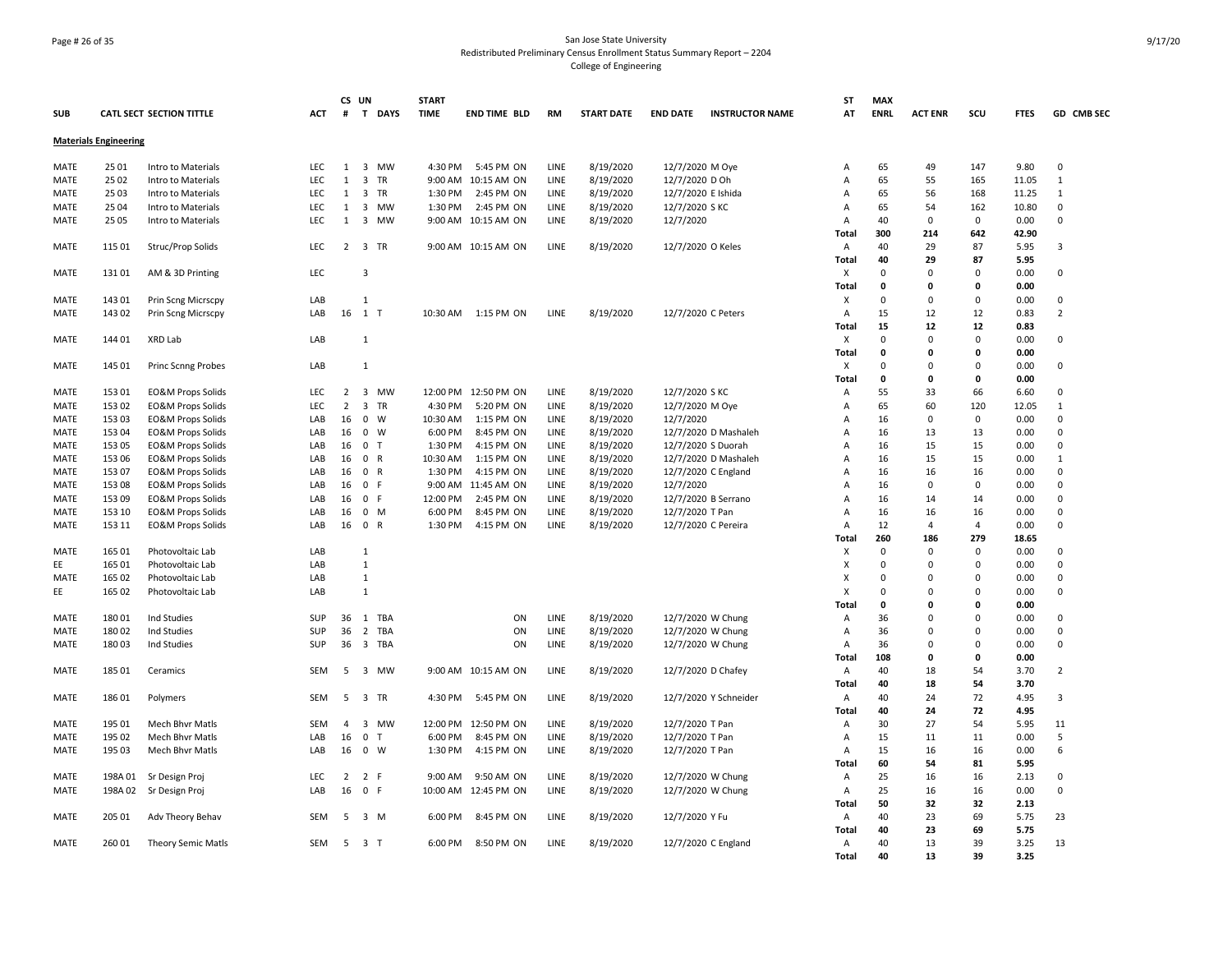# Page # 27 of 35 San Jose State University Redistributed Preliminary Census Enrollment Status Summary Report – 2204 College of Engineering

| <b>SUB</b>  |        | <b>CATL SECT SECTION TITTLE</b> | <b>ACT</b> | CS UN | <b>DAYS</b>                    | <b>START</b><br><b>TIME</b> | <b>END TIME BLD</b> | <b>RM</b>   | <b>START DATE</b> | <b>END DATE</b>   | <b>INSTRUCTOR NAME</b>             | ST<br>AT     | <b>MAX</b><br><b>ENRL</b> | <b>ACT ENR</b> | scu         | <b>FTES</b> | GD CMB SEC     |  |
|-------------|--------|---------------------------------|------------|-------|--------------------------------|-----------------------------|---------------------|-------------|-------------------|-------------------|------------------------------------|--------------|---------------------------|----------------|-------------|-------------|----------------|--|
| <b>MATE</b> | 280 01 | Graduate Research               | <b>SUP</b> | 25    | 3 F                            | 3:00 PM                     | 5:45 PM ON          | <b>LINE</b> | 8/19/2020         | 12/7/2020 O Keles |                                    | A            | 10                        | 0              | 0           | 0.00        | 0              |  |
| <b>MATE</b> | 280 02 | Graduate Research               | <b>SUP</b> | 25    | 3 F                            | 3:00 PM                     | 5:45 PM ON          | LINE        | 8/19/2020         | 12/7/2020 D Oh    |                                    | A            | 10                        | $\Omega$       | 0           | 0.00        | 0              |  |
| <b>MATE</b> | 280 03 | Graduate Research               | SUP        | 25    | 3 F                            | 3:00 PM                     | 5:45 PM ON          | LINE        | 8/19/2020         | 12/7/2020 S KC    |                                    |              | 10                        | $\Omega$       | $\mathbf 0$ | 0.00        | 0              |  |
|             |        |                                 |            |       |                                |                             |                     |             |                   |                   |                                    | <b>Total</b> | 30                        | $\Omega$       | 0           | 0.00        |                |  |
| <b>MATE</b> | 280101 | Graduate Research I             | <b>SUP</b> | 25    | 1 F                            | 3:00 PM                     | 5:45 PM ON          | <b>LINE</b> | 8/19/2020         | 12/7/2020 W Chung |                                    | A            | 10                        | $\Omega$       | 0           | 0.00        | 0              |  |
| <b>MATE</b> | 280102 | Graduate Research I             | <b>SUP</b> | 25    | 2 F                            | 3:00 PM                     | 5:45 PM ON          | LINE        | 8/19/2020         | 12/7/2020 W Chung |                                    | A            | 10                        | $\Omega$       | 0           | 0.00        | 0              |  |
| <b>MATE</b> | 280103 | Graduate Research I             | SUP        | 25    | 3 F                            | 3:00 PM                     | 5:45 PM ON          | LINE        | 8/19/2020         | 12/7/2020 W Chung |                                    |              | 10                        | $\Omega$       | 0           | 0.00        | 0              |  |
| <b>MATE</b> | 280104 | Graduate Research I             | <b>SUP</b> | 25    | 2 TBA                          |                             | ON                  | LINE        | 8/19/2020         | 12/7/2020 D Oh    |                                    |              | 10                        | $\Omega$       | 0           | 0.00        | $\Omega$       |  |
|             |        |                                 |            |       |                                |                             |                     |             |                   |                   |                                    | Total        | 40                        | $\Omega$       | 0           | 0.00        |                |  |
| <b>MATE</b> | 28101  | Thesis Prep Sem                 | LAB        | 16    | 1 F                            | 3:00 PM                     | 5:45 PM ON          | LINE        | 8/19/2020         |                   | 12/7/2020 C England                | A            | 40                        | 18             | 18          | 1.50        | 18 C           |  |
| CHE         | 281 01 | Thesis Prep Sem                 | LAB        | 16    | 1 F                            | 3:00 PM                     | 5:45 PM ON          | LINE        | 8/19/2020         |                   | 12/7/2020 C England                |              |                           | $\Omega$       | $\mathbf 0$ | 0.00        | 0 <sub>c</sub> |  |
|             |        |                                 |            |       |                                |                             |                     |             |                   |                   |                                    | Total        | 40                        | 18             | 18          | 1.50        |                |  |
| <b>MATE</b> | 298 01 | <b>MS Res Project</b>           | <b>SUP</b> | 25    | <b>TBA</b><br>1                |                             | ON                  | LINE        | 8/19/2020         | 12/7/2020 X Sinha |                                    | A            | 10                        | $\Omega$       | 0           | 0.00        | 0              |  |
| MATE        | 298 02 | <b>MS Res Project</b>           | SUP        | 25    | TBA<br>2                       |                             | ON                  | LINE        | 8/19/2020         | 12/7/2020 X Sinha |                                    |              | 10                        |                |             | 0.33        | $\overline{2}$ |  |
| <b>MATE</b> | 298 03 | <b>MS Res Project</b>           | <b>SUP</b> | 25    | 2 F                            | 3:00 PM                     | 5:45 PM ON          | LINE        | 8/19/2020         | 12/7/2020 X Sinha |                                    |              | 10                        |                |             | 0.33        | $\overline{2}$ |  |
|             |        |                                 |            |       |                                |                             |                     |             |                   |                   |                                    | Total        | 30                        |                | 8           | 0.67        |                |  |
| <b>MATE</b> | 298101 | MS Project Intern               | <b>SUP</b> | 25    | 2 F                            | 3:00 PM                     | 5:45 PM ON          | LINE        | 8/19/2020         | 12/7/2020 X Sinha |                                    | A            | 40                        | $\Omega$       | 0           | 0.00        | 0              |  |
|             |        |                                 |            |       |                                |                             |                     |             |                   |                   |                                    | <b>Total</b> | 40                        | $\Omega$       | 0           | 0.00        |                |  |
| <b>MATE</b> | 299 01 | Master's Thesis                 | <b>SUP</b> | 25    | $\overline{\mathbf{3}}$<br>TBA |                             | ON                  | LINE        | 8/19/2020         | 12/7/2020 X Sinha |                                    | A            | 10                        | $\Omega$       | $\Omega$    | 0.00        | 0              |  |
| <b>MATE</b> | 299 02 | Master's Thesis                 | <b>SUP</b> | 25    | 3 F                            | 3:00 PM                     | 5:45 PM ON          | LINE        | 8/19/2020         | 12/7/2020 X Sinha |                                    |              | 10                        |                | 3           | 0.25        | $\mathbf{1}$   |  |
|             |        |                                 |            |       |                                |                             |                     |             |                   |                   |                                    | Total        | 20                        |                | з           | 0.25        |                |  |
| <b>MATE</b> | 299101 | MS Thesis Intern                | <b>SUP</b> | 25    | 3 F                            | 3:00 PM                     | 5:45 PM ON          | <b>LINE</b> | 8/19/2020         | 12/7/2020 X Sinha |                                    | A            | 20                        |                | $\mathbf 0$ | 0.00        | $\Omega$       |  |
|             |        |                                 |            |       |                                |                             |                     |             |                   |                   |                                    | <b>Total</b> | 20                        | $\mathbf{0}$   | 0           | 0.00        |                |  |
|             |        |                                 |            |       |                                |                             |                     |             |                   |                   | <b>Materials Engineering Total</b> |              | 1213                      | 628            | 1396        | 96.48       |                |  |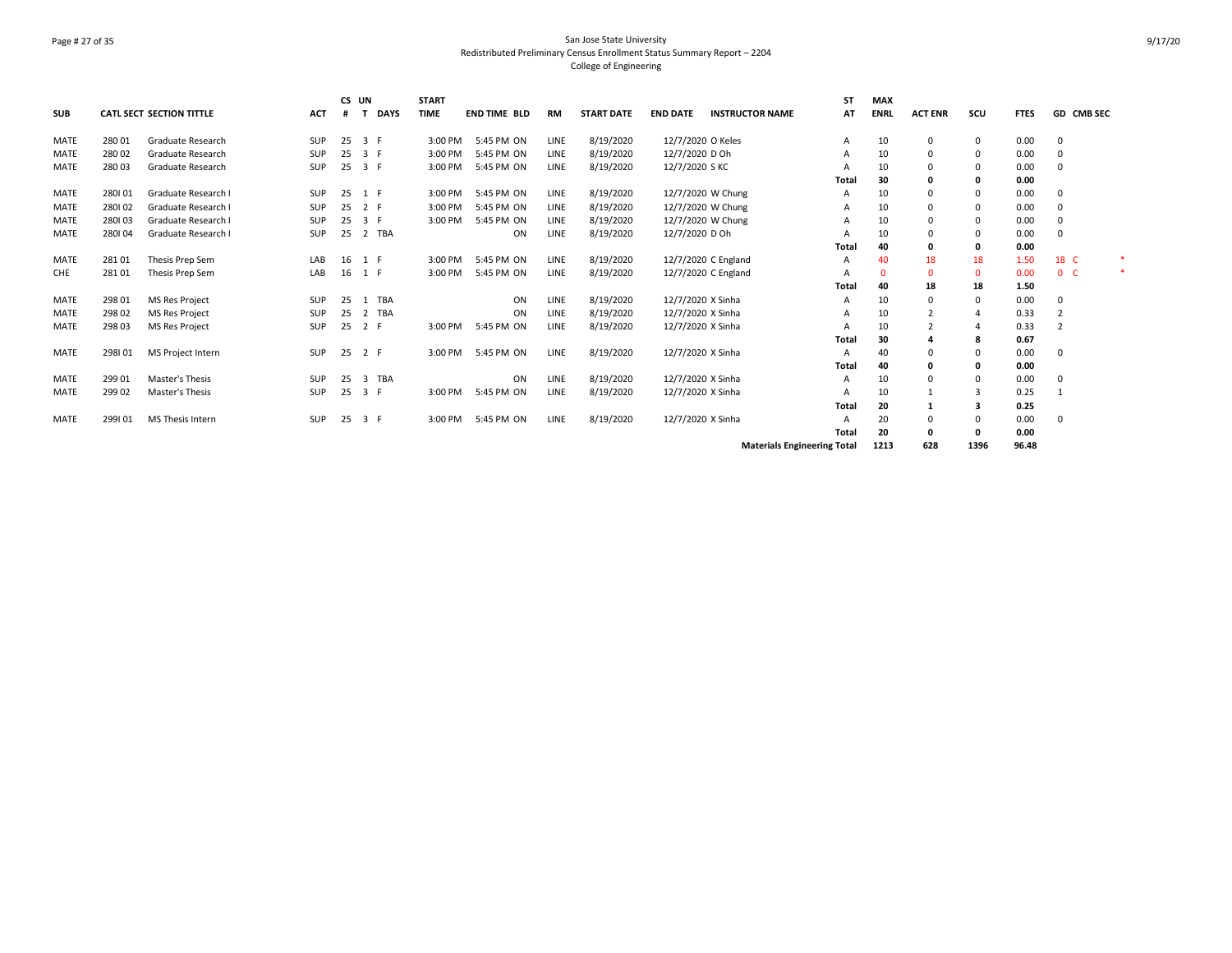# Page # 28 of 35 San Jose State University Redistributed Preliminary Census Enrollment Status Summary Report – 2204 College of Engineering

|            |                               |                                 |            | CS UN          |                               | <b>START</b> |                          |             |                   |                     |                           | SΤ                        | <b>MAX</b>   |                |              |             |                              |         |
|------------|-------------------------------|---------------------------------|------------|----------------|-------------------------------|--------------|--------------------------|-------------|-------------------|---------------------|---------------------------|---------------------------|--------------|----------------|--------------|-------------|------------------------------|---------|
| <b>SUB</b> |                               | <b>CATL SECT SECTION TITTLE</b> | <b>ACT</b> | #              | T DAYS                        | <b>TIME</b>  | <b>END TIME BLD</b>      | <b>RM</b>   | <b>START DATE</b> | <b>END DATE</b>     | <b>INSTRUCTOR NAME</b>    | AT                        | <b>ENRL</b>  | <b>ACT ENR</b> | scu          | <b>FTES</b> | GD CMB SEC                   |         |
|            | <b>Mechanical Engineering</b> |                                 |            |                |                               |              |                          |             |                   |                     |                           |                           |              |                |              |             |                              |         |
| ME         | 2001                          | Design & Graphics               | SEM        | 5              | 2 W                           | 9:00 AM      | 9:50 AM ON               | <b>LINE</b> | 8/19/2020         |                     | 12/7/2020 K Youssefi      | A                         | 168          | 159            | 159          | 21.20       | $\mathbf 0$                  |         |
| ME         | 2002                          | Design & Graphics               | LAB        | 16             | $0$ M                         |              | 10:00 AM 12:45 PM ON     | LINE        | 8/19/2020         | 12/7/2020 L Hoang   |                           | Α                         | 28           | 26             | 26           | 0.00        | $\mathbf 0$                  |         |
| ME         | 2003                          | Design & Graphics               | LAB        |                | 16 0 M                        | 1:30 PM      | 4:15 PM ON               | LINE        | 8/19/2020         | 12/7/2020 A Bose    |                           | Α                         | 28           | 26             | 26           | 0.00        | $\mathbf 0$                  |         |
| ME         | 2004                          | Design & Graphics               | LAB        |                | 16 0 T                        |              | 9:00 AM 11:45 AM ON      | LINE        | 8/19/2020         | 12/7/2020 S Chitati |                           | Α                         | 28           | 28             | 28           | 0.00        | 0                            |         |
| ME         | 20 05                         | Design & Graphics               | LAB        |                | 16 0 W                        |              | 10:00 AM 12:45 PM ON     | LINE        | 8/19/2020         | 12/7/2020 A Bose    |                           | A                         | 28           | 29             | 29           | 0.00        | 0                            |         |
| МE         | 20 06                         | Design & Graphics               | LAB        | 16             | 0 R                           | 1:30 PM      | 4:15 PM ON               | LINE        | 8/19/2020         | 12/7/2020 S Chitati |                           | $\overline{A}$            | 28           | 27             | 27           | 0.00        | $\Omega$                     |         |
| ME         | 20 07                         | Design & Graphics               | LAB        |                | 16 0 F                        |              | 9:00 AM 11:45 AM ON      | LINE        | 8/19/2020         |                     | 12/7/2020 R Khasgiwala    | A                         | 28           | 23             | 23           | 0.00        | $\Omega$                     |         |
|            |                               |                                 |            |                |                               |              |                          |             |                   |                     |                           | Total                     | 336          | 318            | 318          | 21.20       |                              |         |
| ME         | 3001                          | <b>Comp Applications</b>        | SEM        | - 5            | 2 M                           |              | 12:00 PM 12:50 PM ON     | LINE        | 8/19/2020         | 12/7/2020 S Ahsan   |                           | Α                         | 125          | 118            | 118          | 15.73       | $\mathbf 0$                  |         |
| ME         | 3002                          | <b>Comp Applications</b>        | LAB        |                | 16 0 M                        | 1:30 PM      | 4:15 PM ON               | LINE        | 8/19/2020         | 12/7/2020 S Ahsan   |                           | Α                         | 27           | 25             | 25           | 0.00        | $\Omega$                     |         |
| ME         | 3003                          | <b>Comp Applications</b>        | LAB        | 16             | 0 <sub>T</sub>                | 1:30 PM      | 4:15 PM ON               | LINE        | 8/19/2020         | 12/7/2020 R Bumb    |                           | $\overline{A}$            | 27           | 25             | 25           | 0.00        | $\Omega$                     |         |
| ME         | 3004                          | <b>Comp Applications</b>        | LAB        | 16             | 0 R                           |              | 9:00 AM 11:45 AM ON      | LINE        | 8/19/2020         | 12/7/2020 K Patel   |                           | $\overline{A}$            | 27           | 27             | 27           | 0.00        | $\Omega$                     |         |
| ME         | 3005                          | <b>Comp Applications</b>        | LAB        | 16             | 0 F                           |              | 9:00 AM 11:45 AM ON      | LINE        | 8/19/2020         | 12/7/2020 R Bumb    |                           | A                         | 27           | 26             | 26           | 0.00        | $\mathbf 0$                  |         |
| ME         | 3006                          | <b>Comp Applications</b>        | LAB        |                | 16 0 T                        |              | 9:00 AM 11:45 AM ON      | LINE        | 8/19/2020         | 12/7/2020 K Patel   |                           | $\overline{A}$            | 25           | 15             | 15           | 0.00        | $\Omega$                     |         |
|            |                               |                                 |            |                |                               |              |                          |             |                   |                     |                           | <b>Total</b>              | 258          | 236            | 236          | 15.73       |                              |         |
| ME         | 100 80                        | ME Career Dev                   | LEC        |                | 4 1 M                         |              | 3:00 PM 3:50 PM ON       | LINE        | 8/19/2020         | 12/7/2020 D Caires  |                           | $\mathsf{A}$              | 35           | 19             | 19           | 1.28        | 1                            |         |
|            |                               |                                 |            |                |                               |              |                          |             |                   |                     |                           | Total                     | 35           | 19             | 19           | 1.28        |                              |         |
| ME         | 101 01                        | Dynamics                        | <b>SEM</b> |                | 3                             |              |                          |             |                   |                     |                           | $\boldsymbol{\mathsf{x}}$ | $\mathsf 0$  | $\mathbf 0$    | 0            | 0.00        | $\mathbf 0$                  |         |
| ME         | 101 02                        | Dynamics                        | <b>SEM</b> |                | $\overline{3}$                |              |                          |             |                   |                     |                           | X                         | 0            | $\mathbf 0$    | 0            | 0.00        | $\mathbf 0$                  |         |
| ME         | 101 03                        | Dynamics                        | <b>SEM</b> | $\overline{4}$ | $\overline{\mathbf{3}}$<br>MW |              | 10:30 AM 11:45 AM ON     | LINE        | 8/19/2020         |                     | 12/7/2020 B Furman        | Α                         | 30           | 31             | 93           | 6.20        | 0                            |         |
| ME         | 101 04                        | Dynamics                        | SEM        | $\overline{4}$ | $\overline{\mathbf{3}}$<br>TR |              | 10:30 AM 11:45 AM ON     | <b>LINE</b> | 8/19/2020         |                     | 12/7/2020 A Boylan-Ashraf | $\overline{A}$            | 35           | 36             | 108          | 7.20        | $\Omega$                     |         |
| ME         |                               |                                 |            | $\overline{4}$ | 3 TR                          | 3:00 PM      |                          | LINE        |                   |                     |                           | $\overline{A}$            | 35           | 36             | 108          | 7.20        | $\Omega$                     |         |
| ME         | 101 05<br>101 06              | Dynamics                        | SEM<br>SEM | $\overline{4}$ | 3 TR                          | 12:00 PM     | 4:15 PM ON<br>1:15 PM ON | LINE        | 8/19/2020         | 12/7/2020 R Tsou    | 12/7/2020 A Boylan-Ashraf | A                         | 40           | 40             | 120          | 8.00        | $\mathbf 0$                  |         |
|            |                               | Dynamics                        |            |                |                               |              |                          |             | 8/19/2020         |                     |                           |                           | 30           | 26             | 78           | 5.25        | 1                            |         |
| ME         | 101 07                        | Dynamics                        | SEM        | $\overline{4}$ | 3 TR                          |              | 10:30 AM 11:45 AM ON     | LINE        | 8/19/2020         |                     | 12/7/2020 R Agarwal       | A                         |              |                |              |             | $\mathbf 0$                  |         |
| ME         | 101 08                        | Dynamics                        | SEM        | $\overline{4}$ | 3 TR                          | 1:30 PM      | 2:45 PM ON               | LINE        | 8/19/2020         |                     | 12/7/2020 R Agarwal       | Α                         | 30           | 14             | 42           | 2.80        |                              |         |
|            |                               |                                 |            |                |                               |              |                          |             |                   |                     |                           | Total                     | 200          | 183            | 549          | 36.65       |                              |         |
| ME         | 106 01                        | Fund Mechatro Engr              | SEM        | $\overline{4}$ | $\overline{\mathbf{3}}$<br>MW |              | 12:00 PM 12:50 PM ON     | LINE        | 8/19/2020         | 12/7/2020 W Du      |                           | Α                         | 90           | 74             | 148          | 15.20       | $8-$                         |         |
| EE         | 106 01                        | Fund Mechatro Engr              | <b>SEM</b> | $\overline{4}$ | $\overline{\mathbf{3}}$<br>MW |              | 12:00 PM 12:50 PM ON     | LINE        | 8/19/2020         | 12/7/2020 W Du      |                           | A                         | $\mathbf 0$  | $\mathbf 0$    | $\mathbf 0$  | 0.00        | 0 <sub>c</sub>               |         |
| ME         | 106 02                        | Fund Mechatro Engr              | LAB        | 16             | $\mathbf 0$<br>M              | 1:30 PM      | 4:15 PM ENG              | 125         | 8/19/2020         | 12/7/2020 W Du      |                           | $\overline{A}$            | 20           | 19             | 19           | 0.00        | $1\quad C$                   | $\ast$  |
| EE         | 106 02                        | Fund Mechatro Engr              | LAB        | 16             | 0 M                           | 1:30 PM      | 4:15 PM ENG              | 125         | 8/19/2020         | 12/7/2020 W Du      |                           | $\overline{A}$            | $\mathbf{0}$ | $\Omega$       | $\mathbf{0}$ | 0.00        | 0 <sub>c</sub>               |         |
| ME         | 106 03                        | Fund Mechatro Engr              | LAB        | 16             | $\overline{0}$<br>ਾ           | 1:30 PM      | 4:15 PM ENG              | 125         | 8/19/2020         |                     | 12/7/2020 T Bejaoui       | $\overline{A}$            | 20           | 20             | 20           | 0.00        | 0 <sub>c</sub>               |         |
| ΕE         | 106 03                        | Fund Mechatro Engr              | LAB        | 16             | 0 <sub>T</sub>                | 1:30 PM      | 4:15 PM ENG              | 125         | 8/19/2020         |                     | 12/7/2020 T Bejaoui       | A                         | $\mathbf 0$  | $\mathbf 0$    | $\mathbf 0$  | 0.00        | 0 <sub>c</sub>               |         |
| ME         | 106 04                        | <b>Fund Mechatro Engr</b>       | LAB        |                | 16 0 W                        | 6:00 PM      | 8:45 PM ENG              | 125         | 8/19/2020         | 12/7/2020 W Du      |                           | A                         | 20           | 15             | 15           | 0.00        | 2 C                          |         |
| EE         | 106 04                        | <b>Fund Mechatro Engr</b>       | LAB        | 16             | $\overline{\mathbf{0}}$<br>W  | 6:00 PM      | 8:45 PM ENG              | 125         | 8/19/2020         | 12/7/2020 W Du      |                           | Α                         | $\mathbf 0$  | $\mathbf{0}$   | $\mathbf 0$  | 0.00        | $\mathbf{0}$<br>$\mathsf{C}$ |         |
| ME         | 106 05                        | <b>Fund Mechatro Engr</b>       | LAB        | 16             | - 0                           |              |                          |             | 8/19/2020         | 12/7/2020           |                           | $\boldsymbol{\mathsf{x}}$ | $\Omega$     | $\Omega$       | $\Omega$     | 0.00        | $\Omega$                     |         |
| EE.        | 106 05                        | Fund Mechatro Engr              | LAB        |                | $\Omega$                      |              |                          |             |                   |                     |                           | $\boldsymbol{\mathsf{x}}$ | $\Omega$     | $\Omega$       | $\Omega$     | 0.00        | $\Omega$                     |         |
| ME         | 106 06                        | Fund Mechatro Engr              | LAB        | 16             | 0 F                           |              | 9:00 AM 11:45 AM ENG     | 125         | 8/19/2020         |                     | 12/7/2020 G Baweja        | Α                         | 20           | 14             | 14           | 0.00        | $3-$                         | $\ast$  |
| EE         | 106 06                        | Fund Mechatro Engr              | LAB        | 16             | 0 F                           |              | 9:00 AM 11:45 AM ENG     | 125         | 8/19/2020         |                     | 12/7/2020 G Baweja        | $\overline{A}$            | $\mathbf{0}$ | $\Omega$       | $\mathbf{0}$ | 0.00        | 0 <sup>o</sup>               | $\ast$  |
| ME         | 106 07                        | Fund Mechatro Engr              | LAB        | 16             | 0 R                           | 6:00 PM      | 8:45 PM ENG              | 125         | 8/19/2020         | 12/7/2020 W Du      |                           | Α                         | 20           | 6              | 6            | 0.00        | 2 <sub>c</sub>               |         |
| EE         | 106 07                        | Fund Mechatro Engr              | LAB        |                | 16 0 R                        | 6:00 PM      | 8:45 PM ENG              | 125         | 8/19/2020         | 12/7/2020 W Du      |                           | $\overline{A}$            | $\mathbf{0}$ | $\mathbf{0}$   | $\mathbf{0}$ | 0.00        | 0 <sub>c</sub>               | $\ast$  |
|            |                               |                                 |            |                |                               |              |                          |             |                   |                     |                           | Total                     | 190          | 148            | 222          | 15.20       |                              |         |
| ME         | 11001                         | Mfg Processes                   | LEC        | $\overline{4}$ | $\overline{\mathbf{3}}$<br>MW | 12:00 PM     | 1:15 PM ON               | LINE        | 8/19/2020         | 12/7/2020 S Lee     |                           | Α                         | 35           | 36             | 108          | 7.20        | 0 <sub>c</sub>               |         |
| ISE        | 110 01                        | Mfg Processes                   | <b>LEC</b> | $\overline{4}$ | $\overline{\mathbf{3}}$<br>MW | 12:00 PM     | 1:15 PM ON               | LINE        | 8/19/2020         | 12/7/2020 S Lee     |                           | A                         | $\mathbf 0$  | $\mathbf 0$    | $\mathbf 0$  | 0.00        | 0 <sub>c</sub>               |         |
| ME         | 110 02                        | Mfg Processes                   | LEC        | $\overline{4}$ | $\overline{\mathbf{3}}$<br>TR | 7:30 PM      | 8:45 PM ON               | LINE        | 8/19/2020         | 12/7/2020 E Cydzik  |                           | Α                         | 42           | 42             | 126          | 8.45        | $1\quad C$                   | $\star$ |
| ISE        | 11002                         | Mfg Processes                   | <b>LEC</b> | $\overline{4}$ | $\overline{\mathbf{3}}$<br>TR | 7:30 PM      | 8:45 PM ON               | <b>LINE</b> | 8/19/2020         | 12/7/2020 E Cydzik  |                           | $\overline{A}$            | $\mathbf{0}$ | $\Omega$       | $\mathbf{0}$ | 0.00        | 0 <sub>c</sub>               |         |
| ME         | 11003                         | Mfg Processes                   | LEC        | $\overline{4}$ | 3 TR                          | 4:30 PM      | 5:45 PM ON               | LINE        | 8/19/2020         | 12/7/2020 E Cydzik  |                           | $\overline{A}$            | 30           | 28             | 84           | 5.75        | $3-$                         |         |
| ISE        | 11003                         | Mfg Processes                   | LEC        | $\overline{4}$ | 3 TR                          | 4:30 PM      | 5:45 PM ON               | LINE        | 8/19/2020         | 12/7/2020 E Cydzik  |                           | A                         | $\mathbf 0$  | $\mathbf 0$    | $\mathbf 0$  | 0.00        | 0 <sub>c</sub>               | $\ast$  |
|            |                               |                                 |            |                |                               |              |                          |             |                   |                     |                           | Total                     | 107          | 106            | 318          | 21.40       |                              |         |
| ME         | 111 01                        | Fluid Mech                      | <b>SEM</b> |                | 3                             |              |                          |             |                   |                     |                           | X                         | 0            | 0              | 0            | 0.00        | 0                            |         |
| ME         | 11102                         | Fluid Mech                      | <b>SEM</b> |                | 3                             |              |                          |             |                   |                     |                           | X                         | $\Omega$     | $\Omega$       | 0            | 0.00        | $\Omega$                     |         |
| ME         | 11103                         | Fluid Mech                      | <b>SEM</b> | $\overline{4}$ | $\overline{\mathbf{3}}$<br>MW | 7:30 PM      | 8:45 PM ON               | LINE        | 8/19/2020         |                     | 12/7/2020 H Kabbani       | A                         | 44           | 46             | 138          | 9.20        | $\Omega$                     |         |
| ME         | 11104                         | Fluid Mech                      | SEM        | $\overline{4}$ | $\overline{\mathbf{3}}$<br>TR | 4:30 PM      | 5:45 PM ON               | LINE        | 8/19/2020         | 12/7/2020 P Kutler  |                           | A                         | 49           | 50             | 150          | 10.00       | $\mathbf 0$                  |         |
| ME         | 11105                         | Fluid Mech                      | SEM        | $\overline{4}$ | 3 M                           | 7:30 PM      | 9:00 PM ON               | <b>LINE</b> | 8/19/2020         | 12/7/2020 C Han     |                           | $\Delta$                  | 44           | 45             | 135          | 9.00        | $\Omega$                     |         |
|            |                               |                                 |            |                |                               |              |                          |             |                   |                     |                           |                           |              |                |              |             |                              |         |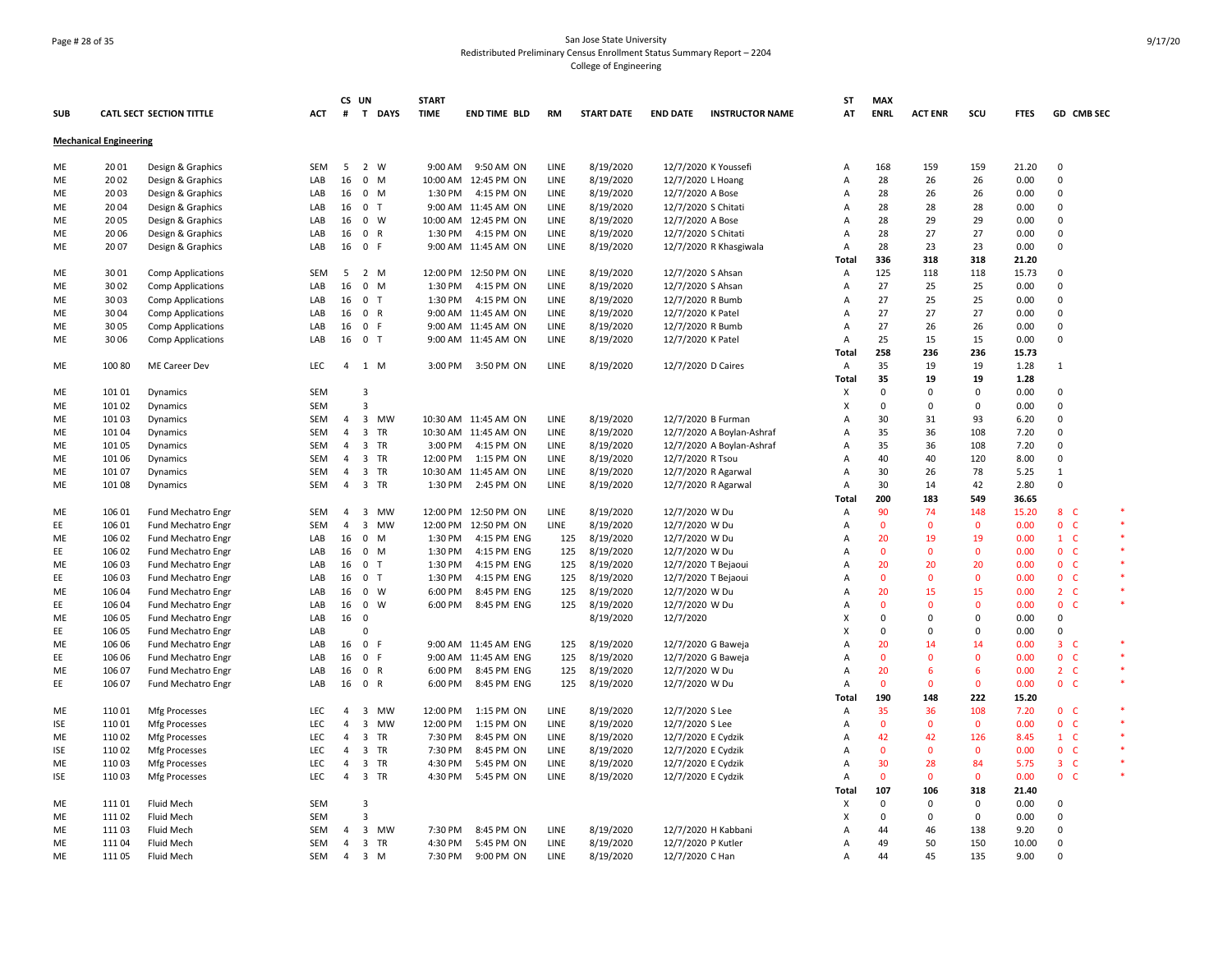# Page # 29 of 35 San Jose State University Redistributed Preliminary Census Enrollment Status Summary Report – 2204 College of Engineering

|            |                  |                                                        |            | CS UN          |                                      | <b>START</b> |                      |            |                   |                     |                                          | <b>ST</b>               | <b>MAX</b>  |                |                |               |                |
|------------|------------------|--------------------------------------------------------|------------|----------------|--------------------------------------|--------------|----------------------|------------|-------------------|---------------------|------------------------------------------|-------------------------|-------------|----------------|----------------|---------------|----------------|
| <b>SUB</b> |                  | <b>CATL SECT SECTION TITTLE</b>                        | ACT        | #              | T.<br><b>DAYS</b>                    | <b>TIME</b>  | END TIME BLD         | <b>RM</b>  | <b>START DATE</b> | <b>END DATE</b>     | <b>INSTRUCTOR NAME</b>                   | AT                      | <b>ENRL</b> | <b>ACT ENR</b> | scu            | <b>FTES</b>   | GD CMB SEC     |
| ME         | 111 06           | <b>Fluid Mech</b>                                      | SEM        | $\overline{4}$ | $\overline{\mathbf{3}}$<br>W         | 7:30 PM      | 9:00 PM ON           | LINE       | 8/19/2020         | 12/7/2020 C Han     |                                          | Α                       | 44          | 44             | 132            | 8.85          | 1              |
|            |                  |                                                        |            |                |                                      |              |                      |            |                   |                     |                                          | <b>Total</b>            | 181         | 185            | 555            | 37.05         |                |
| ME         | 113 01           | Thermodynamics                                         | SEM        | 4              | 4 TR                                 | 8:30 AM      | 10:10 AM ON          | LINE       | 8/19/2020         | 12/7/2020 S Zaidi   |                                          | Α                       | 70          | 61             | 244            | 16.27         | 0              |
| ME         | 113 02           | Thermodynamics                                         | SEM        | 4              | $\overline{4}$<br>TR                 | 8:00 AM      | 9:40 AM ON           | LINE       | 8/19/2020         | 12/7/2020 A Tabrizi |                                          | Α                       | 35          | 40             | 160            | 10.67         | $\mathbf 0$    |
| ME         | 113 03           | Thermodynamics                                         | SEM        | 4              | $\overline{4}$<br>MW                 |              | 10:30 AM 12:10 PM ON | LINE       | 8/19/2020         | 12/7/2020 A Tohidi  |                                          | Α                       | 35          | 34             | 136            | 9.07          | 0              |
| ME         | 11401            | <b>Heat Transfer</b>                                   | <b>SEM</b> |                | 4 3 TBA                              |              | ON                   | LINE       | 8/19/2020         |                     | 12/7/2020 K Hardikar                     | Total<br>$\overline{A}$ | 140<br>70   | 135<br>34      | 540<br>102     | 36.00<br>6.85 | 1              |
|            |                  |                                                        |            |                |                                      |              |                      |            |                   |                     |                                          | Total                   | 70          | 34             | 102            | 6.85          |                |
|            | 115 01           | Thermal Eng Lab                                        | LAB        |                | 16 1 M                               | 10:30 AM     | 1:15 PM ON           | LINE       | 8/19/2020         |                     | 12/7/2020   Tyukhov                      |                         | 17          | 19             | 19             | 1.27          | $\Omega$       |
| ME<br>ME   | 115 02           | Thermal Eng Lab                                        | LAB        | 16             | 1<br>M                               | 1:30 PM      | 4:15 PM ON           | LINE       | 8/19/2020         |                     | 12/7/2020   Tyukhov                      | Α<br>A                  | 17          | 17             | 17             | 1.13          | $\mathsf 0$    |
| ME         | 115 03           |                                                        | LAB        | 16             | 1 T                                  | 10:30 AM     | 1:15 PM ON           | LINE       | 8/19/2020         | 12/7/2020 S Zaidi   |                                          | A                       | 17          | 20             | 20             | 1.33          | $\mathbf 0$    |
| ME         | 115 04           | Thermal Eng Lab<br>Thermal Eng Lab                     | LAB        | 16             | 1 R                                  | 1:30 PM      | 4:15 PM ON           | LINE       | 8/19/2020         | 12/7/2020 A Tohidi  |                                          | Α                       | 17          | 17             | 17             | 1.13          | 0              |
|            |                  |                                                        |            |                |                                      |              |                      |            |                   |                     |                                          | Total                   | 68          | 73             | 73             | 4.87          |                |
| ME         | 12001            | <b>Experimental Meths</b>                              | <b>SEM</b> | $\overline{4}$ | 2 M                                  | 9:00 AM      | 9:50 AM ON           | LINE       | 8/19/2020         |                     | 12/7/2020 A Mysore                       | A                       | 120         | 96             | 96             | 12.80         | $\Omega$       |
| ME         | 120 02           | <b>Experimental Meths</b>                              | LAB        | 16             | $\mathbf 0$<br>M                     | 10:30 AM     | 1:15 PM ENG          | 133        | 8/19/2020         |                     | 12/7/2020 A Mysore                       | Α                       | 9           | 9              | 9              | 0.00          | $\Omega$       |
| ME         | 120 03           |                                                        | LAB        | 16             | $\mathsf{o}$<br>M                    | 1:30 PM      | 4:15 PM ENG          | 133        | 8/19/2020         |                     | 12/7/2020 A Mysore                       | A                       | 9           | $\mathsf{q}$   | 9              | 0.00          | $\Omega$       |
| ME         | 12004            | <b>Experimental Meths</b><br><b>Experimental Meths</b> | LAB        | 16             | $\mathsf{o}$<br>M                    | 6:00 PM      | 8:45 PM ENG          | 133        | 8/19/2020         |                     | 12/7/2020 A Mysore                       | A                       | 9           | 8              | 8              | 0.00          | $\mathbf 0$    |
| ME         | 120 05           |                                                        | LAB        | 16             | $\mathbf 0$<br>$\mathsf{T}$          | 10:30 AM     | 1:15 PM ENG          | 133        | 8/19/2020         |                     | 12/7/2020 A Mysore                       | Α                       | 9           | 9              | 9              | 0.00          | $\Omega$       |
| ME         | 120 06           | <b>Experimental Meths</b><br><b>Experimental Meths</b> | LAB        | 16             | $\mathbf 0$<br>T                     | 1:30 PM      | 4:15 PM ENG          | 133        | 8/19/2020         |                     |                                          | A                       | 9           | 9              | 9              | 0.00          | $\Omega$       |
| ME         | 120 07           |                                                        | LAB        | 16             | $\mathbf{0}$<br>$\mathsf{R}$         | 10:30 AM     | 1:15 PM ENG          | 133        | 8/19/2020         |                     | 12/7/2020 A Mysore                       | A                       | 9           | 8              | 8              | 0.00          | $\Omega$       |
| ME         | 12008            | <b>Experimental Meths</b>                              | LAB        | 16             | $\mathbf{0}$<br>$\mathsf{R}$         | 1:30 PM      | 4:15 PM ENG          | 133        | 8/19/2020         |                     | 12/7/2020 A Mysore<br>12/7/2020 A Mysore | A                       | 9           | 9              | 9              | 0.00          | 0              |
| ME         | 120 09           | <b>Experimental Meths</b>                              | LAB        | 16             | $\mathbf 0$<br>$\mathsf{R}$          | 4:30 PM      | 7:15 PM ENG          | 133        | 8/19/2020         | 12/7/2020 S Ahsan   |                                          | A                       | 9           | 8              | 8              | 0.00          | $\Omega$       |
| ME         | 120 10           | <b>Experimental Meths</b>                              | LAB        |                | $\mathbf 0$<br>T                     | 6:00 PM      | 8:45 PM ENG          |            | 8/19/2020         |                     |                                          | A                       | 9           | 9              | 9              |               | $\Omega$       |
|            |                  | <b>Experimental Meths</b>                              |            | 16             | $\mathbf 0$<br>W                     | 9:00 AM      | 11:45 AM ENG         | 113<br>133 | 8/19/2020         | 12/7/2020 S Zaidi   | 12/7/2020 A Mysore                       | A                       | 9           | 9              | 9              | 0.00<br>0.00  | $\mathbf 0$    |
| ME<br>ME   | 120 11<br>120 12 | <b>Experimental Meths</b>                              | LAB<br>LAB | 16<br>16       | $\mathbf 0$<br>W                     | 6:00 PM      | 8:45 PM ENG          | 133        | 8/19/2020         |                     | 12/7/2020 A Mysore                       | A                       | 9           | 9              | 9              | 0.00          | $\mathbf{0}$   |
| ME         | 120 13           | <b>Experimental Meths</b><br><b>Experimental Meths</b> | LAB        |                | $\Omega$                             |              |                      |            |                   |                     |                                          | X                       | $\mathbf 0$ | $\Omega$       | $\mathbf 0$    | 0.00          | $\Omega$       |
|            |                  |                                                        |            |                |                                      |              |                      |            |                   |                     |                                          | Total                   | 219         | 192            | 192            | 12.80         |                |
| ME         | 130 01           | Appl Engr Analysis                                     | LEC        |                | $\overline{3}$                       |              |                      |            |                   |                     |                                          | X                       | $\mathbf 0$ | $\mathbf 0$    | $\mathbf 0$    | 0.00          | $\Omega$       |
| ME         | 130 02           | Appl Engr Analysis                                     | LEC        | $\overline{4}$ | $\overline{\mathbf{3}}$<br><b>MW</b> | 6:00 PM      | 7:15 PM ON           | LINE       | 8/19/2020         |                     | 12/7/2020 H Kabbani                      | Α                       | 35          | 47             | 141            | 9.40          | $\mathbf 0$    |
| ME         | 130 03           | Appl Engr Analysis                                     | LEC        | 4              | 3 TR                                 | 7:30 AM      | 8:45 AM ON           | LINE       | 8/19/2020         |                     | 12/7/2020 Y Shabany                      | Α                       | 35          | 19             | 57             | 3.80          | $\mathbf 0$    |
|            |                  |                                                        |            |                |                                      |              |                      |            |                   |                     |                                          | Total                   | 70          | 66             | 198            | 13.20         |                |
| ME         | 14701            | Dyn Sys Vibs Cntrl                                     | SEM        | 4              | 3 TR                                 |              | 9:00 AM 10:15 AM ON  | LINE       | 8/19/2020         | 12/7/2020 L Lu      |                                          | A                       | 40          | 30             | 90             | 6.00          | $\Omega$       |
| ME         | 14702            | Dyn Sys Vibs Cntrl                                     | SEM        | $\overline{4}$ | 3 TR                                 | 6:00 PM      | 7:15 PM ON           | LINE       | 8/19/2020         |                     | 12/7/2020 S Bashash                      | Α                       | 45          | 37             | 111            | 7.55          | 3              |
|            |                  |                                                        |            |                |                                      |              |                      |            |                   |                     |                                          | Total                   | 85          | 67             | 201            | 13.55         |                |
| ME         | 154 01           | Mech Engr Design                                       | SEM        | $\overline{4}$ | $\overline{4}$<br>TR                 | 1:30 PM      | 3:10 PM              |            | 8/19/2020         |                     | 12/7/2020 V Cherickal Viswanathan        | $\overline{A}$          | 40          | 39             | 156            | 10.47         | $\mathbf{1}$   |
| ME         | 154 02           | Mech Engr Design                                       | <b>SEM</b> | $\overline{4}$ | $\overline{4}$<br>MW                 | 3:00 PM      | 4:40 PM              |            | 8/19/2020         |                     | 12/7/2020 K Youssefi                     | $\overline{A}$          | 50          | 23             | 92             | 6.33          | 3              |
|            |                  |                                                        |            |                |                                      |              |                      |            |                   |                     |                                          | Total                   | 90          | 62             | 248            | 16.80         |                |
| ME         | 15701            | Mech System Design                                     | <b>SEM</b> |                | $\overline{3}$                       |              |                      |            |                   |                     |                                          | X                       | 0           | $\mathbf 0$    | 0              | 0.00          | $\Omega$       |
| ME         | 15702            | Mech System Design                                     | SEM        | $\overline{4}$ | 3 TBA                                |              | ON                   | LINE       | 8/19/2020         |                     | 12/7/2020 A Ghazanfari                   | A                       | 70          | 75             | 225            | 15.15         | $\overline{3}$ |
|            |                  |                                                        |            |                |                                      |              |                      |            |                   |                     |                                          | <b>Total</b>            | 70          | 75             | 225            | 15.15         |                |
| ME         | 160 01           | Finite Ele Methods                                     | SEM        | 4              | 3 TBA                                |              | ON                   | LINE       | 8/19/2020         |                     | 12/7/2020 A Ghazanfari                   | Α                       | 35          | 17             | 51             | 3.40          | $\mathbf 0$    |
|            |                  |                                                        |            |                |                                      |              |                      |            |                   |                     |                                          | Total                   | 35          | 17             | 51             | 3.40          |                |
| ME         | 165 01           | Com Aid Des in ME                                      | <b>SEM</b> | $\overline{4}$ | 3 M                                  | 1:30 PM      | 4:15 PM ON           | LINE       | 8/19/2020         |                     | 12/7/2020 S Bowley                       | A                       | 35          | 20             | 60             | 4.10          | $\overline{2}$ |
|            |                  |                                                        |            |                |                                      |              |                      |            |                   |                     |                                          | Total                   | 35          | 20             | 60             | 4.10          |                |
| ME         | 170 01           | Solar Energy Eng                                       | SEM        | $\overline{4}$ | 3 MW                                 | 4:30 PM      | 5:45 PM ON           | LINE       | 8/19/2020         |                     | 12/7/2020   Tyukhov                      | Α                       | 40          | 17             | 51             | 3.80          | 8              |
|            |                  |                                                        |            |                |                                      |              |                      |            |                   |                     |                                          | Total                   | 40          | 17             | 51             | 3.80          |                |
| ME         | 180 01           | <b>Indiv Studies</b>                                   | <b>SUP</b> | 36             | 1<br>TBA                             |              | ON                   | LINE       | 8/19/2020         |                     | 12/7/2020 N Okamoto                      | $\overline{A}$          | 15          | $\overline{4}$ | $\overline{4}$ | 0.27          | $\Omega$       |
| ME         | 180 02           | <b>Indiv Studies</b>                                   | SUP        | 36             | $\overline{\mathbf{3}}$<br>TBA       |              | ON                   | LINE       | 8/19/2020         |                     | 12/7/2020 N Okamoto                      | Α                       | 15          | $\mathbf{1}$   | 3              | 0.20          | $\mathbf 0$    |
| ME         | 18003            | <b>Indiv Studies</b>                                   | <b>SUP</b> | 36             | 1 TBA                                |              |                      |            | 8/19/2020         |                     | 12/7/2020 N Okamoto                      | A                       | 70          | 55             | 55             | 3.73          | $\overline{4}$ |
| ME         | 18004            | <b>Indiv Studies</b>                                   | <b>SUP</b> | 36             | 3 TBA                                |              |                      |            | 8/19/2020         | 12/7/2020 T Hsu     |                                          | A                       | 30          | 6              | 18             | 1.25          | $\mathbf{1}$   |
|            |                  |                                                        |            |                |                                      |              |                      |            |                   |                     |                                          | Total                   | 130         | 66             | 80             | 5.45          |                |
| ME         | 18201            | Thermal System Design                                  | SEM        | $\overline{a}$ | 3 TR                                 | 12:00 PM     | 1:15 PM ON           | LINE       | 8/19/2020         |                     | 12/7/2020 E Thurlow                      | Α                       | 50          | 28             | 84             | 5.60          | $\mathbf 0$    |
|            |                  |                                                        |            |                |                                      |              |                      |            |                   |                     |                                          | Tota                    | 50          | 28             | 84             | 5.60          |                |
| ME         | 186 01           | <b>Automotive Engineering</b>                          | SEM        | 4              | 3 W                                  | 6:00 PM      | 8:45 PM ON           | LINE       | 8/19/2020         | 12/7/2020 S Zaidi   |                                          | Α                       | 35          | 17             | 51             | 3.80          | 8              |
|            |                  |                                                        |            |                |                                      |              |                      |            |                   |                     |                                          | Total                   | 35          | 17             | 51             | 3.80          |                |
|            |                  |                                                        |            |                |                                      |              |                      |            |                   |                     |                                          |                         |             |                |                |               |                |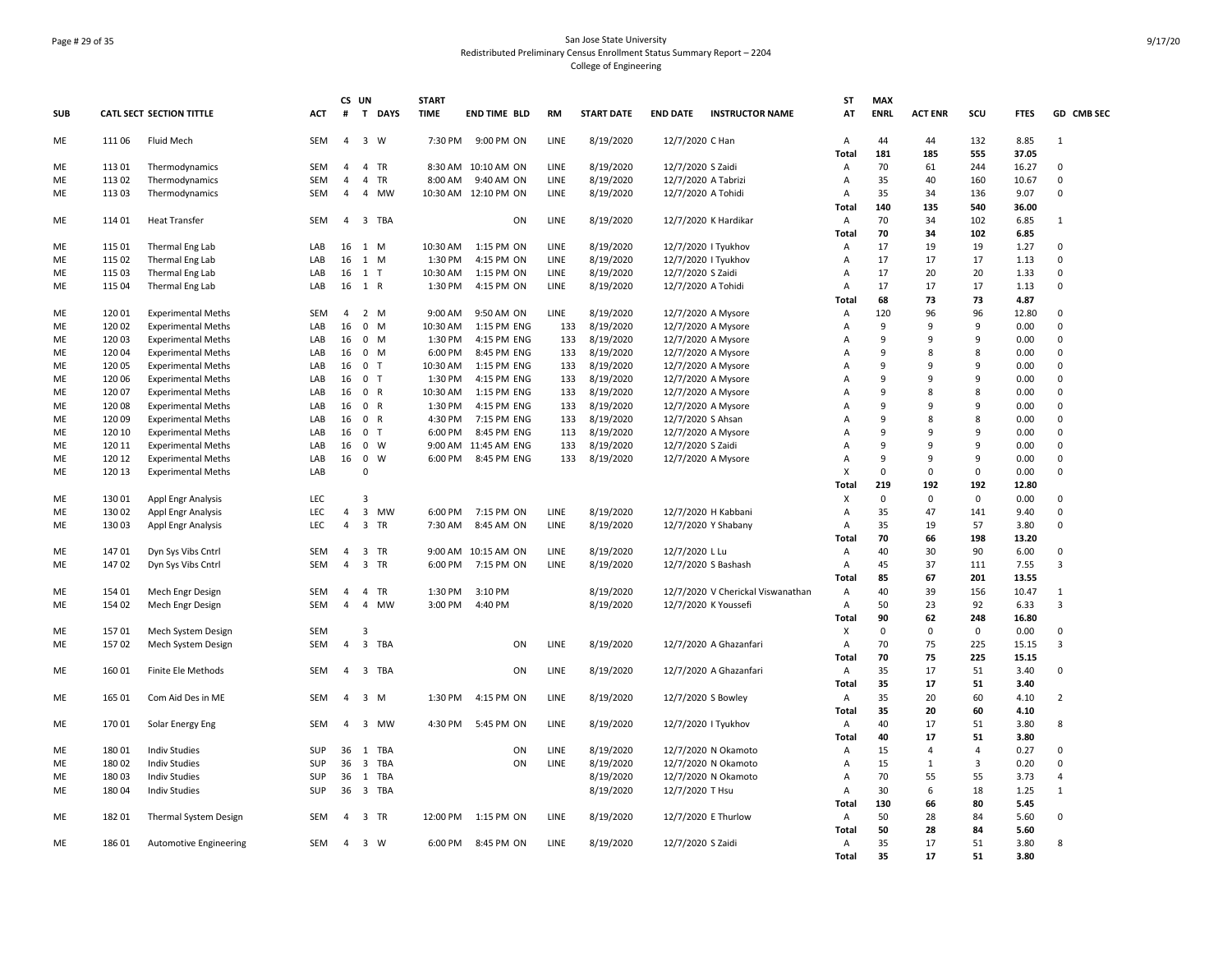# Page # 30 of 35 San Jose State University Redistributed Preliminary Census Enrollment Status Summary Report – 2204 College of Engineering

|            |         |                                 |            |                | CS UN                          | <b>START</b> |                      |      |                   |                                           | <b>ST</b>    | <b>MAX</b>  |                |             |             |                |
|------------|---------|---------------------------------|------------|----------------|--------------------------------|--------------|----------------------|------|-------------------|-------------------------------------------|--------------|-------------|----------------|-------------|-------------|----------------|
| <b>SUB</b> |         | <b>CATL SECT SECTION TITTLE</b> | ACT        |                | # T DAYS                       | <b>TIME</b>  | END TIME BLD         | RM   | <b>START DATE</b> | <b>END DATE</b><br><b>INSTRUCTOR NAME</b> | AT           | <b>ENRL</b> | <b>ACT ENR</b> | SCU         | <b>FTES</b> | GD CMB SEC     |
| ME         | 190 01  | Mecha Sys Design                | SEM        | $\overline{4}$ | 3 TR                           | 1:30 PM      | 2:20 PM ON           | LINE | 8/19/2020         | 12/7/2020 S Bashash                       | Α            | 60          | 66             | 132         | 13.45       | 5              |
| ME         | 190 02  | Mecha Sys Design                | LAB        | 16             | 0 <sub>T</sub>                 | 2:30 PM      | 5:15 PM ON           | LINE | 8/19/2020         | 12/7/2020 S Bashash                       | Α            | 20          | 22             | 22          | 0.00        | $\overline{2}$ |
| ME         | 190 03  | Mecha Sys Design                | LAB        | 16             | 0 R                            | 2:30 PM      | 5:15 PM ON           | LINE | 8/19/2020         | 12/7/2020 S Bashash                       | Α            | 20          | 21             | 21          | 0.00        | $\Omega$       |
| ME         | 190 04  | Mecha Sys Design                | LAB        | 16             | 0 R                            |              | 10:30 AM 12:45 PM ON | LINE | 8/19/2020         | 12/7/2020 S Bashash                       | Α            | 20          | 23             | 23          | 0.00        | 3              |
|            |         |                                 |            |                |                                |              |                      |      |                   |                                           | Total        | 120         | 132            | 198         | 13.45       |                |
| ME         | 195A 01 | Sr Dsgn Project I               | SEM        | -5             | 3 W                            | 1:30 PM      | 4:15 PM              |      | 8/19/2020         | 12/7/2020 R Agarwal                       | Α            | 30          | 29             | 87          | 5.80        | $\mathbf 0$    |
| ME         | 195A 02 | Sr Dsgn Project I               | SEM        | 5              | $\overline{\mathbf{3}}$<br>W   | 1:30 PM      | 4:15 PM              |      | 8/19/2020         | 12/7/2020 R Yee                           | Α            | 30          | 23             | 69          | 4.60        | $\Omega$       |
| ME         | 195A 03 | Sr Dsgn Project I               | SEM        |                | 3                              |              |                      |      |                   |                                           | X            | $\mathbf 0$ | 0              | $\Omega$    | 0.00        | $\mathbf 0$    |
| <b>ME</b>  | 195A 04 | Sr Dsgn Project I               | SEM        | 5              | $\overline{3}$<br>W            | 1:30 PM      | 4:15 PM              |      | 8/19/2020         | 12/7/2020 B Furman                        | A            | 30          | 28             | 84          | 5.60        | $\Omega$       |
| ME         | 195A 05 | Sr Dsgn Project I               | SEM        | 5              | $\overline{\mathbf{3}}$<br>W   | 1:30 PM      | 4:15 PM              |      | 8/19/2020         | 12/7/2020 V Cherickal Viswanathan         | A            | 30          | 29             | 87          | 5.80        | $\Omega$       |
| ME         | 195A 06 | Sr Dsgn Project I               | SEM        | 5              | $\overline{\mathbf{3}}$<br>W   | 1:30 PM      | 4:15 PM              |      | 8/19/2020         | 12/7/2020 J Mokri                         | Α            | 30          | 30             | 90          | 6.00        | $\mathbf 0$    |
| ME         | 195A 07 | Sr Dsgn Project I               | SEM        | 5              | $\overline{\mathbf{3}}$<br>W   | 1:30 PM      | 4:15 PM              |      | 8/19/2020         | 12/7/2020 S Zaidi                         | Α            | 30          | 24             | 72          | 4.80        | $\Omega$       |
|            |         |                                 |            |                |                                |              |                      |      |                   |                                           | Total        | 180         | 163            | 489         | 32.60       |                |
| ME         | 201 01  | <b>Project Planning</b>         | LEC        |                | 2 3 TR                         | 4:30 PM      | 5:45 PM ON           | LINE | 8/19/2020         | 12/7/2020 S Lee                           | Α            | 30          | 30             | 90          | 7.50        | 30             |
|            |         |                                 |            |                |                                |              |                      |      |                   |                                           | Total        | 30          | 30             | 90          | 7.50        |                |
| ME         | 210 01  | Adv Thermodynamics              | SEM        | 5              | 3 MW                           | 7:30 PM      | 8:45 PM ON           | LINE | 8/19/2020         | 12/7/2020 Y Shabany                       | Α            | 35          | 14             | 42          | 3.50        | 14             |
|            |         |                                 |            |                |                                |              |                      |      |                   |                                           | Total        | 35          | 14             | 42          | 3.50        |                |
|            | 230 01  |                                 | SEM        |                |                                |              |                      |      |                   |                                           |              | 50          | 50             | 150         |             | 50             |
| ME         |         | Ad Mech Eng Analys              |            | - 5            | 3 MW                           | 6:00 PM      | 7:15 PM ON           | LINE | 8/19/2020         | 12/7/2020 Y Shabany                       | Α            |             |                |             | 12.50       |                |
|            |         |                                 |            |                |                                |              |                      |      |                   |                                           | <b>Total</b> | 50          | 50             | 150         | 12.50       |                |
| ME         | 243 01  | Vib of Mech System              | SEM        | 5              | 3 TR                           | 4:30 PM      | 5:45 PM ON           | LINE | 8/19/2020         | 12/7/2020 F Amirkulova                    | Α            | 35          | 14             | 42          | 3.50        | 14             |
|            |         |                                 |            |                |                                |              |                      |      |                   |                                           | Total        | 35          | 14             | 42          | 3.50        |                |
| ME         | 273 01  | Finite El Meth Eng              | SEM        | 4              | 3 TR                           | 6:00 PM      | 7:15 PM ON           | LINE | 8/19/2020         | 12/7/2020 E Chan                          | Α            | 40          | 37             | 111         | 9.25        | 37             |
|            |         |                                 |            |                |                                |              |                      |      |                   |                                           | Total        | 40          | 37             | 111         | 9.25        |                |
| ME         | 274 01  | Adv FEM in Engr                 | <b>LEC</b> |                | 4 3 TR                         | 7:30 PM      | 8:45 PM ON           | LINE | 8/19/2020         | 12/7/2020 E Chan                          | Α            | 35          | 18             | 54          | 4.50        | 18             |
|            |         |                                 |            |                |                                |              |                      |      |                   |                                           | Total        | 35          | 18             | 54          | 4.50        |                |
| ME         | 280 01  | Auto Control Engr               | SEM        | - 5            | 3 MW                           | 7:30 PM      | 8:45 PM ON           | LINE | 8/19/2020         | 12/7/2020 N Hemati                        | Α            | 40          | 43             | 129         | 10.60       | 40             |
|            |         |                                 |            |                |                                |              |                      |      |                   |                                           | <b>Total</b> | 40          | 43             | 129         | 10.60       |                |
| ME         | 283 01  | Mfg Proc Control                | SEM        | $\overline{4}$ | 3 MW                           |              | 6:00 PM 7:15 PM ON   | LINE | 8/19/2020         | 12/7/2020 S Lee                           | Α            | 35          | 31             | 93          | 7.75        | 31             |
|            |         |                                 |            |                |                                |              |                      |      |                   |                                           | Total        | 35          | 31             | 93          | 7.75        |                |
| ME         | 295A01  | ME Project I                    | SUP        | 25             | 3 TBA                          |              | ON                   | LINE | 8/19/2020         | 12/7/2020 R Agarwal                       | Α            | 10          | 0              | 0           | 0.00        | $\mathbf 0$    |
| ME         | 295A 02 | ME Project I                    | SUP        | 25             | 3 TBA                          |              | ON                   | LINE | 8/19/2020         | 12/7/2020 A Ghazanfari                    | Α            | 10          | 0              | 0           | 0.00        | $\mathbf 0$    |
| ME         | 295A 03 | ME Project I                    | <b>SUP</b> | 25             | 3 TBA                          |              | ON                   | LINE | 8/19/2020         | 12/7/2020 F Amirkulova                    | A            | 10          | $\overline{4}$ | 12          | 1.00        | 4              |
| ME         | 295A04  | ME Project I                    | SUP        | 25             | $\overline{3}$<br>TBA          |              | ON                   | LINE | 8/19/2020         | 12/7/2020 F Barez                         | A            | 10          | 5              | 15          | 1.25        | 5              |
| ME         | 295A 05 | ME Project I                    | SUP        | 25             | 3 TBA                          |              | ON                   | LINE | 8/19/2020         | 12/7/2020 S Bashash                       | Α            | 10          | 6              | 18          | 1.50        | 6              |
| ME         | 295A 06 | ME Project I                    | SUP        |                | 25 3 TBA                       |              | ON                   | LINE | 8/19/2020         | 12/7/2020 W Du                            | А            | 10          | $\mathbf{1}$   | 3           | 0.25        | $\mathbf{1}$   |
| ME         | 295A 07 | ME Project I                    | SUP        | 25             | 3 TBA                          |              | ON                   | LINE | 8/19/2020         | 12/7/2020 B Furman                        | Α            | 10          | $\overline{2}$ | 6           | 0.50        | $\overline{2}$ |
| ME         | 295A08  | ME Project I                    | SUP        | 25             | 3 TBA                          |              | ON                   | LINE | 8/19/2020         | 12/7/2020 C Han                           | A            | 10          | $\mathbf 0$    | $\Omega$    | 0.00        | $\mathsf 0$    |
| ME         | 295A 09 | ME Project I                    | SUP        | 25             | 3 TBA                          |              | ON                   | LINE | 8/19/2020         | 12/7/2020 F Kazemifar                     | A            | 10          | $\Omega$       | $\Omega$    | 0.00        | $\Omega$       |
| ME         |         | 295A 10 ME Project              | <b>SUP</b> | 25             | 3 TBA                          |              | ON                   | LINE | 8/19/2020         | 12/7/2020 S Lee                           | A            | 10          | $\Omega$       | $\Omega$    | 0.00        | $\Omega$       |
|            |         |                                 | SUP        | 25             | 3 TBA                          |              | ON                   | LINE |                   |                                           |              | 10          | $\mathbf 0$    | $\mathbf 0$ | 0.00        | $\mathbf 0$    |
| ME         |         | 295A 11 ME Project I            |            |                |                                |              |                      |      | 8/19/2020         | 12/7/2020 T Hsu                           | Α            |             |                |             |             |                |
| ME         |         | 295A 12 ME Project I            | SUP        | 25             | $\overline{\mathbf{3}}$<br>TBA |              | ON                   | LINE | 8/19/2020         | 12/7/2020 N Okamoto                       | Α            | 10          | $\overline{2}$ | 6           | 0.50        | $\overline{2}$ |
| ME         |         | 295A 13 ME Project              | SUP        | 25             | 3 TBA                          |              | ON                   | LINE | 8/19/2020         | 12/7/2020 V Cherickal Viswanathan         | Α            | 10          | $\overline{2}$ | 6           | 0.50        | $\overline{2}$ |
| ME         |         | 295A 14 ME Project I            | SUP        | 25             | 3 TBA                          |              | ON                   | LINE | 8/19/2020         | 12/7/2020 R Yee                           | Α            | 10          | $\mathbf{1}$   | 3           | 0.25        | $\mathbf{1}$   |
|            |         |                                 |            |                |                                |              |                      |      |                   |                                           | <b>Total</b> | 140         | 23             | 69          | 5.75        |                |
| ME         | 295B01  | ME Project II                   | SUP        | 25             | 3 TBA                          |              | ON                   | LINE | 8/19/2020         | 12/7/2020 R Agarwal                       | Α            | 10          | $\pmb{0}$      | 0           | 0.00        | $\mathsf 0$    |
| ME         | 295B 02 | ME Project II                   | SUP        | 25             | 3 TBA                          |              | ON                   | LINE | 8/19/2020         | 12/7/2020 A Ghazanfari                    | Α            | 10          | $\overline{2}$ | 6           | 0.50        | $\overline{2}$ |
| ME         | 295B03  | ME Project II                   | <b>SUP</b> | 25             | 3 TBA                          |              | ON                   | LINE | 8/19/2020         | 12/7/2020 F Amirkulova                    | Α            | 10          | $\Omega$       | $\Omega$    | 0.00        | $\mathbf 0$    |
| ME         | 295B 04 | ME Project II                   | SUP        | 25             | 3 TBA                          |              | ON                   | LINE | 8/19/2020         | 12/7/2020 F Barez                         | A            | 10          | $\mathbf{1}$   | 3           | 0.25        | $\mathbf{1}$   |
| ME         | 295B 05 | ME Project II                   | SUP        | 25             | 3 TBA                          |              | ON                   | LINE | 8/19/2020         | 12/7/2020 S Bashash                       | A            | 10          | 6              | 18          | 1.50        | 6              |
| ME         | 295B 06 | ME Project II                   | SUP        | 25             | 3 TBA                          |              | ON                   | LINE | 8/19/2020         | 12/7/2020 W Du                            | А            | 10          | 3              | 9           | 0.75        | 3              |
| ME         | 295B07  | ME Project II                   | SUP        | 25             | 3 TBA                          |              | ON                   | LINE | 8/19/2020         | 12/7/2020 B Furman                        | Α            | 10          | $\overline{4}$ | 12          | 1.00        | $\overline{a}$ |
| ME         | 295B08  | ME Project II                   | SUP        | 25             | 3 TBA                          |              | ON                   | LINE | 8/19/2020         | 12/7/2020 C Han                           | A            | 10          | 1              | 3           | 0.25        | $\mathbf{1}$   |
| ME         | 295B09  | ME Project II                   | SUP        | 25             | 3 TBA                          |              | ON                   | LINE | 8/19/2020         | 12/7/2020 F Kazemifar                     | A            | 10          | $\mathbf 0$    | $\Omega$    | 0.00        | $\Omega$       |
| ME         | 295B 10 | ME Project II                   | SUP        | 25             | 3 TBA                          |              | ON                   | LINE | 8/19/2020         | 12/7/2020 S Lee                           | Α            | 10          | $\Omega$       | $\Omega$    | 0.00        | $\mathsf 0$    |
| ME         |         | 295B 11 ME Project II           | SUP        |                | 25 3 TBA                       |              | ON                   | LINE | 8/19/2020         | 12/7/2020 T Hsu                           | Α            | 10          | $\Omega$       | 0           | 0.00        | $\mathbf 0$    |
|            |         |                                 |            |                |                                |              |                      |      |                   |                                           |              |             |                |             |             |                |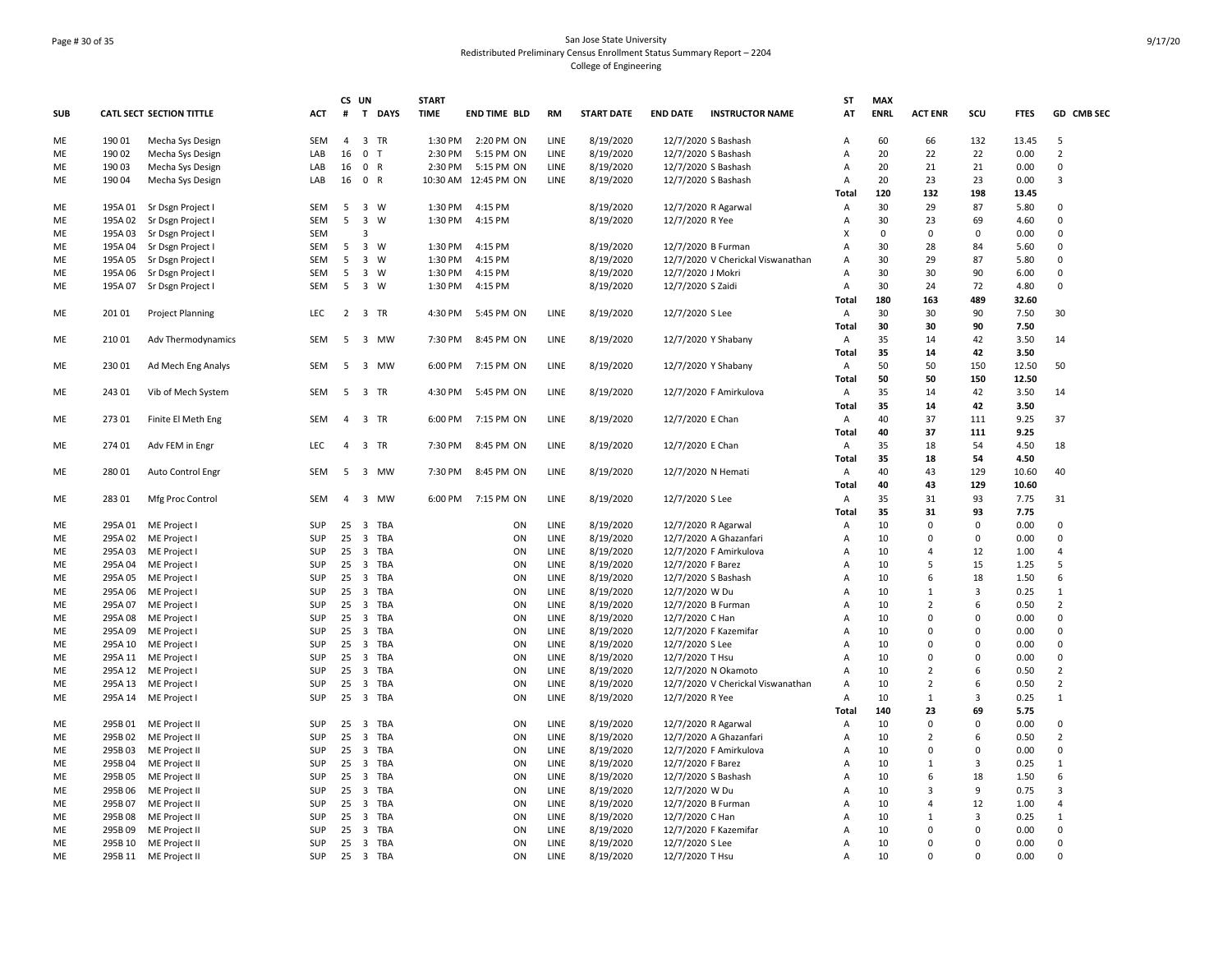# Page # 31 of 35 San Jose State University Redistributed Preliminary Census Enrollment Status Summary Report – 2204 College of Engineering

| <b>SUB</b> |         | <b>CATL SECT SECTION TITTLE</b> | <b>ACT</b> | CS UN | <b>DAYS</b>                    | <b>START</b><br><b>TIME</b> | <b>END TIME BLD</b> | <b>RM</b> | <b>START DATE</b> | <b>END DATE</b> | <b>INSTRUCTOR NAME</b>              | ST<br>AT | <b>MAX</b><br><b>ENRL</b> | <b>ACT ENR</b> | scu  | <b>FTES</b> | <b>GD CMB SEC</b> |
|------------|---------|---------------------------------|------------|-------|--------------------------------|-----------------------------|---------------------|-----------|-------------------|-----------------|-------------------------------------|----------|---------------------------|----------------|------|-------------|-------------------|
|            |         |                                 |            |       |                                |                             |                     |           |                   |                 |                                     |          |                           |                |      |             |                   |
| ME         | 295B 12 | ME Project II                   | <b>SUP</b> | 25    | TBA<br>-3                      |                             | ON                  | LINE      | 8/19/2020         |                 | 12/7/2020 N Okamoto                 | A        | 10                        |                | 12   | 1.00        | -4                |
| ME         | 295B 13 | ME Project II                   | <b>SUP</b> | 25    | TBA<br>$\overline{\mathbf{3}}$ |                             | ON                  | LINE      | 8/19/2020         |                 | 12/7/2020 V Cherickal Viswanathan   | A        | 10                        |                | 9    | 0.75        |                   |
| ME         | 295B 14 | ME Project II                   | <b>SUP</b> | 25    | 3 TBA                          |                             | ON                  | LINE      | 8/19/2020         | 12/7/2020 R Yee |                                     | A        | 10                        |                | 3    | 0.25        |                   |
|            |         |                                 |            |       |                                |                             |                     |           |                   |                 |                                     | Total    | 140                       | 25             | 75   | 6.25        |                   |
| ME         | 297 01  | Special Topics Mech Eng         | SEM        | 4     | 3 MW                           | 4:30 PM                     | 5:20 PM             |           | 8/19/2020         | 12/7/2020       |                                     | A        | 35                        | 39             | 117  | 9.75        | 39                |
| ME         | 29702   | Special Topics Mech Eng         | SEM        |       | 4 3 T                          | 6:00 PM                     | 7:20 PM             |           | 8/19/2020         | 12/7/2020       |                                     | A        | 25                        | 5              | 15   | 1.20        |                   |
|            |         |                                 |            |       |                                |                             |                     |           |                   |                 |                                     | Total    | 60                        | 44             | 132  | 10.95       |                   |
| ME         | 298 01  | Special Project ME              | <b>SUP</b> | 25    | TBA                            |                             | ON                  | LINE      | 8/19/2020         |                 | 12/7/2020 N Okamoto                 | A        | 15                        | 0              | 0    | 0.00        | 0                 |
| ME         | 298 02  | Special Project ME              | <b>SUP</b> | 25    | 3 TBA                          |                             | ON                  | LINE      | 8/19/2020         |                 | 12/7/2020 N Okamoto                 | A        | 10                        | 0              | 0    | 0.00        | $\Omega$          |
|            |         |                                 |            |       |                                |                             |                     |           |                   |                 |                                     | Total    | 25                        | 0              | 0    | 0.00        |                   |
| ME         | 299 01  | Master's Thesis                 | <b>SUP</b> | 25    | 3 TBA                          |                             | ON                  | LINE      | 8/19/2020         | 12/7/2020 S Lee |                                     | A        | 10                        |                | 6    | 0.50        |                   |
|            |         |                                 |            |       |                                |                             |                     |           |                   |                 |                                     | Total    | 10                        |                | 6    | 0.50        |                   |
|            |         |                                 |            |       |                                |                             |                     |           |                   |                 | <b>Mechanical Engineering Total</b> |          | 3419                      | 2690           | 6053 | 422.48      |                   |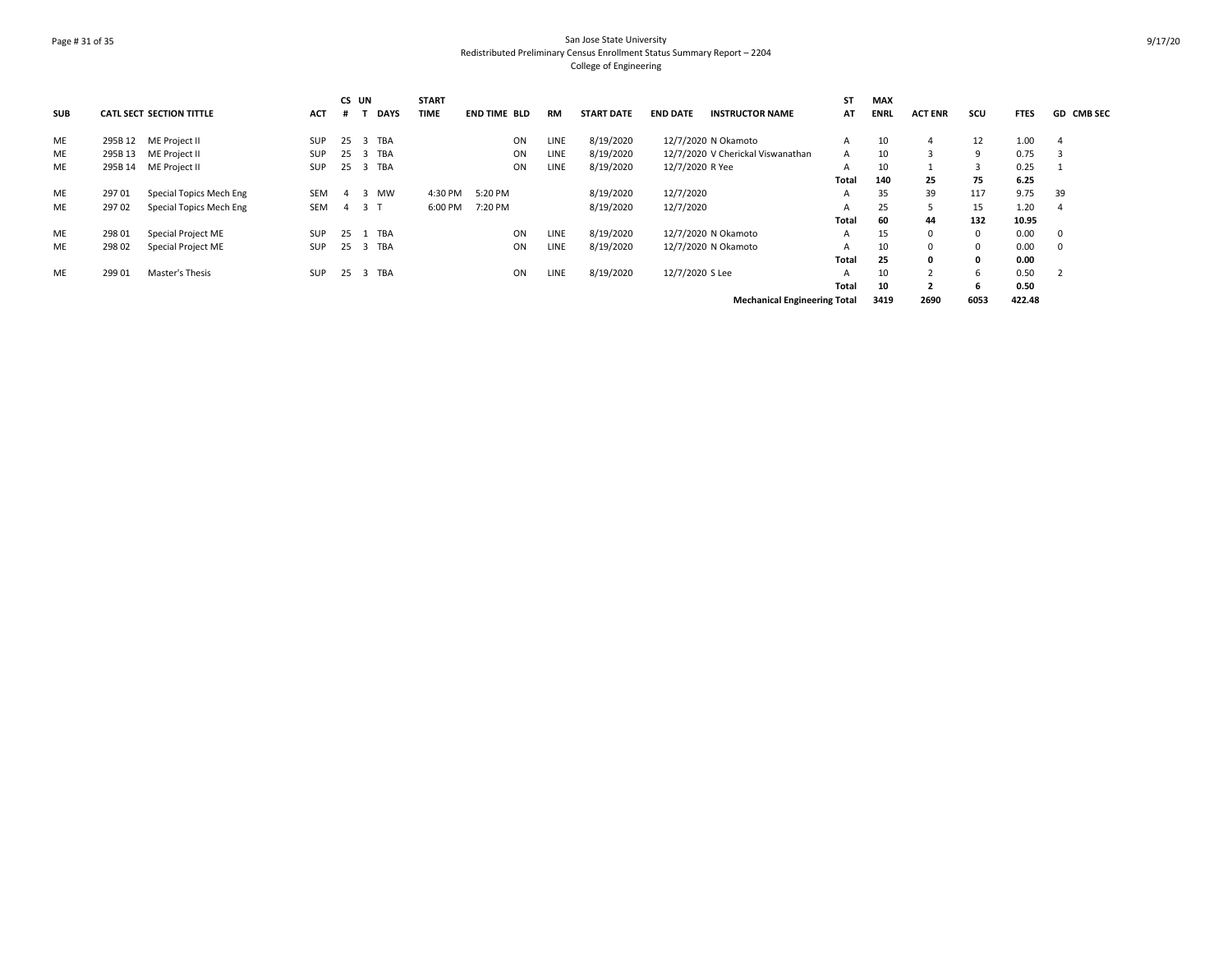# Page # 32 of 35 San Jose State University Redistributed Preliminary Census Enrollment Status Summary Report – 2204 College of Engineering

| <b>SUB</b>        |        | <b>CATL SECT SECTION TITTLE</b> | ACT        |                | CS UN<br># T DAYS              | <b>START</b><br><b>TIME</b> | <b>END TIME BLD</b>  | <b>RM</b> | <b>START DATE</b> | <b>END DATE</b>      | <b>INSTRUCTOR NAME</b>       | <b>ST</b><br>AT           | <b>MAX</b><br><b>ENRL</b> | <b>ACT ENR</b> | scu         | <b>FTES</b>  | GD CMB SEC     |
|-------------------|--------|---------------------------------|------------|----------------|--------------------------------|-----------------------------|----------------------|-----------|-------------------|----------------------|------------------------------|---------------------------|---------------------------|----------------|-------------|--------------|----------------|
| <b>Technology</b> |        |                                 |            |                |                                |                             |                      |           |                   |                      |                              |                           |                           |                |             |              |                |
| <b>TECH</b>       | 20A 01 | Comp Aid Graphics               | <b>LEC</b> |                | $2 \quad 2 \quad T$            |                             | 12:00 PM 12:50 PM ON | LINE      | 8/19/2020         | 12/7/2020 K Behzad   |                              | Α                         | 30                        | 20             | 20          | 2.67         | $\overline{0}$ |
| <b>TECH</b>       | 20A 11 | Comp Aid Graphics               | LAB        | 16             | $\mathbf 0$<br>$\mathsf{R}$    | 12:00 PM                    | 2:45 PM ON           | LINE      | 8/19/2020         | 12/7/2020 K Behzad   |                              | Α                         | 30                        | 20             | 20          | 0.00         | $\mathbf 0$    |
|                   |        |                                 |            |                |                                |                             |                      |           |                   |                      |                              | <b>Total</b>              | 60                        | 40             | 40          | 2.67         |                |
| <b>TECH</b>       | 3001   | Intro Python Prog               | LEC        | $\overline{2}$ | 3 TR                           | 3:00 PM                     | 4:15 PM ON           | LINE      | 8/19/2020         | 12/7/2020 P Ostovari |                              | Α                         | 25                        | 31             | 93          | 6.20         | $\mathbf 0$    |
| TECH              | 30 02  | Intro Python Prog               | LEC        | $\overline{2}$ | 3 TR                           |                             | 9:00 AM 10:15 AM ON  | LINE      | 8/19/2020         |                      | 12/7/2020 A Saeidi Ashtiyani | A                         | 25                        | 33             | 99          | 6.60         | $\mathsf 0$    |
|                   |        |                                 |            |                |                                |                             |                      |           |                   |                      |                              | Total                     | 50                        | 64             | 192         | 12.80        |                |
| <b>TECH</b>       | 3101   | Qual Assur & Control            | <b>LEC</b> |                | 1 3 MW                         |                             | 9:00 AM 10:15 AM ON  | LINE      | 8/19/2020         | 12/7/2020 S Obi      |                              | Α<br>Total                | 40<br>40                  | 36<br>36       | 108<br>108  | 7.20<br>7.20 | $\Omega$       |
| <b>TECH</b>       | 41 11  | Mach Shop Safety                | LAB        |                | $\mathbf{1}$                   |                             |                      |           |                   |                      |                              | X                         | $\mathbf 0$               | $\Omega$       | 0           | 0.00         | $\Omega$       |
| ME                | 41 11  | Mach Shop Safety                | LAB        |                | $\mathbf{1}$                   |                             |                      |           |                   |                      |                              | X                         | $\mathbf 0$               | $\mathbf 0$    | 0           | 0.00         | $\mathbf 0$    |
| <b>TECH</b>       | 41 12  | Mach Shop Safety                | LAB        |                | $\mathbf{1}$                   |                             |                      |           |                   |                      |                              | X                         | $\mathbf 0$               | $\mathbf 0$    | $\Omega$    | 0.00         | $\mathbf 0$    |
| ME                | 41 12  | Mach Shop Safety                | LAB        |                | 1                              |                             |                      |           |                   |                      |                              | X                         | $\mathbf 0$               | $\Omega$       | $\Omega$    | 0.00         | $\mathbf 0$    |
| <b>TECH</b>       | 41 13  | Mach Shop Safety                | LAB        |                | 1                              |                             |                      |           |                   |                      |                              | X                         | $\overline{0}$            | $\Omega$       | $\Omega$    | 0.00         | $\mathbf 0$    |
| ME                | 41 13  | Mach Shop Safety                | LAB        |                | $\mathbf{1}$                   |                             |                      |           |                   |                      |                              | $\boldsymbol{\mathsf{x}}$ | $\Omega$                  | $\Omega$       | $\Omega$    | 0.00         | $\Omega$       |
| <b>TECH</b>       | 41 14  | Mach Shop Safety                | LAB        |                | $\mathbf{1}$                   |                             |                      |           |                   |                      |                              | X                         | $\overline{0}$            | $\mathbf 0$    | $\Omega$    | 0.00         | $\mathbf 0$    |
| ME                | 41 14  | Mach Shop Safety                | LAB        |                | 1                              |                             |                      |           |                   |                      |                              | Х                         | 0                         | $\Omega$       | $\Omega$    | 0.00         | 0              |
| <b>TECH</b>       | 41 15  | Mach Shop Safety                | LAB        |                | $\mathbf{1}$                   |                             |                      |           |                   |                      |                              | X                         | $\mathbf 0$               | $\Omega$       | $\Omega$    | 0.00         | $\mathbf 0$    |
| ME                | 41 15  | Mach Shop Safety                | LAB        |                | $\mathbf{1}$                   |                             |                      |           |                   |                      |                              | X                         | $\mathbf 0$               | $\mathbf 0$    | $\Omega$    | 0.00         | $\mathbf 0$    |
| <b>TECH</b>       | 41 16  | Mach Shop Safety                | LAB        |                | $\mathbf{1}$                   |                             |                      |           |                   |                      |                              | X                         | $\mathbf 0$               | $\Omega$       | $\Omega$    | 0.00         | $\mathbf 0$    |
| ME                | 41 16  | Mach Shop Safety                | LAB        |                | $\mathbf{1}$                   |                             |                      |           |                   |                      |                              | X                         | $\mathbf 0$               | $\mathbf 0$    | $\mathbf 0$ | 0.00         | $\mathbf 0$    |
|                   |        |                                 |            |                |                                |                             |                      |           |                   |                      |                              | Total                     | $\mathbf 0$               | 0              | 0           | 0.00         |                |
| <b>TECH</b>       | 42 11  | Mfg Mach Shop Proj              | LAB        |                | 1                              |                             |                      |           |                   |                      |                              | х                         | $\Omega$                  | $\Omega$       | $\Omega$    | 0.00         | $\Omega$       |
| ME                | 42 11  | Mfg Mach Shop Proj              | LAB        |                | $\mathbf{1}$                   |                             |                      |           |                   |                      |                              | X                         | $\Omega$                  | $\Omega$       | $\Omega$    | 0.00         | $\mathbf 0$    |
|                   |        |                                 |            |                |                                |                             |                      |           |                   |                      |                              | <b>Total</b>              | $\mathbf 0$               | $\Omega$       | $\Omega$    | 0.00         |                |
| <b>TECH</b>       | 46 01  | Mach Oper & Mgmt                | LEC        |                | $\overline{3}$                 |                             |                      |           |                   |                      |                              | X                         | $\mathbf 0$               | $\mathbf 0$    | $\Omega$    | 0.00         | $\overline{0}$ |
| <b>TECH</b>       | 46 11  | Mach Oper & Mgmt                | LAB        |                | $\mathbf 0$                    |                             |                      |           |                   |                      |                              | X                         | $\mathbf 0$               | $\mathbf 0$    | $\Omega$    | 0.00         | $\mathsf 0$    |
|                   |        |                                 |            |                |                                |                             |                      |           |                   |                      |                              | Total                     | 0                         | 0              | 0           | 0.00         |                |
| <b>TECH</b>       | 6001   | Intro Electronics               | LEC        | $\overline{2}$ | 3 MW                           | 1:30 PM                     | 2:20 PM ON           | LINE      | 8/19/2020         | 12/7/2020 M Zand     |                              | Α                         | 50                        | 46             | 92          | 9.20         | 0              |
| <b>TECH</b>       | 6002   | <b>Intro Electronics</b>        | <b>LEC</b> | $\overline{2}$ | $\overline{3}$<br><b>TR</b>    |                             | 10:30 AM 11:20 AM ON | LINE      | 8/19/2020         |                      | 12/7/2020 F Mahzabeen        | A                         | 30                        | 30             | 60          | 6.00         | $\mathbf 0$    |
| <b>TECH</b>       | 60 11  | Intro Electronics               | LAB        | 16             | $\mathbf 0$<br>$\mathsf F$     |                             | 9:00 AM 11:45 AM ON  | LINE      | 8/19/2020         | 12/7/2020 M Zand     |                              | Α                         | 25                        | 19             | 19          | 0.00         | $\Omega$       |
| <b>TECH</b>       | 60 12  | <b>Intro Electronics</b>        | LAB        | 16             | $\mathbf 0$<br>-F              | 3:00 PM                     | 5:45 PM ON           | LINE      | 8/19/2020         | 12/7/2020 M Zand     |                              | А                         | 25                        | 27             | 27          | 0.00         | $\mathbf 0$    |
| <b>TECH</b>       | 60 13  | Intro Electronics               | LAB        |                | 16 0 T                         | 3:00 PM                     | 5:45 PM ON           | LINE      | 8/19/2020         |                      | 12/7/2020 F Mahzabeen        | Α                         | 30                        | 30             | 30          | 0.00         | $\mathbf 0$    |
|                   |        |                                 |            |                |                                |                             |                      |           |                   |                      |                              | Total                     | 160                       | 152            | 228         | 15.20        |                |
| <b>TECH</b>       | 6301   | Analog Digital Circ             | <b>LEC</b> | 2              | 3 TR                           | 1:30 PM                     | 2:20 PM ON           | LINE      | 8/19/2020         |                      | 12/7/2020 M Mortezaie        | Α                         | 50                        | 39             | 78          | 7.80         | $\mathbf 0$    |
| <b>TECH</b>       | 63 11  | Analog Digital Circ             | LAB        | 16             | $\mathbf 0$<br>Т               | 6:00 PM                     | 8:45 PM ON           | LINE      | 8/19/2020         |                      | 12/7/2020 T Brown Jr.        | Α                         | 25                        | 23             | 23          | 0.00         | $\mathsf 0$    |
| <b>TECH</b>       | 63 12  | Analog Digital Circ             | LAB        |                | 16 0 W                         | 6:00 PM                     | 8:45 PM ON           | LINE      | 8/19/2020         |                      | 12/7/2020 T Brown Jr.        | А                         | 25                        | 16             | 16          | 0.00         | $\mathbf 0$    |
|                   |        |                                 |            |                |                                |                             |                      |           |                   |                      |                              | Total                     | 100                       | 78             | 117         | 7.80         |                |
| <b>TECH</b>       | 6501   | Intro to Networks               | LEC        | 1              | $\overline{3}$<br><b>TR</b>    | 9:00 AM                     | 9:50 AM ON           | LINE      | 8/19/2020         | 12/7/2020 P Ostovari |                              | Α                         | 30                        | 28             | 56          | 5.60         | 0              |
| <b>TECH</b>       | 65 02  | Intro to Networks               | <b>LEC</b> |                | $\overline{3}$                 |                             |                      |           |                   |                      |                              | X                         | $\mathbf 0$               | $\mathbf 0$    | $\mathbf 0$ | 0.00         | $\mathbf 0$    |
| <b>TECH</b>       | 65 03  | Intro to Networks               | <b>LEC</b> | 1              | 3 MW                           | 9:00 AM                     | 9:50 AM ON           | LINE      | 8/19/2020         | 12/7/2020 R Grotegut |                              | Α                         | 30                        | 35             | 70          | 7.00         | $\mathbf 0$    |
| <b>TECH</b>       | 65 11  | Intro to Networks               | LAB        | 15             | $\pmb{0}$<br>W                 | 10:30 AM                    | 1:15 PM ON           | LINE      | 8/19/2020         | 12/7/2020 P Ostovari |                              | Α                         | 30                        | 28             | 28          | 0.00         | $\mathsf 0$    |
| TECH              | 65 12  | Intro to Networks               | LAB        |                | 0                              |                             |                      |           |                   |                      |                              | $\boldsymbol{\mathsf{X}}$ | $\mathbf 0$               | $\pmb{0}$      | 0           | 0.00         | $\mathsf 0$    |
| <b>TECH</b>       | 65 13  | Intro to Networks               | LAB        |                | 15 0 M                         | 6:00 PM                     | 8:45 PM ON           | LINE      | 8/19/2020         |                      | 12/7/2020 R Grotegut         | Α                         | 30                        | 35             | 35          | 0.00         | 0              |
|                   |        |                                 |            |                |                                |                             |                      |           |                   |                      |                              | Total                     | 120                       | 126            | 189         | 12.60        |                |
| <b>TECH</b>       | 6601   | Network Admin                   | <b>LEC</b> | $\overline{2}$ | $\overline{3}$<br><b>TR</b>    |                             | 10:30 AM 11:20 AM ON | LINE      | 8/19/2020         |                      | 12/7/2020 W Abdeljabbar      | A                         | 30                        | 29             | 58          | 5.80         | $\Omega$       |
| <b>TECH</b>       | 6602   | Network Admin                   | LEC        | $\overline{2}$ | $\overline{\mathbf{3}}$<br>S   |                             | 9:00 AM 10:45 AM ON  | LINE      | 8/19/2020         |                      | 12/7/2020 W Abdeljabbar      | Α                         | 30                        | 15             | 30          | 3.00         | $\overline{0}$ |
| <b>TECH</b>       | 66 11  | Network Admin                   | LAB        | 16             | $\overline{0}$<br>$\mathsf{F}$ |                             | 9:00 AM 11:45 AM ON  | LINE      | 8/19/2020         |                      | 12/7/2020 W Abdeljabbar      | Α                         | 30                        | 29             | 29          | 0.00         | $\mathsf 0$    |
| <b>TECH</b>       | 66 12  | Network Admin                   | LAB        | 16             | $\mathbf 0$<br>S               | 11:00 AM                    | 1:45 PM ON           | LINE      | 8/19/2020         |                      | 12/7/2020 W Abdeljabbar      | Α                         | 30                        | 15             | 15          | 0.00         | $\mathbf 0$    |
|                   |        |                                 |            |                |                                |                             |                      |           |                   |                      |                              | Total                     | 120                       | 88             | 132         | 8.80         |                |
| TECH              | 6701   | Intro to IoT                    | LEC        | 2              | 3 MW                           |                             | 12:00 PM 12:50 PM ON | LINE      | 8/19/2020         | 12/7/2020 M Zand     |                              | Α                         | 30                        | 29             | 58          | 5.80         | $\Omega$       |
| TECH              | 6702   | Intro to IoT                    | LEC        | $\overline{2}$ | $\overline{\mathbf{3}}$<br>W   | 4:30 PM                     | 6:15 PM ON           | LINE      | 8/19/2020         | 12/7/2020 M Zand     |                              | $\overline{A}$            | 30                        | 25             | 50          | 5.00         | $\Omega$       |
| <b>TECH</b>       | 67 11  | Intro to IoT                    | LAB        | 16             | 0 F                            | 12:00 PM                    | 2:45 PM ON           | LINE      | 8/19/2020         | 12/7/2020 M Zand     |                              | А                         | 30                        | 29             | 29          | 0.00         | $\overline{0}$ |
| <b>TECH</b>       | 6712   | Intro to IoT                    | LAB        |                | 16 0 M                         | 3:00 PM                     | 5:45 PM ON           | LINE      | 8/19/2020         | 12/7/2020 M Zand     |                              | A                         | 30                        | 25             | 25          | 0.00         | $\Omega$       |
|                   |        |                                 |            |                |                                |                             |                      |           |                   |                      |                              |                           |                           |                |             |              |                |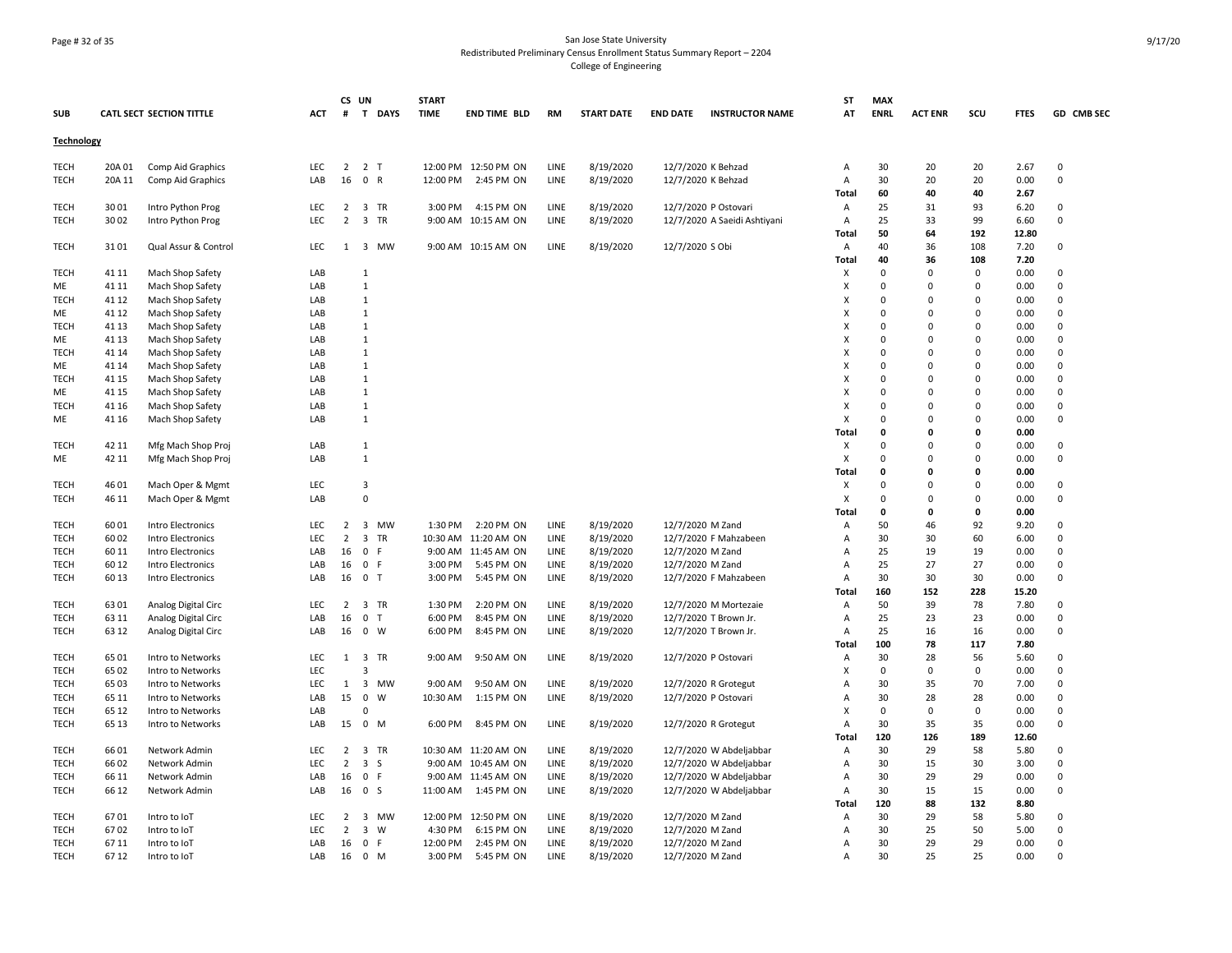# Page # 33 of 35 San Jose State University Redistributed Preliminary Census Enrollment Status Summary Report – 2204 College of Engineering

|             |         |                                 |                          | CS UN                            |                                                 | <b>START</b> |                      |           |                   |                    |                                | ST             | <b>MAX</b>   |                |              |              |                |            |        |
|-------------|---------|---------------------------------|--------------------------|----------------------------------|-------------------------------------------------|--------------|----------------------|-----------|-------------------|--------------------|--------------------------------|----------------|--------------|----------------|--------------|--------------|----------------|------------|--------|
| <b>SUB</b>  |         | <b>CATL SECT SECTION TITTLE</b> | ACT                      | #                                | T DAYS                                          | <b>TIME</b>  | <b>END TIME BLD</b>  | <b>RM</b> | <b>START DATE</b> | <b>END DATE</b>    | <b>INSTRUCTOR NAME</b>         | AT             | <b>ENRL</b>  | <b>ACT ENR</b> | scu          | <b>FTES</b>  |                | GD CMB SEC |        |
|             |         |                                 |                          |                                  |                                                 |              |                      |           |                   |                    |                                |                |              |                |              |              |                |            |        |
|             |         |                                 |                          |                                  |                                                 |              |                      |           |                   |                    |                                | Total          | 120          | 108            | 162          | 10.80        |                |            |        |
| <b>TECH</b> | 6801    | <b>IoT Systems</b>              | LEC                      |                                  | 2 3 TR                                          | 1:30 PM      | 2:20 PM ON           | LINE      | 8/19/2020         |                    | 12/7/2020 W Abdeljabbar        | Α              | 30           | 34             | 68           | 6.80         | 0              |            |        |
| TECH        | 68 11   | IoT Systems                     | LAB                      | 16                               | $\mathbf 0$<br>-F                               | 3:00 PM      | 5:45 PM ON           | LINE      | 8/19/2020         |                    | 12/7/2020 W Abdeljabbar        | Α              | 30           | 34             | 34           | 0.00         | 0              |            |        |
|             |         |                                 |                          |                                  |                                                 |              |                      |           |                   |                    |                                | <b>Total</b>   | 60           | 68             | 102          | 6.80         |                |            |        |
| <b>TECH</b> | 115 01  | <b>Automation &amp; Cntrl</b>   | LEC                      | 2                                | $\overline{\mathbf{3}}$<br>M                    | 6:00 PM      | 7:45 PM ON           | LINE      | 8/19/2020         |                    | 12/7/2020 R Werkman            | $\overline{A}$ | 30           | 30             | 60           | 6.00         | $\mathbf 0$    |            |        |
| <b>TECH</b> | 115 11  | Automation & Cntrl              | LAB                      | 16                               | 0 <sub>T</sub>                                  |              | 7:30 AM 10:15 AM ON  | LINE      | 8/19/2020         |                    | 12/7/2020 R Werkman            | Α              | 30           | 30             | 30           | 0.00         | $\mathbf 0$    |            |        |
|             |         |                                 |                          |                                  |                                                 |              |                      |           |                   |                    |                                | Total          | 60           | 60             | 90           | 6.00         |                |            |        |
| <b>TECH</b> | 136 01  | Software Qual Mgmt              | LEC                      | 1                                | $\overline{\mathbf{3}}$<br>TR                   | 7:30 PM      | 8:20 PM ON           | LINE      | 8/19/2020         |                    | 12/7/2020 B Venkatraman        | Α              | 30           | 11             | 22           | 2.20         | $\mathbf 0$    |            |        |
| TECH        | 136 11  | Software Qual Mgmt              | LAB                      | 15                               | $\mathbf 0$<br>$\overline{R}$                   | 4:30 PM      | 7:15 PM ON           | LINE      | 8/19/2020         |                    | 12/7/2020 B Venkatraman        | Α              | 30           | 11             | 11           | 0.00         | $\mathsf 0$    |            |        |
|             |         |                                 |                          |                                  |                                                 |              |                      |           |                   |                    |                                | Total          | 60           | 22             | 33           | 2.20         |                |            | *      |
| <b>TECH</b> | 140 01  | Green Prod Design               | LEC                      |                                  | $2 \quad 3 \quad R$                             | 3:00 PM      | 4:45 PM ON           | LINE      | 8/19/2020         | 12/7/2020 D Yan    |                                | Α              | 40           | 26             | 52           | 5.20         | 0 <sub>c</sub> |            | $\ast$ |
| ME          | 140 01  | Green Prod Design               | <b>LEC</b>               | $\overline{2}$                   | $\overline{\mathbf{3}}$<br>$\mathsf{R}$         | 3:00 PM      | 4:45 PM ON           | LINE      | 8/19/2020         | 12/7/2020 D Yan    |                                | A              | $\mathbf{0}$ | $\mathbf{0}$   | $\mathbf{0}$ | 0.00         | 0 <sub>c</sub> |            |        |
| <b>TECH</b> | 140 11  | Green Prod Design               | LAB                      | 16                               | 0 R                                             | 6:00 PM      | 8:45 PM ON           | LINE      | 8/19/2020         | 12/7/2020 D Yan    |                                | $\Delta$       | 20           | 20             | 20           | 0.00         | 0 <sub>c</sub> |            |        |
| ME          | 140 11  | Green Prod Design               | LAB                      | 16                               | 0 R                                             | 6:00 PM      | 8:45 PM ON           | LINE      | 8/19/2020         | 12/7/2020 D Yan    |                                | $\overline{A}$ | $\mathbf{0}$ | $\mathbf{0}$   | $\mathbf{0}$ | 0.00         | 0 <sub>c</sub> |            | $\ast$ |
| <b>TECH</b> | 140 12  | Green Prod Design               | LAB                      | 16                               | 0 W                                             |              | 9:00 AM 11:45 AM ON  | LINE      | 8/19/2020         | 12/7/2020 D Yan    |                                | $\overline{A}$ | 20           | -6             | 6            | 0.00         | 0 <sub>c</sub> |            |        |
| ME          | 140 12  | Green Prod Design               | LAB                      | 16                               | $0 \quad W$                                     |              | 9:00 AM 11:45 AM ON  | LINE      | 8/19/2020         | 12/7/2020 D Yan    |                                | $\overline{A}$ | $\mathbf{0}$ | $\overline{0}$ | 0            | 0.00         | 0 <sub>c</sub> |            |        |
|             |         |                                 |                          |                                  |                                                 |              |                      |           |                   |                    |                                | Total          | 80           | 52             | 78           | 5.20         |                |            |        |
| TECH        | 145 01  | Lean Manufacturing              | LEC                      |                                  | 3 3 TR                                          | 7:30 PM      | 8:45 PM ON           | LINE      | 8/19/2020         |                    | 12/7/2020 K Suleman            | A              | 50           | 58             | 174          | 11.60        | 0              |            |        |
|             |         |                                 |                          |                                  |                                                 |              |                      |           |                   |                    |                                | Total          | 50           | 58             | 174          | 11.60        |                |            |        |
| <b>TECH</b> | 146 01  | 3D Printing & App               | <b>LEC</b>               | $\overline{4}$                   | 3 M                                             | 6:00 PM      | 8:45 PM ON           | LINE      | 8/19/2020         |                    | 12/7/2020 T Langston           | A              | 30           | 5              | 15           | 1.00         | $\mathbf 0$    |            |        |
|             |         |                                 |                          |                                  |                                                 |              |                      |           |                   |                    |                                | <b>Total</b>   | 30           | 5              | 15           | 1.00         |                |            |        |
| <b>TECH</b> | 14701   | <b>Green Mfg Managemt</b>       | LEC                      | $\overline{2}$                   | $\overline{\mathbf{3}}$<br>M                    | 3:00 PM      | 4:45 PM ON           | LINE      | 8/19/2020         | 12/7/2020 S Obi    |                                | А              | 40           | 16             | 32           | 3.20         | 0              |            |        |
| TECH        | 147 11  | <b>Green Mfg Managemt</b>       | LAB                      | 16                               | $\mathbf 0$<br>W                                | 6:00 PM      | 8:45 PM ON           | LINE      | 8/19/2020         | 12/7/2020 S Obi    |                                | Α              | 40           | 16             | 16           | 0.00         | $\mathbf 0$    |            |        |
|             |         |                                 |                          |                                  |                                                 |              |                      |           |                   |                    |                                | Total          | 80           | 32             | 48           | 3.20         |                |            |        |
| <b>TECH</b> | 165 01  | Wireless Comm Tech              | <b>LEC</b>               |                                  | 2 3 TR                                          |              | 10:30 AM 11:20 AM ON | LINE      | 8/19/2020         | 12/7/2020 O Rashel |                                | Α              | 40           | 40             | 80           | 8.00         | $\mathbf 0$    |            |        |
| TECH        | 165 11  | Wireless Comm Tech              | LAB                      | 16                               | $\mathbf 0$<br>$\top$                           | 1:30 PM      | 4:15 PM ON           | LINE      | 8/19/2020         | 12/7/2020 O Rashel |                                | Α              | 40           | 40             | 40           | 0.00         | 0              |            |        |
|             |         |                                 |                          |                                  |                                                 |              |                      |           |                   |                    |                                | <b>Total</b>   | 80           | 80             | 120          | 8.00         |                |            |        |
| TECH        | 170 01  | Conn Products Apps              | <b>LEC</b>               | $\overline{2}$                   | $\overline{\mathbf{3}}$<br>TR                   |              | 12:00 PM 12:50 PM ON | LINE      | 8/19/2020         |                    | 12/7/2020 W Abdeljabbar        | Α              | 30           | 38             | 76           | 7.60         | 0              |            |        |
| <b>TECH</b> | 170 11  | Conn Products Apps              | LAB                      | 16                               | $\overline{0}$<br>$\mathsf{T}$                  | 4:30 PM      | 7:15 PM ON           | LINE      | 8/19/2020         |                    | 12/7/2020 W Abdeljabbar        | $\overline{A}$ | 30           | 38             | 38           | 0.00         | $\mathbf 0$    |            |        |
|             |         |                                 |                          |                                  |                                                 |              |                      |           |                   |                    |                                | Total          | 60           | 76             | 114          | 7.60         |                |            |        |
| <b>TECH</b> | 17101   | Netwk Sec & Prev                | <b>LEC</b>               | $\overline{2}$                   | 3 MW                                            |              | 6:00 PM 7:15 PM ON   | LINE      | 8/19/2020         |                    | 12/7/2020 B Venkatraman        | Α              | 30           | 29             | 58           | 5.80         | $\mathbf 0$    |            |        |
| <b>TECH</b> | 17102   | Netwk Sec & Prev                | <b>LEC</b>               | $\overline{2}$                   | $\overline{\mathbf{3}}$<br><sub>S</sub>         |              | 8:00 AM 10:45 AM ON  | LINE      | 8/19/2020         |                    | 12/7/2020 B Venkatraman        | Α              | 30           | 30             | 60           | 6.00         | $\mathbf 0$    |            |        |
| TECH        | 171 11  | Netwk Sec & Prev                | LAB                      | 16                               | $\mathbf 0$<br>TBA                              |              | ON                   | LINE      | 8/19/2020         |                    | 12/7/2020 B Venkatraman        | Α              | 30           | 29             | 87           | 0.00         | $\mathbf 0$    |            |        |
| TECH        | 171 12  | Netwk Sec & Prev                | LAB                      | 16                               | $\mathbf{0}$<br>TBA                             |              | ON                   | LINE      | 8/19/2020         |                    | 12/7/2020 B Venkatraman        | Α              | 30           | 30             | 90           | 0.00         | 0              |            |        |
|             |         |                                 |                          |                                  |                                                 |              |                      |           |                   |                    |                                | Total          | 120          | 118            | 295          | 11.80        |                |            |        |
| <b>TECH</b> | 173 01  | <b>Cloud Computing</b>          | LEC                      | $\overline{2}$                   | 3 MW                                            |              | 10:30 AM 11:45 AM ON | LINE      | 8/19/2020         |                    | 12/7/2020 R Grotegut           | Α              | 30           | 40             | 120          | 8.00         | 0              |            |        |
|             |         |                                 |                          |                                  |                                                 |              |                      |           |                   |                    |                                | <b>Total</b>   | 30           | 40             | 120          | 8.00         |                |            |        |
| <b>TECH</b> | 174 01  | <b>Blockchain Tech</b>          | LEC                      |                                  | 2 3 TR                                          | 1:30 PM      | 2:45 PM ON           | LINE      | 8/19/2020         |                    | 12/7/2020 N Nabizadeh Ardakani | Α              | 40           | 11             | 33           | 2.20         | 0              |            |        |
|             |         |                                 |                          |                                  |                                                 |              |                      |           |                   |                    |                                | <b>Total</b>   | 40           | 11             | 33           | 2.20         |                |            |        |
| TECH        | 175 01  | Industrial IoT                  | <b>LEC</b>               | $2 \quad 3$                      | TR                                              | 3:00 PM      | 4:15 PM ON           | LINE      | 8/19/2020         |                    | 12/7/2020 A Maraghehmoghaddam  | Α              | 40           | 14             | 42           | 2.80         | $\mathbf 0$    |            |        |
|             |         |                                 |                          |                                  |                                                 |              |                      |           |                   |                    |                                | Total          | 40           | 14             | 42           | 2.80         |                |            |        |
| <b>TECH</b> | 176 01  | <b>Machine Learning</b>         | LEC                      |                                  | 3                                               |              |                      |           |                   |                    |                                | X              | 0            | $\mathbf 0$    | 0            | 0.00         | $\mathbf 0$    |            |        |
| <b>TECH</b> | 176 02  | Machine Learning                | LEC                      | $\overline{2}$                   | 3 MW                                            | 7:30 PM      | 8:45 PM ON           | LINE      | 8/19/2020         |                    | 12/7/2020 A Maraghehmoghaddam  | А              | 30           | 19             | 57           | 4.10         | 6              |            |        |
|             |         |                                 |                          |                                  |                                                 |              |                      |           |                   |                    |                                | Total          | 30           | 19             | 57           | 4.10         |                |            |        |
| <b>TECH</b> | 179 01  | <b>Cyber Security</b>           | <b>LEC</b><br><b>LEC</b> | $\overline{2}$<br>$\overline{2}$ | $\overline{\mathbf{3}}$<br>MW<br>$\overline{3}$ | 7:30 PM      | 8:45 PM ON           | LINE      | 8/19/2020         |                    | 12/7/2020 B Venkatraman        | A              | 30<br>30     | 30<br>30       | 90<br>90     | 6.00<br>6.00 | $\mathbf 0$    |            |        |
| TECH        | 179 02  | <b>Cyber Security</b>           |                          |                                  | -S                                              | 11:00 AM     | 1:45 PM ON           | LINE      | 8/19/2020         |                    | 12/7/2020 B Venkatraman        | $\overline{A}$ |              |                |              | 12.00        | $\mathbf 0$    |            |        |
|             |         |                                 |                          |                                  |                                                 |              |                      |           |                   |                    |                                | <b>Total</b>   | 60           | 60             | 180          |              |                |            |        |
| <b>TECH</b> | 180A 01 | Indiv St El Comtec              | SUP                      | 36                               | 3 TBA                                           |              | ON                   | LINE      | 8/19/2020         | 12/7/2020 J Mokri  |                                | Α              | 20           | $\Omega$       | 0            | 0.00         | 0              |            |        |
|             |         |                                 |                          |                                  |                                                 |              |                      |           |                   |                    |                                | Total          | 20           | $\mathbf{0}$   | 0            | 0.00         |                |            |        |
| TECH        | 180B01  | Indiv St Manufactg              | SUP                      | 36                               | $\overline{\mathbf{3}}$<br>TBA                  |              | ON                   | LINE      | 8/19/2020         | 12/7/2020 S Obi    |                                | Α              | 20           | $\Omega$       | 0            | 0.00         | $\mathbf 0$    |            |        |
| TECH        | 180B02  | Indiv St Manufactg              | SUP                      | 36                               | 1<br>TBA                                        |              | ON                   | LINE      | 8/19/2020         | 12/7/2020 S Obi    |                                | Α              | 20           | $\mathbf{1}$   | $\mathbf{1}$ | 0.07         | 0              |            |        |
|             |         |                                 |                          |                                  |                                                 |              |                      |           |                   |                    |                                | <b>Total</b>   | 40           | 1              | 1            | 0.07         |                |            |        |
| TECH        | 190A 01 | Senior Project I                | SEM                      | 5                                | $\overline{\mathbf{3}}$<br>W                    | 1:30 PM      | 4:15 PM ON           | LINE      | 8/19/2020         |                    | 12/7/2020 P Ostovari           | Α              | 30           | 32             | 96           | 6.40         | 0              |            |        |
| <b>TECH</b> | 190A 02 | Senior Project I                | <b>SEM</b>               | 5                                | 3 W                                             | 1:30 PM      | 4:15 PM ON           | LINE      | 8/19/2020         | 12/7/2020 D Yan    |                                | A              | 30           | 30             | 90           | 6.00         | $\Omega$       |            |        |
| <b>TECH</b> | 190A 03 | Senior Project I                | SEM                      |                                  | 5 3 W                                           | 1:30 PM      | 4:15 PM ON           | LINE      | 8/19/2020         | 12/7/2020 A Zargar |                                | Α              | 30           | 31             | 93           | 6.20         | $\Omega$       |            |        |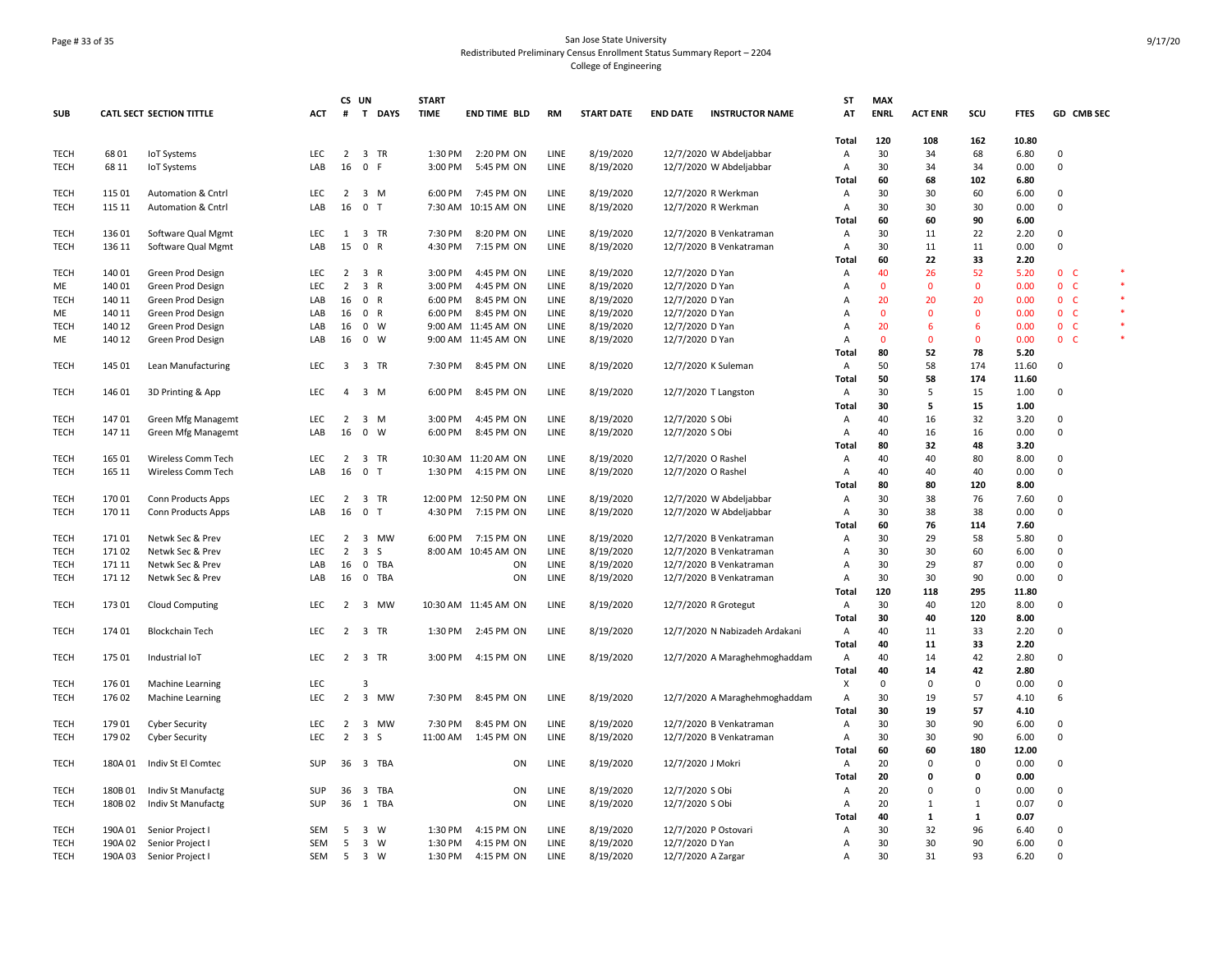# Page # 34 of 35 San Jose State University Redistributed Preliminary Census Enrollment Status Summary Report – 2204 College of Engineering

| <b>SUB</b>  |        | <b>CATL SECT SECTION TITTLE</b> | <b>ACT</b> | CS UN<br>#     | <b>DAYS</b><br>$\mathbf{T}$    | <b>START</b><br><b>TIME</b> | <b>END TIME BLD</b> | <b>RM</b> | <b>START DATE</b> | <b>END DATE</b>    | <b>INSTRUCTOR NAME</b>     | <b>ST</b><br>AT         | <b>MAX</b><br><b>ENRL</b> | <b>ACT ENR</b> | scu          | <b>FTES</b> |                | <b>GD CMB SEC</b> |
|-------------|--------|---------------------------------|------------|----------------|--------------------------------|-----------------------------|---------------------|-----------|-------------------|--------------------|----------------------------|-------------------------|---------------------------|----------------|--------------|-------------|----------------|-------------------|
|             |        |                                 |            |                |                                |                             |                     |           |                   |                    |                            | Total                   | 90                        | 93             | 279          | 18.60       |                |                   |
| <b>TECH</b> | 195 01 | Cooperative Intern              | <b>SUP</b> | 36             | $\overline{\mathbf{3}}$<br>TBA |                             | ON                  | LINE      | 8/19/2020         | 12/7/2020 S Obi    |                            | $\mathsf{A}$            | 22                        | 2              | 6            | 0.40        | $\Omega$       |                   |
|             |        |                                 |            |                |                                |                             |                     |           |                   |                    |                            | Total                   | 22                        | $\overline{2}$ | 6            | 0.40        |                |                   |
| <b>TECH</b> | 198 80 | Technology & Civil              | LEC        | 2              | TBA<br>3                       |                             | ON                  | LINE      | 8/19/2020         | 12/7/2020 P Backer |                            | A                       | 40                        | 39             | 117          | 7.80        | 0 <sup>o</sup> | 米                 |
| <b>CMPE</b> | 198 80 | Technology & Civil              | LEC        | $\overline{2}$ | TBA<br>3                       |                             | ON                  | LINE      | 8/19/2020         | 12/7/2020 P Backer |                            | A                       | $\Omega$                  | $\Omega$       | $\mathbf{0}$ | 0.00        | 0 <sup>o</sup> |                   |
| <b>ENGR</b> | 198 80 | Technology & Civil              | LEC        | $\overline{2}$ | TBA<br>3                       |                             | ON                  | LINE      | 8/19/2020         | 12/7/2020 P Backer |                            | А                       | 0                         | $\Omega$       | $\mathbf 0$  | 0.00        | 0 <sup>o</sup> |                   |
| ME          | 198 80 | Technology & Civil              | LEC        | $\overline{2}$ | TBA<br>3                       |                             | ON                  | LINE      | 8/19/2020         | 12/7/2020 P Backer |                            | А                       | 0                         | $\Omega$       | $\mathbf{0}$ | 0.00        | 0 <sub>c</sub> |                   |
| <b>TECH</b> | 19881  | Technology & Civil              | <b>LEC</b> | $\overline{2}$ | TBA<br>3                       |                             | ON                  | LINE      | 8/19/2020         | 12/7/2020 L Zou    |                            | А                       | 40                        | 40             | 120          | 8.00        | 0 <sup>o</sup> |                   |
| <b>CMPE</b> | 19881  | Technology & Civil              | <b>LEC</b> | $\overline{2}$ | TBA<br>3                       |                             | ON                  | LINE      | 8/19/2020         | 12/7/2020 L Zou    |                            | А                       | $\Omega$                  | $\Omega$       | $\mathbf{0}$ | 0.00        | 0 <sub>c</sub> |                   |
| <b>ENGR</b> | 19881  | Technology & Civil              | LEC        | $\overline{2}$ | TBA<br>3                       |                             | ON                  | LINE      | 8/19/2020         | 12/7/2020 L Zou    |                            | А                       | 0                         | $\Omega$       | $\mathbf{0}$ | 0.00        | 0 <sup>o</sup> |                   |
| ME          | 19881  | Technology & Civil              | LEC        | 2              | TBA<br>3                       |                             | ΟN                  | LINE      | 8/19/2020         | 12/7/2020 L Zou    |                            | А                       | 0                         | $\Omega$       | $\mathbf{0}$ | 0.00        | 0 <sup>o</sup> |                   |
| <b>TECH</b> | 19882  | Technology & Civil              | LEC        | $\overline{2}$ | <b>TBA</b><br>3                |                             | ON                  | LINE      | 8/19/2020         | 12/7/2020 L Zou    |                            | А                       | 40                        | 36             | 108          | 7.20        | 0 <sub>c</sub> |                   |
| <b>CMPE</b> | 19882  | Technology & Civil              | LEC        | $\overline{2}$ | <b>TBA</b><br>3                |                             | ON                  | LINE      | 8/19/2020         | 12/7/2020 L Zou    |                            | А                       | $\Omega$                  | $\Omega$       | $\mathbf{0}$ | 0.00        | 0 <sub>c</sub> |                   |
| <b>ENGR</b> | 19882  | Technology & Civil              | <b>LEC</b> | $\overline{2}$ | TBA<br>3                       |                             | ON                  | LINE      | 8/19/2020         | 12/7/2020 L Zou    |                            |                         | 0                         | $\Omega$       | $\mathbf{0}$ | 0.00        | 0 <sup>o</sup> |                   |
| ME          | 198 82 | Technology & Civil              | <b>LEC</b> | 2              | TBA<br>3                       |                             | ON                  | LINE      | 8/19/2020         | 12/7/2020 L Zou    |                            | А                       | $\Omega$                  | $\Omega$       | $\mathbf 0$  | 0.00        | 0 <sub>c</sub> |                   |
|             |        |                                 |            |                |                                |                             |                     |           |                   |                    |                            | Total                   | 120                       | 115            | 345          | 23.00       |                |                   |
| <b>TECH</b> | 199A01 | SpecialTopics CNSM              | <b>SEM</b> | 5              | 3 R                            | 3:00 PM                     | 5:45 PM ON          | LINE      | 8/19/2020         | 12/7/2020 F Barez  |                            | A                       | 30                        | 15             | 45           | 3.00        | $\Omega$       |                   |
|             |        |                                 |            |                |                                |                             |                     |           |                   |                    |                            | <b>Total</b>            | 30                        | 15             | 45           | 3.00        |                |                   |
| <b>TECH</b> | 200 01 | Research for Engr               | <b>SEM</b> | -5             | TR<br>$\overline{3}$           | 4:30 PM                     | 5:45 PM ON          | LINE      | 8/19/2020         |                    | 12/7/2020 F Davoudi Kakhki | A                       | 30                        | 16             | 48           | 4.00        | 16             |                   |
|             |        |                                 |            |                |                                |                             |                     |           |                   |                    |                            | Total                   | 30                        | 16             | 48           | 4.00        |                |                   |
| <b>TECH</b> | 230 01 | Cont Impr Syst Mgt              | <b>SEM</b> | -5             | MW<br>3                        | 4:30 PM                     | 5:45 PM ON          | LINE      | 8/19/2020         |                    | 12/7/2020 F Davoudi Kakhki | $\mathsf{A}$            | 35                        |                | 21           | 1.70        | 6              |                   |
|             |        |                                 |            |                |                                |                             |                     |           |                   |                    |                            | Total                   | 35                        |                | 21           | 1.70        |                |                   |
| <b>TECH</b> | 23101  | Syst Rel & Maint                | <b>SEM</b> | -5             | 3<br>TR                        | 6:00 PM                     | 7:15 PM ON          | LINE      | 8/19/2020         | 12/7/2020 Y Lee    |                            | A                       | 30                        | 15             | 45           | 3.75        | 15             |                   |
|             |        |                                 |            |                |                                |                             |                     |           |                   |                    |                            | <b>Total</b>            | 30                        | 15             | 45           | 3.75        |                |                   |
| <b>TECH</b> | 234 01 | ISO Qual Syst Mgt               | <b>SEM</b> | -5             | MW<br>3                        | 6:00 PM                     | 7:15 PM ON          | LINE      | 8/19/2020         |                    | 12/7/2020 K Suleman        | A                       | 35                        | 8              | 24           | 2.00        | 8              |                   |
|             |        |                                 |            |                |                                |                             |                     |           |                   |                    |                            | Total                   | 35                        |                | 24           | 2.00        |                |                   |
| <b>TECH</b> | 23901  | Des Assur Prod Dev              | <b>SEM</b> | -5             | TR<br>3                        | 7:30 PM                     | 8:45 PM ON          | LINE      | 8/19/2020         |                    | 12/7/2020 F Mahzabeen      | A                       | 30                        | 16             | 48           | 4.00        | 16             |                   |
|             |        |                                 |            |                |                                |                             |                     |           |                   |                    |                            | Total                   | 30                        | 16             | 48           | 4.00        |                |                   |
|             |        |                                 |            |                |                                |                             |                     |           |                   |                    |                            | <b>Technology Total</b> | 2132                      | 1695           | 3531         | 230.88      |                |                   |